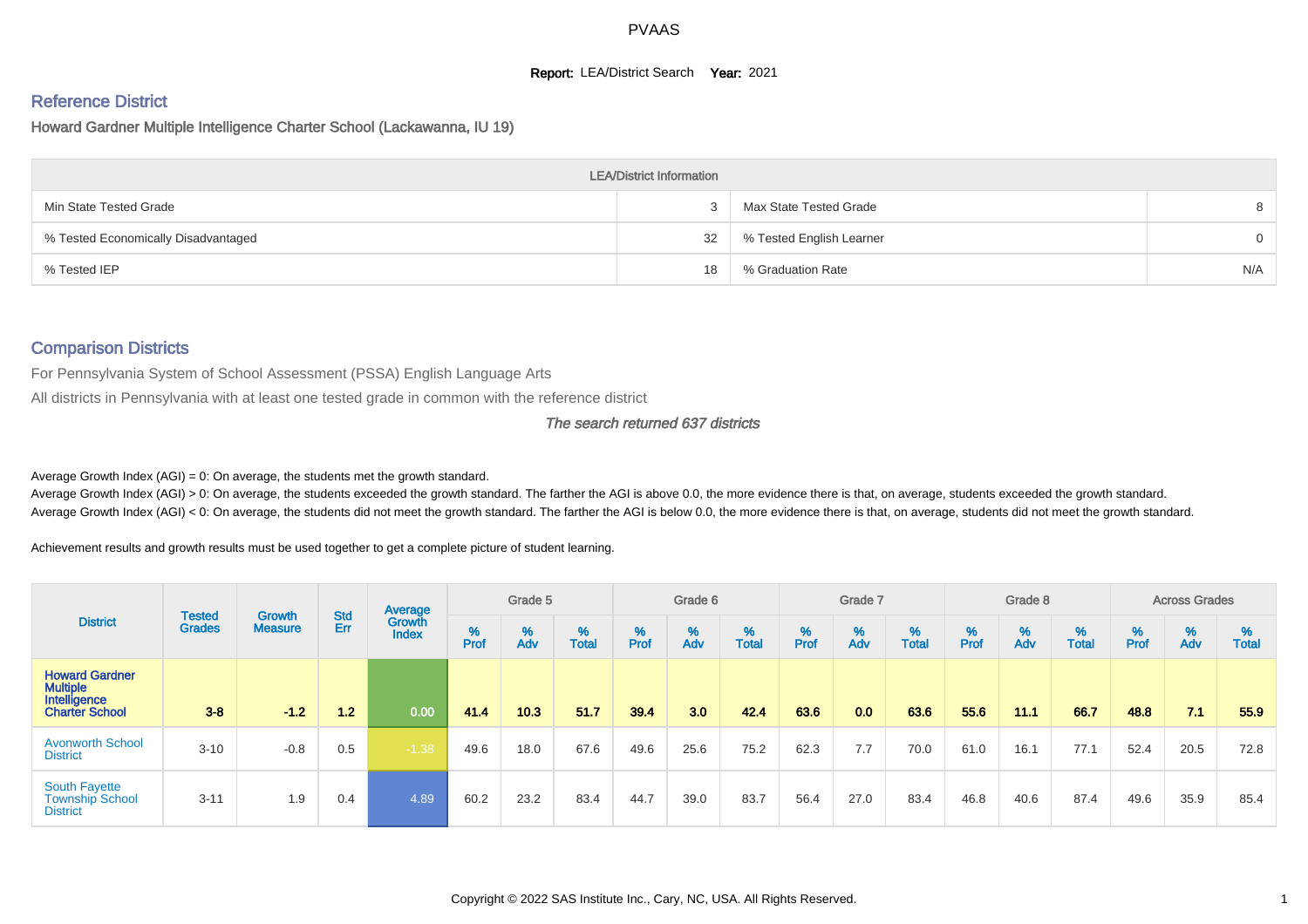|                                                                                   | <b>Tested</b> | <b>Growth</b>  | <b>Std</b> | <b>Average</b><br>Growth |                  | Grade 5  |                   |                  | Grade 6  |                   |                  | Grade 7  |                   |                  | Grade 8     |                   |                  | <b>Across Grades</b> |                   |
|-----------------------------------------------------------------------------------|---------------|----------------|------------|--------------------------|------------------|----------|-------------------|------------------|----------|-------------------|------------------|----------|-------------------|------------------|-------------|-------------------|------------------|----------------------|-------------------|
| <b>District</b>                                                                   | <b>Grades</b> | <b>Measure</b> | Err        | <b>Index</b>             | %<br><b>Prof</b> | %<br>Adv | %<br><b>Total</b> | %<br><b>Prof</b> | %<br>Adv | %<br><b>Total</b> | %<br><b>Prof</b> | %<br>Adv | %<br><b>Total</b> | %<br><b>Prof</b> | $\%$<br>Adv | %<br><b>Total</b> | %<br><b>Prof</b> | %<br>Adv             | %<br><b>Total</b> |
| <b>Howard Gardner</b><br><b>Multiple</b><br>Intelligence<br><b>Charter School</b> | $3-8$         | $-1.2$         | 1.2        | 0.00                     | 41.4             | 10.3     | 51.7              | 39.4             | 3.0      | 42.4              | 63.6             | 0.0      | 63.6              | 55.6             | 11.1        | 66.7              | 48.8             | 7.1                  | 55.9              |
| Wilkinsburg<br><b>Borough School</b><br><b>District</b>                           | $3-6$         | 4.8            | 1.4        | 3.33                     | 41.5             | 0.0      | 41.5              | 25.6             | 2.3      | 27.9              |                  |          |                   |                  |             |                   | 23.5             | 1.0                  | 24.5              |
| <b>Sharpsville Area</b><br><b>School District</b>                                 | $3 - 11$      | $-0.5$         | 0.8        | $-0.58$                  | 54.8             | 4.8      | 59.7              | 52.9             | 19.1     | 72.1              | 40.0             | 10.8     | 50.8              | 47.1             | 12.9        | 60.0              | 48.0             | 14.5                 | 62.5              |
| <b>Fairview School</b><br><b>District</b>                                         | $3 - 11$      | $-1.8$         | 0.5        | $-3.35$                  | 61.9             | 9.5      | 71.4              | 47.8             | 30.6     | 78.4              | 46.6             | 26.7     | 73.3              | 55.9             | 16.9        | 72.8              | 50.8             | 23.7                 | 74.4              |
| Northwestern<br><b>School District</b>                                            | $3 - 11$      | $-4.4$         | 0.6        | $-6.84$                  | 50.0             | 2.1      | 52.1              | 41.4             | 16.1     | 57.5              | 42.4             | 1.9      | 44.3              | 36.4             | 6.4         | 42.7              | 40.4             | 8.1                  | 48.5              |
| <b>Dubois Area</b><br><b>School District</b>                                      | $3 - 11$      | $-0.6$         | 0.4        | $-1.40$                  | 47.0             | 5.7      | 52.6              | 39.4             | 17.4     | 56.8              | 43.4             | 8.5      | 51.8              | 36.6             | 8.8         | 45.4              | 42.2             | 13.1                 | 55.3              |
| <b>Monessen City</b><br><b>School District</b>                                    | $3 - 10$      | $-3.2$         | 1.2        | $-2.75$                  | 20.0             | 0.0      | 20.0              | 18.0             | 2.6      | 20.5              | 13.3             | 0.0      | 13.3              | 4.8              | 0.0         | 4.8               | 15.2             | 0.6                  | 15.8              |
| <b>Spring Cove</b><br>School District                                             | $3 - 11$      | 0.1            | 0.6        | 0.20                     | 41.7             | 5.0      | 46.7              | 42.1             | 13.5     | 55.6              | 48.8             | 6.3      | 55.1              | 34.6             | 11.8        | 46.5              | 40.5             | 10.8                 | 51.3              |
| <b>Otto-Eldred School</b><br><b>District</b>                                      | $3 - 11$      | 5.1            | 1.0        | 5.26                     | 57.1             | 9.5      | 66.7              | 47.5             | 15.0     | 62.5              | 42.2             | 11.1     | 53.3              | 35.4             | 12.5        | 47.9              | 43.8             | 11.1                 | 54.9              |
| <b>Bellefonte Area</b><br><b>School District</b>                                  | $3 - 11$      | $-0.0$         | 0.5        | $-0.04$                  | 56.6             | 10.2     | 66.9              | 40.3             | 19.3     | 59.7              | 50.6             | 6.0      | 56.6              | 32.2             | 8.8         | 41.0              | 44.8             | 12.3                 | 57.1              |
| Huntingdon Area<br><b>School District</b>                                         | $3 - 11$      | 1.8            | 0.6        | 3.16                     | 41.6             | 3.5      | 45.1              | 33.0             | 11.9     | 44.9              | 34.5             | 7.9      | 42.4              | 34.9             | 7.1         | 42.1              | 37.2             | 10.0                 | 47.2              |
| Chambersburg<br><b>Area School</b><br><b>District</b>                             | $3 - 11$      | $-0.2$         | 0.3        | $-0.63$                  | 44.0             | 7.0      | 51.0              | 34.1             | 16.0     | 50.1              | 38.2             | 8.2      | 46.5              | 38.7             | 11.2        | 49.9              | 37.5             | 11.0                 | 48.5              |
| <b>Donegal School</b><br><b>District</b>                                          | $3 - 12$      | 1.3            | 0.5        | 2.73                     | 42.0             | 11.6     | 53.6              | 40.9             | 18.8     | 59.7              | 44.4             | 12.4     | 56.8              | 32.4             | 16.2        | 48.6              | 39.5             | 16.0                 | 55.5              |
| <b>Ephrata Area</b><br><b>School District</b>                                     | $3 - 11$      | $-0.2$         | 0.4        | $-0.50$                  | 50.5             | 10.3     | 60.8              | 47.6             | 12.7     | 60.4              | 40.8             | 5.2      | 46.0              | 39.2             | 7.3         | 46.5              | 45.1             | 12.6                 | 57.6              |
| <b>Lancaster School</b><br><b>District</b>                                        | $3 - 12$      | $-4.1$         | 0.3        | $-14.65$                 | 22.5             | 2.4      | 24.9              | 21.2             | 5.2      | 26.3              | 20.2             | 1.6      | 21.8              | 17.0             | 2.1         | 19.1              | 21.5             | 3.7                  | 25.2              |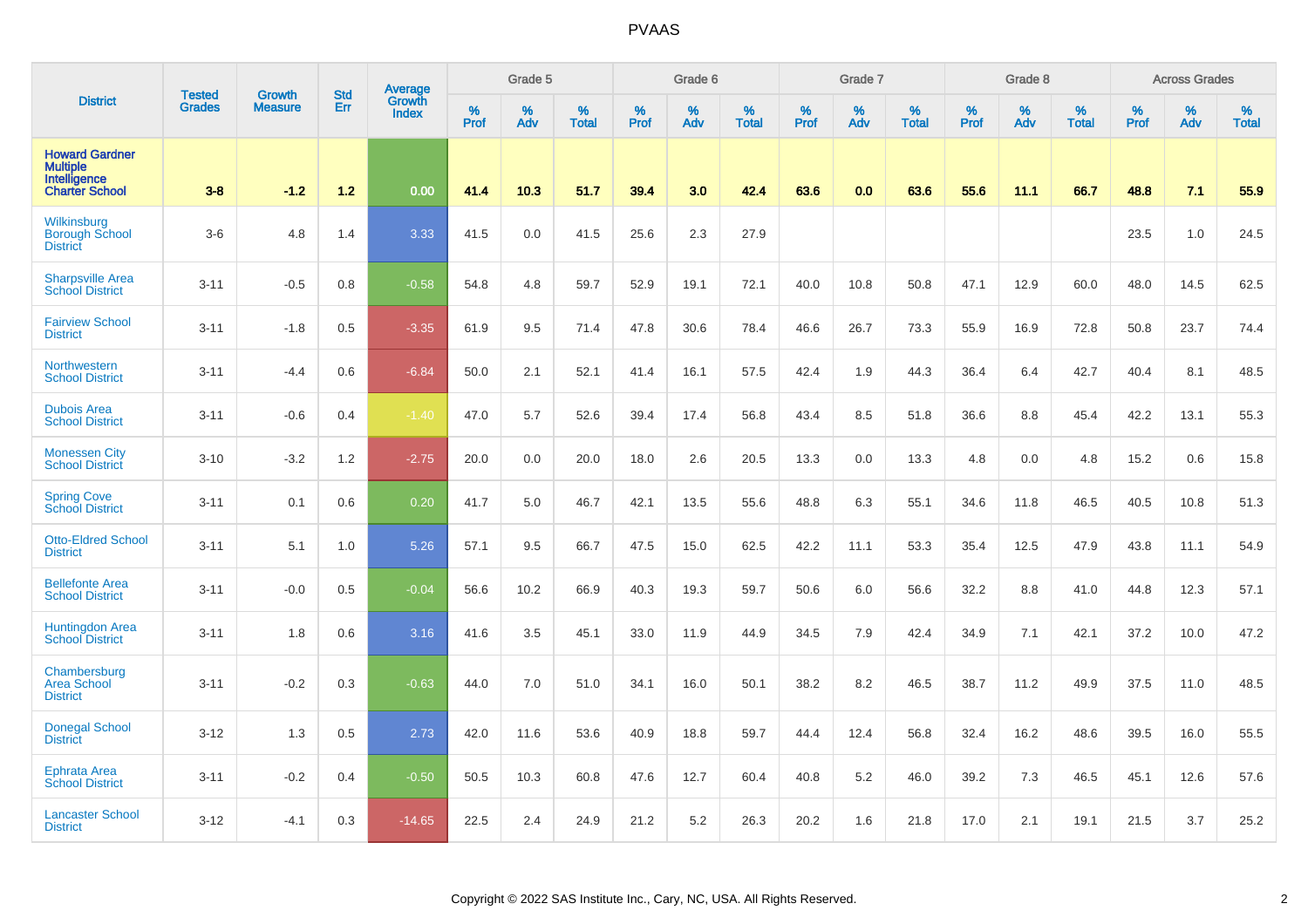|                                                                                   | <b>Tested</b> | <b>Growth</b>  | <b>Std</b> | <b>Average</b>  |                     | Grade 5  |                   |           | Grade 6  |                   |              | Grade 7  |                   |           | Grade 8  |                   |           | <b>Across Grades</b> |                   |
|-----------------------------------------------------------------------------------|---------------|----------------|------------|-----------------|---------------------|----------|-------------------|-----------|----------|-------------------|--------------|----------|-------------------|-----------|----------|-------------------|-----------|----------------------|-------------------|
| <b>District</b>                                                                   | <b>Grades</b> | <b>Measure</b> | Err        | Growth<br>Index | $\%$<br><b>Prof</b> | %<br>Adv | %<br><b>Total</b> | %<br>Prof | %<br>Adv | %<br><b>Total</b> | $\%$<br>Prof | %<br>Adv | %<br><b>Total</b> | %<br>Prof | %<br>Adv | %<br><b>Total</b> | %<br>Prof | %<br>Adv             | %<br><b>Total</b> |
| <b>Howard Gardner</b><br><b>Multiple</b><br>Intelligence<br><b>Charter School</b> | $3 - 8$       | $-1.2$         | 1.2        | 0.00            | 41.4                | 10.3     | 51.7              | 39.4      | 3.0      | 42.4              | 63.6         | 0.0      | 63.6              | 55.6      | 11.1     | 66.7              | 48.8      | 7.1                  | 55.9              |
| <b>Solanco School</b><br><b>District</b>                                          | $3 - 11$      | 2.8            | 0.4        | 6.54            | 47.3                | 9.0      | 56.2              | 52.1      | 16.9     | 69.0              | 37.0         | 14.8     | 51.7              | 40.8      | 15.0     | 55.9              | 43.0      | 14.5                 | 57.5              |
| <b>Warwick School</b><br><b>District</b>                                          | $3 - 11$      | 0.0            | 0.4        | 0.03            | 49.6                | 5.9      | 55.6              | 39.4      | 26.3     | 65.7              | 46.2         | 8.0      | 54.2              | 50.3      | 9.6      | 59.9              | 45.6      | 12.6                 | 58.2              |
| <b>Eastern Lebanon</b><br><b>County School</b><br><b>District</b>                 | $3 - 11$      | $-0.3$         | 0.5        | $-0.57$         | 48.9                | 2.8      | 51.7              | 42.0      | 9.1      | 51.1              | 45.1         | 8.0      | 53.1              | 29.8      | 7.0      | 36.8              | 42.0      | 9.1                  | 51.0              |
| <b>Lebanon School</b><br><b>District</b>                                          | $3 - 11$      | $-0.4$         | 0.4        | $-1.04$         | 29.4                | 2.5      | 31.9              | 21.7      | 5.5      | 27.2              | 20.0         | 2.5      | 22.5              | 21.9      | 1.2      | 23.0              | 25.5      | 3.4                  | 28.8              |
| <b>Boyertown Area</b><br><b>School District</b>                                   | $3 - 11$      | $-3.6$         | 0.4        | $-10.13$        | 45.9                | 6.0      | 51.9              | 38.5      | 13.6     | 52.1              | 46.4         | 12.8     | 59.3              | 42.2      | 8.4      | 50.6              | 42.6      | 10.7                 | 53.4              |
| <b>Kutztown Area</b><br><b>School District</b>                                    | $3 - 12$      | $-0.3$         | 0.8        | $-0.40$         | 59.7                | 6.0      | 65.7              | 46.0      | 17.5     | 63.5              | 37.5         | 17.5     | 55.0              | 50.0      | 10.3     | 60.3              | 48.4      | 17.0                 | 65.5              |
| <b>Reading School</b><br><b>District</b>                                          | $3 - 11$      | 1.5            | 0.4        | 4.16            | 14.9                | 0.5      | 15.4              | 15.2      | 2.2      | 17.4              | 16.6         | 1.3      | 17.9              | 16.7      | 0.4      | 17.0              | 16.0      | 1.2                  | 17.2              |
| <b>Central Dauphin</b><br><b>School District</b>                                  | $3 - 11$      | 1.6            | 0.2        | 6.95            | 46.1                | 7.7      | 53.8              | 40.5      | 15.0     | 55.5              | 41.1         | 7.5      | 48.6              | 39.4      | 10.3     | 49.7              | 41.3      | 11.4                 | 52.8              |
| <b>Wyalusing Area</b><br><b>School District</b>                                   | $3 - 12$      | 1.0            | 0.7        | 1.58            | 36.1                | 2.4      | 38.6              | 43.1      | 13.7     | 56.9              | 43.5         | 12.0     | 55.4              | 36.8      | 3.8      | 40.6              | 39.8      | 9.9                  | 49.6              |
| Cheltenham<br><b>School District</b>                                              | $3 - 11$      | $-2.6$         | 0.6        | $-4.40$         | 43.9                | 13.0     | 56.9              | 49.5      | 17.8     | 67.3              | 48.3         | 9.4      | 57.7              | 35.2      | 7.7      | 42.9              | 44.0      | 14.8                 | 58.8              |
| <b>Norristown Area</b><br><b>School District</b>                                  | $3 - 12$      | $-1.1$         | 0.4        | $-2.77$         | 24.5                | 1.0      | 25.5              | 32.9      | 5.0      | 37.8              | 26.4         | 4.8      | 31.3              | 26.6      | 3.6      | 30.2              | 27.8      | 4.0                  | 31.7              |
| <b>Southeast Delco</b><br><b>School District</b>                                  | $3 - 10$      | $-0.6$         | 0.6        | $-1.09$         | 28.6                | 0.0      | 28.6              | 30.4      | 1.8      | 32.1              | 29.2         | 1.5      | 30.8              | 34.4      | 3.8      | 38.2              | 28.9      | 2.4                  | 31.3              |
| <b>William Penn</b><br><b>School District</b>                                     | $3 - 12$      | 1.4            | 0.5        | 2.99            | 24.0                | 0.5      | 24.5              | 31.6      | 2.8      | 34.5              | 30.8         | 0.6      | 31.4              | 21.8      | 2.4      | 24.2              | 26.1      | 2.5                  | 28.6              |
| <b>Beaver Area</b><br><b>School District</b>                                      | $3 - 10$      | $-1.0$         | 0.6        | $-1.67$         | 56.2                | 21.5     | 77.7              | 40.0      | 48.3     | 88.3              | 65.5         | 12.9     | 78.4              | 53.6      | 16.1     | 69.6              | 50.4      | 29.6                 | 79.9              |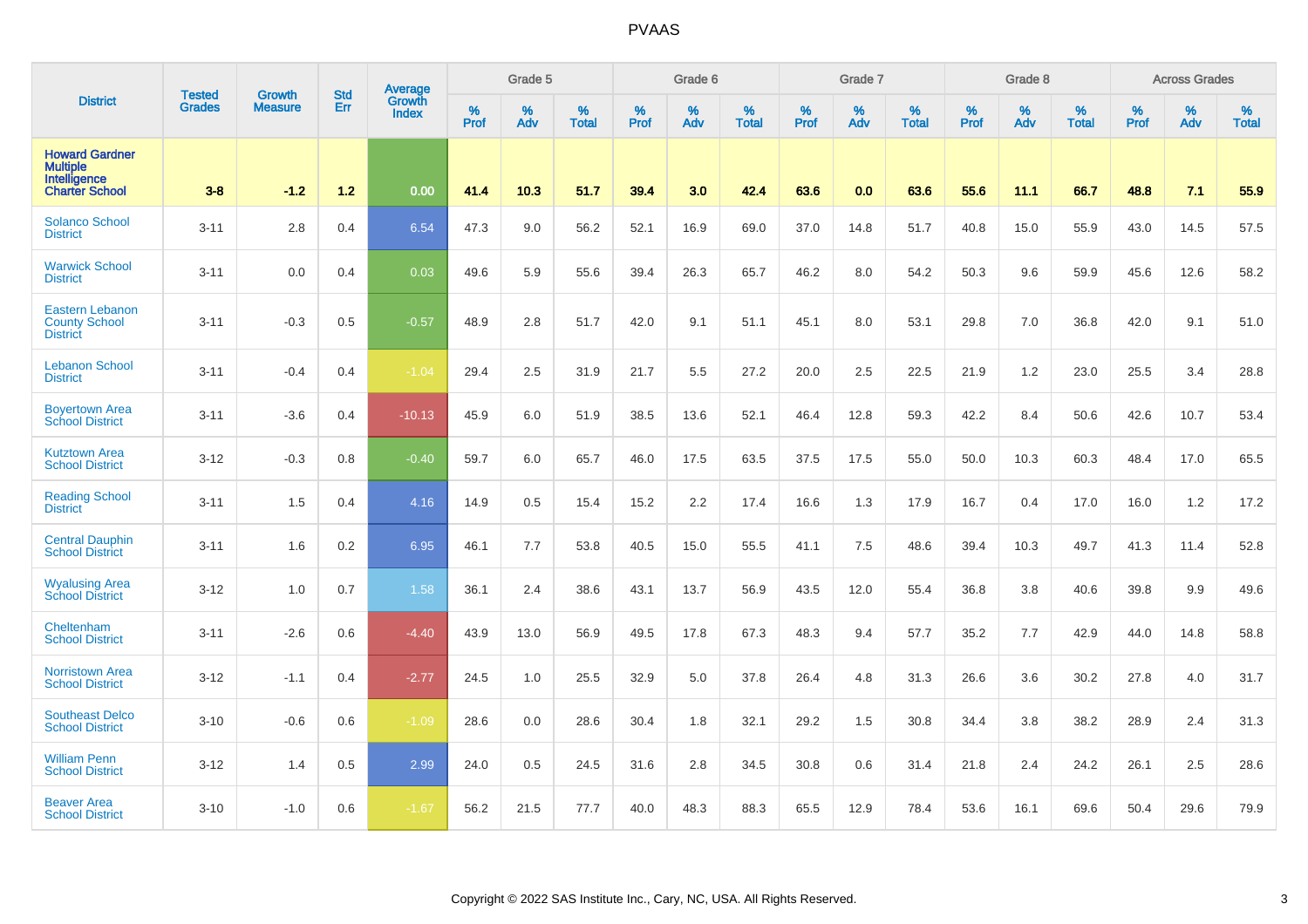|                                                                                   | <b>Tested</b> | Growth         | <b>Std</b> | <b>Average</b><br>Growth |                  | Grade 5  |                   |                  | Grade 6  |                   |           | Grade 7  |                   |           | Grade 8  |                   |           | <b>Across Grades</b> |                   |
|-----------------------------------------------------------------------------------|---------------|----------------|------------|--------------------------|------------------|----------|-------------------|------------------|----------|-------------------|-----------|----------|-------------------|-----------|----------|-------------------|-----------|----------------------|-------------------|
| <b>District</b>                                                                   | <b>Grades</b> | <b>Measure</b> | Err        | <b>Index</b>             | %<br><b>Prof</b> | %<br>Adv | %<br><b>Total</b> | %<br><b>Prof</b> | %<br>Adv | %<br><b>Total</b> | %<br>Prof | %<br>Adv | %<br><b>Total</b> | %<br>Prof | %<br>Adv | %<br><b>Total</b> | %<br>Prof | %<br>Adv             | %<br><b>Total</b> |
| <b>Howard Gardner</b><br><b>Multiple</b><br>Intelligence<br><b>Charter School</b> | $3 - 8$       | $-1.2$         | $1.2$      | 0.00                     | 41.4             | 10.3     | 51.7              | 39.4             | 3.0      | 42.4              | 63.6      | 0.0      | 63.6              | 55.6      | 11.1     | 66.7              | 48.8      | 7.1                  | 55.9              |
| South Side Area<br><b>School District</b>                                         | $3 - 11$      | $-1.4$         | 0.8        | $-1.85$                  | 50.0             | 6.7      | 56.7              | 33.9             | 8.1      | 41.9              | 57.6      | 6.1      | 63.6              | 49.3      | 8.4      | 57.8              | 43.1      | 10.2                 | 53.3              |
| Widener<br>Partnership<br><b>Charter School</b>                                   | $3 - 7$       | $-1.6$         | 1.1        | $-1.43$                  | 4.6              | 0.0      | 4.6               | 15.8             | 2.6      | 18.4              | 14.0      | 0.0      | 14.0              |           |          |                   | 9.6       | 1.4                  | 11.0              |
| Aliquippa School<br><b>District</b>                                               | $3 - 11$      | $-0.6$         | 0.8        | $-0.74$                  | 14.7             | 0.0      | 14.7              | 12.5             | 3.1      | 15.6              | 27.4      | 2.7      | 30.1              | 14.1      | 0.0      | 14.1              | 16.7      | 1.0                  | 17.7              |
| Cornwall-Lebanon<br><b>School District</b>                                        | $3 - 11$      | $-0.8$         | 0.3        | $-2.37$                  | 46.8             | 6.1      | 52.9              | 45.0             | 15.9     | 60.9              | 48.6      | 7.2      | 55.8              | 49.4      | 12.2     | 61.6              | 44.4      | 12.6                 | 57.0              |
| <b>Frazier School</b><br><b>District</b>                                          | $3 - 11$      | $-1.8$         | 0.8        | $-2.32$                  | 49.0             | 3.9      | 52.9              | 48.8             | 17.5     | 66.2              | 43.0      | 12.8     | 55.8              | 20.4      | 3.7      | 24.1              | 40.8      | 10.9                 | 51.7              |
| <b>Greencastle-Antrim</b><br><b>School District</b>                               | $3 - 11$      | 2.7            | 0.4        | 6.18                     | 46.3             | 16.4     | 62.7              | 41.0             | 28.2     | 69.2              | 45.4      | 20.7     | 66.1              | 51.7      | 14.7     | 66.4              | 44.6      | 20.8                 | 65.4              |
| <b>Greenville Area</b><br><b>School District</b>                                  | $3 - 11$      | 1.0            | 0.7        | 1.48                     | 46.7             | 5.6      | 52.2              | 52.5             | 11.2     | 63.8              | 43.8      | 5.7      | 49.5              | 31.2      | 12.5     | 43.8              | 42.0      | 10.1                 | 52.1              |
| <b>Harbor Creek</b><br><b>School District</b>                                     | $3 - 11$      | $-2.4$         | 0.5        | $-4.77$                  | 61.7             | 20.8     | 82.5              | 37.4             | 36.3     | 73.7              | 55.9      | 13.3     | 69.2              | 45.4      | 12.3     | 57.8              | 48.7      | 24.9                 | 73.6              |
| <b>Hopewell Area</b><br><b>School District</b>                                    | $3 - 11$      | $-0.3$         | 0.6        | $-0.58$                  | 53.8             | 3.0      | 56.8              | 50.4             | 19.0     | 69.4              | 48.3      | 10.7     | 59.1              | 42.6      | 6.6      | 49.2              | 48.2      | 11.9                 | 60.1              |
| <b>Hempfield Area</b><br><b>School District</b>                                   | $3 - 12$      | $-0.3$         | 0.3        | $-1.06$                  | 55.2             | 8.7      | 63.9              | 41.4             | 20.3     | 61.6              | 52.8      | 14.0     | 66.8              | 50.0      | 12.4     | 62.4              | 48.7      | 16.2                 | 64.9              |
| Mt Lebanon<br><b>School District</b>                                              | $3 - 11$      | 0.4            | 0.4        | 1.19                     | 60.1             | 27.2     | 87.2              | 39.7             | 50.2     | 89.8              | 46.8      | 35.3     | 82.2              | 52.4      | 35.7     | 88.1              | 48.2      | 38.9                 | 87.0              |
| <b>North Clarion</b><br><b>County School</b><br><b>District</b>                   | $3 - 12$      | 2.6            | 1.0        | 2.73                     | 51.1             | 8.9      | 60.0              | 46.3             | 19.5     | 65.8              | 45.2      | 4.8      | 50.0              | 54.6      | 11.4     | 65.9              | 45.1      | 12.2                 | 57.3              |
| Northeast Bradford<br><b>School District</b>                                      | $3 - 10$      | 3.0            | 0.9        | 3.25                     | 57.5             | 2.5      | 60.0              | 37.8             | 11.1     | 48.9              | 39.6      | 11.3     | 50.9              | 40.4      | 7.0      | 47.4              | 45.2      | 9.9                  | 55.1              |
| <b>Penn Hills School</b><br><b>District</b>                                       | $3 - 11$      | -4.6           | 0.5        | $-9.21$                  | 22.2             | 0.0      | 22.2              | 17.0             | 6.1      | 23.1              | 13.6      | 1.6      | 15.2              | 20.7      | 4.3      | 25.0              | 20.9      | 2.9                  | 23.8              |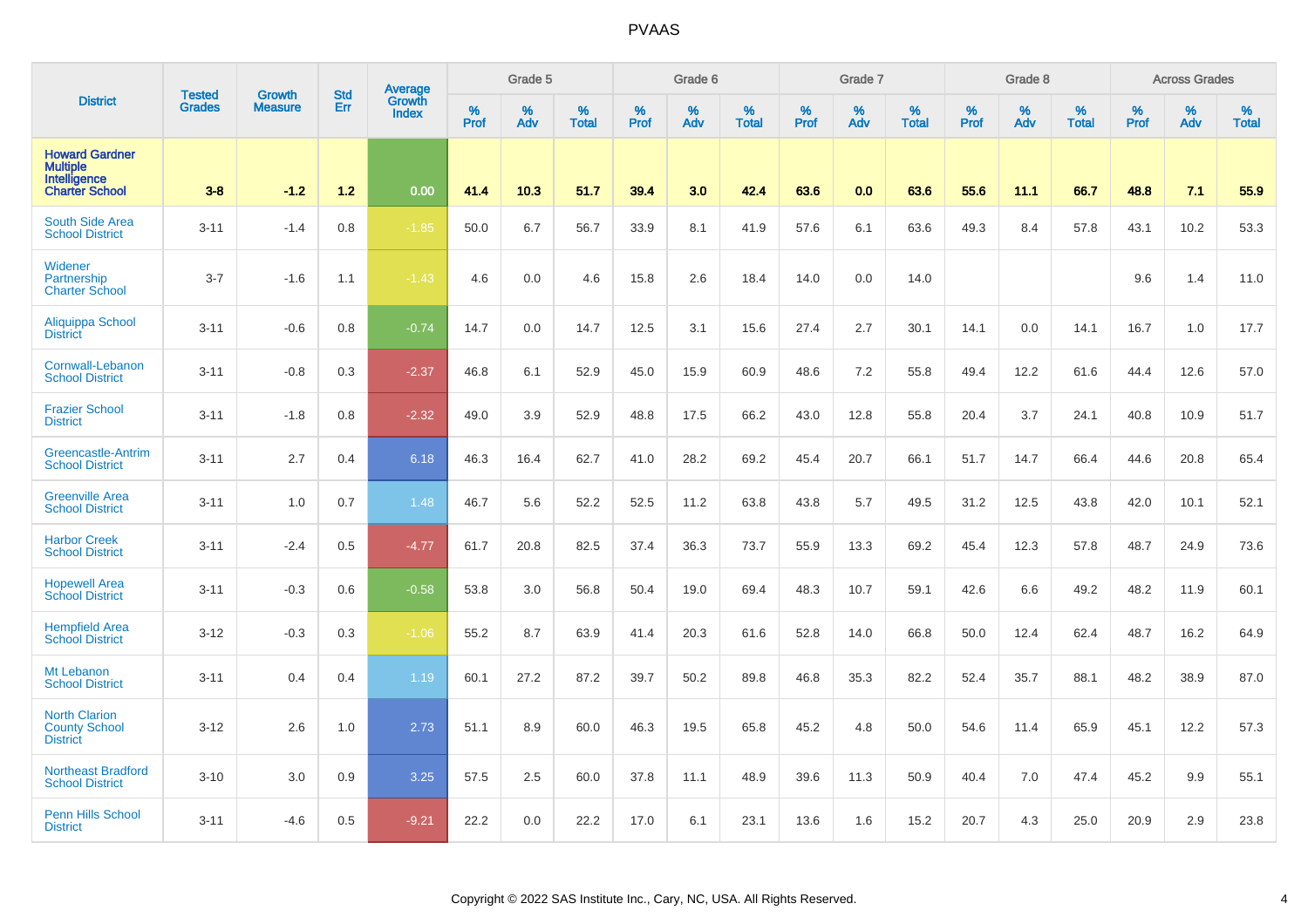|                                                                                   | <b>Tested</b> | <b>Growth</b>  | <b>Std</b> | <b>Average</b><br>Growth |                  | Grade 5  |                   |                  | Grade 6  |                   |           | Grade 7  |                   |           | Grade 8  |                   |                  | <b>Across Grades</b> |                   |
|-----------------------------------------------------------------------------------|---------------|----------------|------------|--------------------------|------------------|----------|-------------------|------------------|----------|-------------------|-----------|----------|-------------------|-----------|----------|-------------------|------------------|----------------------|-------------------|
| <b>District</b>                                                                   | <b>Grades</b> | <b>Measure</b> | Err        | <b>Index</b>             | %<br><b>Prof</b> | %<br>Adv | %<br><b>Total</b> | %<br><b>Prof</b> | %<br>Adv | %<br><b>Total</b> | %<br>Prof | %<br>Adv | %<br><b>Total</b> | %<br>Prof | %<br>Adv | %<br><b>Total</b> | %<br><b>Prof</b> | %<br>Adv             | %<br><b>Total</b> |
| <b>Howard Gardner</b><br><b>Multiple</b><br>Intelligence<br><b>Charter School</b> | $3 - 8$       | $-1.2$         | 1.2        | 0.00                     | 41.4             | 10.3     | 51.7              | 39.4             | 3.0      | 42.4              | 63.6      | 0.0      | 63.6              | 55.6      | 11.1     | 66.7              | 48.8             | 7.1                  | 55.9              |
| Penn-Trafford<br><b>School District</b>                                           | $3 - 11$      | 0.1            | 0.4        | 0.36                     | 59.8             | 20.9     | 80.7              | 45.7             | 34.7     | 80.4              | 56.2      | 23.2     | 79.4              | 54.3      | 14.9     | 69.1              | 51.0             | 27.6                 | 78.6              |
| <b>Philadelphia City</b><br><b>School District</b>                                | $3 - 12$      | $-0.0$         | 0.2        | $-0.22$                  | 24.2             | 3.5      | 27.7              | 22.9             | 8.1      | 31.0              | 26.8      | 6.5      | 33.4              | 22.4      | 4.6      | 27.1              | 23.1             | 6.3                  | 29.4              |
| <b>Pine Grove Area</b><br><b>School District</b>                                  | $3 - 11$      | 0.9            | 0.6        | 1.50                     | 55.8             | 1.0      | 56.8              | 41.0             | 14.5     | 55.6              | 44.7      | 0.8      | 45.5              | 45.5      | 6.2      | 51.8              | 46.5             | 10.4                 | 56.9              |
| <b>Pittsburgh School</b><br><b>District</b>                                       | $3 - 11$      | $-1.6$         | 0.2        | $-8.53$                  | 29.0             | 3.9      | 32.8              | 27.7             | 11.6     | 39.2              | 33.3      | 6.0      | 39.3              | 30.7      | 7.3      | 38.0              | 29.7             | 7.6                  | 37.3              |
| <b>Shaler Area</b><br><b>School District</b>                                      | $3 - 11$      | $-4.5$         | 0.4        | $-9.79$                  | 52.7             | 5.4      | 58.1              | 39.8             | 10.6     | 50.4              | 50.0      | 7.8      | 57.8              | 46.9      | 12.9     | 59.8              | 46.7             | 13.0                 | 59.7              |
| <b>Williamsport Area</b><br><b>School District</b>                                | $3 - 11$      | $-1.3$         | 0.4        | $-3.63$                  | 46.8             | 4.8      | 51.6              | 43.8             | 8.8      | 52.5              | 34.6      | 4.8      | 39.4              | 26.0      | 5.8      | 31.8              | 37.7             | 8.5                  | 46.2              |
| <b>Hempfield School</b><br><b>District</b>                                        | $3 - 11$      | 2.2            | 0.3        | 6.93                     | 52.4             | 9.3      | 61.6              | 44.6             | 23.5     | 68.1              | 43.1      | 21.1     | 64.2              | 46.0      | 20.1     | 66.1              | 45.8             | 20.4                 | 66.2              |
| <b>Albert Gallatin</b><br><b>Area School</b><br><b>District</b>                   | $3 - 11$      | 0.4            | 0.5        | 0.93                     | 45.8             | 5.4      | 51.2              | 34.0             | 8.4      | 42.4              | 39.7      | 2.2      | 41.8              | 37.8      | 5.3      | 43.0              | 38.7             | 7.6                  | 46.2              |
| <b>Bellwood-Antis</b><br><b>School District</b>                                   | $3 - 10$      | 1.5            | 0.7        | 2.22                     | 46.1             | 3.4      | 49.4              | 34.4             | 16.7     | 51.1              | 44.0      | 10.7     | 54.8              | 41.3      | 26.1     | 67.4              | 41.8             | 16.7                 | 58.6              |
| <b>Benton Area</b><br><b>School District</b>                                      | $3 - 10$      | $-0.4$         | 0.9        | $-0.49$                  | 47.5             | 1.6      | 49.2              | 43.5             | 8.7      | 52.2              | 37.3      | 5.1      | 42.4              | 46.2      | 2.6      | 48.7              | 42.6             | 8.4                  | 51.0              |
| <b>Blairsville-</b><br><b>Saltsburg School</b><br><b>District</b>                 | $3 - 11$      | $-0.1$         | 0.7        | $-0.15$                  | 46.9             | 8.2      | 55.1              | 40.4             | 22.5     | 62.9              | 38.6      | 9.9      | 48.5              | 50.6      | 14.1     | 64.7              | 41.8             | 15.1                 | 56.9              |
| <b>Central Columbia</b><br><b>School District</b>                                 | $3 - 12$      | 3.0            | 0.5        | 5.60                     | 58.7             | 17.3     | 76.0              | 32.1             | 33.6     | 65.7              | 56.3      | 16.9     | 73.2              | 53.8      | 24.1     | 77.9              | 48.9             | 24.7                 | 73.6              |
| <b>Collegium Charter</b><br>School                                                | $3 - 10$      | $-4.5$         | 0.5        | $-9.56$                  | 32.0             | 1.0      | 33.0              | 26.2             | 4.2      | 30.4              | 26.3      | 1.1      | 27.4              | 25.0      | 3.4      | 28.4              | 31.5             | 3.2                  | 34.7              |
| <b>Curwensville Area</b><br><b>School District</b>                                | $3 - 11$      | 4.2            | 0.8        | 5.23                     | 46.3             | 19.5     | 65.8              | 40.0             | 30.0     | 70.0              | 43.7      | 18.3     | 62.0              | 62.0      | 8.4      | 70.4              | 48.5             | 17.9                 | 66.4              |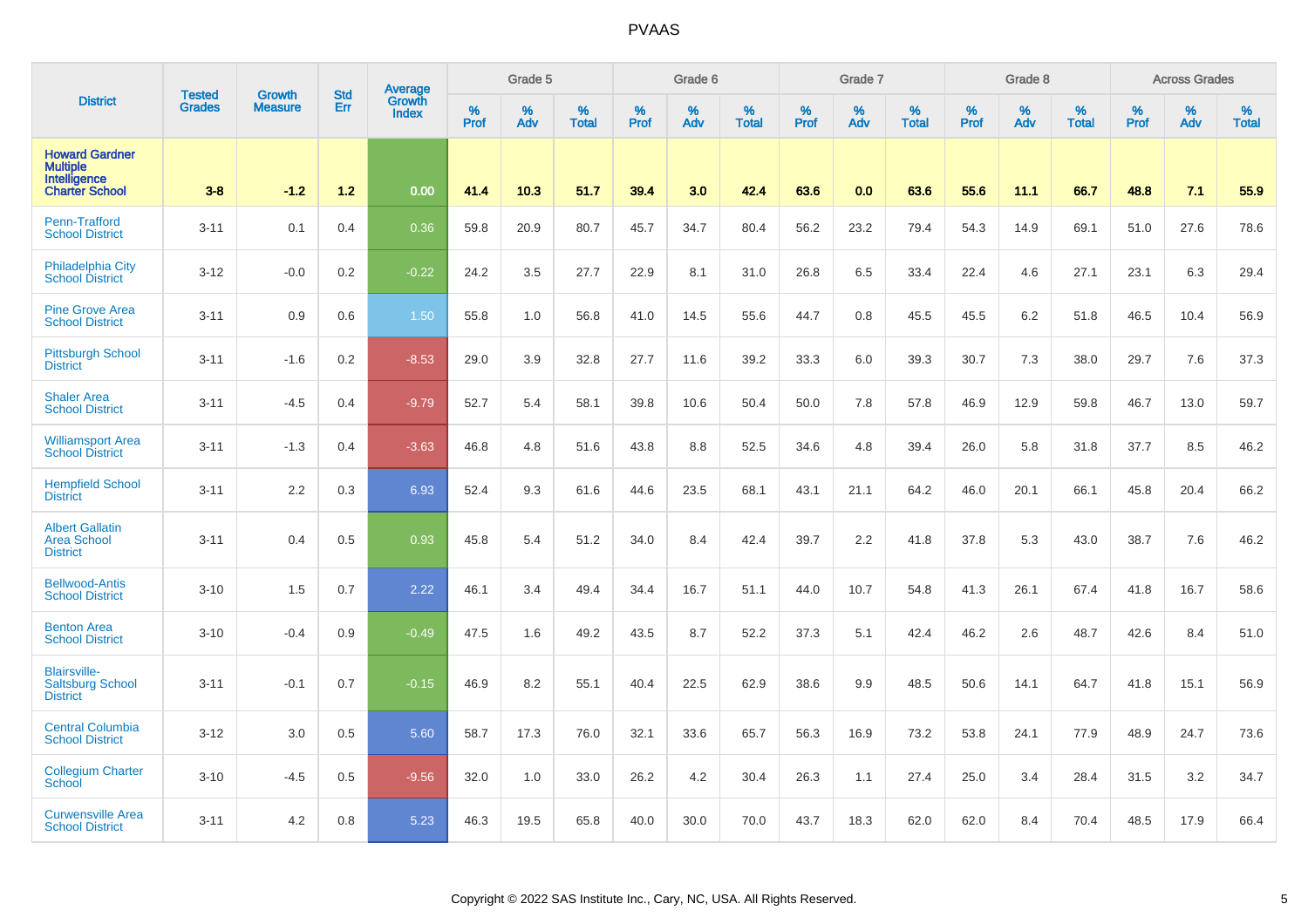|                                                                                   | <b>Tested</b> | <b>Growth</b>  | <b>Std</b> | <b>Average</b><br>Growth |                     | Grade 5  |                   |                  | Grade 6  |                   |                  | Grade 7  |                   |           | Grade 8  |                   |           | <b>Across Grades</b> |                   |
|-----------------------------------------------------------------------------------|---------------|----------------|------------|--------------------------|---------------------|----------|-------------------|------------------|----------|-------------------|------------------|----------|-------------------|-----------|----------|-------------------|-----------|----------------------|-------------------|
| <b>District</b>                                                                   | <b>Grades</b> | <b>Measure</b> | Err        | <b>Index</b>             | $\%$<br><b>Prof</b> | %<br>Adv | %<br><b>Total</b> | %<br><b>Prof</b> | %<br>Adv | %<br><b>Total</b> | %<br><b>Prof</b> | %<br>Adv | %<br><b>Total</b> | %<br>Prof | %<br>Adv | %<br><b>Total</b> | %<br>Prof | %<br>Adv             | %<br><b>Total</b> |
| <b>Howard Gardner</b><br><b>Multiple</b><br>Intelligence<br><b>Charter School</b> | $3 - 8$       | $-1.2$         | $1.2$      | 0.00                     | 41.4                | 10.3     | 51.7              | 39.4             | 3.0      | 42.4              | 63.6             | 0.0      | 63.6              | 55.6      | 11.1     | 66.7              | 48.8      | 7.1                  | 55.9              |
| <b>Eastern Lancaster</b><br><b>County School</b><br><b>District</b>               | $3 - 12$      | 1.1            | 0.5        | 2.36                     | 48.1                | 3.9      | 51.9              | 38.7             | 12.0     | 50.8              | 35.4             | 4.6      | 39.9              | 38.0      | 15.5     | 53.5              | 39.2      | 9.3                  | 48.5              |
| Elizabethtown<br><b>Area School</b><br><b>District</b>                            | $3 - 12$      | $-0.8$         | 0.4        | $-2.01$                  | 51.7                | 12.8     | 64.5              | 38.8             | 26.9     | 65.8              | 46.4             | 4.7      | 51.2              | 44.1      | 10.0     | 54.2              | 44.6      | 17.9                 | 62.5              |
| <b>Everett Area</b><br><b>School District</b>                                     | $3 - 11$      | $-0.2$         | 0.7        | $-0.26$                  | 41.4                | 9.2      | 50.6              | 34.9             | 11.6     | 46.5              | 47.5             | 5.9      | 53.5              | 37.3      | 9.3      | 46.7              | 40.8      | 11.4                 | 52.2              |
| <b>Moniteau School</b><br><b>District</b>                                         | $3 - 11$      | $-1.6$         | 0.7        | $-2.24$                  | 43.4                | 7.2      | 50.6              | 33.3             | 19.0     | 52.4              | 32.1             | 6.0      | 38.1              | 44.0      | 1.3      | 45.3              | 40.5      | 10.6                 | 51.1              |
| <b>Norwin School</b><br><b>District</b>                                           | $3 - 11$      | $-0.6$         | 0.3        | $-1.62$                  | 59.5                | 18.6     | 78.1              | 40.9             | 36.6     | 77.4              | 60.2             | 18.0     | 78.3              | 52.5      | 13.8     | 66.4              | 51.8      | 24.9                 | 76.7              |
| <b>Oley Valley School</b><br><b>District</b>                                      | $3 - 11$      | $-0.0$         | 0.6        | $-0.04$                  | 53.5                | 5.0      | 58.4              | 40.0             | 19.0     | 59.0              | 50.0             | 7.8      | 57.8              | 54.8      | 5.4      | 60.2              | 49.6      | 9.0                  | 58.6              |
| <b>Saucon Valley</b><br><b>School District</b>                                    | $3 - 11$      | 3.7            | 0.6        | 6.72                     | 50.8                | 21.0     | 71.8              | 43.6             | 21.5     | 65.1              | 42.4             | 18.0     | 60.4              | 50.0      | 20.2     | 70.2              | 42.6      | 23.9                 | 66.5              |
| <b>Scranton School</b><br><b>District</b>                                         | $3 - 12$      | $-0.8$         | 0.5        | $-1.60$                  | 35.9                | 1.7      | 37.6              | 29.4             | 4.2      | 33.6              | 24.9             | 2.8      | 27.7              | 26.3      | 5.8      | 32.2              | 29.5      | 4.0                  | 33.5              |
| <b>Southern York</b><br><b>County School</b><br><b>District</b>                   | $3 - 11$      | $-0.7$         | 0.5        | $-1.39$                  | 44.0                | 5.1      | 49.0              | 50.6             | 24.4     | 75.0              | 42.2             | 9.2      | 51.5              | 49.2      | 8.5      | 57.7              | 44.9      | 13.5                 | 58.4              |
| <b>Spring Grove Area</b><br><b>School District</b>                                | $3 - 11$      | $-0.1$         | 0.4        | $-0.23$                  | 49.1                | 16.7     | 65.7              | 40.9             | 25.0     | 65.9              | 47.4             | 15.5     | 63.0              | 50.4      | 6.8      | 57.2              | 46.5      | 19.3                 | 65.8              |
| <b>Brookville Area</b><br><b>School District</b>                                  | $3 - 11$      | $-3.3$         | 0.6        | $-5.43$                  | 41.6                | 5.9      | 47.5              | 37.1             | 12.4     | 49.4              | 34.4             | 0.8      | 35.2              | 45.0      | 7.3      | 52.3              | 40.4      | 8.7                  | 49.1              |
| <b>Kane Area School</b><br><b>District</b>                                        | $3 - 10$      | 3.4            | 0.7        | 4.52                     | 40.8                | 19.7     | 60.6              | 40.6             | 15.6     | 56.2              | 50.8             | 6.0      | 56.7              | 50.0      | 9.8      | 59.8              | 44.4      | 10.2                 | 54.6              |
| <b>Ligonier Valley</b><br><b>School District</b>                                  | $3 - 11$      | $-0.8$         | 0.7        | $-1.21$                  | 43.8                | 7.5      | 51.2              | 46.0             | 16.0     | 62.0              | 40.5             | 2.7      | 43.2              | 45.9      | 10.2     | 56.1              | 44.7      | 12.8                 | 57.6              |
| <b>Mid Valley School</b><br><b>District</b>                                       | $3 - 10$      | $-0.4$         | 0.6        | $-0.79$                  | 41.6                | 5.0      | 46.5              | 48.8             | 10.4     | 59.2              | 38.6             | 2.4      | 40.9              | 26.2      | 2.7      | 28.9              | 38.8      | 7.4                  | 46.2              |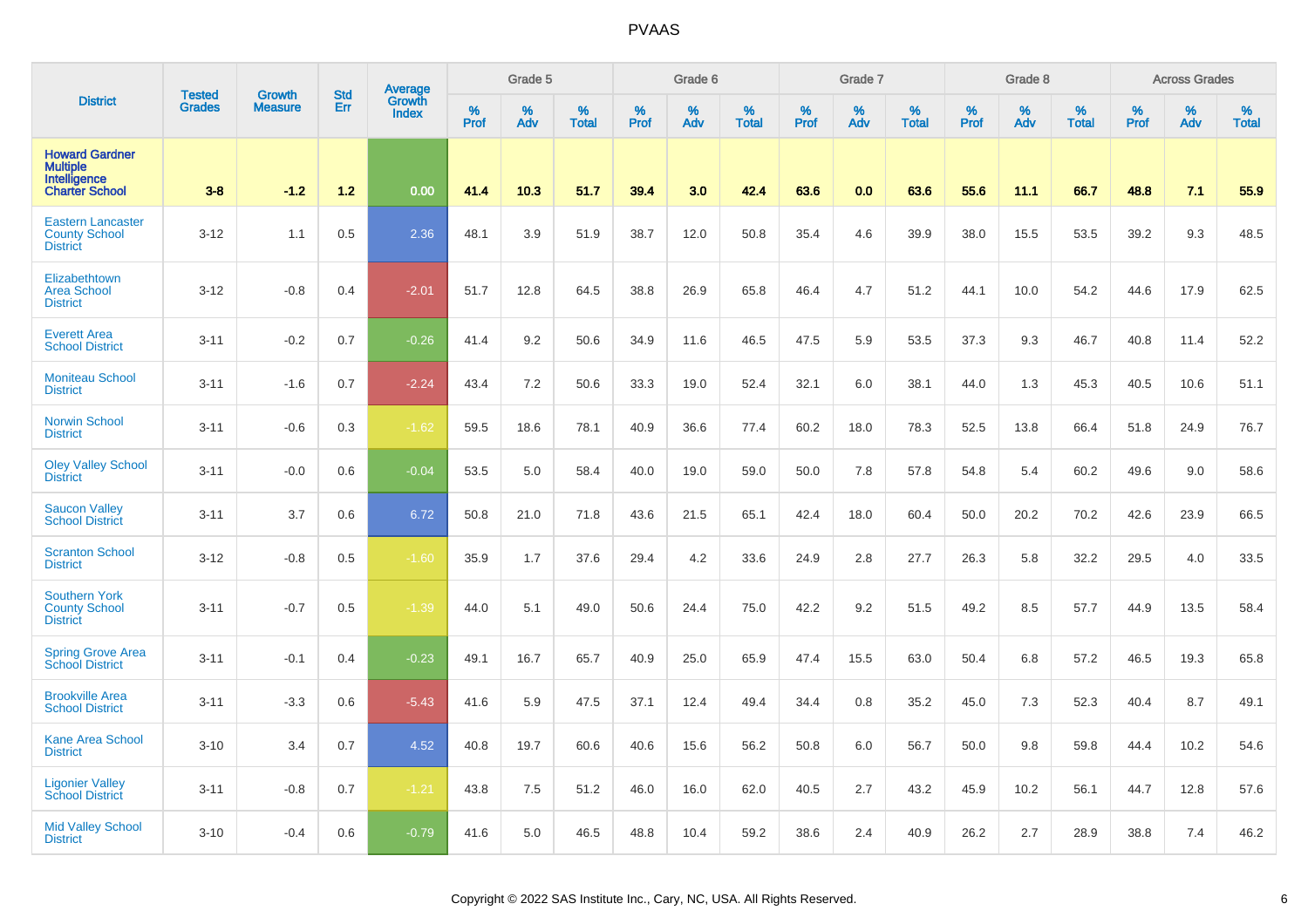|                                                                                   | <b>Tested</b> |                                 | <b>Std</b> | Average                       |                  | Grade 5  |                   |           | Grade 6  |                   |           | Grade 7  |                   |           | Grade 8  |                   |           | <b>Across Grades</b> |                   |
|-----------------------------------------------------------------------------------|---------------|---------------------------------|------------|-------------------------------|------------------|----------|-------------------|-----------|----------|-------------------|-----------|----------|-------------------|-----------|----------|-------------------|-----------|----------------------|-------------------|
| <b>District</b>                                                                   | <b>Grades</b> | <b>Growth</b><br><b>Measure</b> | Err        | <b>Growth</b><br><b>Index</b> | %<br><b>Prof</b> | %<br>Adv | %<br><b>Total</b> | %<br>Prof | %<br>Adv | %<br><b>Total</b> | %<br>Prof | %<br>Adv | %<br><b>Total</b> | %<br>Prof | %<br>Adv | %<br><b>Total</b> | %<br>Prof | $\%$<br>Adv          | %<br><b>Total</b> |
| <b>Howard Gardner</b><br><b>Multiple</b><br>Intelligence<br><b>Charter School</b> | $3 - 8$       | $-1.2$                          | 1.2        | 0.00                          | 41.4             | 10.3     | 51.7              | 39.4      | 3.0      | 42.4              | 63.6      | 0.0      | 63.6              | 55.6      | 11.1     | 66.7              | 48.8      | 7.1                  | 55.9              |
| <b>North Hills School</b><br><b>District</b>                                      | $3 - 11$      | $-1.2$                          | 0.4        | $-3.31$                       | 59.2             | 11.6     | 70.8              | 45.2      | 26.0     | 71.2              | 51.8      | 20.0     | 71.8              | 48.3      | 18.4     | 66.7              | 50.2      | 22.0                 | 72.3              |
| Salisbury-Elk Lick<br><b>School District</b>                                      | $3 - 11$      | $-3.9$                          | 1.3        | $-2.93$                       | 50.0             | 8.3      | 58.3              | 50.0      | 0.0      | 50.0              | 30.0      | 0.0      | 30.0              | 28.6      | 4.8      | 33.3              | 42.2      | 3.3                  | 45.4              |
| <b>Bermudian Springs</b><br><b>School District</b>                                | $3 - 11$      | 0.2                             | 0.6        | 0.41                          | 50.4             | 0.0      | 50.4              | 37.5      | 10.6     | 48.1              | 44.5      | 5.9      | 50.4              | 39.8      | 6.5      | 46.3              | 42.4      | 6.9                  | 49.3              |
| <b>Bethel Park School</b><br><b>District</b>                                      | $3 - 11$      | 0.5                             | 0.4        | 1.18                          | 59.3             | 14.8     | 74.2              | 44.6      | 30.2     | 74.9              | 57.6      | 17.0     | 74.5              | 54.5      | 19.6     | 74.1              | 52.1      | 24.5                 | 76.6              |
| <b>Bristol Township</b><br><b>School District</b>                                 | $3 - 11$      | $-3.8$                          | 0.4        | $-10.35$                      | 23.8             | 0.9      | 24.7              | 30.0      | 5.5      | 35.5              | 30.2      | 2.2      | 32.4              | 24.1      | 2.8      | 26.9              | 26.9      | 2.9                  | 29.8              |
| <b>Derry Township</b><br><b>School District</b>                                   | $3 - 10$      | $-1.3$                          | 1.3        | $-0.99$                       | 57.1             | 20.9     | 78.0              | 38.2      | 44.1     | 82.4              | 66.7      | 20.8     | 87.5              | 46.7      | 53.3     | 100.0             | 49.1      | 29.0                 | 78.2              |
| <b>Fort Leboeuf</b><br><b>School District</b>                                     | $3 - 11$      | 0.0                             | 0.5        | 0.05                          | 47.7             | 21.9     | 69.7              | 39.4      | 26.8     | 66.2              | 49.2      | 15.1     | 64.2              | 42.1      | 16.6     | 58.6              | 45.4      | 23.3                 | 68.7              |
| <b>Freeport Area</b><br><b>School District</b>                                    | $3 - 10$      | 0.2                             | 0.6        | 0.30                          | 65.4             | 10.0     | 75.4              | 35.8      | 23.6     | 59.4              | 57.0      | 14.1     | 71.1              | 53.5      | 20.2     | 73.6              | 52.5      | 17.7                 | 70.1              |
| <b>Highlands School</b><br><b>District</b>                                        | $3 - 11$      | $-0.6$                          | 0.5        | $-1.09$                       | 47.5             | 0.0      | 47.5              | 37.2      | 9.7      | 46.9              | 42.2      | 5.4      | 47.6              | 39.2      | 9.5      | 48.6              | 40.7      | 7.9                  | 48.6              |
| <b>Laurel Highlands</b><br><b>School District</b>                                 | $3 - 11$      | $-1.7$                          | 0.5        | $-3.29$                       | 43.1             | 4.4      | 47.5              | 39.4      | 11.6     | 51.0              | 35.7      | 2.9      | 38.6              | 37.8      | 5.5      | 43.3              | 39.8      | 9.6                  | 49.4              |
| Lewisburg Area<br><b>School District</b>                                          | $3 - 11$      | 4.0                             | 0.6        | 6.97                          | 53.1             | 21.2     | 74.3              | 38.8      | 38.8     | 77.7              | 42.6      | 30.9     | 73.5              | 43.0      | 31.1     | 74.1              | 44.8      | 30.1                 | 74.9              |
| <b>Milton Area School</b><br><b>District</b>                                      | $3 - 11$      | 3.2                             | 0.6        | 5.64                          | 51.7             | 5.8      | 57.5              | 40.3      | 12.4     | 52.7              | 48.9      | 13.3     | 62.2              | 40.9      | 16.5     | 57.5              | 42.3      | 13.0                 | 55.3              |
| <b>Montgomery Area</b><br><b>School District</b>                                  | $3 - 11$      | $-2.0$                          | 0.8        | $-2.53$                       | 56.8             | 6.8      | 63.5              | 43.6      | 19.4     | 62.9              | 34.7      | 4.2      | 38.9              | 50.0      | 6.9      | 56.9              | 42.9      | 11.7                 | 54.6              |
| <b>Montour School</b><br><b>District</b>                                          | $3 - 11$      | 2.4                             | 0.5        | 5.10                          | 61.9             | 17.1     | 79.0              | 49.0      | 25.0     | 74.0              | 46.2      | 29.7     | 75.9              | 51.0      | 22.5     | 73.5              | 49.5      | 25.4                 | 74.9              |
| <b>Montoursville Area</b><br><b>School District</b>                               | $3 - 12$      | $-1.3$                          | 0.5        | $-2.40$                       | 54.2             | 10.7     | 64.9              | 55.2      | 16.8     | 72.0              | 51.1      | 7.5      | 58.6              | 45.4      | 10.6     | 56.0              | 48.5      | 14.2                 | 62.6              |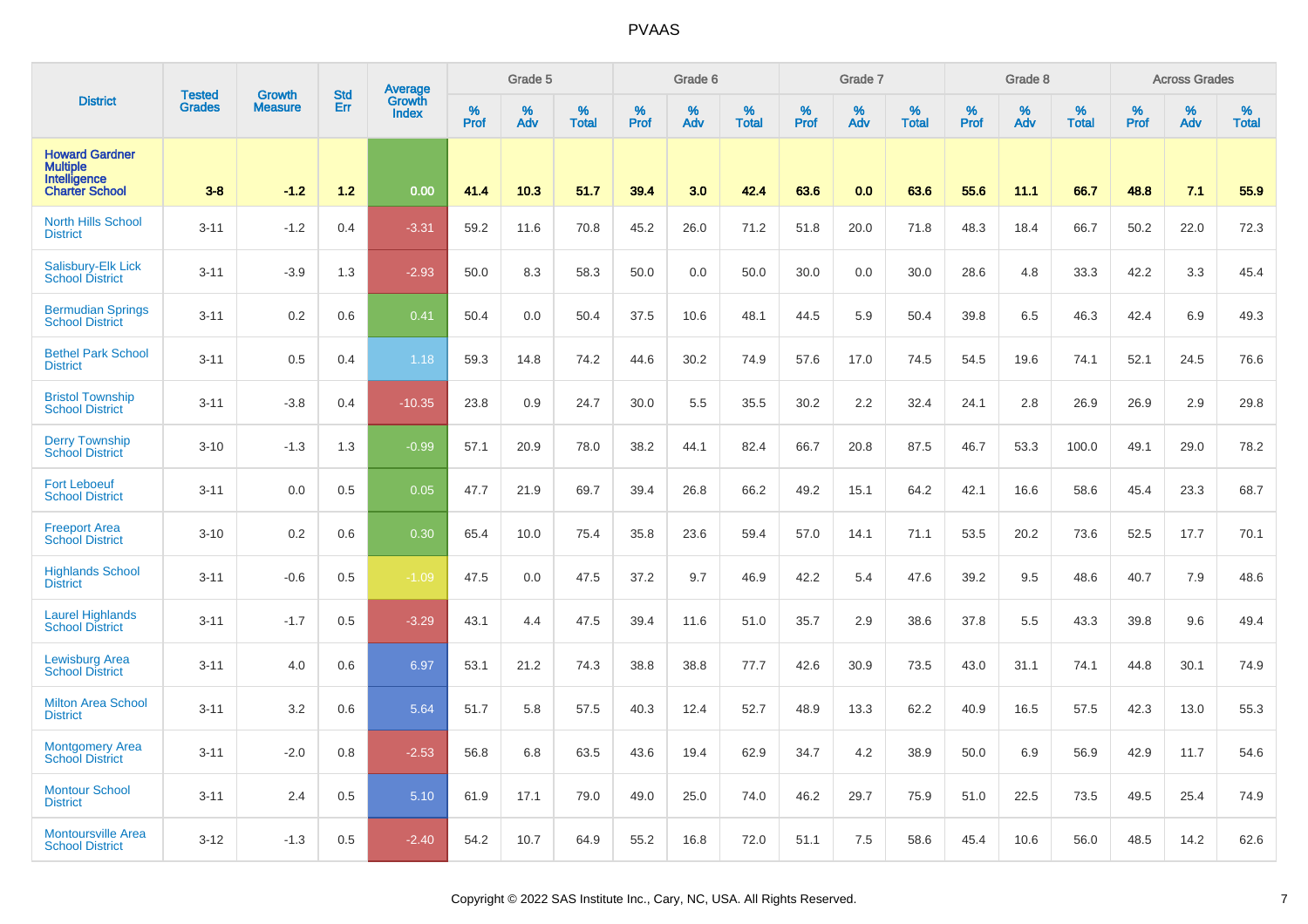|                                                                            | <b>Tested</b> | <b>Growth</b>  | <b>Std</b> | Average<br>Growth |                     | Grade 5  |                   |                  | Grade 6  |                   |           | Grade 7  |                   |           | Grade 8  |                   |                  | <b>Across Grades</b> |                   |
|----------------------------------------------------------------------------|---------------|----------------|------------|-------------------|---------------------|----------|-------------------|------------------|----------|-------------------|-----------|----------|-------------------|-----------|----------|-------------------|------------------|----------------------|-------------------|
| <b>District</b>                                                            | <b>Grades</b> | <b>Measure</b> | Err        | <b>Index</b>      | $\%$<br><b>Prof</b> | %<br>Adv | %<br><b>Total</b> | %<br><b>Prof</b> | %<br>Adv | %<br><b>Total</b> | %<br>Prof | %<br>Adv | %<br><b>Total</b> | %<br>Prof | %<br>Adv | %<br><b>Total</b> | %<br><b>Prof</b> | %<br>Adv             | %<br><b>Total</b> |
| <b>Howard Gardner</b><br>Multiple<br>Intelligence<br><b>Charter School</b> | $3 - 8$       | $-1.2$         | 1.2        | 0.00              | 41.4                | 10.3     | 51.7              | 39.4             | 3.0      | 42.4              | 63.6      | 0.0      | 63.6              | 55.6      | 11.1     | 66.7              | 48.8             | 7.1                  | 55.9              |
| <b>Mount Union Area</b><br><b>School District</b>                          | $3 - 10$      | 1.4            | 0.7        | 2.08              | 28.7                | 3.2      | 31.9              | 28.4             | 0.0      | 28.4              | 28.9      | 4.8      | 33.7              | 36.9      | 1.2      | 38.1              | 31.6             | 2.9                  | 34.4              |
| <b>North Pocono</b><br><b>School District</b>                              | $3 - 11$      | 0.3            | 0.6        | 0.52              | 55.8                | 8.5      | 64.3              | 57.8             | 12.1     | 69.8              | 61.3      | 16.0     | 77.3              | 48.7      | 12.4     | 61.1              | 54.2             | 17.4                 | 71.6              |
| <b>Northgate School</b><br><b>District</b>                                 | $3 - 11$      | $-1.4$         | 0.8        | $-1.68$           | 60.8                | 3.9      | 64.7              | 59.0             | 11.5     | 70.5              | 36.1      | 9.8      | 45.9              | 37.5      | 17.9     | 55.4              | 45.5             | 12.8                 | 58.3              |
| <b>Palisades School</b><br><b>District</b>                                 | $3 - 11$      | 0.4            | 0.6        | 0.65              | 53.1                | 13.5     | 66.7              | 48.5             | 19.2     | 67.7              | 60.2      | 10.7     | 70.9              | 43.2      | 9.1      | 52.3              | 48.5             | 17.4                 | 65.9              |
| <b>Pine-Richland</b><br><b>School District</b>                             | $3 - 11$      | $-3.0$         | 0.3        | $-8.46$           | 58.0                | 19.8     | 77.8              | 55.8             | 26.4     | 82.2              | 57.0      | 18.5     | 75.6              | 56.2      | 27.0     | 83.3              | 52.7             | 28.2                 | 80.9              |
| <b>Richland School</b><br><b>District</b>                                  | $3 - 11$      | 3.6            | 0.6        | 5.79              | 51.5                | 18.4     | 69.9              | 54.7             | 20.0     | 74.7              | 51.6      | 14.1     | 65.6              | 53.8      | 15.1     | 68.9              | 51.0             | 18.8                 | 69.8              |
| <b>Seneca Valley</b><br><b>School District</b>                             | $3 - 11$      | $-3.6$         | 0.3        | $-12.57$          | 52.6                | 9.8      | 62.4              | 44.4             | 27.6     | 72.0              | 53.0      | 9.8      | 62.9              | 51.1      | 14.5     | 65.6              | 47.2             | 20.2                 | 67.4              |
| <b>Titusville Area</b><br><b>School District</b>                           | $3 - 11$      | $-0.4$         | 0.5        | $-0.72$           | 57.4                | 8.5      | 65.9              | 35.0             | 12.6     | 47.6              | 46.2      | 8.3      | 54.6              | 40.6      | 11.6     | 52.2              | 44.1             | 12.1                 | 56.2              |
| <b>Towanda Area</b><br><b>School District</b>                              | $3 - 11$      | 0.7            | 0.6        | 1.26              | 40.8                | 6.7      | 47.5              | 36.4             | 19.6     | 56.1              | 37.3      | 5.9      | 43.2              | 40.5      | 7.8      | 48.3              | 36.0             | 10.8                 | 46.7              |
| <b>Tussey Mountain</b><br><b>School District</b>                           | $3 - 12$      | 1.8            | 0.8        | 2.29              | 44.8                | 3.4      | 48.3              | 46.3             | 8.5      | 54.9              | 45.2      | 0.0      | 45.2              | 47.2      | 2.8      | 50.0              | 40.7             | 6.3                  | 47.0              |
| <b>Union Area School</b><br><b>District</b>                                | $3 - 11$      | $-1.4$         | 0.9        | $-1.52$           | 66.7                | 7.7      | 74.4              | 41.4             | 15.5     | 56.9              | 43.9      | 5.3      | 49.1              | 55.6      | 8.9      | 64.4              | 47.6             | 12.4                 | 60.1              |
| <b>Wayne Highlands</b><br><b>School District</b>                           | $3 - 11$      | 2.9            | 0.5        | 5.65              | 54.3                | 11.4     | 65.7              | 49.3             | 20.3     | 69.6              | 46.4      | 19.6     | 66.1              | 49.7      | 14.1     | 63.8              | 47.2             | 17.9                 | 65.1              |
| <b>Brentwood</b><br><b>Borough School</b><br><b>District</b>               | $3 - 11$      | $-2.1$         | 0.7        | $-2.85$           | 53.5                | 7.0      | 60.5              | 36.1             | 12.0     | 48.2              | 33.3      | 4.6      | 37.9              | 48.0      | 6.8      | 54.8              | 40.9             | 9.4                  | 50.3              |
| <b>Corry Area School</b><br><b>District</b>                                | $3 - 11$      | 2.4            | 0.6        | 4.24              | 50.0                | 4.7      | 54.7              | 40.5             | 16.2     | 56.8              | 42.0      | 6.5      | 48.6              | 33.8      | 9.5      | 43.2              | 40.3             | 11.8                 | 52.1              |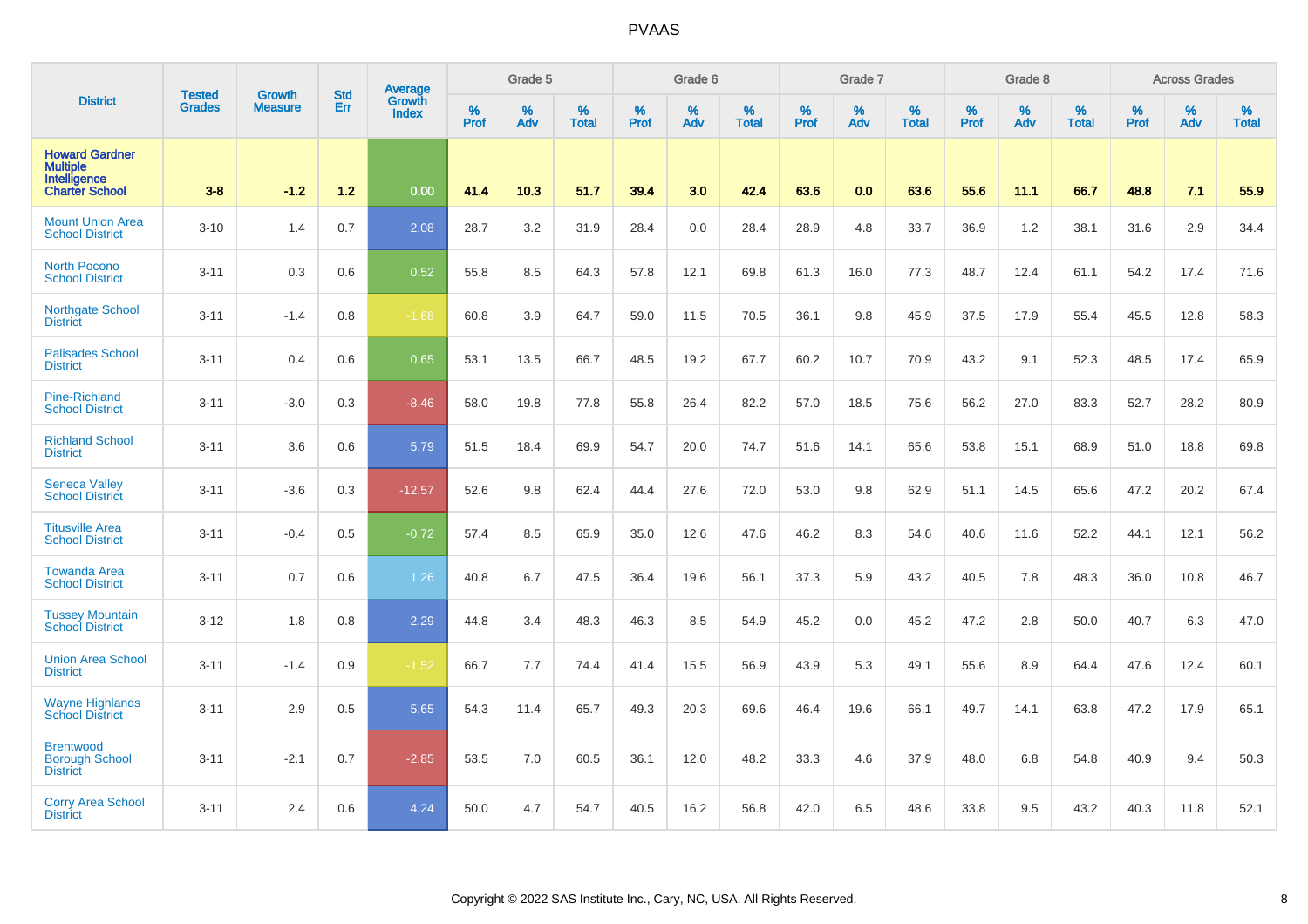|                                                                                   | <b>Tested</b> | Growth         | <b>Std</b> | <b>Average</b><br>Growth |           | Grade 5  |                   |                  | Grade 6  |                   |           | Grade 7  |                   |           | Grade 8  |                   |           | <b>Across Grades</b> |                   |
|-----------------------------------------------------------------------------------|---------------|----------------|------------|--------------------------|-----------|----------|-------------------|------------------|----------|-------------------|-----------|----------|-------------------|-----------|----------|-------------------|-----------|----------------------|-------------------|
| <b>District</b>                                                                   | <b>Grades</b> | <b>Measure</b> | Err        | <b>Index</b>             | %<br>Prof | %<br>Adv | %<br><b>Total</b> | %<br><b>Prof</b> | %<br>Adv | %<br><b>Total</b> | %<br>Prof | %<br>Adv | %<br><b>Total</b> | %<br>Prof | %<br>Adv | %<br><b>Total</b> | %<br>Prof | %<br>Adv             | %<br><b>Total</b> |
| <b>Howard Gardner</b><br><b>Multiple</b><br>Intelligence<br><b>Charter School</b> | $3-8$         | $-1.2$         | $1.2$      | 0.00                     | 41.4      | 10.3     | 51.7              | 39.4             | 3.0      | 42.4              | 63.6      | 0.0      | 63.6              | 55.6      | 11.1     | 66.7              | 48.8      | 7.1                  | 55.9              |
| <b>Dover Area School</b><br><b>District</b>                                       | $3 - 12$      | $-1.0$         | 0.4        | $-2.38$                  | 48.0      | 4.8      | 52.8              | 41.4             | 17.1     | 58.6              | 48.6      | 7.1      | 55.7              | 44.7      | 5.7      | 50.4              | 44.8      | 10.8                 | 55.6              |
| <b>Franklin Regional</b><br><b>School District</b>                                | $3 - 11$      | 1.8            | 0.4        | 4.20                     | 51.5      | 28.2     | 79.7              | 36.5             | 42.3     | 78.8              | 55.2      | 18.9     | 74.1              | 46.1      | 16.8     | 62.8              | 47.8      | 29.9                 | 77.6              |
| <b>Manchester</b><br><b>Academic Charter</b><br><b>School</b>                     | $3 - 8$       | 2.1            | 1.1        | 1.80                     | 12.0      | 0.0      | 12.0              | 35.7             | 3.6      | 39.3              | 46.2      | 0.0      | 46.2              | 31.4      | 0.0      | 31.4              | 30.7      | 1.7                  | 32.4              |
| <b>South Williamsport</b><br><b>Area School</b><br><b>District</b>                | $3 - 10$      | 0.5            | 0.7        | 0.80                     | 45.7      | 6.4      | 52.1              | 37.4             | 15.4     | 52.8              | 40.5      | 8.3      | 48.8              | 43.2      | 12.5     | 55.7              | 39.9      | 12.1                 | 52.0              |
| <b>Brownsville Area</b><br><b>School District</b>                                 | $3 - 12$      | 1.2            | 0.7        | 1.56                     | 40.5      | 0.0      | 40.5              | 24.7             | 1.2      | 25.9              | 30.0      | 3.8      | 33.8              | 37.0      | 1.4      | 38.4              | 32.0      | 2.6                  | 34.6              |
| <b>Connellsville Area</b><br><b>School District</b>                               | $3 - 11$      | $-2.2$         | 0.4        | $-5.74$                  | 34.7      | 3.7      | 38.4              | 32.7             | 6.4      | 39.1              | 27.4      | 5.1      | 32.4              | 33.8      | 3.6      | 37.4              | 33.6      | 5.9                  | 39.6              |
| <b>Uniontown Area</b><br><b>School District</b>                                   | $3 - 11$      | 0.5            | 0.6        | 0.79                     | 40.6      | 9.4      | 50.0              | 40.7             | 14.8     | 55.6              | 37.3      | 3.6      | 40.9              | 42.4      | 3.3      | 45.6              | 39.1      | 11.0                 | 50.1              |
| <b>Carmichaels Area</b><br><b>School District</b>                                 | $3 - 10$      | $-2.5$         | 0.8        | $-3.36$                  | 35.0      | 1.2      | 36.2              | 25.8             | 7.6      | 33.3              | 33.3      | 1.5      | 34.8              | 35.2      | 1.4      | 36.6              | 32.5      | 3.4                  | 35.9              |
| <b>Central Greene</b><br><b>School District</b>                                   | $3 - 11$      | $-1.8$         | 0.6        | $-3.02$                  | 35.0      | 0.0      | 35.0              | 40.0             | 9.5      | 49.5              | 33.3      | 5.0      | 38.3              | 31.5      | 1.8      | 33.3              | 35.2      | 5.2                  | 40.3              |
| Jefferson-Morgan<br><b>School District</b>                                        | $3 - 10$      | 2.7            | 0.9        | 3.15                     | 45.1      | 2.8      | 47.9              | 40.0             | 7.3      | 47.3              | 41.8      | 5.4      | 47.3              | 44.4      | 6.7      | 51.1              | 41.7      | 6.6                  | 48.2              |
| <b>Southeastern</b><br><b>Greene School</b><br><b>District</b>                    | $3 - 10$      | $-4.6$         | 1.0        | $-4.40$                  | 44.8      | 17.2     | 62.1              | 42.4             | 12.1     | 54.6              | 36.7      | 6.1      | 42.9              | 48.8      | 2.3      | 51.2              | 41.1      | 14.3                 | 55.4              |
| <b>West Greene</b><br><b>School District</b>                                      | $3 - 11$      | $-1.2$         | 1.0        | $-1.22$                  | 46.2      | 10.3     | 56.4              | 35.9             | 15.4     | 51.3              | 28.3      | 11.3     | 39.6              | 35.3      | 3.9      | 39.2              | 43.2      | 10.7                 | 53.9              |
| <b>Avella Area School</b><br><b>District</b>                                      | $3 - 12$      | 2.7            | 1.1        | 2.45                     | 42.5      | 2.5      | 45.0              | 42.4             | 18.2     | 60.6              | 60.0      | 5.7      | 65.7              | 63.0      | 18.5     | 81.5              | 46.7      | 12.6                 | 59.3              |
| <b>Bentworth School</b><br><b>District</b>                                        | $3 - 11$      | 2.1            | 0.7        | 2.98                     | 60.3      | 15.4     | 75.6              | 46.1             | 6.7      | 52.8              | 52.5      | 20.0     | 72.5              | 43.3      | 11.9     | 55.2              | 52.1      | 16.1                 | 68.2              |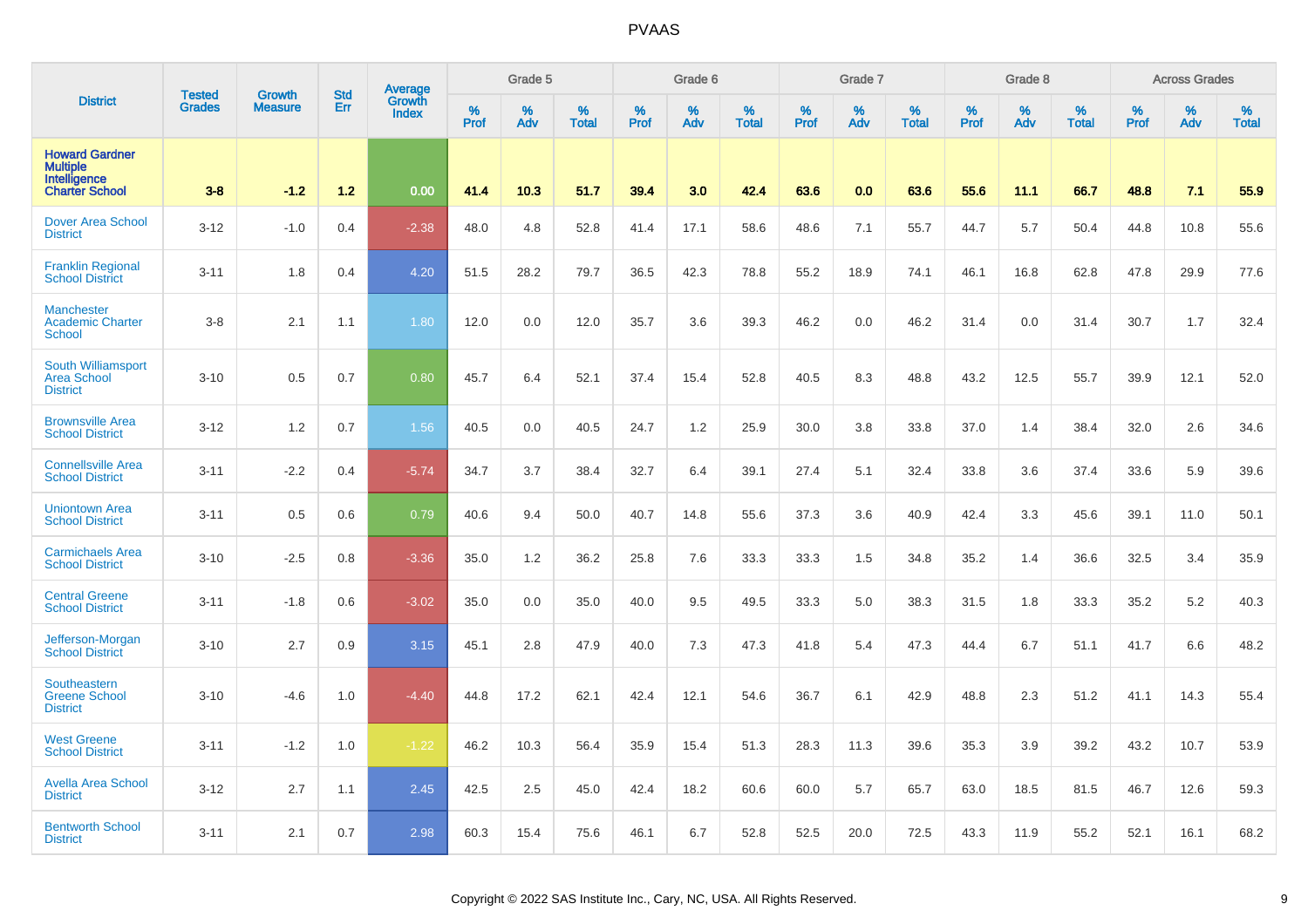|                                                                                   | <b>Tested</b> | <b>Growth</b>  | <b>Std</b> | Average                |           | Grade 5  |                   |           | Grade 6  |                   |           | Grade 7  |                   |           | Grade 8  |                   |           | <b>Across Grades</b> |                   |
|-----------------------------------------------------------------------------------|---------------|----------------|------------|------------------------|-----------|----------|-------------------|-----------|----------|-------------------|-----------|----------|-------------------|-----------|----------|-------------------|-----------|----------------------|-------------------|
| <b>District</b>                                                                   | <b>Grades</b> | <b>Measure</b> | Err        | Growth<br><b>Index</b> | %<br>Prof | %<br>Adv | %<br><b>Total</b> | %<br>Prof | %<br>Adv | %<br><b>Total</b> | %<br>Prof | %<br>Adv | %<br><b>Total</b> | %<br>Prof | %<br>Adv | %<br><b>Total</b> | %<br>Prof | %<br>Adv             | %<br><b>Total</b> |
| <b>Howard Gardner</b><br><b>Multiple</b><br>Intelligence<br><b>Charter School</b> | $3 - 8$       | $-1.2$         | 1.2        | 0.00                   | 41.4      | 10.3     | 51.7              | 39.4      | 3.0      | 42.4              | 63.6      | 0.0      | 63.6              | 55.6      | 11.1     | 66.7              | 48.8      | 7.1                  | 55.9              |
| <b>Bethlehem-Center</b><br><b>School District</b>                                 | $3 - 10$      | $-2.1$         | 0.8        | $-2.78$                | 40.8      | 2.8      | 43.7              | 29.8      | 1.5      | 31.3              | 28.6      | 0.0      | 28.6              | 29.2      | 0.0      | 29.2              | 35.6      | 3.6                  | 39.2              |
| <b>Burgettstown Area</b><br><b>School District</b>                                | $3 - 11$      | $-3.6$         | 0.7        | $-4.89$                | 35.1      | 6.5      | 41.6              | 58.5      | 7.7      | 66.2              | 32.9      | 2.4      | 35.4              | 35.6      | 5.5      | 41.1              | 40.5      | 8.8                  | 49.3              |
| California Area<br><b>School District</b>                                         | $3 - 10$      | 1.5            | 0.8        | 1.83                   | 51.8      | 3.7      | 55.6              | 39.4      | 9.1      | 48.5              | 46.4      | 17.9     | 64.3              | 50.0      | 18.5     | 68.5              | 45.7      | 14.1                 | 59.8              |
| Canon-Mcmillan<br><b>School District</b>                                          | $3 - 11$      | 2.0            | 0.3        | 5.77                   | 60.2      | 11.0     | 71.3              | 41.6      | 31.2     | 72.8              | 51.6      | 18.2     | 69.7              | 56.9      | 17.7     | 74.6              | 50.9      | 21.6                 | 72.5              |
| <b>Charleroi School</b><br><b>District</b>                                        | $3 - 11$      | $-2.5$         | 0.6        | $-3.90$                | 45.1      | 2.0      | 47.1              | 44.0      | 11.0     | 55.0              | 37.7      | 11.3     | 49.1              | 45.3      | 4.2      | 49.5              | 43.2      | 7.7                  | 50.9              |
| <b>Chartiers-Houston</b><br><b>School District</b>                                | $3 - 10$      | $-1.5$         | 0.7        | $-2.07$                | 58.4      | 10.1     | 68.5              | 55.8      | 18.2     | 74.0              | 52.0      | 5.5      | 57.5              | 54.9      | 7.0      | 62.0              | 53.8      | 14.2                 | 68.0              |
| <b>Fort Cherry School</b><br><b>District</b>                                      | $3 - 10$      | $-2.2$         | 0.8        | $-2.84$                | 61.4      | 8.8      | 70.2              | 31.6      | 33.3     | 64.9              | 45.6      | 8.8      | 54.4              | 39.5      | 26.7     | 66.3              | 45.7      | 16.8                 | 62.5              |
| <b>Mcguffey School</b><br><b>District</b>                                         | $3 - 11$      | $-1.8$         | 0.6        | $-3.07$                | 43.5      | 1.8      | 45.4              | 42.7      | 12.6     | 55.3              | 34.9      | 0.9      | 35.8              | 38.0      | 4.1      | 42.2              | 41.6      | 8.2                  | 49.8              |
| <b>Peters Township</b><br><b>School District</b>                                  | $3 - 11$      | $-0.2$         | 0.4        | $-0.46$                | 62.9      | 24.3     | 87.3              | 48.1      | 33.6     | 81.7              | 57.8      | 25.7     | 83.5              | 63.8      | 20.1     | 83.9              | 52.4      | 33.7                 | 86.1              |
| <b>Ringgold School</b><br><b>District</b>                                         | $3 - 11$      | $-6.9$         | 0.5        | $-14.33$               | 22.7      | 1.2      | 23.9              | 29.5      | 0.6      | 30.1              | 21.8      | 3.5      | 25.3              | 31.7      | 4.3      | 36.0              | 32.2      | 4.3                  | 36.4              |
| <b>Trinity Area School</b><br><b>District</b>                                     | $3 - 11$      | $-0.1$         | 0.4        | $-0.26$                | 55.8      | 12.7     | 68.5              | 43.1      | 14.7     | 57.8              | 48.7      | 9.2      | 58.0              | 48.2      | 13.5     | 61.6              | 46.8      | 15.3                 | 62.1              |
| Washington<br><b>School District</b>                                              | $3 - 11$      | $-1.7$         | 0.7        | $-2.41$                | 44.7      | 0.0      | 44.7              | 39.6      | 6.2      | 45.8              | 28.0      | 1.2      | 29.3              | 23.5      | 1.5      | 25.0              | 35.4      | 3.1                  | 38.6              |
| <b>Sugar Valley Rural</b><br><b>Charter School</b>                                | $3 - 11$      | 0.5            | 1.0        | 1.28                   | 36.8      | 0.0      | 36.8              | 34.2      | 7.9      | 42.1              | 21.0      | 5.3      | 26.3              | 8.6       | 2.9      | 11.4              | 25.4      | 4.7                  | 30.0              |
| <b>Urban Pathways 6-</b><br><b>12 Charter School</b>                              | $6 - 11$      | $-0.2$         | 2.1        | $-0.10$                |           |          |                   |           |          |                   | 22.2      | 0.0      | 22.2              | 0.0       | 0.0      | 0.0               | 15.9      | 0.0                  | 15.9              |
| <b>Propel Charter</b><br>School-Homestead                                         | $3 - 11$      | $-1.0$         | 1.0        | $-0.97$                | 21.6      | 0.0      | 21.6              | 16.7      | 5.6      | 22.2              | 11.8      | 0.0      | 11.8              | 9.5       | 2.4      | 11.9              | 15.3      | 2.2                  | 17.6              |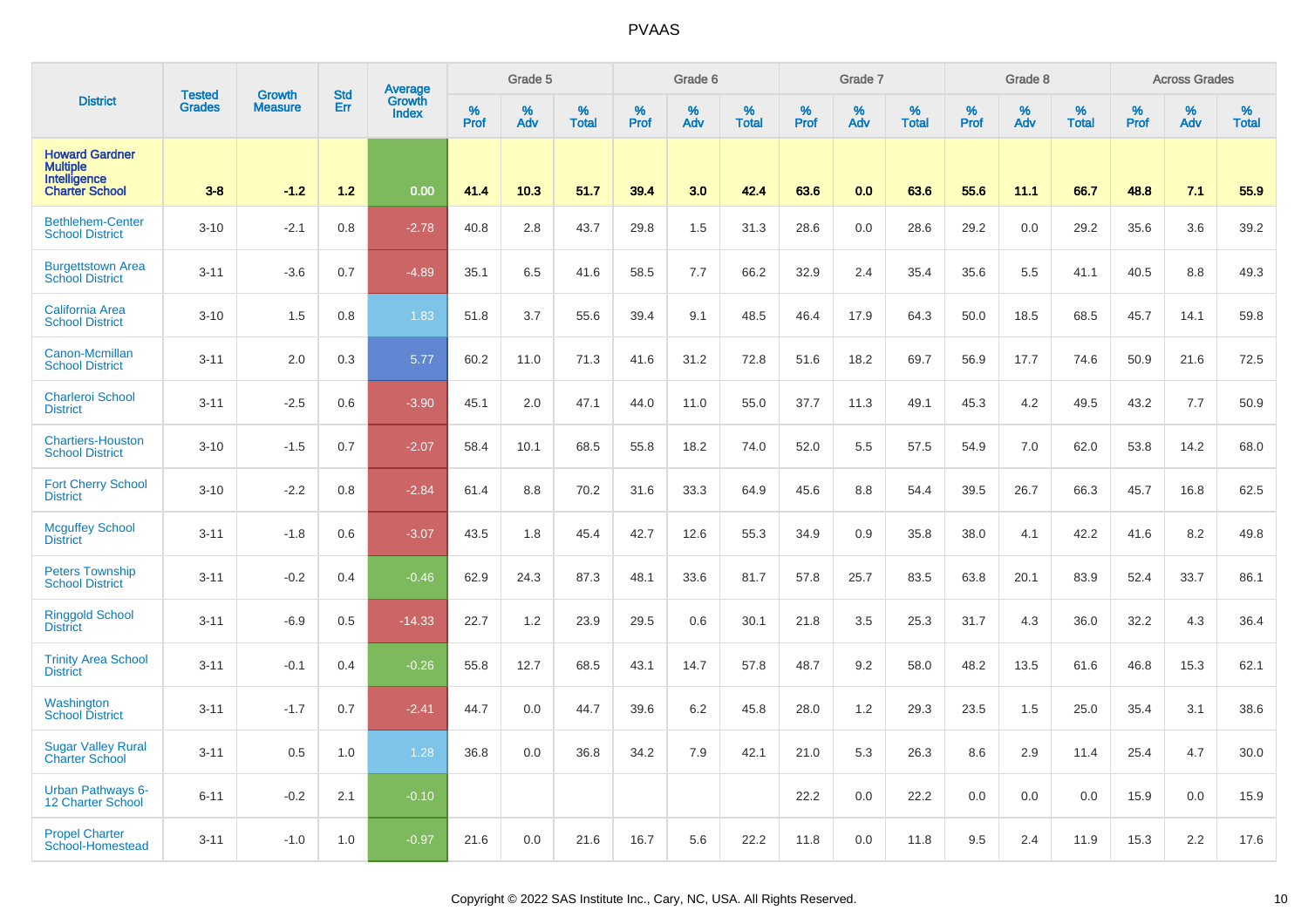|                                                                                   | <b>Tested</b> | <b>Growth</b>  | <b>Std</b> | Average         |                     | Grade 5  |                   |           | Grade 6  |                   |              | Grade 7  |                   |           | Grade 8  |                   |           | <b>Across Grades</b> |                   |
|-----------------------------------------------------------------------------------|---------------|----------------|------------|-----------------|---------------------|----------|-------------------|-----------|----------|-------------------|--------------|----------|-------------------|-----------|----------|-------------------|-----------|----------------------|-------------------|
| <b>District</b>                                                                   | <b>Grades</b> | <b>Measure</b> | Err        | Growth<br>Index | $\%$<br><b>Prof</b> | %<br>Adv | %<br><b>Total</b> | %<br>Prof | %<br>Adv | %<br><b>Total</b> | $\%$<br>Prof | %<br>Adv | %<br><b>Total</b> | %<br>Prof | %<br>Adv | %<br><b>Total</b> | %<br>Prof | %<br>Adv             | %<br><b>Total</b> |
| <b>Howard Gardner</b><br><b>Multiple</b><br>Intelligence<br><b>Charter School</b> | $3 - 8$       | $-1.2$         | 1.2        | 0.00            | 41.4                | 10.3     | 51.7              | 39.4      | 3.0      | 42.4              | 63.6         | 0.0      | 63.6              | 55.6      | 11.1     | 66.7              | 48.8      | 7.1                  | 55.9              |
| <b>Allegheny Valley</b><br><b>School District</b>                                 | $3 - 11$      | $-2.6$         | 0.8        | $-3.15$         | 56.1                | 7.0      | 63.2              | 44.4      | 9.3      | 53.7              | 38.8         | 6.0      | 44.8              | 44.3      | 13.1     | 57.4              | 45.7      | 8.9                  | 54.6              |
| <b>Baldwin-Whitehall</b><br><b>School District</b>                                | $3 - 11$      | $-0.1$         | 0.4        | $-0.17$         | 49.1                | 6.3      | 55.4              | 48.8      | 11.8     | 60.6              | 48.6         | 8.3      | 56.8              | 45.1      | 7.0      | 52.0              | 46.4      | 12.2                 | 58.7              |
| <b>Carlynton School</b><br><b>District</b>                                        | $3 - 11$      | 0.0            | 0.7        | 0.06            | 50.5                | 6.4      | 57.0              | 47.1      | 18.8     | 65.9              | 30.8         | 7.5      | 38.3              | 40.8      | 7.9      | 48.7              | 41.6      | 11.0                 | 52.7              |
| <b>Chartiers Valley</b><br><b>School District</b>                                 | $3 - 11$      | $-3.4$         | 0.4        | $-8.00$         | 51.3                | 6.5      | 57.8              | 45.9      | 15.3     | 61.2              | 46.3         | 8.7      | 55.0              | 42.9      | 7.6      | 50.5              | 47.3      | 10.0                 | 57.4              |
| <b>Clairton City</b><br><b>School District</b>                                    | $3 - 11$      | 0.7            | 0.8        | 0.84            | 12.5                | 2.1      | 14.6              | 22.1      | 5.9      | 27.9              | 17.7         | 0.0      | 17.7              | 25.5      | 0.0      | 25.5              | 19.3      | 1.5                  | 20.8              |
| <b>Cornell School</b><br><b>District</b>                                          | $3 - 11$      | $-0.8$         | 1.1        | $-0.69$         | 36.7                | 0.0      | 36.7              | 34.9      | 7.0      | 41.9              | 35.9         | 0.0      | 35.9              | 24.3      | 2.7      | 27.0              | 32.9      | 6.1                  | 39.0              |
| <b>Deer Lakes School</b><br><b>District</b>                                       | $3 - 11$      | $-0.4$         | 0.6        | $-0.76$         | 52.0                | 5.5      | 57.5              | 47.2      | 22.0     | 69.1              | 42.4         | 10.6     | 53.0              | 44.7      | 10.7     | 55.3              | 45.1      | 14.9                 | 60.0              |
| <b>Duquesne City</b><br><b>School District</b>                                    | $3 - 8$       | 3.1            | 1.4        | 2.23            | 11.3                | 0.0      | 11.3              | 10.8      | 2.7      | 13.5              |              |          |                   |           |          |                   | 14.8      | 0.6                  | 15.3              |
| <b>East Allegheny</b><br><b>School District</b>                                   | $3 - 11$      | $-3.0$         | 0.7        | $-4.43$         | 41.6                | 3.4      | 44.9              | 25.9      | 7.1      | 32.9              | 30.8         | 2.6      | 33.3              | 22.3      | 3.9      | 26.2              | 26.8      | 4.0                  | 30.9              |
| <b>Urban Academy Of</b><br><b>Greater Pittsburgh</b><br><b>Charter School</b>     | $3-5$         | $-8.2$         | 1.9        | $-4.39$         | 21.4                | 2.4      | 23.8              |           |          |                   |              |          |                   |           |          |                   | 20.6      | 1.6                  | 22.2              |
| <b>Elizabeth Forward</b><br><b>School District</b>                                | $3 - 11$      | $-0.3$         | 0.5        | $-0.64$         | 55.7                | 11.4     | 67.0              | 47.5      | 18.5     | 66.0              | 56.9         | 11.1     | 68.0              | 50.9      | 6.3      | 57.1              | 51.2      | 14.0                 | 65.2              |
| <b>Fox Chapel Area</b><br><b>School District</b>                                  | $3 - 11$      | 1.0            | 0.4        | 1.36            | 54.0                | 36.5     | 90.5              | 34.8      | 51.8     | 86.6              | 50.0         | 27.0     | 77.0              | 52.9      | 31.4     | 84.3              | 42.6      | 42.9                 | 85.5              |
| <b>Gateway School</b><br><b>District</b>                                          | $3 - 11$      | $-1.0$         | 0.4        | $-2.20$         | 48.9                | 5.6      | 54.5              | 42.7      | 10.8     | 53.5              | 49.3         | 10.8     | 60.1              | 43.7      | 14.0     | 57.7              | 45.5      | 12.1                 | 57.7              |
| <b>Hampton Township</b><br><b>School District</b>                                 | $3 - 11$      | 1.7            | 0.5        | 3.60            | 50.3                | 30.7     | 81.0              | 35.6      | 44.2     | 79.8              | 54.6         | 26.3     | 81.0              | 46.9      | 34.3     | 81.1              | 44.1      | 38.5                 | 82.7              |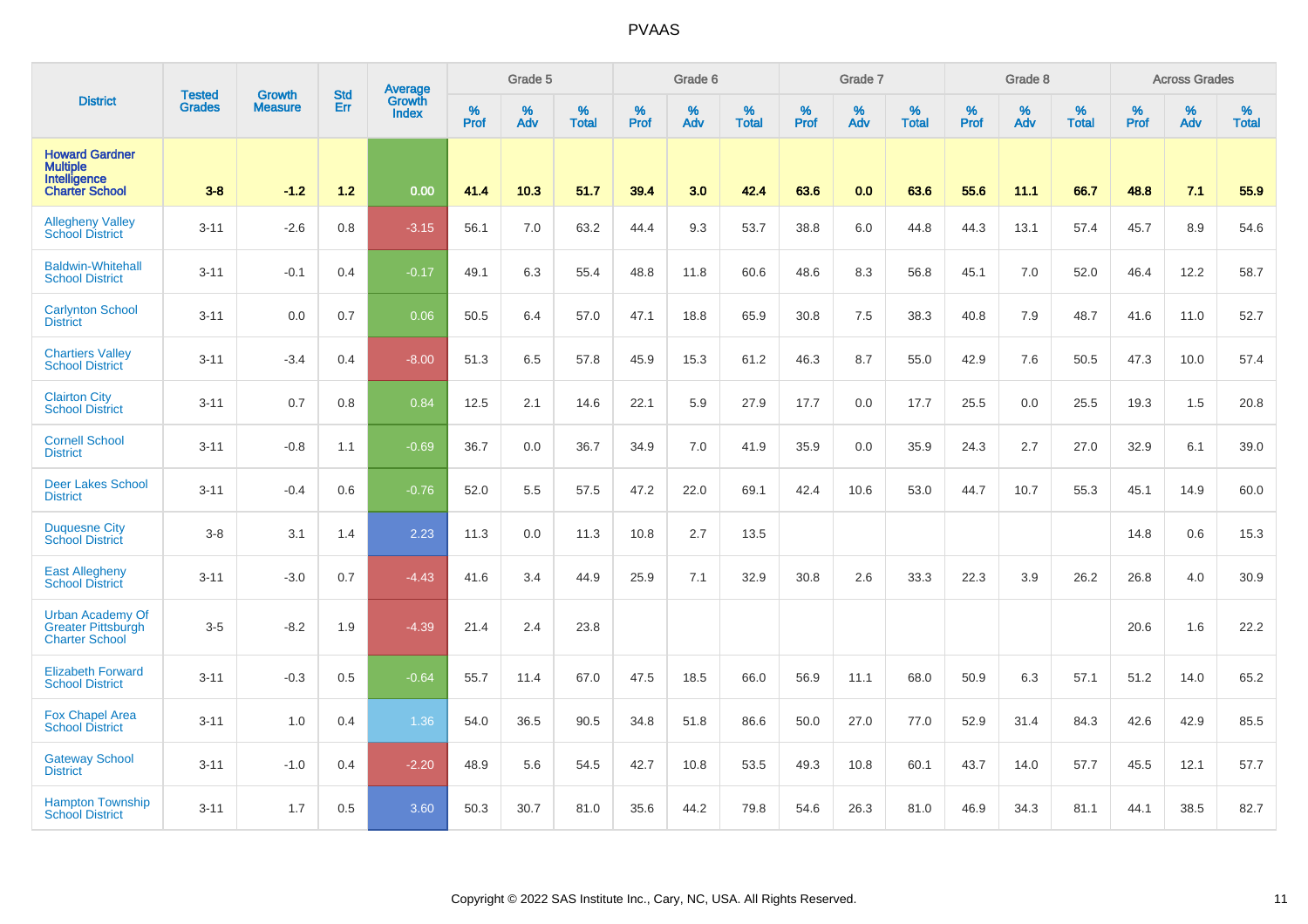|                                                                                   | <b>Tested</b> |                          | <b>Std</b> | <b>Average</b>         |           | Grade 5  |                   |           | Grade 6  |                   |           | Grade 7  |                   |           | Grade 8  |                   |           | <b>Across Grades</b> |                   |
|-----------------------------------------------------------------------------------|---------------|--------------------------|------------|------------------------|-----------|----------|-------------------|-----------|----------|-------------------|-----------|----------|-------------------|-----------|----------|-------------------|-----------|----------------------|-------------------|
| <b>District</b>                                                                   | <b>Grades</b> | Growth<br><b>Measure</b> | Err        | Growth<br><b>Index</b> | %<br>Prof | %<br>Adv | %<br><b>Total</b> | %<br>Prof | %<br>Adv | %<br><b>Total</b> | %<br>Prof | %<br>Adv | %<br><b>Total</b> | %<br>Prof | %<br>Adv | %<br><b>Total</b> | %<br>Prof | %<br>Adv             | %<br><b>Total</b> |
| <b>Howard Gardner</b><br><b>Multiple</b><br>Intelligence<br><b>Charter School</b> | $3 - 8$       | $-1.2$                   | 1.2        | 0.00                   | 41.4      | 10.3     | 51.7              | 39.4      | 3.0      | 42.4              | 63.6      | 0.0      | 63.6              | 55.6      | 11.1     | 66.7              | 48.8      | 7.1                  | 55.9              |
| <b>Keystone Oaks</b><br><b>School District</b>                                    | $3 - 11$      | $-1.4$                   | 0.6        | 0.60                   | 54.1      | 17.2     | 71.3              | 35.4      | 25.7     | 61.1              | 45.1      | 13.3     | 58.4              | 41.1      | 12.5     | 53.6              | 44.5      | 21.3                 | 65.8              |
| <b>Mckeesport Area</b><br><b>School District</b>                                  | $3 - 12$      | 0.3                      | 0.5        | 0.67                   | 30.5      | 0.6      | 31.1              | 29.1      | 1.3      | 30.4              | 24.1      | 0.0      | 24.1              | 22.6      | 1.0      | 23.7              | 25.9      | 2.4                  | 28.3              |
| <b>Moon Area School</b><br><b>District</b>                                        | $3 - 11$      | $-0.1$                   | 0.4        | $-0.18$                | 57.7      | 16.7     | 74.4              | 49.6      | 19.3     | 68.9              | 51.6      | 10.8     | 62.4              | 52.0      | 17.4     | 69.4              | 51.5      | 19.8                 | 71.3              |
| <b>North Allegheny</b><br><b>School District</b>                                  | $3 - 11$      | 1.3                      | 0.3        | 5.13                   | 55.4      | 31.5     | 87.0              | 44.4      | 33.0     | 77.4              | 51.9      | 28.9     | 80.8              | 55.5      | 24.5     | 80.0              | 48.3      | 33.7                 | 82.0              |
| <b>Plum Borough</b><br><b>School District</b>                                     | $3 - 11$      | $-5.8$                   | 0.4        | $-13.65$               | 53.7      | 6.3      | 60.0              | 45.8      | 25.1     | 70.9              | 50.0      | 6.0      | 56.0              | 49.0      | 5.7      | 54.6              | 47.5      | 15.8                 | 63.2              |
| <b>Quaker Valley</b><br><b>School District</b>                                    | $3 - 11$      | 2.7                      | 0.6        | 4.90                   | 56.0      | 24.1     | 80.1              | 33.6      | 45.4     | 79.0              | 53.5      | 25.7     | 79.2              | 57.6      | 23.5     | 81.1              | 47.9      | 33.9                 | 81.8              |
| <b>Riverview School</b><br><b>District</b>                                        | $3 - 11$      | $-2.8$                   | 0.8        | 3.67                   | 71.2      | 9.6      | 80.8              | 39.7      | 29.5     | 69.2              | 54.8      | 1.6      | 56.4              | 38.0      | 10.1     | 48.1              | 48.9      | 19.2                 | 68.1              |
| <b>South Allegheny</b><br><b>School District</b>                                  | $3 - 11$      | $-5.4$                   | 0.9        | $-5.76$                | 43.1      | 0.0      | 43.1              | 32.6      | 6.1      | 38.8              | 31.6      | 5.3      | 36.8              | 41.5      | 12.2     | 53.7              | 39.4      | 6.6                  | 46.0              |
| <b>South Park School</b><br><b>District</b>                                       | $3 - 11$      | $-0.8$                   | 0.6        | $-1.21$                | 61.4      | 2.4      | 63.9              | 40.6      | 13.2     | 53.8              | 47.5      | 12.5     | 60.0              | 55.8      | 7.7      | 63.5              | 50.5      | 13.2                 | 63.8              |
| <b>Steel Vallev</b><br><b>School District</b>                                     | $3 - 11$      | $-2.9$                   | 0.7        | $-4.04$                | 38.4      | 1.2      | 39.5              | 37.1      | 14.5     | 51.6              | 26.5      | 3.6      | 30.1              | 26.7      | 6.7      | 33.3              | 35.3      | 10.2                 | 45.5              |
| <b>Sto-Rox School</b><br><b>District</b>                                          | $3 - 10$      | $-0.0$                   | 0.9        | $-0.01$                | 16.1      | 2.2      | 18.3              | 27.9      | 1.2      | 29.1              | 0.0       | 0.0      | 0.0               | 2.9       | 0.0      | 2.9               | 16.8      | 1.0                  | 17.9              |
| <b>Upper Saint Clair</b><br><b>School District</b>                                | $3 - 11$      | 2.6                      | 0.4        | 6.77                   | 49.8      | 35.9     | 85.7              | 47.4      | 39.0     | 86.5              | 58.5      | 31.1     | 89.6              | 48.7      | 42.2     | 90.9              | 46.0      | 42.0                 | 88.0              |
| <b>West Allegheny</b><br><b>School District</b>                                   | $3 - 12$      | 0.3                      | 0.4        | 0.75                   | 60.9      | 19.8     | 80.6              | 44.4      | 28.3     | 72.6              | 56.6      | 17.0     | 73.6              | 50.7      | 12.1     | 62.8              | 50.7      | 26.1                 | 76.8              |
| <b>West Jefferson</b><br><b>Hills School District</b>                             | $3 - 11$      | 0.0                      | 0.4        | 0.03                   | 58.9      | 14.8     | 73.8              | 50.5      | 19.9     | 70.4              | 60.2      | 13.1     | 73.3              | 57.6      | 17.7     | 75.4              | 53.0      | 20.4                 | 73.4              |
| <b>West Mifflin Area</b><br><b>School District</b>                                | $3 - 12$      | $-3.0$                   | 0.5        | $-5.97$                | 35.9      | 4.2      | 40.1              | 37.4      | 5.4      | 42.9              | 38.9      | 1.0      | 39.8              | 35.2      | 4.4      | 39.6              | 37.4      | 4.4                  | 41.8              |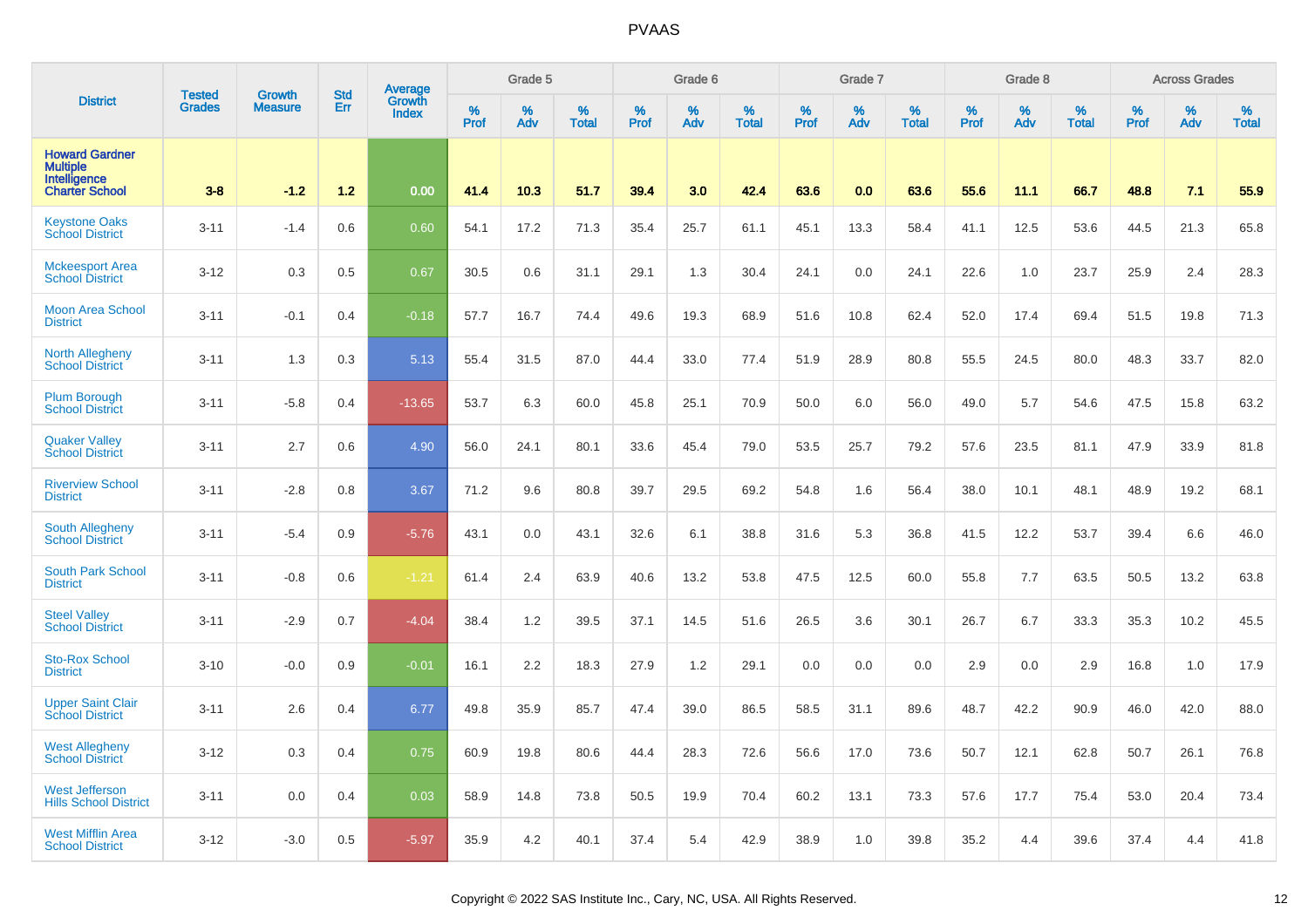|                                                                                   | <b>Tested</b> | <b>Growth</b>  | <b>Std</b> | <b>Average</b>         |                  | Grade 5  |                   |           | Grade 6  |                   |           | Grade 7  |                   |           | Grade 8  |                   |           | <b>Across Grades</b> |                   |
|-----------------------------------------------------------------------------------|---------------|----------------|------------|------------------------|------------------|----------|-------------------|-----------|----------|-------------------|-----------|----------|-------------------|-----------|----------|-------------------|-----------|----------------------|-------------------|
| <b>District</b>                                                                   | <b>Grades</b> | <b>Measure</b> | Err        | Growth<br><b>Index</b> | %<br><b>Prof</b> | %<br>Adv | %<br><b>Total</b> | %<br>Prof | %<br>Adv | %<br><b>Total</b> | %<br>Prof | %<br>Adv | %<br><b>Total</b> | %<br>Prof | %<br>Adv | %<br><b>Total</b> | %<br>Prof | %<br>Adv             | %<br><b>Total</b> |
| <b>Howard Gardner</b><br><b>Multiple</b><br>Intelligence<br><b>Charter School</b> | $3 - 8$       | $-1.2$         | 1.2        | 0.00                   | 41.4             | 10.3     | 51.7              | 39.4      | 3.0      | 42.4              | 63.6      | 0.0      | 63.6              | 55.6      | 11.1     | 66.7              | 48.8      | 7.1                  | 55.9              |
| <b>Woodland Hills</b><br><b>School District</b>                                   | $3 - 12$      | $-3.0$         | 0.5        | $-5.51$                | 34.1             | 0.6      | 34.7              | 13.8      | 3.4      | 17.2              | 32.5      | 2.6      | 35.0              | 24.8      | 2.0      | 26.7              | 26.7      | 3.7                  | 30.4              |
| <b>Butler Area School</b><br><b>District</b>                                      | $3 - 11$      | 0.3            | 0.3        | 1.07                   | 49.8             | 12.2     | 61.9              | 43.8      | 18.2     | 62.0              | 44.4      | 9.3      | 53.8              | 47.9      | 8.0      | 55.9              | 46.0      | 14.0                 | 60.0              |
| <b>Karns City Area</b><br><b>School District</b>                                  | $3 - 11$      | $-0.9$         | 0.6        | $-1.37$                | 56.2             | 9.0      | 65.2              | 46.6      | 14.8     | 61.4              | 47.4      | 1.7      | 49.1              | 40.7      | 1.8      | 42.6              | 44.7      | 6.8                  | 51.5              |
| <b>Mars Area School</b><br><b>District</b>                                        | $3 - 10$      | $-1.1$         | 0.4        | $-2.41$                | 66.5             | 10.4     | 76.9              | 45.1      | 33.8     | 79.0              | 51.6      | 17.4     | 69.0              | 56.1      | 9.4      | 65.6              | 51.3      | 23.7                 | 75.1              |
| <b>Slippery Rock Area</b><br><b>School District</b>                               | $3 - 11$      | 0.3            | 0.6        | 0.49                   | 61.1             | 15.1     | 76.2              | 42.1      | 32.3     | 74.4              | 51.6      | 6.6      | 58.2              | 47.2      | 18.1     | 65.4              | 47.2      | 24.9                 | 72.1              |
| <b>South Butler</b><br><b>County School</b><br><b>District</b>                    | $3 - 10$      | 1.0            | 0.5        | 1.87                   | 59.9             | 14.3     | 74.2              | 50.7      | 14.5     | 65.2              | 44.7      | 11.4     | 56.1              | 53.7      | 13.0     | 66.7              | 50.5      | 17.8                 | 68.3              |
| <b>Ellwood City Area</b><br><b>School District</b>                                | $3 - 11$      | 0.6            | 0.6        | 1.00 <sub>1</sub>      | 53.8             | 11.5     | 65.4              | 47.0      | 14.8     | 61.7              | 43.0      | 10.7     | 53.7              | 41.3      | 8.3      | 49.5              | 45.3      | 10.3                 | 55.6              |
| <b>Laurel School</b><br><b>District</b>                                           | $3 - 11$      | $-0.0$         | 0.7        | $-0.04$                | 54.0             | 6.8      | 60.8              | 35.7      | 21.4     | 57.1              | 60.8      | 10.1     | 70.9              | 50.8      | 10.4     | 61.2              | 50.7      | 14.6                 | 65.3              |
| <b>Mohawk Area</b><br><b>School District</b>                                      | $3 - 11$      | 0.9            | 0.6        | 1.42                   | 43.7             | 6.8      | 50.5              | 44.7      | 21.3     | 66.0              | 56.9      | 7.8      | 64.7              | 55.9      | 8.6      | 64.5              | 46.4      | 17.1                 | 63.5              |
| <b>Neshannock</b><br><b>Township School</b><br><b>District</b>                    | $3 - 10$      | $-3.2$         | 0.7        | $-4.58$                | 56.7             | 8.9      | 65.6              | 57.4      | 20.6     | 77.9              | 62.0      | 14.0     | 76.0              | 51.3      | 6.4      | 57.7              | 55.4      | 13.5                 | 68.9              |
| <b>New Castle Area</b><br><b>School District</b>                                  | $3 - 12$      | $-5.0$         | 0.4        | $-11.37$               | 19.4             | 0.5      | 19.9              | 18.2      | 4.2      | 22.4              | 18.3      | 0.0      | 18.3              | 20.9      | 0.9      | 21.9              | 17.6      | 1.9                  | 19.5              |
| <b>Shenango Area</b><br><b>School District</b>                                    | $3 - 11$      | 1.9            | 0.7        | 2.73                   | 46.4             | 19.0     | 65.5              | 37.5      | 25.0     | 62.5              | 45.7      | 9.6      | 55.3              | 41.1      | 18.9     | 60.0              | 42.3      | 18.7                 | 61.1              |
| <b>Wilmington Area</b><br><b>School District</b>                                  | $3 - 11$      | $-0.8$         | 0.8        | $-0.91$                | 60.3             | 13.8     | 74.1              | 43.3      | 11.7     | 55.0              | 33.3      | 11.8     | 45.1              | 32.2      | 10.2     | 42.4              | 43.2      | 13.4                 | 56.6              |
| <b>Commodore Perry</b><br><b>School District</b>                                  | $3 - 11$      | $-0.7$         | 1.1        | $-0.58$                | 64.5             | 12.9     | 77.4              | 41.9      | 6.4      | 48.4              | 48.6      | 8.1      | 56.8              | 37.0      | 25.9     | 63.0              | 48.6      | 13.1                 | 61.8              |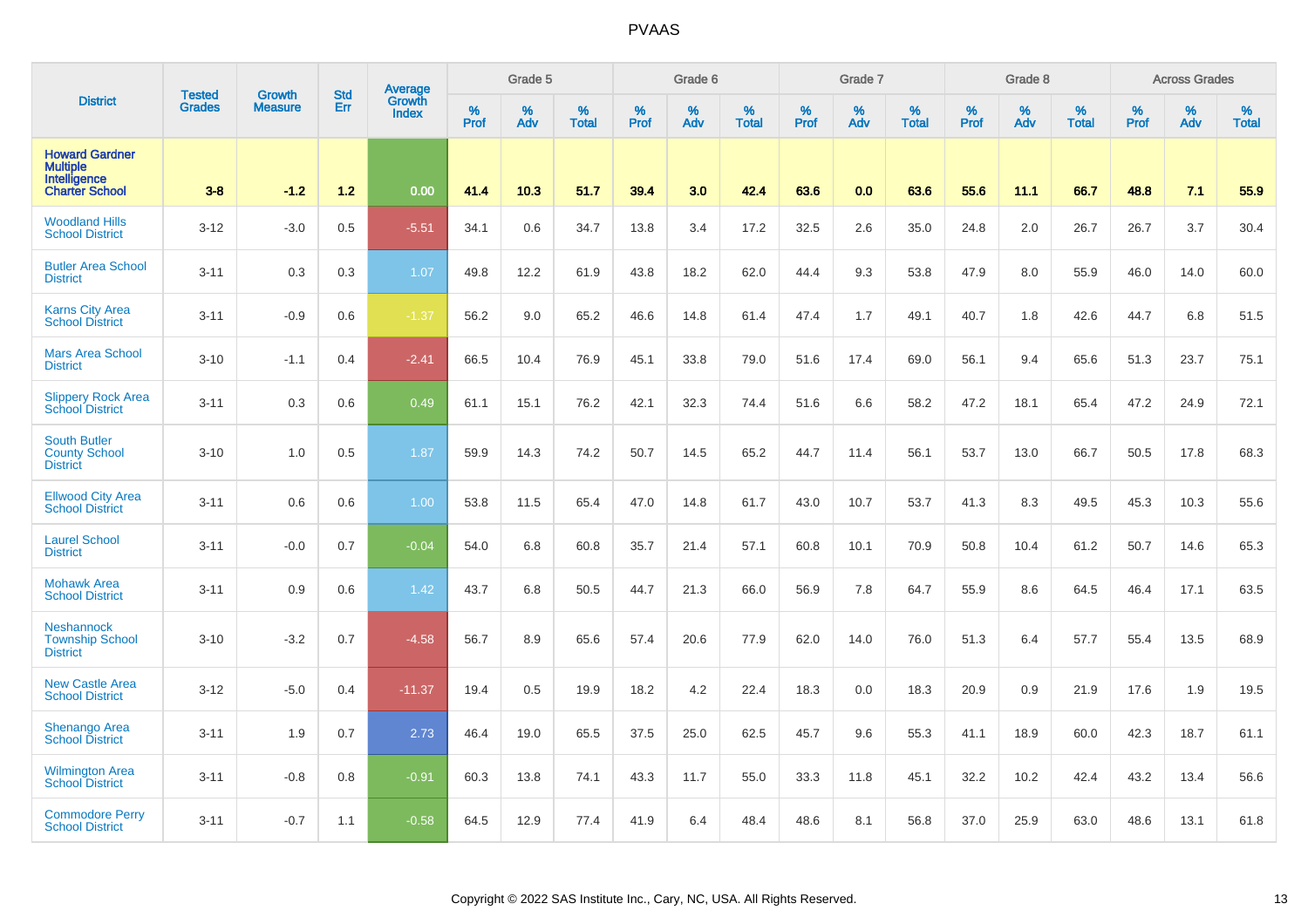|                                                                                   |                                |                          |                   | <b>Average</b>         |                  | Grade 5  |                   |           | Grade 6  |                   |           | Grade 7  |                   |           | Grade 8  |                   |           | <b>Across Grades</b> |                   |
|-----------------------------------------------------------------------------------|--------------------------------|--------------------------|-------------------|------------------------|------------------|----------|-------------------|-----------|----------|-------------------|-----------|----------|-------------------|-----------|----------|-------------------|-----------|----------------------|-------------------|
| <b>District</b>                                                                   | <b>Tested</b><br><b>Grades</b> | Growth<br><b>Measure</b> | <b>Std</b><br>Err | Growth<br><b>Index</b> | %<br><b>Prof</b> | %<br>Adv | %<br><b>Total</b> | %<br>Prof | %<br>Adv | %<br><b>Total</b> | %<br>Prof | %<br>Adv | %<br><b>Total</b> | %<br>Prof | %<br>Adv | %<br><b>Total</b> | %<br>Prof | %<br>Adv             | %<br><b>Total</b> |
| <b>Howard Gardner</b><br><b>Multiple</b><br>Intelligence<br><b>Charter School</b> | $3 - 8$                        | $-1.2$                   | 1.2               | 0.00                   | 41.4             | 10.3     | 51.7              | 39.4      | 3.0      | 42.4              | 63.6      | 0.0      | 63.6              | 55.6      | 11.1     | 66.7              | 48.8      | 7.1                  | 55.9              |
| <b>Farrell Area School</b><br><b>District</b>                                     | $3 - 11$                       | 1.3                      | 1.0               | 1.30                   | 26.7             | 0.0      | 26.7              | 31.7      | 2.4      | 34.2              | 20.4      | 0.0      | 20.4              | 28.2      | 0.0      | 28.2              | 25.9      | 2.3                  | 28.2              |
| <b>Keystone</b><br><b>Education Center</b><br><b>Charter School</b>               | $3 - 12$                       | 0.7                      | 3.3               | 0.20                   |                  |          |                   |           |          |                   |           |          |                   | 0.0       | 0.0      | 0.0               | 0.0       | 0.0                  | 0.0               |
| <b>Grove City Area</b><br><b>School District</b>                                  | $3 - 12$                       | 1.6                      | 0.6               | 2.68                   | 45.0             | 21.0     | 66.0              | 36.9      | 23.8     | 60.7              | 58.9      | 16.1     | 75.0              | 47.1      | 12.6     | 59.7              | 45.7      | 20.1                 | 65.8              |
| <b>Hermitage School</b><br><b>District</b>                                        | $3 - 12$                       | 2.9                      | 0.5               | 5.57                   | 52.9             | 7.9      | 60.7              | 33.3      | 40.3     | 73.6              | 50.4      | 24.5     | 74.8              | 51.0      | 19.3     | 70.3              | 47.0      | 22.0                 | 69.0              |
| <b>Jamestown Area</b><br><b>School District</b>                                   | $3 - 11$                       | 2.7                      | 1.2               | 2.22                   | 47.4             | 0.0      | 47.4              | 30.6      | 19.4     | 50.0              | 41.4      | 6.9      | 48.3              | 54.6      | 0.0      | 54.6              | 41.2      | 7.9                  | 49.1              |
| <b>Lakeview School</b><br><b>District</b>                                         | $3 - 11$                       | $-3.2$                   | 0.8               | $-3.93$                | 63.3             | 10.2     | 73.5              | 46.5      | 16.9     | 63.4              | 37.1      | 8.1      | 45.2              | 43.1      | 9.2      | 52.3              | 45.7      | 15.4                 | 61.1              |
| <b>Mercer Area</b><br><b>School District</b>                                      | $3 - 11$                       | 1.5                      | 0.8               | 1.89                   | 56.9             | 1.7      | 58.6              | 31.3      | 35.8     | 67.2              | 46.8      | 14.3     | 61.0              | 61.3      | 8.0      | 69.3              | 46.7      | 16.6                 | 63.3              |
| <b>Reynolds School</b><br><b>District</b>                                         | $3 - 10$                       | $-4.3$                   | 0.8               | $-5.50$                | 46.3             | 0.0      | 46.3              | 44.2      | 1.3      | 45.4              | 35.3      | 7.8      | 43.1              | 47.1      | 8.8      | 55.9              | 41.5      | 4.9                  | 46.4              |
| <b>Sharon City School</b><br><b>District</b>                                      | $3 - 11$                       | 1.0                      | 0.6               | 1.83                   | 36.8             | 3.5      | 40.3              | 30.8      | 15.0     | 45.8              | 33.3      | 1.8      | 35.2              | 42.1      | 6.4      | 48.4              | 34.2      | 6.1                  | 40.2              |
| <b>West Middlesex</b><br><b>Area School</b><br><b>District</b>                    | $3 - 10$                       | $-1.3$                   | 0.9               | $-1.43$                | 52.2             | 17.4     | 69.6              | 41.0      | 26.2     | 67.2              | 44.4      | 5.6      | 50.0              | 35.7      | 4.8      | 40.5              | 42.5      | 12.1                 | 54.6              |
| <b>Conneaut School</b><br><b>District</b>                                         | $3 - 12$                       | 0.1                      | 0.5               | 0.24                   | 42.4             | 5.3      | 47.7              | 44.8      | 18.4     | 63.2              | 51.1      | 6.7      | 57.8              | 47.6      | 5.4      | 53.1              | 45.1      | 12.8                 | 57.9              |
| <b>Crawford Central</b><br><b>School District</b>                                 | $3 - 11$                       | 3.3                      | 0.4               | 7.81                   | 48.1             | 4.2      | 52.3              | 37.2      | 13.2     | 50.4              | 40.0      | 13.1     | 53.1              | 42.5      | 12.0     | 54.5              | 40.4      | 10.5                 | 50.9              |
| <b>Penncrest School</b><br><b>District</b>                                        | $3 - 11$                       | 2.8                      | 0.5               | $-0.04$                | 37.4             | 10.6     | 48.0              | 39.5      | 19.2     | 58.7              | 38.5      | 6.5      | 45.0              | 35.0      | 10.2     | 45.2              | 39.6      | 11.2                 | 50.7              |
| <b>Perseus House</b><br><b>Charter School Of</b><br><b>Excellence</b>             | $6 - 11$                       | $-0.9$                   | 1.2               | $-0.70$                |                  |          |                   | 4.8       | 0.0      | 4.8               | 20.4      | 0.0      | 20.4              | 22.7      | 1.5      | 24.2              | 19.2      | 0.7                  | 19.9              |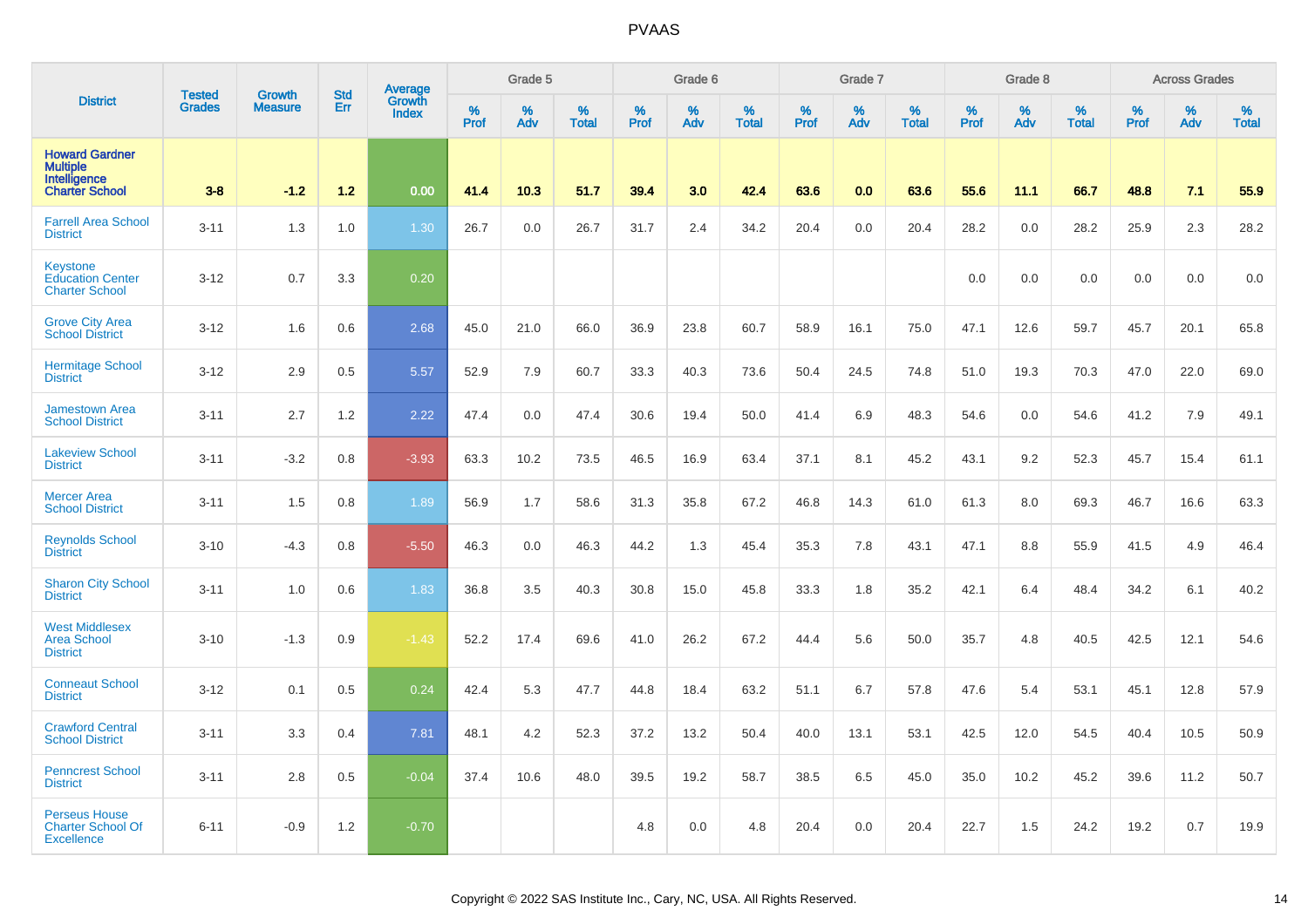|                                                                                   | <b>Tested</b> | <b>Growth</b>  | <b>Std</b> | Average                |                     | Grade 5  |                   |                     | Grade 6  |                   |                     | Grade 7     |                   |           | Grade 8  |                   |                  | <b>Across Grades</b> |                   |
|-----------------------------------------------------------------------------------|---------------|----------------|------------|------------------------|---------------------|----------|-------------------|---------------------|----------|-------------------|---------------------|-------------|-------------------|-----------|----------|-------------------|------------------|----------------------|-------------------|
| <b>District</b>                                                                   | <b>Grades</b> | <b>Measure</b> | Err        | Growth<br><b>Index</b> | $\%$<br><b>Prof</b> | %<br>Adv | %<br><b>Total</b> | $\%$<br><b>Prof</b> | %<br>Adv | %<br><b>Total</b> | $\%$<br><b>Prof</b> | $\%$<br>Adv | %<br><b>Total</b> | %<br>Prof | %<br>Adv | %<br><b>Total</b> | %<br><b>Prof</b> | %<br>Adv             | %<br><b>Total</b> |
| <b>Howard Gardner</b><br><b>Multiple</b><br>Intelligence<br><b>Charter School</b> | $3 - 8$       | $-1.2$         | $1.2$      | 0.00                   | 41.4                | 10.3     | 51.7              | 39.4                | 3.0      | 42.4              | 63.6                | 0.0         | 63.6              | 55.6      | 11.1     | 66.7              | 48.8             | 7.1                  | 55.9              |
| <b>Montessori</b><br><b>Regional Charter</b><br>School                            | $3-6$         | $-3.8$         | 1.1        | $-3.39$                | 33.3                | 0.0      | 33.3              | 37.3                | 8.5      | 45.8              |                     |             |                   |           |          |                   | 32.2             | 4.5                  | 36.7              |
| <b>Erie City School</b><br><b>District</b>                                        | $3 - 12$      | $-2.9$         | 0.3        | $-10.54$               | 17.9                | 0.9      | 18.8              | 15.4                | 2.7      | 18.1              | 16.6                | 1.6         | 18.2              | 18.4      | 2.3      | 20.7              | 17.5             | 2.2                  | 19.8              |
| <b>Robert Benjamin</b><br><b>Wiley Community</b><br><b>Charter School</b>         | $3-8$         | 3.6            | 0.9        | 4.03                   | 20.9                | 0.0      | 20.9              | 23.4                | 4.3      | 27.7              | 28.1                | 1.8         | 29.8              | 31.1      | 0.0      | 31.1              | 24.2             | 2.4                  | 26.5              |
| <b>General Mclane</b><br><b>School District</b>                                   | $3 - 11$      | 0.2            | 0.5        | 0.42                   | 57.7                | 8.0      | 65.8              | 45.4                | 23.3     | 68.7              | 50.3                | 15.6        | 66.0              | 44.9      | 12.2     | 57.0              | 49.9             | 16.3                 | 66.2              |
| <b>Girard School</b><br><b>District</b>                                           | $3 - 11$      | 1.9            | 0.6        | 3.15                   | 54.5                | 12.5     | 67.0              | 38.1                | 22.9     | 61.0              | 47.8                | 16.2        | 64.0              | 54.1      | 7.3      | 61.5              | 45.5             | 17.8                 | 63.3              |
| <b>Iroquois School</b><br><b>District</b>                                         | $3 - 11$      | $-0.1$         | 0.7        | $-0.21$                | 55.1                | 9.0      | 64.1              | 39.5                | 19.8     | 59.3              | 38.8                | 6.1         | 44.9              | 44.0      | 10.0     | 54.0              | 42.6             | 12.8                 | 55.4              |
| <b>Millcreek Township</b><br><b>School District</b>                               | $3 - 11$      | 2.0            | 0.3        | 6.27                   | 49.1                | 17.2     | 66.3              | 43.6                | 22.3     | 66.0              | 46.9                | 17.3        | 64.2              | 44.9      | 17.2     | 62.1              | 45.8             | 19.9                 | 65.8              |
| <b>North East School</b><br><b>District</b>                                       | $3 - 11$      | 0.8            | 0.6        | 1.42                   | 61.2                | 9.5      | 70.7              | 44.8                | 21.6     | 66.4              | 50.0                | 9.3         | 59.3              | 56.9      | 16.8     | 73.7              | 52.6             | 15.4                 | 68.0              |
| <b>Union City Area</b><br><b>School District</b>                                  | $3 - 12$      | 0.2            | 0.7        | 0.30                   | 34.8                | 1.4      | 36.2              | 35.5                | 16.1     | 51.6              | 44.7                | 10.5        | 55.3              | 42.2      | 8.9      | 51.1              | 39.0             | 12.5                 | 51.5              |
| <b>Wattsburg Area</b><br><b>School District</b>                                   | $3 - 11$      | 3.0            | 0.6        | 4.61                   | 48.9                | 9.1      | 58.0              | 52.1                | 18.1     | 70.2              | 46.2                | 13.2        | 59.3              | 60.8      | 5.9      | 66.7              | 48.4             | 12.4                 | 60.8              |
| <b>Warren County</b><br><b>School District</b>                                    | $3 - 11$      | 0.2            | 0.4        | 1.66                   | 38.6                | 4.0      | 42.5              | 41.0                | 8.0      | 49.0              | 33.4                | 4.1         | 37.5              | 43.1      | 4.7      | 47.8              | 38.0             | 6.9                  | 44.8              |
| Allegheny-Clarion<br><b>Valley School</b><br><b>District</b>                      | $3 - 10$      | 2.1            | 1.0        | 2.22                   | 42.5                | 5.0      | 47.5              | 42.1                | 15.8     | 57.9              | 43.9                | 2.4         | 46.3              | 40.0      | 0.0      | 40.0              | 40.9             | 9.1                  | 50.0              |
| <b>Clarion Area</b><br><b>School District</b>                                     | $3 - 11$      | 1.1            | 0.9        | 1.25                   | 58.3                | 2.1      | 60.4              | 46.4                | 7.1      | 53.6              | 44.8                | 4.5         | 49.2              | 39.0      | 11.9     | 50.8              | 45.1             | 10.1                 | 55.2              |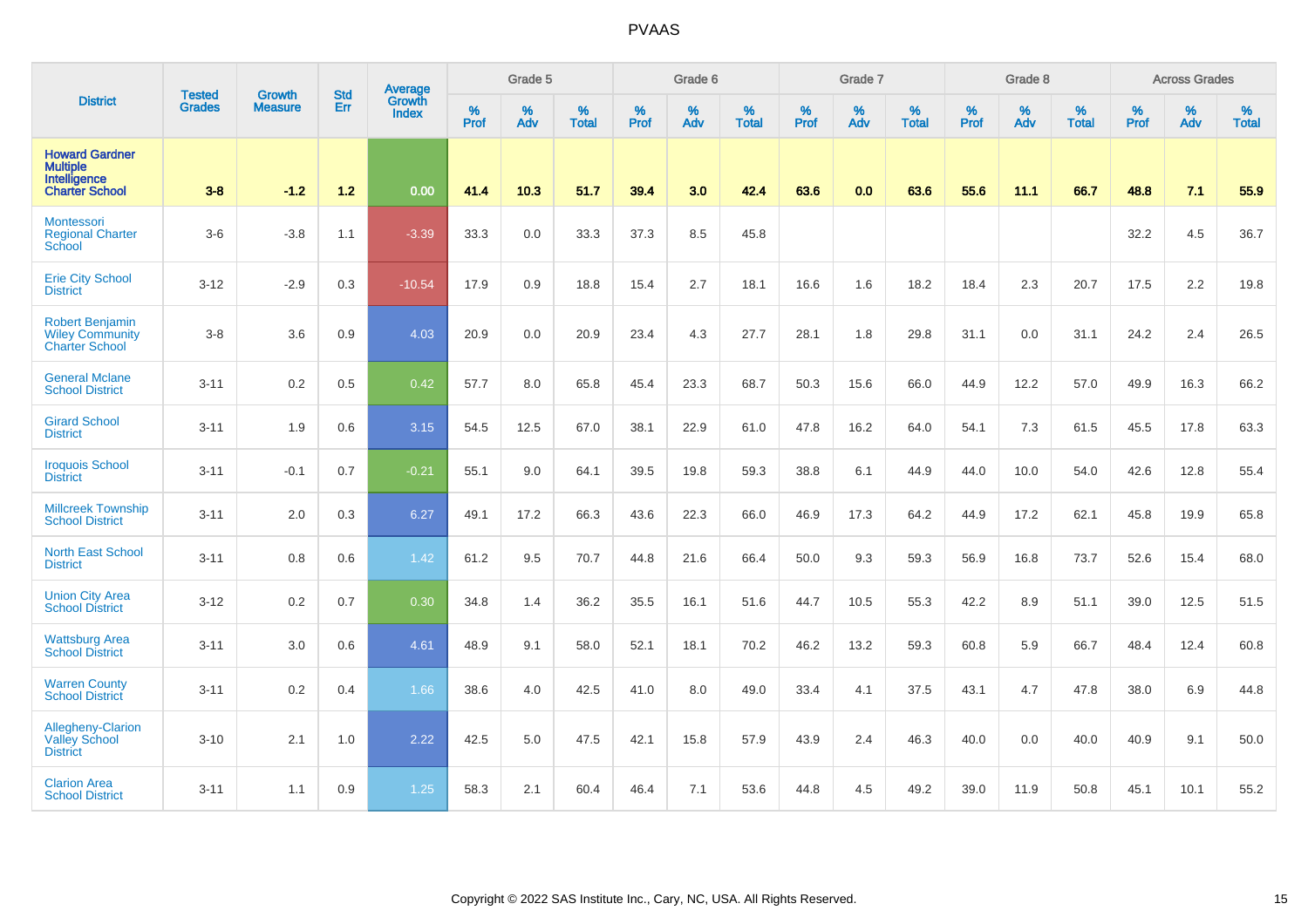|                                                                                   | <b>Tested</b> | <b>Growth</b>  | <b>Std</b> | Average<br>Growth |                     | Grade 5  |                   |           | Grade 6  |                   |                  | Grade 7  |                   |                  | Grade 8  |                   |                  | <b>Across Grades</b> |                   |
|-----------------------------------------------------------------------------------|---------------|----------------|------------|-------------------|---------------------|----------|-------------------|-----------|----------|-------------------|------------------|----------|-------------------|------------------|----------|-------------------|------------------|----------------------|-------------------|
| <b>District</b>                                                                   | <b>Grades</b> | <b>Measure</b> | Err        | <b>Index</b>      | $\%$<br><b>Prof</b> | %<br>Adv | %<br><b>Total</b> | %<br>Prof | %<br>Adv | %<br><b>Total</b> | %<br><b>Prof</b> | %<br>Adv | %<br><b>Total</b> | %<br><b>Prof</b> | %<br>Adv | %<br><b>Total</b> | %<br><b>Prof</b> | %<br>Adv             | %<br><b>Total</b> |
| <b>Howard Gardner</b><br><b>Multiple</b><br>Intelligence<br><b>Charter School</b> | $3-8$         | $-1.2$         | 1.2        | 0.00              | 41.4                | 10.3     | 51.7              | 39.4      | 3.0      | 42.4              | 63.6             | 0.0      | 63.6              | 55.6             | 11.1     | 66.7              | 48.8             | 7.1                  | 55.9              |
| <b>Clarion-Limestone</b><br><b>Area School</b><br><b>District</b>                 | $3 - 12$      | 1.8            | 0.9        | 1.94              | 54.6                | 29.1     | 83.6              | 57.7      | 26.9     | 84.6              | 41.7             | 16.7     | 58.3              | 44.7             | 12.8     | 57.4              | 47.0             | 20.8                 | 67.7              |
| <b>Keystone School</b><br><b>District</b>                                         | $3 - 11$      | 0.8            | 0.8        | 1.01              | 49.2                | 26.9     | 76.1              | 50.0      | 17.3     | 67.3              | 50.0             | 16.2     | 66.2              | 46.8             | 9.7      | 56.4              | 46.5             | 21.0                 | 67.5              |
| <b>Redbank Valley</b><br><b>School District</b>                                   | $3 - 11$      | 2.3            | 0.7        | 3.22              | 64.3                | 4.3      | 68.6              | 38.8      | 13.8     | 52.5              | 54.6             | 12.5     | 67.0              | 55.4             | 15.4     | 70.8              | 50.6             | 13.7                 | 64.4              |
| <b>Union School</b><br><b>District</b>                                            | $3 - 12$      | 2.7            | 1.0        | 2.65              | 21.2                | 6.1      | 27.3              | 40.9      | 20.4     | 61.4              | 40.5             | 0.0      | 40.5              | 40.0             | 6.7      | 46.7              | 37.0             | 8.4                  | 45.4              |
| <b>Forest Area School</b><br><b>District</b>                                      | $3 - 11$      | $-1.6$         | 1.2        | $-1.32$           | 45.8                | 0.0      | 45.8              | 37.5      | 4.2      | 41.7              | 24.2             | 12.1     | 36.4              | 28.1             | 3.1      | 31.2              | 40.8             | 6.6                  | 47.4              |
| <b>Brockway Area</b><br><b>School District</b>                                    | $3 - 11$      | 4.2            | 0.7        | 5.89              | 61.5                | 14.1     | 75.6              | 40.6      | 34.8     | 75.4              | 44.4             | 9.9      | 54.3              | 50.0             | 9.7      | 59.7              | 46.6             | 17.4                 | 64.0              |
| Punxsutawney<br><b>Area School</b><br><b>District</b>                             | $3 - 11$      | 1.1            | 0.6        | 1.97              | 52.2                | 9.4      | 61.6              | 54.9      | 13.3     | 68.1              | 36.8             | 5.6      | 42.4              | 40.0             | 5.4      | 45.4              | 41.5             | 12.4                 | 53.8              |
| <b>Cranberry Area</b><br><b>School District</b>                                   | $3 - 12$      | $-0.0$         | 0.7        | $-0.02$           | 48.7                | 9.2      | 57.9              | 52.1      | 9.4      | 61.5              | 41.0             | 2.1      | 43.2              | 46.7             | 9.3      | 56.0              | 44.5             | 7.7                  | 52.2              |
| <b>Franklin Area</b><br><b>School District</b>                                    | $3 - 11$      | 0.3            | 0.6        | 0.50              | 47.7                | 1.5      | 49.2              | 41.7      | 12.6     | 54.3              | 36.6             | 4.9      | 41.5              | 43.0             | 5.9      | 48.9              | 40.2             | 6.2                  | 46.4              |
| <b>Oil City Area</b><br><b>School District</b>                                    | $3 - 11$      | 2.6            | 0.6        | 4.69              | 47.2                | 2.8      | 50.0              | 41.1      | 9.7      | 50.8              | 32.8             | 4.7      | 37.5              | 42.0             | 7.6      | 49.6              | 39.2             | 7.8                  | 47.0              |
| <b>Valley Grove</b><br><b>School District</b>                                     | $3 - 10$      | 0.6            | 0.8        | 0.74              | 56.2                | 8.3      | 64.6              | 55.9      | 8.5      | 64.4              | 43.4             | 9.4      | 52.8              | 53.7             | 7.4      | 61.1              | 48.3             | 9.3                  | 57.6              |
| <b>Belle Vernon Area</b><br><b>School District</b>                                | $3 - 11$      | $-0.1$         | 0.6        | $-0.10$           | 52.2                | 6.3      | 58.6              | 49.6      | 14.8     | 64.4              | 47.8             | 4.4      | 52.2              | 44.1             | 6.4      | 50.5              | 47.7             | 8.9                  | 56.6              |
| <b>Burrell School</b><br><b>District</b>                                          | $3 - 11$      | $-3.3$         | 0.7        | $-4.68$           | 50.0                | 0.9      | 50.9              | 46.2      | 7.7      | 53.8              | 46.8             | 6.5      | 53.2              | 41.0             | 4.9      | 45.9              | 45.9             | 7.5                  | 53.4              |
| <b>Derry Area School</b><br><b>District</b>                                       | $3 - 11$      | 2.2            | 0.6        | 3.78              | 44.6                | 8.3      | 52.9              | 44.4      | 29.1     | 73.5              | 49.6             | 17.1     | 66.7              | 43.1             | 12.9     | 56.0              | 44.1             | 17.4                 | 61.5              |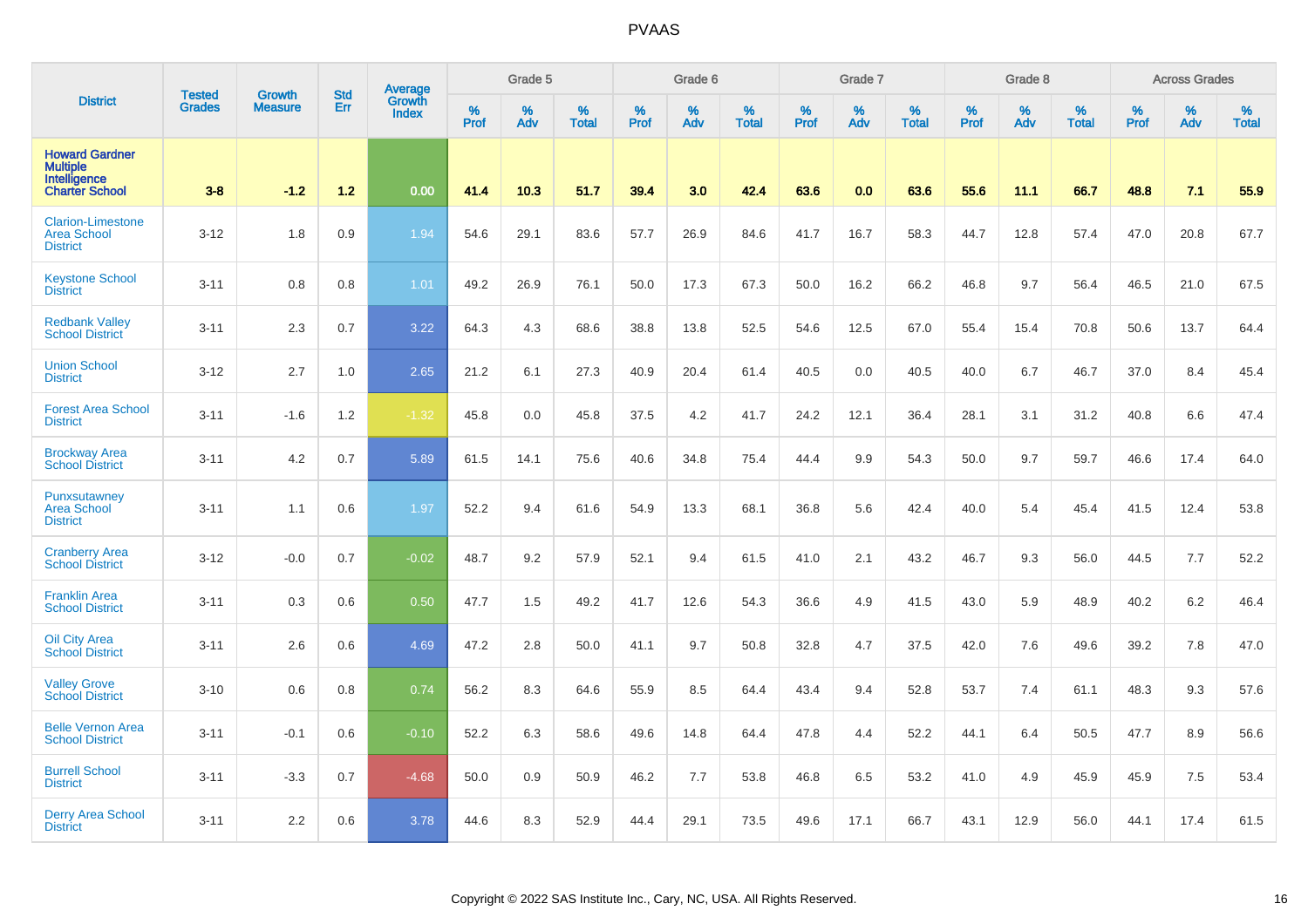|                                                                                   | <b>Tested</b> | <b>Growth</b>  | <b>Std</b> | Average                |                  | Grade 5  |                   |           | Grade 6  |                   |           | Grade 7  |                   |           | Grade 8  |                   |           | <b>Across Grades</b> |                   |
|-----------------------------------------------------------------------------------|---------------|----------------|------------|------------------------|------------------|----------|-------------------|-----------|----------|-------------------|-----------|----------|-------------------|-----------|----------|-------------------|-----------|----------------------|-------------------|
| <b>District</b>                                                                   | <b>Grades</b> | <b>Measure</b> | Err        | Growth<br><b>Index</b> | %<br><b>Prof</b> | %<br>Adv | %<br><b>Total</b> | %<br>Prof | %<br>Adv | %<br><b>Total</b> | %<br>Prof | %<br>Adv | %<br><b>Total</b> | %<br>Prof | %<br>Adv | %<br><b>Total</b> | %<br>Prof | %<br>Adv             | %<br><b>Total</b> |
| <b>Howard Gardner</b><br><b>Multiple</b><br>Intelligence<br><b>Charter School</b> | $3 - 8$       | $-1.2$         | $1.2$      | 0.00                   | 41.4             | 10.3     | 51.7              | 39.4      | 3.0      | 42.4              | 63.6      | 0.0      | 63.6              | 55.6      | 11.1     | 66.7              | 48.8      | 7.1                  | 55.9              |
| <b>Greater Latrobe</b><br><b>School District</b>                                  | $3 - 11$      | $-3.1$         | 0.4        | $-7.50$                | 55.6             | 5.8      | 61.4              | 42.2      | 21.1     | 63.2              | 49.0      | 10.1     | 59.1              | 46.2      | 20.0     | 66.2              | 46.9      | 15.6                 | 62.5              |
| <b>Greensburg Salem</b><br><b>School District</b>                                 | $3 - 11$      | $-1.6$         | 0.5        | $-3.24$                | 49.7             | 7.2      | 56.9              | 40.1      | 13.8     | 53.9              | 44.0      | 5.5      | 49.4              | 48.3      | 7.2      | 55.6              | 42.8      | 11.4                 | 54.2              |
| <b>Jeannette City</b><br><b>School District</b>                                   | $3 - 11$      | 3.5            | 0.8        | 4.26                   | 41.7             | 1.4      | 43.1              | 33.3      | 18.5     | 51.8              | 44.6      | 9.2      | 53.8              | 48.1      | 7.7      | 55.8              | 40.4      | 8.2                  | 48.6              |
| <b>Kiski Area School</b><br><b>District</b>                                       | $3 - 11$      | $-2.3$         | 0.4        | $-5.07$                | 50.9             | 4.2      | 55.2              | 41.3      | 18.4     | 59.6              | 53.8      | $7.5\,$  | 61.3              | 45.8      | 5.0      | 50.8              | 47.0      | 13.3                 | 60.4              |
| <b>Mount Pleasant</b><br><b>Area School</b><br><b>District</b>                    | $3 - 11$      | $-2.9$         | 0.6        | $-5.11$                | 45.9             | 0.0      | 45.9              | 41.6      | 12.0     | 53.6              | 42.2      | 2.8      | 45.1              | 38.7      | 6.4      | 45.2              | 42.0      | 8.5                  | 50.5              |
| <b>New Kensington-</b><br><b>Arnold School</b><br><b>District</b>                 | $3 - 11$      | $-1.0$         | 0.7        | $-1.55$                | 22.5             | 0.9      | 23.4              | 20.6      | 10.3     | 30.8              | 27.0      | 0.0      | 27.0              | 26.4      | 3.4      | 29.9              | 27.1      | 4.2                  | 31.3              |
| Southmoreland<br><b>School District</b>                                           | $3 - 11$      | $-3.9$         | 0.6        | $-6.43$                | 39.6             | 2.1      | 41.7              | 41.4      | 8.1      | 49.6              | 43.1      | 4.6      | 47.7              | 49.5      | 4.8      | 54.4              | 44.6      | 6.8                  | 51.3              |
| <b>Yough School</b><br><b>District</b>                                            | $3 - 10$      | $-4.7$         | 0.6        | $-8.11$                | 37.9             | 1.5      | 39.4              | 39.6      | 15.7     | 55.2              | 42.3      | 8.2      | 50.5              | 36.7      | 5.8      | 42.5              | 41.9      | 9.2                  | 51.1              |
| <b>Bedford Area</b><br><b>School District</b>                                     | $3 - 11$      | 5.0            | 0.6        | 4.24                   | 54.2             | 3.4      | 57.6              | 37.1      | 16.4     | 53.4              | 44.8      | 13.8     | 58.6              | 42.8      | 12.2     | 55.0              | 46.2      | 12.2                 | 58.4              |
| <b>Chestnut Ridge</b><br><b>School District</b>                                   | $3 - 12$      | 1.2            | 0.7        | 1.83                   | 53.8             | 4.4      | 58.2              | 42.0      | 19.8     | 61.7              | 57.9      | 3.2      | 61.0              | 50.5      | 6.2      | 56.7              | 47.9      | 11.6                 | 59.5              |
| <b>Northern Bedford</b><br><b>County School</b><br><b>District</b>                | $3 - 11$      | $-0.1$         | 0.8        | $-0.10$                | 46.9             | 14.3     | 61.2              | 57.6      | 28.8     | 86.4              | 43.1      | 17.2     | 60.3              | 50.0      | 15.6     | 65.6              | 46.8      | 20.5                 | 67.3              |
| <b>Altoona Area</b><br><b>School District</b>                                     | $3 - 12$      | 1.1            | 0.3        | 3.54                   | 43.5             | 4.0      | 47.5              | 30.6      | 11.2     | 41.8              | 38.3      | 4.3      | 42.6              | 43.8      | 7.2      | 51.0              | 37.4      | 6.8                  | 44.1              |
| Claysburg-Kimmel<br><b>School District</b>                                        | $3 - 11$      | 2.9            | 0.8        | 3.45                   | 52.3             | 3.1      | 55.4              | 34.6      | 15.4     | 50.0              | 35.1      | 8.8      | 43.9              | 43.9      | 7.0      | 50.9              | 43.5      | 8.7                  | 52.2              |
| <b>Hollidaysburg Area</b><br><b>School</b> District                               | $3 - 11$      | 1.1            | 0.4        | 2.72                   | 54.2             | 10.2     | 64.4              | 40.4      | 26.5     | 67.0              | 47.0      | 17.2     | 64.2              | 45.4      | 11.8     | 57.2              | 45.9      | 17.3                 | 63.2              |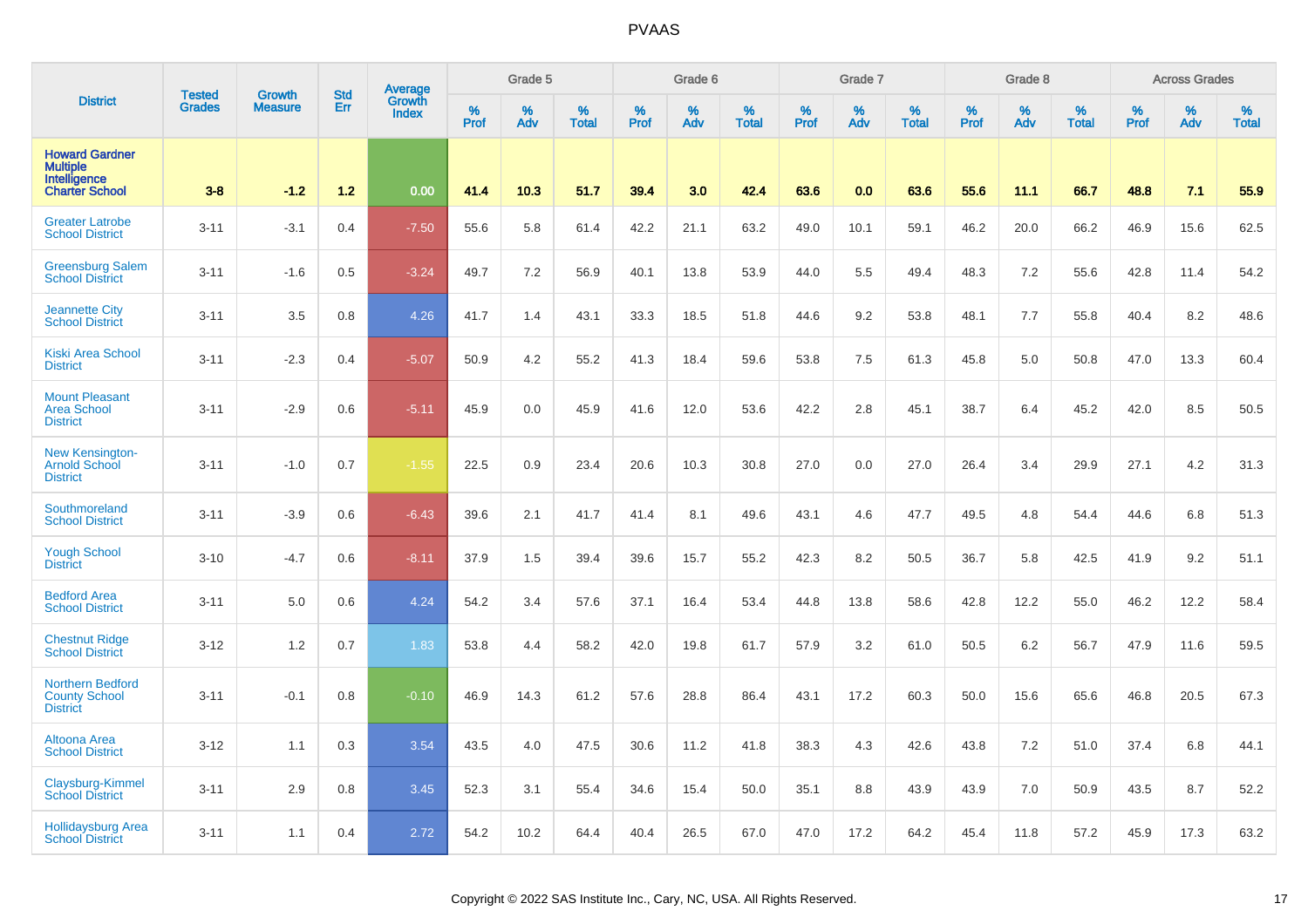|                                                                            | <b>Tested</b> | <b>Growth</b>  | <b>Std</b> | Average                |                     | Grade 5  |                   |           | Grade 6  |                   |           | Grade 7  |                   |           | Grade 8  |                   |           | <b>Across Grades</b> |                   |
|----------------------------------------------------------------------------|---------------|----------------|------------|------------------------|---------------------|----------|-------------------|-----------|----------|-------------------|-----------|----------|-------------------|-----------|----------|-------------------|-----------|----------------------|-------------------|
| <b>District</b>                                                            | <b>Grades</b> | <b>Measure</b> | Err        | Growth<br><b>Index</b> | $\%$<br><b>Prof</b> | %<br>Adv | %<br><b>Total</b> | %<br>Prof | %<br>Adv | %<br><b>Total</b> | %<br>Prof | %<br>Adv | %<br><b>Total</b> | %<br>Prof | %<br>Adv | %<br><b>Total</b> | %<br>Prof | %<br>Adv             | %<br><b>Total</b> |
| <b>Howard Gardner</b><br>Multiple<br>Intelligence<br><b>Charter School</b> | $3 - 8$       | $-1.2$         | 1.2        | 0.00                   | 41.4                | 10.3     | 51.7              | 39.4      | 3.0      | 42.4              | 63.6      | 0.0      | 63.6              | 55.6      | 11.1     | 66.7              | 48.8      | 7.1                  | 55.9              |
| <b>Tyrone Area</b><br><b>School District</b>                               | $3 - 12$      | $-2.0$         | 0.6        | $-0.54$                | 50.4                | 3.0      | 53.3              | 43.4      | 10.1     | 53.5              | 43.8      | 5.0      | 48.8              | 44.7      | 6.1      | 50.9              | 45.2      | 12.0                 | 57.2              |
| Williamsburg<br><b>Community School</b><br><b>District</b>                 | $3 - 11$      | 3.1            | 1.1        | 2.89                   | 53.1                | 3.1      | 56.2              | 51.4      | 17.1     | 68.6              | 47.6      | 9.5      | 57.1              | 43.8      | 12.5     | 56.2              | 43.4      | 15.8                 | 59.1              |
| <b>Blacklick Valley</b><br><b>School District</b>                          | $3 - 11$      | $-0.1$         | 1.0        | $-0.10$                | 29.6                | 0.0      | 29.6              | 52.6      | 7.9      | 60.5              | 35.4      | 0.0      | 35.4              | 34.2      | 0.0      | 34.2              | 43.2      | 3.7                  | 46.9              |
| <b>Cambria Heights</b><br><b>School District</b>                           | $3 - 10$      | 1.6            | 0.6        | 4.96                   | 62.9                | 5.6      | 68.5              | 42.6      | 24.8     | 67.3              | 51.0      | 5.2      | 56.2              | 48.2      | 13.4     | 61.6              | 49.1      | 11.7                 | 60.8              |
| <b>Central Cambria</b><br><b>School District</b>                           | $3 - 11$      | $-3.0$         | 0.6        | $-5.07$                | 59.8                | 11.1     | 70.9              | 33.6      | 13.3     | 46.9              | 48.2      | 4.4      | 52.6              | 38.9      | 4.8      | 43.6              | 44.9      | 10.7                 | 55.6              |
| <b>Conemaugh Valley</b><br><b>School District</b>                          | $3 - 12$      | 0.5            | 0.9        | 0.55                   | 52.9                | 3.9      | 56.9              | 30.0      | 30.0     | 60.0              | 44.2      | 5.8      | 50.0              | 49.1      | 9.4      | 58.5              | 43.3      | 12.5                 | 55.8              |
| <b>Ferndale Area</b><br><b>School District</b>                             | $3 - 10$      | 1.9            | 1.0        | 1.95                   | 43.2                | 4.6      | 47.7              | 46.3      | 14.6     | 61.0              | 61.5      | 5.1      | 66.7              | 54.4      | 4.4      | 58.7              | 46.1      | 10.6                 | 56.6              |
| <b>Forest Hills School</b><br><b>District</b>                              | $3 - 11$      | $-4.9$         | 0.6        | $-8.77$                | 53.0                | 4.5      | 57.5              | 48.3      | 6.7      | 55.0              | 30.9      | 3.2      | 34.2              | 22.3      | 2.5      | 24.8              | 39.3      | 7.6                  | 46.9              |
| <b>Greater Johnstown</b><br><b>School District</b>                         | $3 - 11$      | $-0.2$         | 0.5        | $-0.46$                | 21.9                | 0.0      | 21.9              | 21.0      | 2.7      | 23.6              | 26.7      | 0.6      | 27.3              | 23.4      | 0.6      | 24.0              | 21.6      | 1.8                  | 23.4              |
| <b>Northern Cambria</b><br><b>School District</b>                          | $3 - 11$      | 1.6            | 0.8        | 1.94                   | 40.0                | 5.4      | 45.4              | 33.3      | 7.4      | 40.7              | 53.7      | 5.6      | 59.3              | 47.7      | 4.6      | 52.3              | 42.9      | 6.6                  | 49.4              |
| <b>Penn Cambria</b><br><b>School District</b>                              | $3 - 11$      | $-0.4$         | 0.6        | $-0.63$                | 56.8                | 0.9      | 57.7              | 46.5      | 7.1      | 53.5              | 58.1      | 7.7      | 65.8              | 52.3      | 7.8      | 60.2              | 48.8      | 9.2                  | 58.0              |
| <b>Portage Area</b><br><b>School District</b>                              | $3 - 10$      | 1.0            | 0.9        | 1.16                   | 50.0                | 9.5      | 59.5              | 52.0      | 28.0     | 80.0              | 54.0      | 3.2      | 57.1              | 49.1      | 7.6      | 56.6              | 51.5      | 15.6                 | 67.2              |
| <b>Westmont Hilltop</b><br><b>School District</b>                          | $3 - 11$      | $-4.1$         | 0.7        | $-6.24$                | 40.6                | 3.0      | 43.6              | 36.4      | 12.1     | 48.5              | 47.1      | 1.2      | 48.2              | 56.4      | 4.3      | 60.6              | 41.9      | 9.4                  | 51.2              |
| <b>Berlin</b><br><b>Brothersvalley</b><br><b>School District</b>           | $3 - 11$      | $-1.0$         | 0.8        | $-1.17$                | 60.4                | 1.9      | 62.3              | 42.4      | 15.2     | 57.6              | 55.8      | 3.8      | 59.6              | 54.2      | 6.2      | 60.4              | 48.4      | 8.4                  | 56.8              |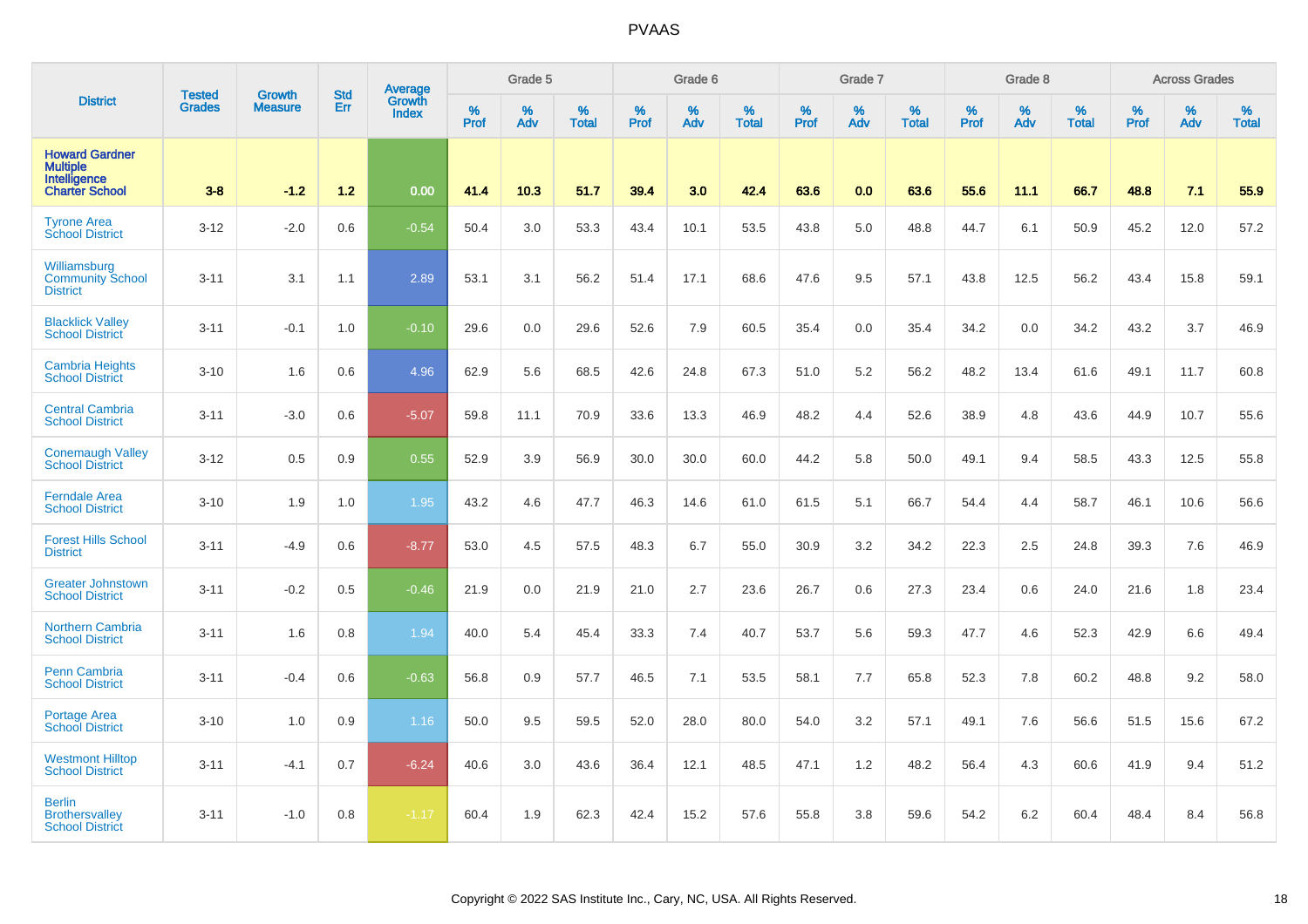|                                                                                   | <b>Tested</b> | <b>Growth</b>  | <b>Std</b> | Average                |                     | Grade 5  |                   |                  | Grade 6  |                   |                  | Grade 7  |                   |           | Grade 8  |                   |           | <b>Across Grades</b> |                   |
|-----------------------------------------------------------------------------------|---------------|----------------|------------|------------------------|---------------------|----------|-------------------|------------------|----------|-------------------|------------------|----------|-------------------|-----------|----------|-------------------|-----------|----------------------|-------------------|
| <b>District</b>                                                                   | <b>Grades</b> | <b>Measure</b> | Err        | Growth<br><b>Index</b> | $\%$<br><b>Prof</b> | %<br>Adv | %<br><b>Total</b> | %<br><b>Prof</b> | %<br>Adv | %<br><b>Total</b> | %<br><b>Prof</b> | %<br>Adv | %<br><b>Total</b> | %<br>Prof | %<br>Adv | %<br><b>Total</b> | %<br>Prof | %<br>Adv             | %<br><b>Total</b> |
| <b>Howard Gardner</b><br><b>Multiple</b><br>Intelligence<br><b>Charter School</b> | $3 - 8$       | $-1.2$         | $1.2$      | 0.00                   | 41.4                | 10.3     | 51.7              | 39.4             | 3.0      | 42.4              | 63.6             | 0.0      | 63.6              | 55.6      | 11.1     | 66.7              | 48.8      | 7.1                  | 55.9              |
| Conemaugh<br><b>Township Area</b><br><b>School District</b>                       | $3 - 12$      | 2.5            | 0.8        | 3.18                   | 53.2                | 22.6     | 75.8              | 36.1             | 36.1     | 72.1              | 62.5             | 18.1     | 80.6              | 50.7      | 16.4     | 67.1              | 50.9      | 24.8                 | 75.7              |
| <b>Meyersdale Area</b><br><b>School District</b>                                  | $3 - 11$      | 2.0            | 0.8        | 2.03                   | 51.8                | 13.0     | 64.8              | 55.4             | 12.3     | 67.7              | 62.3             | 1.9      | 64.2              | 54.2      | 5.1      | 59.3              | 52.4      | 10.9                 | 63.3              |
| <b>North Star School</b><br><b>District</b>                                       | $3 - 11$      | $-0.3$         | 0.7        | $-0.53$                | 44.3                | 3.8      | 48.1              | 35.9             | 17.2     | 53.1              | 44.4             | 8.3      | 52.8              | 49.5      | 17.2     | 66.7              | 44.5      | 15.3                 | 59.8              |
| <b>Rockwood Area</b><br><b>School District</b>                                    | $3 - 11$      | 1.8            | 0.9        | 2.02                   | 65.8                | 2.4      | 68.3              | 38.1             | 31.0     | 69.0              | 63.0             | 6.5      | 69.6              | 50.8      | 19.0     | 69.8              | 52.2      | 13.4                 | 65.7              |
| <b>Shade-Central City</b><br><b>School District</b>                               | $3 - 11$      | $-2.8$         | 1.4        | $-1.99$                | 43.8                | 0.0      | 43.8              | 44.4             | 14.8     | 59.3              | 25.0             | 0.0      | 25.0              | 29.2      | 0.0      | 29.2              | 35.1      | 6.0                  | 41.0              |
| Shanksville-<br><b>Stonycreek School</b><br><b>District</b>                       | $3 - 10$      | 0.6            | 1.4        | 0.43                   | 28.6                | 0.0      | 28.6              | 41.7             | 16.7     | 58.3              | 45.0             | 5.0      | 50.0              | 44.4      | 5.6      | 50.0              | 49.2      | 8.5                  | 57.6              |
| <b>Somerset Area</b><br><b>School District</b>                                    | $3 - 11$      | 0.7            | 0.6        | 1.33                   | 48.3                | 5.8      | 54.2              | 42.4             | 28.8     | 71.2              | 46.7             | 17.5     | 64.2              | 52.5      | 12.8     | 65.2              | 45.3      | 16.7                 | 62.0              |
| <b>Turkeyfoot Valley</b><br>Area School<br><b>District</b>                        | $3 - 12$      | 0.6            | 1.4        | 0.40                   | 27.3                | 4.6      | 31.8              | 38.1             | 9.5      | 47.6              | 30.0             | 5.0      | 35.0              | 30.4      | 0.0      | 30.4              | 33.0      | 3.6                  | 36.6              |
| <b>Windber Area</b><br><b>School District</b>                                     | $3 - 11$      | $-1.4$         | 0.7        | $-0.28$                | 49.4                | 13.9     | 63.3              | 49.2             | 14.9     | 64.2              | 49.3             | 9.3      | 58.7              | 57.1      | 10.7     | 67.9              | 49.9      | 11.8                 | 61.7              |
| <b>Cameron County</b><br><b>School District</b>                                   | $3 - 12$      | $-2.6$         | 1.0        | $-2.51$                | 73.3                | 3.3      | 76.7              | 48.7             | 25.6     | 74.4              | 39.0             | 0.0      | 39.0              | 43.2      | 5.4      | 48.6              | 50.4      | 14.0                 | 64.4              |
| <b>Johnsonburg Area</b><br><b>School District</b>                                 | $3 - 11$      | $-1.6$         | 1.0        | $-1.64$                | 42.5                | 7.5      | 50.0              | 60.6             | 12.1     | 72.7              | 41.9             | 9.3      | 51.2              | 44.2      | 2.3      | 46.5              | 51.3      | 10.3                 | 61.5              |
| <b>Ridgway Area</b><br><b>School District</b>                                     | $3 - 11$      | 2.8            | 0.8        | 2.72                   | 57.4                | 6.6      | 63.9              | 45.9             | 32.8     | 78.7              | 48.3             | 8.3      | 56.7              | 57.4      | 8.2      | 65.6              | 51.0      | 16.6                 | 67.6              |
| <b>Saint Marys Area</b><br><b>School District</b>                                 | $3 - 11$      | $-1.5$         | 0.6        | $-1.20$                | 48.7                | 2.6      | 51.3              | 42.7             | 13.7     | 56.4              | 40.8             | 7.7      | 48.5              | 46.4      | 8.0      | 54.3              | 44.6      | 11.0                 | 55.6              |
| <b>Bradford Area</b><br><b>School District</b>                                    | $3 - 12$      | 3.9            | 0.5        | 7.92                   | 53.6                | 11.3     | 64.9              | 40.7             | 19.2     | 59.9              | 47.0             | 11.6     | 58.6              | 46.2      | 16.0     | 62.2              | 45.7      | 15.1                 | 60.8              |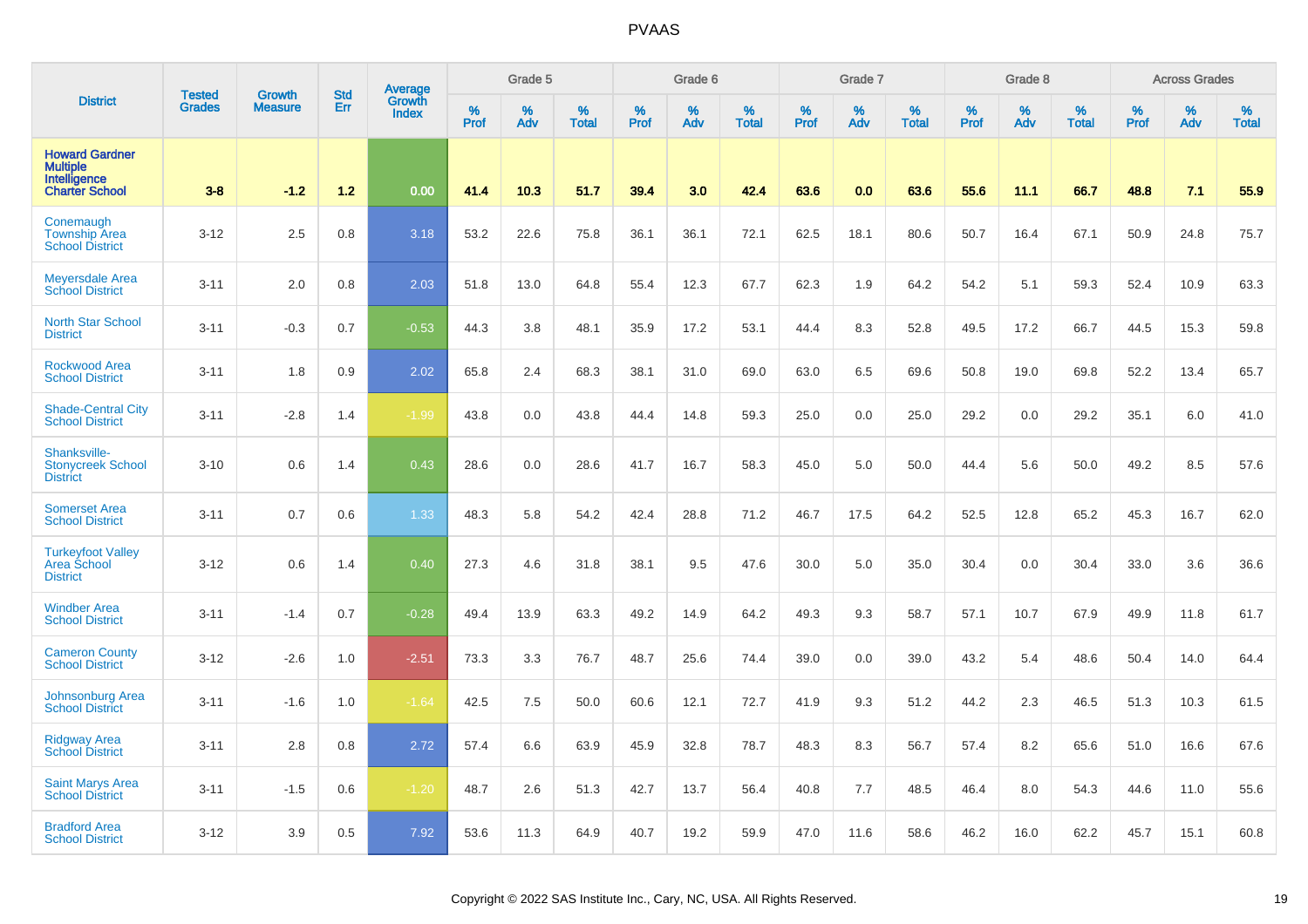|                                                                                   | <b>Tested</b> | <b>Growth</b>  | <b>Std</b> | Average                |              | Grade 5  | Grade 6<br>%<br>% |           |      |                   |              | Grade 7  |                   |           | Grade 8  |                   |           | <b>Across Grades</b> |                   |
|-----------------------------------------------------------------------------------|---------------|----------------|------------|------------------------|--------------|----------|-------------------|-----------|------|-------------------|--------------|----------|-------------------|-----------|----------|-------------------|-----------|----------------------|-------------------|
| <b>District</b>                                                                   | <b>Grades</b> | <b>Measure</b> | Err        | Growth<br><b>Index</b> | $\%$<br>Prof | %<br>Adv | <b>Total</b>      | %<br>Prof | Adv  | %<br><b>Total</b> | $\%$<br>Prof | %<br>Adv | %<br><b>Total</b> | %<br>Prof | %<br>Adv | %<br><b>Total</b> | %<br>Prof | %<br>Adv             | %<br><b>Total</b> |
| <b>Howard Gardner</b><br><b>Multiple</b><br>Intelligence<br><b>Charter School</b> | $3-8$         | $-1.2$         | 1.2        | 0.00                   | 41.4         | 10.3     | 51.7              | 39.4      | 3.0  | 42.4              | 63.6         | 0.0      | 63.6              | 55.6      | 11.1     | 66.7              | 48.8      | 7.1                  | 55.9              |
| <b>Port Allegany</b><br><b>School District</b>                                    | $3 - 11$      | $-1.8$         | 0.8        | $-0.33$                | 34.3         | 2.9      | 37.1              | 31.9      | 2.9  | 34.8              | 32.9         | 5.7      | 38.6              | 40.3      | 3.2      | 43.6              | 35.0      | 5.9                  | 40.8              |
| <b>Smethport Area</b><br><b>School District</b>                                   | $3 - 12$      | 6.2            | 0.8        | 6.50                   | 54.0         | 8.0      | 62.0              | 43.3      | 21.7 | 65.0              | 33.8         | 9.2      | 43.1              | 46.9      | 12.5     | 59.4              | 41.6      | 15.0                 | 56.6              |
| <b>Austin Area School</b><br><b>District</b>                                      | $3 - 11$      | $-0.5$         | 1.7        | $-0.30$                | 38.5         | 7.7      | 46.2              | 61.5      | 0.0  | 61.5              | 26.7         | 0.0      | 26.7              | 56.2      | 6.2      | 62.5              | 40.5      | 4.0                  | 44.6              |
| <b>Coudersport Area</b><br><b>School District</b>                                 | $3 - 11$      | $-0.5$         | 0.9        | $-0.53$                | 58.2         | 1.8      | 60.0              | 40.5      | 4.8  | 45.2              | 35.8         | 3.8      | 39.6              | 30.2      | 0.0      | 30.2              | 40.1      | 3.2                  | 43.3              |
| <b>Galeton Area</b><br><b>School District</b>                                     | $3 - 11$      | 2.2            | 1.4        | 1.61                   | 56.0         | 8.0      | 64.0              | 38.1      | 14.3 | 52.4              | 28.0         | 0.0      | 28.0              | 35.0      | 5.0      | 40.0              | 37.7      | 6.9                  | 44.6              |
| <b>Northern Potter</b><br><b>School District</b>                                  | $3 - 12$      | 0.3            | 1.1        | 0.26                   | 33.3         | 3.3      | 36.7              | 32.6      | 14.0 | 46.5              | 51.6         | 9.7      | 61.3              | 40.7      | 3.7      | 44.4              | 36.4      | 8.9                  | 45.3              |
| <b>Oswayo Valley</b><br>School District                                           | $3 - 12$      | $-0.7$         | 1.2        | $-0.62$                | 62.1         | 13.8     | 75.9              | 40.7      | 18.5 | 59.3              | 48.2         | 0.0      | 48.2              | 51.6      | 6.4      | 58.1              | 54.7      | 11.8                 | 66.5              |
| <b>Bald Eagle Area</b><br><b>School District</b>                                  | $3 - 11$      | 0.1            | 0.6        | 0.16                   | 54.7         | 4.7      | 59.4              | 41.6      | 7.9  | 49.5              | 32.2         | 2.5      | 34.8              | 34.2      | 14.0     | 48.2              | 39.5      | 10.5                 | 50.0              |
| <b>Centre Learning</b><br>Community<br><b>Charter School</b>                      | $5-8$         | $-1.3$         | 2.1        | $-0.60$                |              |          |                   |           |      |                   | 37.5         | 12.5     | 50.0              | 47.1      | 11.8     | 58.8              | 51.8      | 16.7                 | 68.5              |
| <b>Penns Valley Area</b><br><b>School District</b>                                | $3 - 12$      | 2.5            | 0.6        | 6.79                   | 56.1         | 8.2      | 64.3              | 41.8      | 33.0 | 74.8              | 45.7         | 1.9      | 47.6              | 35.8      | 8.5      | 44.3              | 44.5      | 13.0                 | 57.5              |
| <b>State College Area</b><br><b>School District</b>                               | $3 - 11$      | 1.7            | 0.4        | 4.53                   | 58.6         | 18.2     | 76.8              | 47.1      | 26.1 | 73.2              | 62.2         | 15.2     | 77.4              | 47.5      | 16.5     | 64.0              | 50.8      | 22.8                 | 73.6              |
| <b>Clearfield Area</b><br><b>School District</b>                                  | $3 - 10$      | $-0.5$         | 0.5        | $-0.97$                | 37.9         | 3.2      | 41.1              | 35.8      | 5.8  | 41.6              | 39.0         | 1.5      | 40.4              | 32.4      | 4.1      | 36.6              | 35.2      | 5.8                  | 41.0              |
| <b>Glendale School</b><br><b>District</b>                                         | $3 - 10$      | 3.8            | 0.9        | 4.33                   | 50.0         | 12.5     | 62.5              | 40.7      | 24.1 | 64.8              | 44.6         | 20.0     | 64.6              | 44.9      | 14.3     | 59.2              | 47.2      | 15.2                 | 62.4              |
| <b>Harmony Area</b><br><b>School District</b>                                     | $3 - 10$      | 0.8            | 1.8        | 0.46                   | 43.8         | 0.0      | 43.8              | 54.2      | 12.5 | 66.7              | 33.3         | 0.0      | 33.3              |           |          |                   | 43.6      | 6.4                  | 50.0              |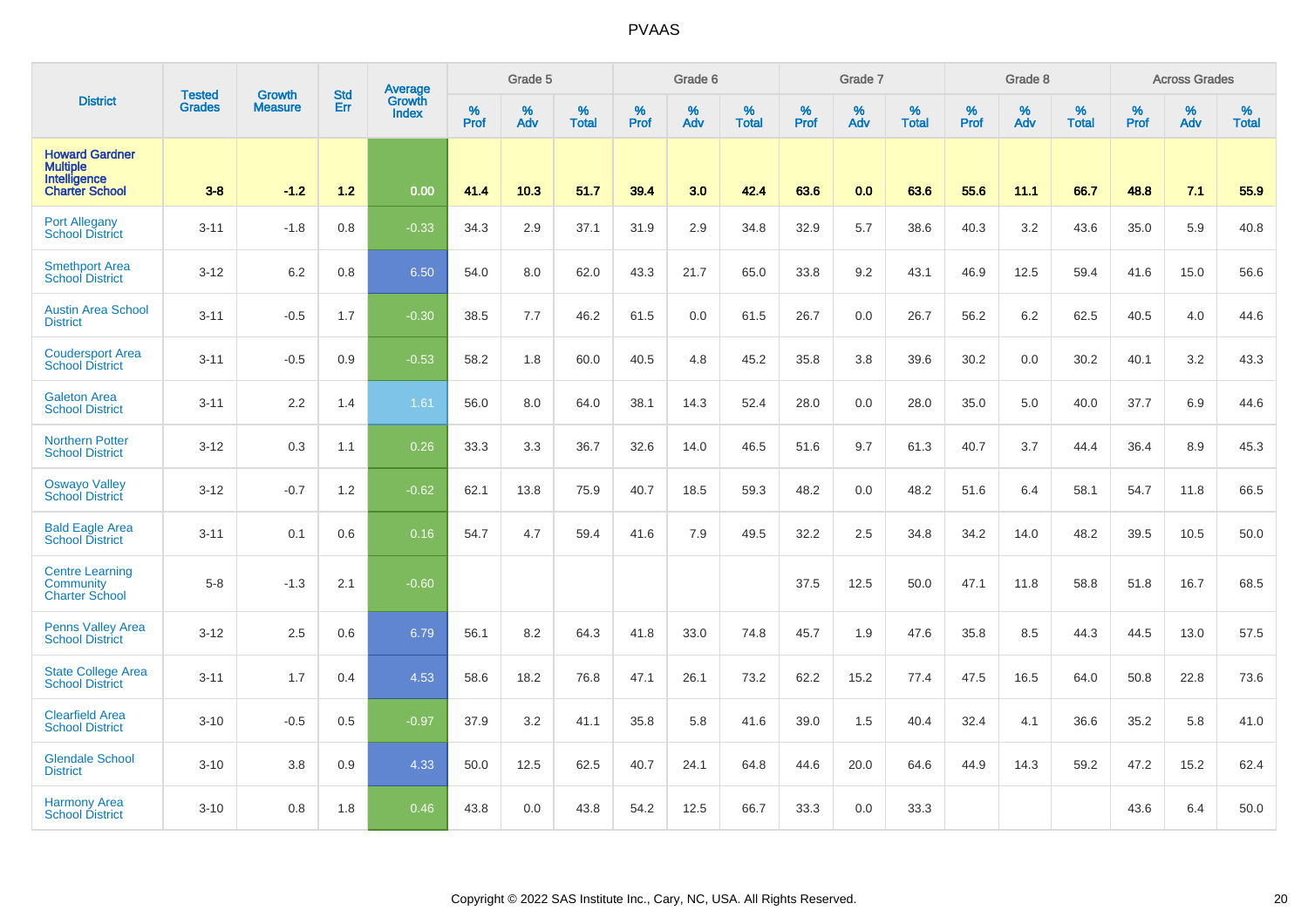|                                                                                   | <b>Tested</b> | <b>Growth</b>  | <b>Std</b> | Average<br>Growth |                  | Grade 5  |                   |           | Grade 6  |                   |           | Grade 7  |                   |           | Grade 8  |                   |           | <b>Across Grades</b> |                   |
|-----------------------------------------------------------------------------------|---------------|----------------|------------|-------------------|------------------|----------|-------------------|-----------|----------|-------------------|-----------|----------|-------------------|-----------|----------|-------------------|-----------|----------------------|-------------------|
| <b>District</b>                                                                   | <b>Grades</b> | <b>Measure</b> | Err        | <b>Index</b>      | %<br><b>Prof</b> | %<br>Adv | %<br><b>Total</b> | %<br>Prof | %<br>Adv | %<br><b>Total</b> | %<br>Prof | %<br>Adv | %<br><b>Total</b> | %<br>Prof | %<br>Adv | %<br><b>Total</b> | %<br>Prof | %<br>Adv             | %<br><b>Total</b> |
| <b>Howard Gardner</b><br><b>Multiple</b><br>Intelligence<br><b>Charter School</b> | $3-8$         | $-1.2$         | $1.2$      | 0.00              | 41.4             | 10.3     | 51.7              | 39.4      | 3.0      | 42.4              | 63.6      | 0.0      | 63.6              | 55.6      | 11.1     | 66.7              | 48.8      | 7.1                  | 55.9              |
| <b>Moshannon Valley</b><br><b>School District</b>                                 | $3 - 10$      | 5.6            | 0.8        | 6.66              | 51.1             | 2.1      | 53.2              | 24.1      | 22.2     | 46.3              | 45.2      | 1.6      | 46.8              | 41.8      | 6.0      | 47.8              | 39.6      | 7.8                  | 47.4              |
| Philipsburg-<br>Osceola Area<br><b>School District</b>                            | $3 - 11$      | $-4.8$         | 0.6        | $-8.12$           | 45.5             | 6.5      | 52.0              | 41.3      | 11.9     | 53.2              | 35.2      | 2.4      | 37.6              | 33.0      | 6.2      | 39.2              | 40.7      | 11.1                 | 51.8              |
| <b>West Branch Area</b><br><b>School District</b>                                 | $3 - 11$      | 0.4            | 0.8        | 0.52              | 37.1             | 3.2      | 40.3              | 32.8      | 6.6      | 39.3              | 48.6      | 6.8      | 55.4              | 50.0      | 3.0      | 53.0              | 42.6      | 6.8                  | 49.4              |
| <b>Keystone Central</b><br><b>School District</b>                                 | $3 - 11$      | 1.9            | 0.4        | 4.90              | 36.0             | 3.6      | 39.7              | 38.1      | 13.8     | 52.0              | 33.4      | 4.4      | 37.8              | 37.3      | 3.6      | 40.9              | 36.9      | 7.7                  | 44.6              |
| <b>Central Fulton</b><br><b>School District</b>                                   | $3 - 11$      | 0.7            | 0.8        | 0.95              | 43.4             | 7.9      | 51.3              | 36.2      | 8.7      | 44.9              | 42.7      | 2.7      | 45.3              | 53.6      | 16.1     | 69.6              | 45.7      | 8.1                  | 53.8              |
| <b>Forbes Road</b><br><b>School District</b>                                      | $3 - 11$      | 1.3            | 1.4        | 0.89              | 61.3             | 3.2      | 64.5              | 40.0      | 6.7      | 46.7              | 57.9      | 0.0      | 57.9              | 27.8      | 0.0      | 27.8              | 47.4      | 7.3                  | 54.7              |
| <b>Southern Fulton</b><br><b>School District</b>                                  | $3 - 11$      | 0.0            | 0.9        | 0.03              | 53.2             | 6.4      | 59.6              | 41.4      | 15.5     | 56.9              | 40.4      | 0.0      | 40.4              | 32.0      | 8.0      | 40.0              | 43.4      | 7.9                  | 51.3              |
| <b>Juniata Valley</b><br><b>School District</b>                                   | $3 - 11$      | $-0.4$         | 0.9        | $-0.41$           | 53.5             | 2.3      | 55.8              | 35.7      | 8.9      | 44.6              | 50.9      | 5.3      | 56.1              | 33.3      | 4.2      | 37.5              | 41.8      | 7.0                  | 48.8              |
| <b>Southern</b><br><b>Huntingdon County</b><br><b>School District</b>             | $3 - 11$      | 1.1            | 0.7        | 1.58              | 47.1             | 2.9      | 50.0              | 26.6      | 7.6      | 34.2              | 43.2      | 4.6      | 47.7              | 41.5      | 3.7      | 45.1              | 39.6      | 5.6                  | 45.2              |
| <b>Juniata County</b><br><b>School District</b>                                   | $3 - 12$      | 2.7            | 0.5        | 2.78              | 42.6             | 3.0      | 45.6              | 31.9      | $6.2\,$  | 38.1              | 36.6      | 5.5      | 42.1              | 36.5      | 8.4      | 44.9              | 36.0      | 7.7                  | 43.7              |
| <b>New Day Charter</b><br><b>School</b>                                           | $7 - 11$      | $-1.7$         | 3.2        | $-0.53$           |                  |          |                   |           |          |                   |           |          |                   | 11.1      | 0.0      | 11.1              | 11.1      | 0.0                  | 11.1              |
| <b>Mifflin County</b><br><b>School District</b>                                   | $3 - 11$      | 2.7            | 0.4        | 2.75              | 49.5             | 8.0      | 57.4              | 35.1      | 15.2     | 50.3              | 45.2      | 7.3      | 52.5              | 40.4      | 4.9      | 45.3              | 40.4      | 9.0                  | 49.4              |
| <b>Conewago Valley</b><br><b>School District</b>                                  | $3 - 12$      | 0.7            | 0.4        | 1.94              | 52.1             | 3.4      | 55.5              | 44.7      | 14.0     | 58.7              | 46.4      | 8.8      | 55.2              | 46.8      | 5.7      | 52.5              | 46.9      | 10.0                 | 56.9              |
| <b>Fairfield Area</b><br><b>School District</b>                                   | $3 - 11$      | $-1.0$         | 0.8        | $-1.22$           | 50.8             | 3.3      | 54.1              | 44.3      | 6.6      | 50.8              | 45.4      | 1.8      | 47.3              | 37.0      | 5.6      | 42.6              | 45.1      | 9.6                  | 54.6              |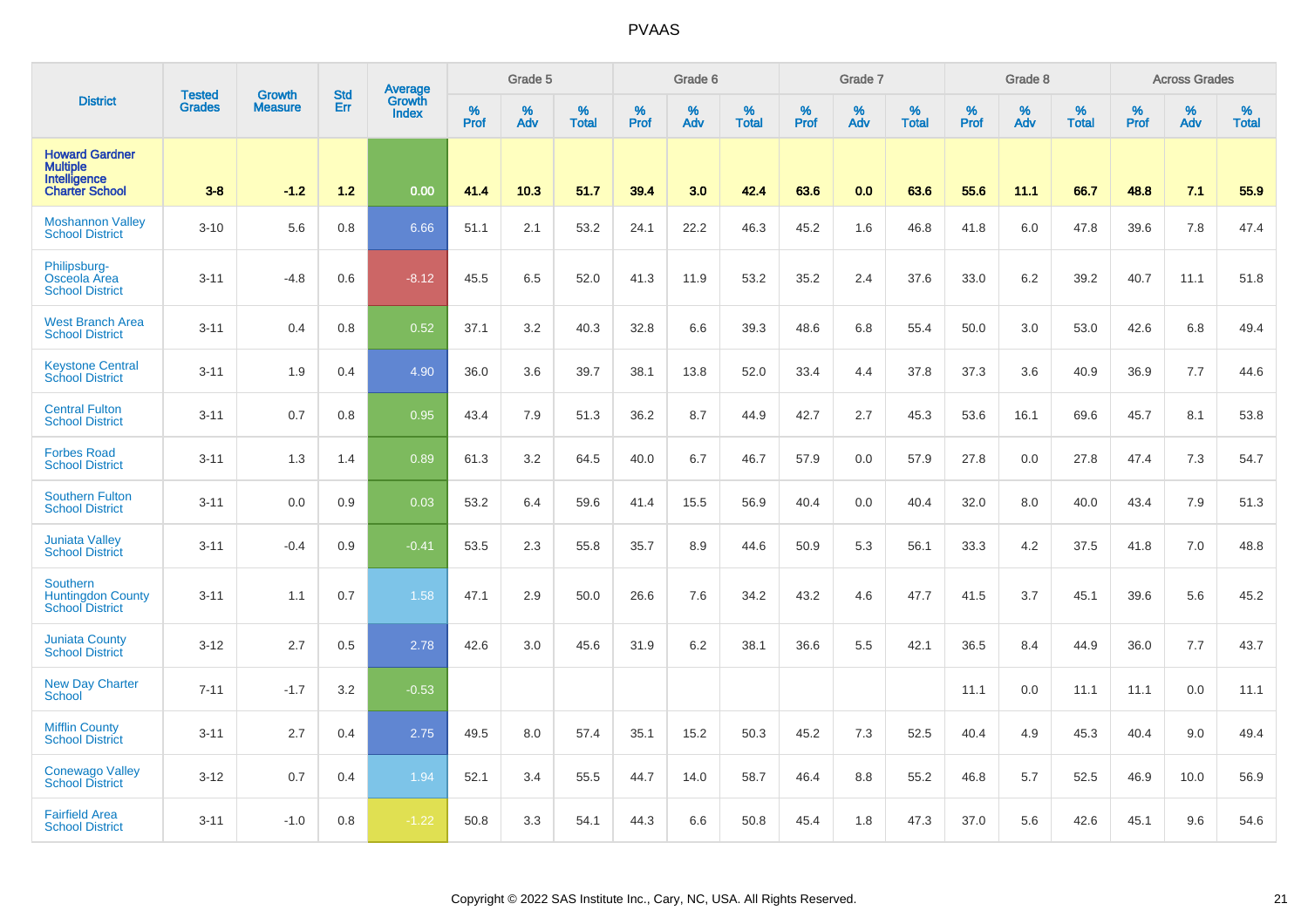|                                                                                   | <b>Tested</b> | <b>Growth</b>  | <b>Std</b> |                                   |           | Grade 5  |                   |           | Grade 6  |                   |           | Grade 7  |                   |           | Grade 8  |                   |           | <b>Across Grades</b> |                   |
|-----------------------------------------------------------------------------------|---------------|----------------|------------|-----------------------------------|-----------|----------|-------------------|-----------|----------|-------------------|-----------|----------|-------------------|-----------|----------|-------------------|-----------|----------------------|-------------------|
| <b>District</b>                                                                   | <b>Grades</b> | <b>Measure</b> | Err        | Average<br>Growth<br><b>Index</b> | %<br>Prof | %<br>Adv | %<br><b>Total</b> | %<br>Prof | %<br>Adv | %<br><b>Total</b> | %<br>Prof | %<br>Adv | %<br><b>Total</b> | %<br>Prof | %<br>Adv | %<br><b>Total</b> | %<br>Prof | %<br>Adv             | %<br><b>Total</b> |
| <b>Howard Gardner</b><br><b>Multiple</b><br>Intelligence<br><b>Charter School</b> | $3-8$         | $-1.2$         | $1.2$      | 0.00                              | 41.4      | 10.3     | 51.7              | 39.4      | 3.0      | 42.4              | 63.6      | 0.0      | 63.6              | 55.6      | 11.1     | 66.7              | 48.8      | 7.1                  | 55.9              |
| <b>Gettysburg Area</b><br><b>School District</b>                                  | $3 - 11$      | 2.5            | 0.4        | 5.70                              | 52.6      | 9.8      | 62.3              | 42.6      | 22.5     | 65.1              | 48.1      | 11.6     | 59.7              | 44.9      | 10.3     | 55.1              | 45.0      | 16.0                 | 61.0              |
| <b>Littlestown Area</b><br><b>School District</b>                                 | $3 - 11$      | 4.6            | 0.6        | 7.92                              | 49.6      | 3.5      | 53.1              | 50.8      | 15.6     | 66.4              | 37.0      | 7.4      | 44.4              | 55.6      | 6.4      | 61.9              | 45.7      | 9.8                  | 55.5              |
| <b>Upper Adams</b><br><b>School District</b>                                      | $3 - 11$      | 0.7            | 0.6        | 1.17                              | 47.3      | 3.8      | 51.2              | 40.2      | 16.2     | 56.4              | 37.7      | 6.6      | 44.3              | 51.5      | 0.0      | 51.5              | 43.6      | 8.8                  | 52.4              |
| <b>Fannett-Metal</b><br><b>School District</b>                                    | $3 - 11$      | 0.5            | 1.1        | 1.79                              | 34.5      | 10.3     | 44.8              | 44.8      | 6.9      | 51.7              | 37.5      | 3.1      | 40.6              | 33.3      | 2.2      | 35.6              | 40.2      | 9.2                  | 49.4              |
| <b>Tuscarora School</b><br><b>District</b>                                        | $3 - 11$      | $-0.1$         | 0.5        | $-0.13$                           | 41.0      | 5.8      | 46.8              | 43.7      | 11.9     | 55.6              | 45.8      | 5.6      | 51.4              | 45.6      | 6.3      | 51.8              | 43.1      | 9.9                  | 53.0              |
| Waynesboro Area<br>School District                                                | $3 - 12$      | $-2.8$         | 0.4        | $-7.51$                           | 42.9      | 6.1      | 49.0              | 38.4      | 14.0     | 52.4              | 37.6      | 7.1      | 44.7              | 37.5      | 12.8     | 50.3              | 41.0      | 12.0                 | 52.9              |
| <b>Central York</b><br><b>School District</b>                                     | $3 - 12$      | 5.2            | 0.3        | 15.18                             | 51.5      | 5.0      | 56.5              | 45.8      | 10.9     | 56.7              | 54.3      | 10.8     | 65.1              | 44.1      | 9.2      | 53.2              | 46.7      | 10.4                 | 57.1              |
| <b>Dallastown Area</b><br><b>School District</b>                                  | $3 - 11$      | $-2.2$         | 0.3        | $-6.63$                           | 53.1      | 7.2      | 60.3              | 44.3      | $30.9\,$ | 75.1              | 45.3      | 9.3      | 54.7              | 43.8      | 11.1     | 54.9              | 44.8      | 19.1                 | 63.9              |
| <b>Eastern York</b><br><b>School District</b>                                     | $3 - 11$      | 3.8            | 0.5        | 7.92                              | 50.9      | 9.2      | 60.1              | 49.3      | 23.0     | 72.3              | 49.4      | 23.9     | 73.3              | 50.0      | 16.1     | 66.1              | 48.6      | 16.2                 | 64.8              |
| <b>Hanover Public</b><br><b>School District</b>                                   | $3 - 11$      | 1.6            | 0.6        | 2.85                              | 40.6      | 3.0      | 43.6              | 42.4      | 9.4      | 51.8              | 45.4      | 6.2      | 51.5              | 38.7      | 7.3      | 46.0              | 42.0      | 12.7                 | 54.7              |
| <b>Lincoln Charter</b><br><b>School</b>                                           | $3-5$         | 1.2            | 1.4        | 0.81                              | 17.7      | 0.0      | 17.7              |           |          |                   |           |          |                   |           |          |                   | 14.5      | 1.2                  | 15.7              |
| Northeastern York<br><b>School District</b>                                       | $3 - 11$      | 1.5            | 0.4        | 3.51                              | 51.8      | 13.3     | 65.0              | 45.0      | 21.5     | 66.5              | 48.5      | 11.0     | 59.5              | 43.2      | 18.2     | 61.5              | 46.8      | 17.3                 | 64.1              |
| <b>Red Lion Area</b><br><b>School District</b>                                    | $3 - 11$      | 0.6            | 0.4        | 1.63                              | 46.1      | 2.7      | 48.8              | 38.1      | 15.8     | 54.0              | 41.4      | 10.4     | 51.9              | 38.8      | 7.5      | 46.3              | 40.6      | 9.4                  | 50.0              |
| <b>South Eastern</b><br><b>School District</b>                                    | $3 - 11$      | 2.3            | 0.5        | $-2.60$                           | 55.2      | 6.3      | 61.5              | 42.2      | 16.2     | 58.4              | 48.3      | 12.9     | 61.2              | 43.6      | 10.5     | 54.1              | 46.7      | 14.1                 | 60.8              |
| <b>South Western</b><br><b>School District</b>                                    | $3 - 12$      | 0.9            | 0.4        | 2.41                              | 49.8      | 9.7      | 59.5              | 38.7      | 21.6     | 60.3              | 37.1      | 5.7      | 42.8              | 46.5      | 7.4      | 53.9              | 43.5      | 12.7                 | 56.2              |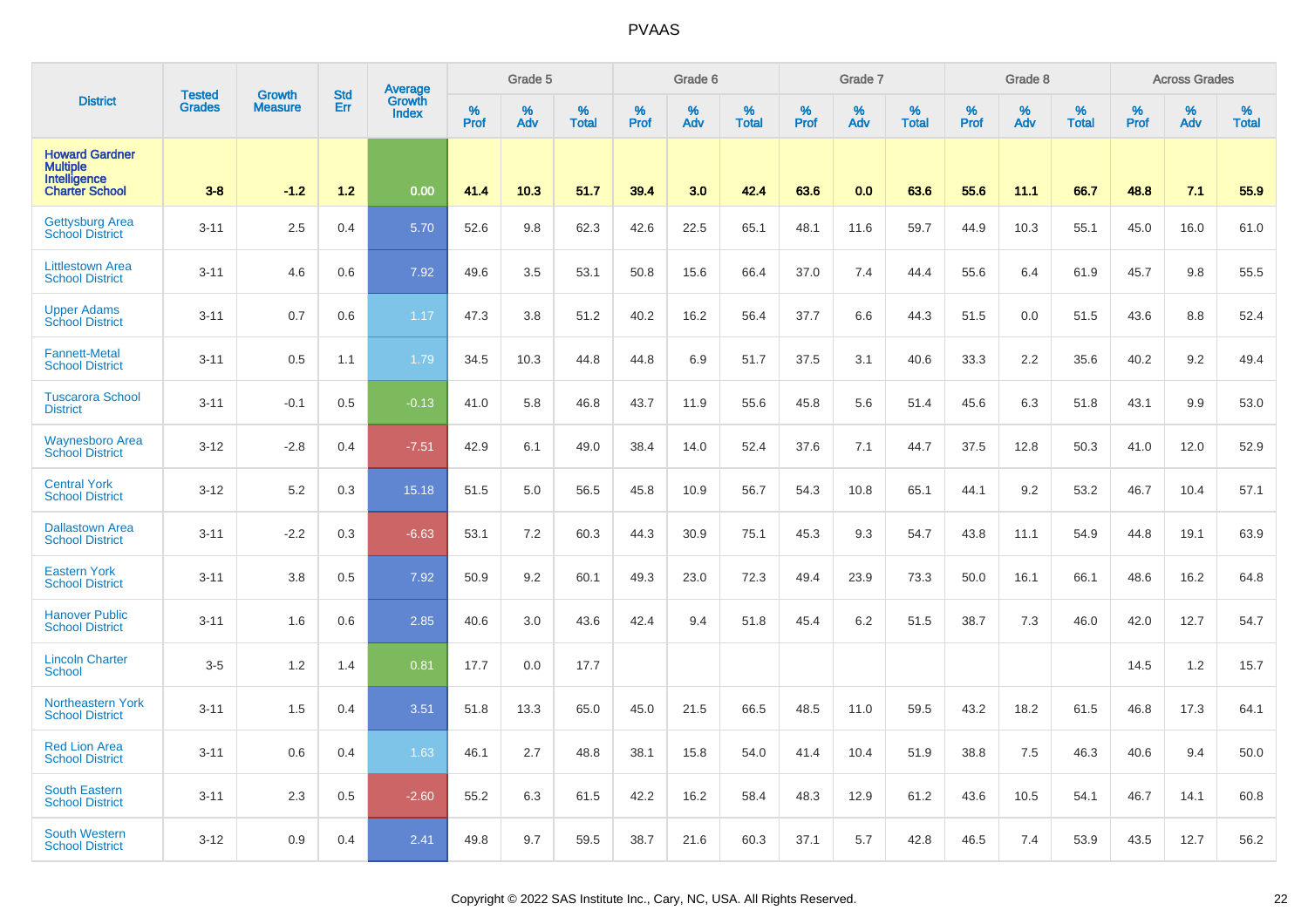|                                                                                   | <b>Tested</b> | <b>Growth</b>  | <b>Std</b> | Average                |                  | Grade 5  |                   |           | Grade 6  |                   |           | Grade 7  |                   |           | Grade 8  |                   |           | <b>Across Grades</b> |                   |
|-----------------------------------------------------------------------------------|---------------|----------------|------------|------------------------|------------------|----------|-------------------|-----------|----------|-------------------|-----------|----------|-------------------|-----------|----------|-------------------|-----------|----------------------|-------------------|
| <b>District</b>                                                                   | <b>Grades</b> | <b>Measure</b> | Err        | Growth<br><b>Index</b> | %<br><b>Prof</b> | %<br>Adv | %<br><b>Total</b> | %<br>Prof | %<br>Adv | %<br><b>Total</b> | %<br>Prof | %<br>Adv | %<br><b>Total</b> | %<br>Prof | %<br>Adv | %<br><b>Total</b> | %<br>Prof | %<br>Adv             | %<br><b>Total</b> |
| <b>Howard Gardner</b><br><b>Multiple</b><br>Intelligence<br><b>Charter School</b> | $3-8$         | $-1.2$         | 1.2        | 0.00                   | 41.4             | 10.3     | 51.7              | 39.4      | 3.0      | 42.4              | 63.6      | 0.0      | 63.6              | 55.6      | 11.1     | 66.7              | 48.8      | 7.1                  | 55.9              |
| <b>West York Area</b><br><b>School District</b>                                   | $3 - 12$      | $-1.4$         | 0.5        | $-2.97$                | 36.0             | 4.4      | 40.4              | 38.5      | 9.3      | 47.8              | 35.9      | 5.3      | 41.2              | 41.2      | 5.2      | 46.4              | 37.8      | 8.4                  | 46.2              |
| <b>York City School</b><br><b>District</b>                                        | $3 - 12$      | 1.0            | 0.3        | 3.18                   | 13.6             | 0.5      | 14.1              | 17.2      | 1.8      | 19.1              | 14.9      | 0.0      | 14.9              | 16.0      | 0.2      | 16.2              | 15.3      | 0.7                  | 15.9              |
| <b>York Suburban</b><br><b>School District</b>                                    | $3 - 11$      | 0.5            | 0.5        | 0.99                   | 62.8             | 13.7     | 76.5              | 45.3      | 23.4     | 68.7              | 50.0      | 16.8     | 66.8              | 36.4      | 19.8     | 56.2              | 46.4      | 23.5                 | 70.0              |
| <b>Cocalico School</b><br><b>District</b>                                         | $3 - 11$      | $-2.5$         | 0.4        | $-5.75$                | 50.2             | 11.9     | 62.2              | 46.0      | 22.6     | 68.5              | 50.7      | 7.0      | 57.6              | 35.9      | 14.1     | 50.0              | 44.9      | 15.8                 | 60.7              |
| Columbia Borough<br><b>School District</b>                                        | $3 - 12$      | $-0.9$         | 0.8        | $-1.18$                | 34.7             | 5.6      | 40.3              | 31.0      | 8.4      | 39.4              | 20.0      | 4.3      | 24.3              | 21.6      | 1.4      | 23.0              | 27.1      | 6.8                  | 33.9              |
| <b>Conestoga Valley</b><br><b>School District</b>                                 | $3 - 11$      | 4.1            | 0.4        | 10.35                  | 45.1             | 10.2     | 55.3              | 37.5      | 28.4     | 65.9              | 44.6      | 10.7     | 55.4              | 39.6      | 18.3     | 57.9              | 42.4      | 17.7                 | 60.2              |
| La Academia<br>Partnership<br><b>Charter School</b>                               | $6 - 11$      | $-4.8$         | 1.8        | $-1.41$                |                  |          |                   | 14.3      | 0.0      | 14.3              | 4.2       | 0.0      | 4.2               | 0.0       | 0.0      | 0.0               | 5.6       | 0.0                  | 5.6               |
| Lampeter-<br><b>Strasburg School</b><br><b>District</b>                           | $3 - 12$      | $-1.0$         | 0.5        | $-2.24$                | 56.5             | 14.9     | 71.4              | 48.5      | 27.4     | 76.0              | 56.6      | 10.1     | 66.7              | 49.5      | 10.0     | 59.5              | 50.0      | 20.6                 | 70.5              |
| <b>Manheim Central</b><br><b>School District</b>                                  | $3 - 11$      | $-0.3$         | 0.5        | $-0.70$                | 35.4             | 6.2      | 41.5              | 48.3      | 9.2      | 57.5              | 37.6      | 6.2      | 43.8              | 41.9      | 11.7     | 53.6              | 42.2      | 11.1                 | 53.2              |
| <b>Manheim</b><br><b>Township School</b><br><b>District</b>                       | $3 - 12$      | $-2.7$         | 0.3        | $-4.13$                | 48.2             | 17.7     | 65.9              | 40.2      | 34.8     | 75.0              | 50.6      | 15.3     | 65.8              | 42.1      | 17.4     | 59.5              | 45.0      | 24.3                 | 69.3              |
| <b>Penn Manor</b><br><b>School District</b>                                       | $3 - 11$      | 2.1            | 0.3        | 6.05                   | 53.4             | 10.5     | 63.8              | 46.5      | 23.0     | 69.5              | 48.2      | 16.2     | 64.4              | 43.7      | 15.4     | 59.1              | 46.8      | 18.7                 | 65.6              |
| <b>Pequea Valley</b><br><b>School District</b>                                    | $3 - 11$      | 1.3            | 0.6        | 2.20                   | 46.4             | 1.8      | 48.2              | 36.6      | 7.5      | 44.1              | 43.0      | 4.7      | 47.7              | 37.9      | 6.8      | 44.7              | 37.7      | 6.5                  | 44.2              |
| Annville-Cleona<br><b>School District</b>                                         | $3 - 12$      | $-0.3$         | 0.6        | $-0.41$                | 47.5             | 11.2     | 58.8              | 39.6      | 21.9     | 61.5              | 54.0      | 12.6     | 66.7              | 32.4      | 17.6     | 50.0              | 44.0      | 15.5                 | 59.5              |
| Northern Lebanon<br><b>School District</b>                                        | $3 - 11$      | $-3.3$         | 0.5        | $-6.34$                | 51.7             | 3.4      | 55.2              | 43.1      | 9.2      | 52.3              | 35.3      | 1.3      | 36.6              | 32.3      | 2.6      | 34.8              | 41.8      | 7.5                  | 49.3              |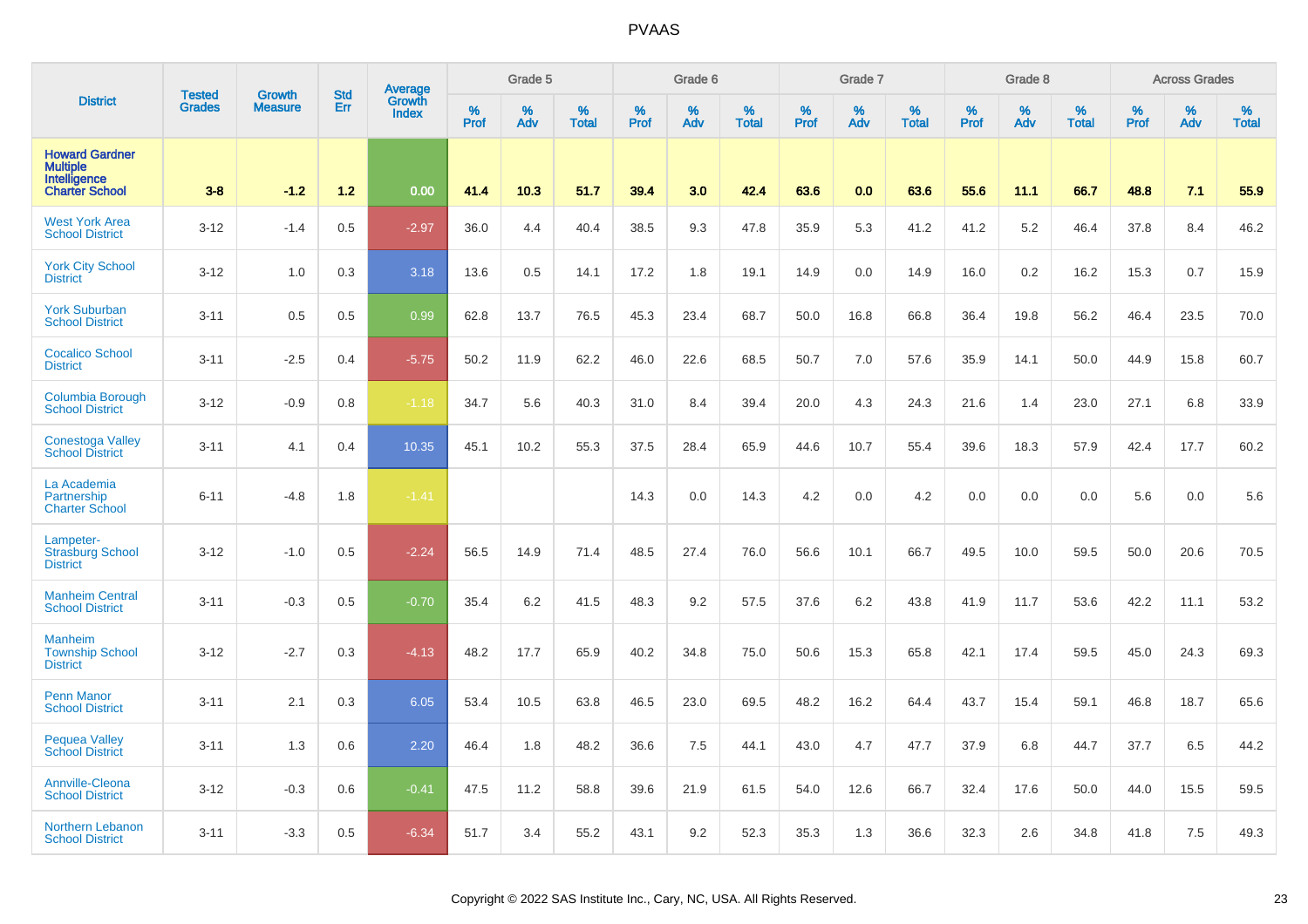|                                                                                   | <b>Tested</b> | <b>Growth</b>  | <b>Std</b> | Average                |              | Grade 5  |                   |           | Grade 6  |                   |           | Grade 7  |                   |           | Grade 8  |                   |           | <b>Across Grades</b> |                   |
|-----------------------------------------------------------------------------------|---------------|----------------|------------|------------------------|--------------|----------|-------------------|-----------|----------|-------------------|-----------|----------|-------------------|-----------|----------|-------------------|-----------|----------------------|-------------------|
| <b>District</b>                                                                   | <b>Grades</b> | <b>Measure</b> | Err        | Growth<br><b>Index</b> | $\%$<br>Prof | %<br>Adv | %<br><b>Total</b> | %<br>Prof | %<br>Adv | %<br><b>Total</b> | %<br>Prof | %<br>Adv | %<br><b>Total</b> | %<br>Prof | %<br>Adv | %<br><b>Total</b> | %<br>Prof | %<br>Adv             | %<br><b>Total</b> |
| <b>Howard Gardner</b><br><b>Multiple</b><br>Intelligence<br><b>Charter School</b> | $3-8$         | $-1.2$         | 1.2        | 0.00                   | 41.4         | 10.3     | 51.7              | 39.4      | 3.0      | 42.4              | 63.6      | 0.0      | 63.6              | 55.6      | 11.1     | 66.7              | 48.8      | 7.1                  | 55.9              |
| <b>Palmyra Area</b><br><b>School District</b>                                     | $3 - 11$      | $-0.7$         | 0.4        | $-1.68$                | 54.6         | 19.4     | 74.0              | 44.9      | 24.2     | 69.1              | 58.9      | 12.6     | 71.5              | 53.4      | 10.9     | 64.3              | 49.8      | 21.3                 | 71.1              |
| <b>Antietam School</b><br><b>District</b>                                         | $3 - 10$      | 0.9            | 0.8        | 1.07                   | 29.7         | 1.6      | 31.2              | 35.0      | 5.0      | 40.0              | 29.1      | 0.0      | 29.1              | 34.0      | 1.9      | 35.8              | 31.3      | 3.0                  | 34.2              |
| <b>Conrad Weiser</b><br><b>Area School</b><br><b>District</b>                     | $3 - 11$      | $-2.3$         | 0.5        | $-4.84$                | 44.8         | 0.6      | 45.4              | 40.0      | 8.7      | 48.7              | 26.2      | 2.7      | 28.9              | 30.0      | 3.4      | 33.5              | 36.9      | 6.7                  | 43.7              |
| <b>Daniel Boone Area</b><br><b>School District</b>                                | $3 - 12$      | 0.9            | 0.5        | 2.01                   | 54.5         | 3.9      | 58.4              | 31.7      | 16.1     | 47.8              | 46.1      | 7.4      | 53.4              | 42.8      | 9.2      | 52.0              | 42.6      | 10.0                 | 52.6              |
| <b>Exeter Township</b><br><b>School District</b>                                  | $3 - 11$      | 3.1            | 0.4        | 7.45                   | 49.8         | 11.2     | 61.0              | 44.2      | 26.3     | 70.5              | 49.4      | 9.5      | 58.9              | 44.3      | 14.6     | 59.0              | 46.4      | 15.0                 | 61.4              |
| <b>Fleetwood Area</b><br><b>School District</b>                                   | $3 - 10$      | $-1.3$         | 0.5        | $-2.54$                | 44.8         | 6.0      | 50.8              | 37.4      | 6.4      | 43.9              | 37.0      | 6.2      | 43.2              | 45.1      | 8.0      | 53.1              | 42.1      | 7.7                  | 49.9              |
| <b>Governor Mifflin</b><br><b>School District</b>                                 | $3 - 11$      | $-1.0$         | 0.4        | $-2.47$                | 38.2         | 3.2      | 41.5              | 31.2      | 11.7     | 42.9              | 44.4      | 8.3      | 52.8              | 45.8      | 5.5      | 51.3              | 40.8      | 9.3                  | 50.1              |
| <b>Hamburg Area</b><br><b>School District</b>                                     | $3 - 11$      | $-0.4$         | 0.5        | $-0.68$                | 41.1         | 5.0      | 46.1              | 43.3      | 6.3      | 49.6              | 33.1      | 1.9      | 35.0              | 32.4      | 3.5      | 35.9              | 38.6      | 5.3                  | 43.9              |
| Muhlenberg<br><b>School District</b>                                              | $3 - 10$      | $-2.8$         | 0.4        | $-7.00$                | 35.9         | 1.4      | 37.2              | 23.8      | 0.9      | 24.7              | 27.7      | 2.0      | 29.6              | 26.4      | 1.4      | 27.8              | 28.8      | 3.0                  | 31.8              |
| <b>Schuylkill Valley</b><br><b>School District</b>                                | $3 - 11$      | 0.6            | 0.6        | 1.09                   | 53.1         | 3.1      | 56.2              | 44.4      | 16.9     | 61.3              | 42.9      | 7.5      | 50.4              | 45.0      | 6.3      | 51.4              | 45.2      | 10.3                 | 55.6              |
| <b>Tulpehocken Area</b><br><b>School District</b>                                 | $3 - 12$      | $-0.2$         | 0.6        | $-0.31$                | 57.5         | 2.3      | 59.8              | 32.4      | 17.6     | 50.0              | 39.8      | 4.8      | 44.7              | 42.0      | 6.2      | 48.2              | 41.5      | 9.5                  | 51.0              |
| <b>Twin Valley School</b><br><b>District</b>                                      | $3 - 12$      | 2.3            | 0.5        | 2.56                   | 50.9         | 8.9      | 59.8              | 41.4      | 26.0     | 67.3              | 39.6      | 19.3     | 58.9              | 54.2      | 16.1     | 70.2              | 45.6      | 20.6                 | 66.2              |
| <b>Wilson School</b><br><b>District</b>                                           | $3 - 12$      | $-3.7$         | 0.5        | $-7.41$                | 49.3         | 4.2      | 53.5              | 52.1      | 11.6     | 63.7              | 47.6      | 8.4      | 56.0              | 47.8      | 11.1     | 58.9              | 47.0      | 13.2                 | 60.1              |
| <b>Wyomissing Area</b><br><b>School District</b>                                  | $3 - 12$      | $-1.6$         | 0.6        | $-2.77$                | 47.3         | 14.7     | 62.0              | 50.5      | 21.8     | 72.3              | 47.3      | 11.6     | 58.9              | 46.4      | 13.6     | 60.0              | 46.4      | 19.4                 | 65.8              |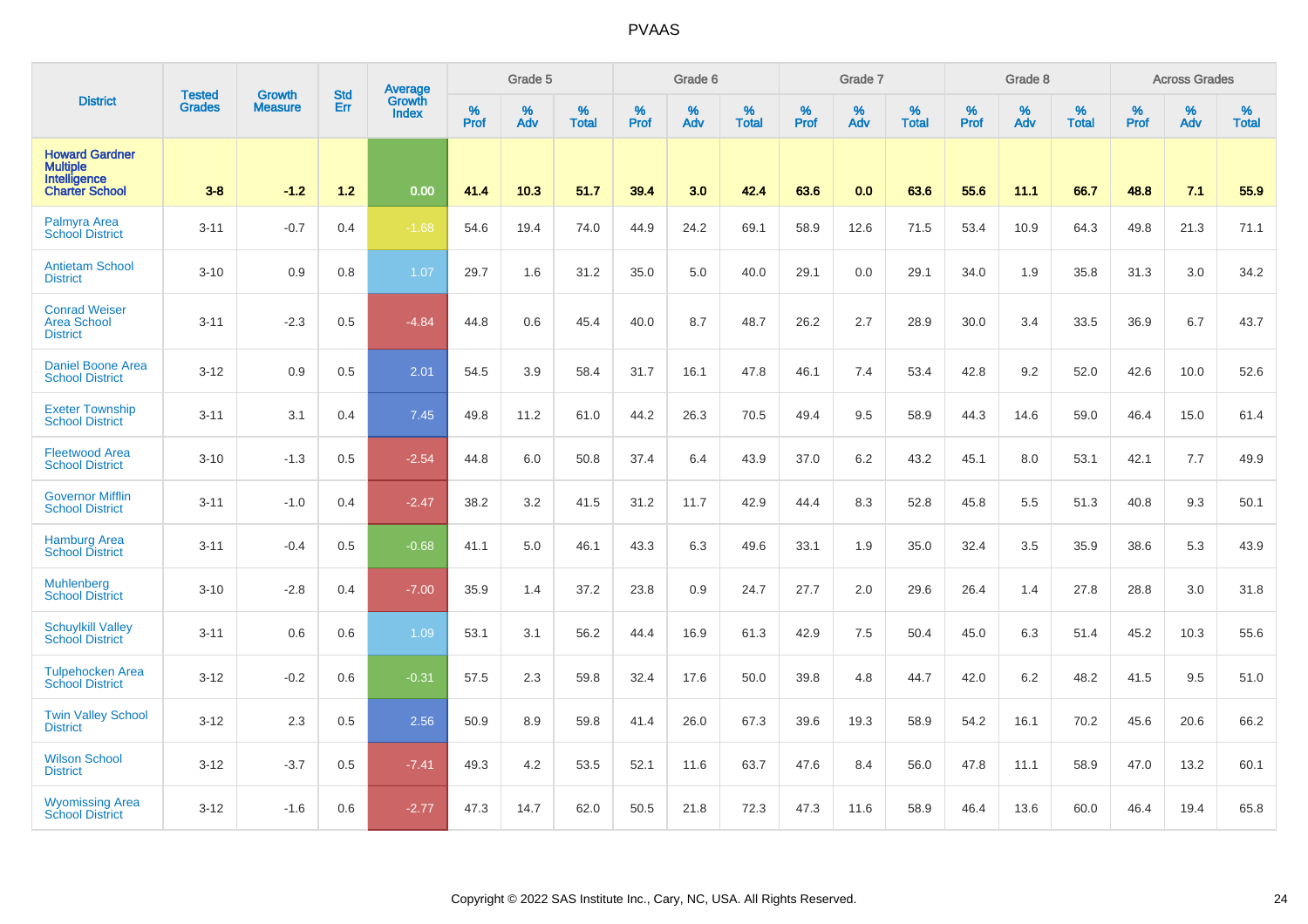|                                                                                   |                                |                                 | <b>Std</b> | Average                       |              | Grade 5  |                   |           | Grade 6  |                   |           | Grade 7  |                   |           | Grade 8  |                   |           | <b>Across Grades</b> |                   |
|-----------------------------------------------------------------------------------|--------------------------------|---------------------------------|------------|-------------------------------|--------------|----------|-------------------|-----------|----------|-------------------|-----------|----------|-------------------|-----------|----------|-------------------|-----------|----------------------|-------------------|
| <b>District</b>                                                                   | <b>Tested</b><br><b>Grades</b> | <b>Growth</b><br><b>Measure</b> | Err        | <b>Growth</b><br><b>Index</b> | $\%$<br>Prof | %<br>Adv | %<br><b>Total</b> | %<br>Prof | %<br>Adv | %<br><b>Total</b> | %<br>Prof | %<br>Adv | %<br><b>Total</b> | %<br>Prof | %<br>Adv | %<br><b>Total</b> | %<br>Prof | %<br>Adv             | %<br><b>Total</b> |
| <b>Howard Gardner</b><br><b>Multiple</b><br>Intelligence<br><b>Charter School</b> | $3-8$                          | $-1.2$                          | $1.2$      | 0.00                          | 41.4         | 10.3     | 51.7              | 39.4      | 3.0      | 42.4              | 63.6      | 0.0      | 63.6              | 55.6      | 11.1     | 66.7              | 48.8      | 7.1                  | 55.9              |
| <b>Big Spring School</b><br><b>District</b>                                       | $3 - 11$                       | $-0.3$                          | 0.5        | $-0.69$                       | 50.0         | 14.6     | 64.6              | 45.6      | 12.0     | 57.6              | 52.2      | 8.8      | 61.0              | 49.7      | 9.2      | 58.9              | 47.8      | 15.2                 | 63.0              |
| <b>Camp Hill School</b><br><b>District</b>                                        | $3 - 12$                       | $-2.3$                          | 0.7        | $-3.72$                       | 65.4         | 17.3     | 82.7              | 53.3      | 8.0      | 61.3              | 63.7      | 5.5      | 69.2              | 49.6      | 15.3     | 64.9              | 52.7      | 18.6                 | 71.3              |
| <b>Carlisle Area</b><br><b>School District</b>                                    | $3 - 11$                       | 1.8                             | 0.4        | 4.58                          | 40.6         | 13.9     | 54.4              | 38.1      | 20.2     | 58.2              | 42.0      | 13.0     | 55.0              | 42.1      | 10.7     | 52.8              | 40.4      | 15.3                 | 55.7              |
| <b>Cumberland Valley</b><br><b>School District</b>                                | $3 - 12$                       | 0.2                             | 0.2        | 0.07                          | 59.3         | 12.9     | 72.1              | 45.0      | 24.7     | 69.7              | 53.8      | 17.0     | 70.9              | 51.0      | 16.9     | 67.8              | 49.2      | 22.4                 | 71.6              |
| <b>East Pennsboro</b><br><b>Area School</b><br><b>District</b>                    | $3 - 11$                       | 1.2                             | 0.5        | $-0.26$                       | 47.0         | 4.8      | 51.8              | 35.0      | 18.1     | 53.1              | 50.6      | 10.0     | 60.6              | 47.1      | 8.2      | 55.3              | 44.2      | 11.4                 | 55.5              |
| Mechanicsburg<br><b>Area School</b><br><b>District</b>                            | $3 - 11$                       | 0.3                             | 0.4        | 0.24                          | 48.1         | 12.0     | 60.1              | 45.6      | 16.3     | 61.9              | 46.2      | 12.4     | 58.6              | 52.3      | 8.7      | 61.0              | 46.4      | 13.9                 | 60.2              |
| <b>Shippensburg Area</b><br><b>School District</b>                                | $3 - 11$                       | $-1.6$                          | 0.4        | $-3.93$                       | 40.8         | 9.2      | 50.0              | 30.4      | 12.9     | 43.3              | 40.6      | 5.9      | 46.5              | 47.0      | 10.1     | 57.1              | 41.0      | 11.2                 | 52.2              |
| <b>South Middleton</b><br><b>School District</b>                                  | $3 - 11$                       | 0.8                             | 0.5        | 1.43                          | 48.5         | 12.1     | 60.6              | 45.2      | 21.0     | 66.1              | 44.4      | 12.9     | 57.3              | 42.1      | 12.0     | 54.1              | 45.4      | 16.9                 | 62.3              |
| <b>West Shore School</b><br><b>District</b>                                       | $3 - 12$                       | $-0.2$                          | 0.3        | $-0.59$                       | 46.3         | 8.2      | 54.5              | 44.4      | 15.0     | 59.4              | 44.4      | 8.2      | 52.7              | 42.8      | 11.8     | 54.6              | 42.7      | 13.2                 | 55.9              |
| <b>Infinity Charter</b><br><b>School</b>                                          | $3 - 8$                        | $-0.5$                          | 1.3        | $-0.40$                       | 72.7         | 22.7     | 95.4              | 50.0      | 38.5     | 88.5              | 62.5      | 25.0     | 87.5              | 68.2      | 18.2     | 86.4              | 56.6      | 31.5                 | 88.1              |
| Commonwealth<br><b>Charter Academy</b><br><b>Charter School</b>                   | $3 - 10$                       | $-3.1$                          | 0.9        | $-3.43$                       | 49.2         | 1.7      | 50.8              | 56.0      | 12.0     | 68.0              | 49.1      | 8.8      | 57.9              | 39.6      | 4.2      | 43.8              | 45.3      | 10.1                 | 55.4              |
| Pennsylvania<br><b>Distance Learning</b><br><b>Charter School</b>                 | $3 - 12$                       | 0.0                             | 0.7        | 0.07                          | 30.3         | 0.0      | 30.3              | 16.2      | 4.0      | 20.3              | 25.6      | 1.2      | 26.7              | 33.3      | 2.3      | 35.6              | 25.8      | 3.0                  | 28.8              |
| <b>Halifax Area</b><br><b>School District</b>                                     | $3 - 11$                       | 0.6                             | 0.8        | 1.63                          | 52.9         | 8.6      | 61.4              | 51.8      | 20.4     | 72.2              | 41.6      | 6.5      | 48.0              | 35.5      | 2.6      | 38.2              | 44.9      | 10.1                 | 55.1              |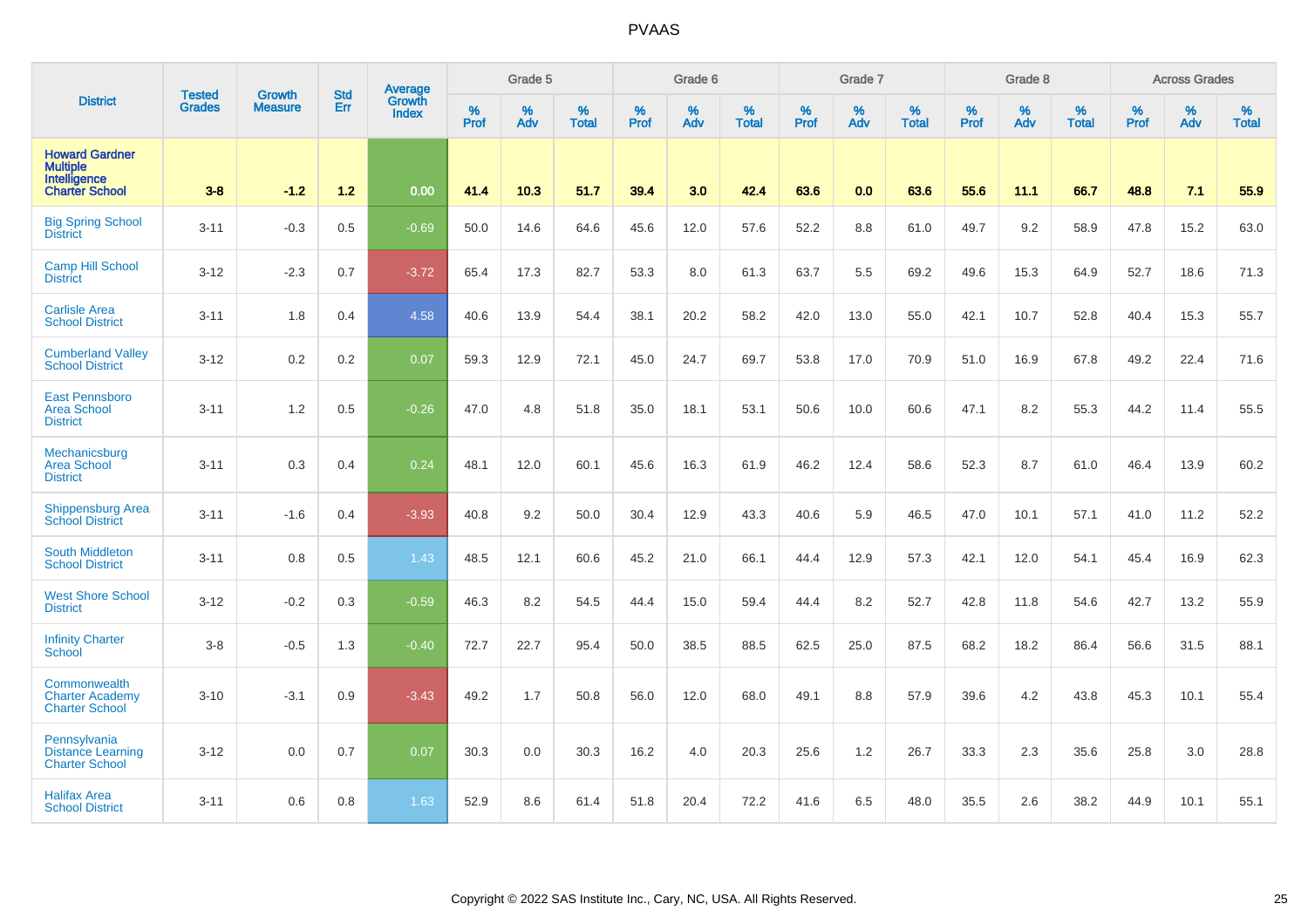|                                                                                   | <b>Tested</b> | <b>Growth</b>  | <b>Std</b> | Average                |              | Grade 5  |                   |           | Grade 6  |                   |           | Grade 7  |                   |           | Grade 8  |                   |           | <b>Across Grades</b> |                   |
|-----------------------------------------------------------------------------------|---------------|----------------|------------|------------------------|--------------|----------|-------------------|-----------|----------|-------------------|-----------|----------|-------------------|-----------|----------|-------------------|-----------|----------------------|-------------------|
| <b>District</b>                                                                   | <b>Grades</b> | <b>Measure</b> | Err        | Growth<br><b>Index</b> | $\%$<br>Prof | %<br>Adv | %<br><b>Total</b> | %<br>Prof | %<br>Adv | %<br><b>Total</b> | %<br>Prof | %<br>Adv | %<br><b>Total</b> | %<br>Prof | %<br>Adv | %<br><b>Total</b> | %<br>Prof | %<br>Adv             | %<br><b>Total</b> |
| <b>Howard Gardner</b><br><b>Multiple</b><br>Intelligence<br><b>Charter School</b> | $3 - 8$       | $-1.2$         | 1.2        | 0.00                   | 41.4         | 10.3     | 51.7              | 39.4      | 3.0      | 42.4              | 63.6      | 0.0      | 63.6              | 55.6      | 11.1     | 66.7              | 48.8      | 7.1                  | 55.9              |
| <b>Harrisburg City</b><br><b>School District</b>                                  | $3 - 11$      | 1.6            | 0.4        | $-0.18$                | 6.5          | 0.3      | 6.7               | 14.5      | 1.7      | 16.2              | 15.4      | 1.9      | 17.3              | 20.3      | 2.1      | 22.4              | 12.6      | 1.0                  | 13.6              |
| <b>Lower Dauphin</b><br><b>School District</b>                                    | $3 - 11$      | $-0.9$         | 0.4        | 0.88                   | 52.7         | 13.3     | 66.0              | 42.7      | 15.9     | 58.6              | 48.9      | 8.1      | 57.0              | 32.9      | 10.8     | 43.7              | 44.6      | 14.8                 | 59.4              |
| <b>Middletown Area</b><br><b>School District</b>                                  | $3 - 11$      | $-0.3$         | 0.6        | $-2.50$                | 40.9         | 6.3      | 47.2              | 28.7      | 7.0      | 35.7              | 43.8      | 5.6      | 49.3              | 38.5      | 3.8      | 42.3              | 37.8      | 8.2                  | 46.0              |
| <b>Millersburg Area</b><br>School District                                        | $3 - 11$      | $-0.2$         | 0.8        | 3.43                   | 47.1         | 3.9      | 51.0              | 41.5      | 0.0      | 41.5              | 51.6      | 3.1      | 54.7              | 40.3      | 3.2      | 43.6              | 44.2      | 7.4                  | 51.5              |
| Steelton-Highspire<br><b>School District</b>                                      | $3 - 11$      | $-1.9$         | 0.7        | $-0.81$                | 21.9         | 0.0      | 21.9              | 11.5      | 0.0      | 11.5              | 3.8       | 0.0      | 3.8               | 5.9       | 0.0      | 5.9               | 9.0       | 0.0                  | 9.0               |
| Susquehanna<br><b>Township School</b><br><b>District</b>                          | $3 - 12$      | $-0.5$         | 0.5        | $-0.99$                | 42.6         | 1.2      | 43.8              | 30.8      | 2.0      | 32.8              | 27.1      | 2.8      | 29.9              | 33.8      | 6.1      | 39.9              | 34.8      | 4.8                  | 39.6              |
| <b>Upper Dauphin</b><br><b>Area School</b><br><b>District</b>                     | $3 - 11$      | $-1.6$         | 0.8        | 0.43                   | 40.3         | 1.6      | 41.9              | 41.7      | 16.7     | 58.3              | 48.6      | 8.1      | 56.8              | 41.4      | 8.6      | 50.0              | 42.4      | 12.8                 | 55.2              |
| <b>Greenwood School</b><br><b>District</b>                                        | $3 - 11$      | 4.5            | 0.8        | 1.52                   | 51.5         | 3.0      | 54.6              | 45.3      | 28.3     | 73.6              | 43.6      | 9.1      | 52.7              | 51.8      | 31.5     | 83.3              | 47.9      | 19.4                 | 67.3              |
| <b>Newport School</b><br><b>District</b>                                          | $3 - 12$      | $-0.1$         | 0.8        | 0.46                   | 42.2         | 11.1     | 53.3              | 44.4      | 11.1     | 55.6              | 41.3      | 1.6      | 42.9              | 43.8      | 7.8      | 51.6              | 40.2      | 8.8                  | 48.9              |
| <b>Susquenita School</b><br><b>District</b>                                       | $3 - 11$      | 0.7            | 0.6        | 1.21                   | 46.7         | 9.2      | 55.8              | 45.3      | 8.5      | 53.8              | 38.0      | 7.4      | 45.4              | 42.1      | 6.5      | 48.6              | 43.0      | 11.2                 | 54.2              |
| <b>West Perry School</b><br><b>District</b>                                       | $3 - 11$      | 3.7            | 0.5        | 1.36                   | 45.0         | 8.7      | 53.7              | 41.7      | 21.8     | 63.5              | 44.2      | 7.9      | 52.1              | 53.3      | 13.3     | 66.7              | 44.0      | 14.2                 | 58.2              |
| <b>Northern York</b><br><b>County School</b><br><b>District</b>                   | $3 - 11$      | 0.6            | 0.4        | 1.45                   | 53.3         | 9.4      | 62.7              | 39.4      | 14.4     | 53.8              | 44.9      | 8.2      | 53.1              | 39.9      | 7.2      | 47.1              | 44.2      | 12.9                 | 57.1              |
| <b>Berwick Area</b><br><b>School District</b>                                     | $3 - 11$      | $-0.6$         | 0.5        | $-0.18$                | 45.3         | 5.8      | 51.0              | 43.2      | 18.3     | 61.5              | 44.9      | 12.8     | 57.8              | 41.4      | 9.8      | 51.2              | 42.6      | 14.7                 | 57.3              |
| <b>Bloomsburg Area</b><br><b>School District</b>                                  | $3 - 10$      | $-0.8$         | 0.7        | $-2.19$                | 49.4         | 4.4      | 53.8              | 43.3      | 15.6     | 58.9              | 36.3      | 7.8      | 44.1              | 50.0      | 6.0      | 56.0              | 46.3      | 11.7                 | 57.9              |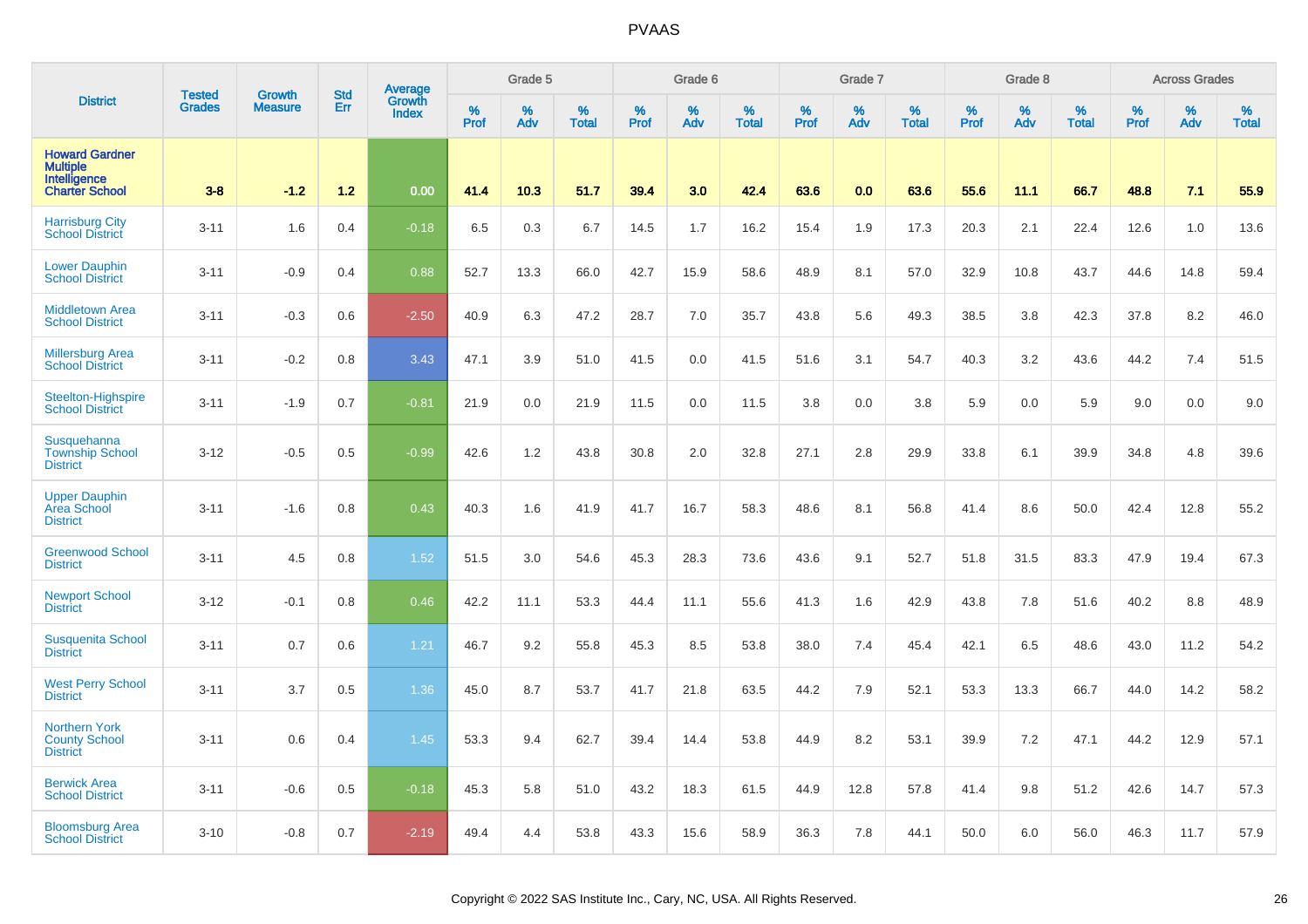|                                                                                   | <b>Tested</b> | <b>Growth</b>  | <b>Std</b> | <b>Average</b><br>Growth |                     | Grade 5  |                   |                  | Grade 6  |                   |                  | Grade 7  |                   |                  | Grade 8     |                   |                  | <b>Across Grades</b> |                   |
|-----------------------------------------------------------------------------------|---------------|----------------|------------|--------------------------|---------------------|----------|-------------------|------------------|----------|-------------------|------------------|----------|-------------------|------------------|-------------|-------------------|------------------|----------------------|-------------------|
| <b>District</b>                                                                   | <b>Grades</b> | <b>Measure</b> | Err        | <b>Index</b>             | $\%$<br><b>Prof</b> | %<br>Adv | %<br><b>Total</b> | %<br><b>Prof</b> | %<br>Adv | %<br><b>Total</b> | %<br><b>Prof</b> | %<br>Adv | %<br><b>Total</b> | %<br><b>Prof</b> | $\%$<br>Adv | %<br><b>Total</b> | %<br><b>Prof</b> | %<br>Adv             | %<br><b>Total</b> |
| <b>Howard Gardner</b><br><b>Multiple</b><br>Intelligence<br><b>Charter School</b> | $3-8$         | $-1.2$         | 1.2        | 0.00                     | 41.4                | 10.3     | 51.7              | 39.4             | 3.0      | 42.4              | 63.6             | 0.0      | 63.6              | 55.6             | 11.1        | 66.7              | 48.8             | 7.1                  | 55.9              |
| <b>Millville Area</b><br><b>School District</b>                                   | $3 - 12$      | 5.0            | 1.0        | 5.28                     | 63.8                | 2.1      | 66.0              | 43.4             | 22.6     | 66.0              | 44.4             | 13.3     | 57.8              | 52.6             | 10.5        | 63.2              | 50.2             | 13.2                 | 63.4              |
| <b>Southern Columbia</b><br><b>Area School</b><br><b>District</b>                 | $3 - 11$      | 1.6            | 0.7        | 6.77                     | 56.2                | 5.5      | 61.6              | 46.9             | 25.0     | 71.9              | 51.5             | 14.8     | 66.3              | 39.4             | 11.7        | 51.1              | 47.9             | 16.1                 | 64.0              |
| <b>Danville Area</b><br><b>School District</b>                                    | $3 - 11$      | 2.1            | 0.5        | 4.02                     | 56.7                | 16.6     | 73.2              | 41.0             | 27.1     | 68.1              | 52.9             | 20.3     | 73.2              | 43.3             | 21.7        | 65.0              | 46.6             | 21.7                 | 68.3              |
| <b>Line Mountain</b><br><b>School District</b>                                    | $3 - 11$      | 5.9            | 0.7        | 8.01                     | 43.9                | 13.6     | 57.6              | 43.1             | 23.6     | 66.7              | 48.0             | 21.4     | 69.4              | 43.7             | 11.3        | 54.9              | 43.0             | 17.5                 | 60.5              |
| <b>Mount Carmel</b><br><b>Area School</b><br><b>District</b>                      | $3 - 11$      | $-2.5$         | 0.6        | $-3.95$                  | 36.9                | 1.8      | 38.7              | 31.3             | 7.8      | 39.1              | 30.6             | 0.0      | 30.6              | 29.0             | 2.6         | 31.6              | 32.7             | 4.4                  | 37.2              |
| <b>Shamokin Area</b><br><b>School District</b>                                    | $3 - 11$      | 1.2            | 0.5        | $-1.27$                  | 42.9                | 2.1      | 45.0              | 32.6             | 9.4      | 42.0              | 44.0             | 1.5      | 45.5              | 31.3             | 5.5         | 36.8              | 34.3             | 5.8                  | 40.1              |
| <b>Shikellamy School</b><br><b>District</b>                                       | $3 - 10$      | $-2.8$         | 0.5        | $-6.17$                  | 47.9                | 5.7      | 53.6              | 29.1             | 9.8      | 38.9              | 41.5             | 8.5      | 50.0              | 35.8             | 7.4         | 43.2              | 38.2             | 9.0                  | 47.3              |
| <b>Warrior Run</b><br><b>School District</b>                                      | $3 - 11$      | 2.6            | 0.6        | 4.08                     | 48.0                | 6.5      | 54.6              | 42.2             | 19.3     | 61.5              | 46.3             | 15.7     | 62.0              | 42.2             | 10.0        | 52.2              | 43.0             | 12.6                 | 55.6              |
| <b>Midd-West School</b><br><b>District</b>                                        | $3 - 11$      | 1.2            | 0.6        | 0.80                     | 52.2                | 3.0      | 55.2              | 42.5             | 9.7      | 52.2              | 51.0             | 5.1      | 56.1              | 48.8             | 8.0         | 56.8              | 46.3             | 8.6                  | 55.0              |
| Selinsgrove Area<br>School District                                               | $3 - 12$      | $-1.5$         | 0.5        | $-3.03$                  | 51.9                | 4.4      | 56.4              | 46.4             | 19.0     | 65.4              | 39.7             | 16.7     | 56.4              | 47.6             | 12.6        | 60.2              | 44.8             | 15.2                 | 60.0              |
| <b>Mifflinburg Area</b><br><b>School District</b>                                 | $3 - 11$      | 1.9            | 0.6        | 3.25                     | 60.8                | 8.0      | 68.8              | 47.8             | 20.7     | 68.5              | 47.1             | 5.8      | 52.9              | 53.8             | 8.6         | 62.5              | 49.7             | 13.0                 | 62.7              |
| <b>Athens Area</b><br><b>School District</b>                                      | $3 - 11$      | 3.5            | 0.6        | 6.17                     | 57.1                | 10.7     | 67.9              | 39.6             | 18.7     | 58.2              | 56.9             | 5.1      | 62.0              | 45.3             | 7.2         | 52.5              | 45.8             | 12.8                 | 58.6              |
| <b>Canton Area</b><br><b>School District</b>                                      | $3 - 11$      | $-2.0$         | 0.8        | $-2.34$                  | 57.7                | 5.8      | 63.5              | 46.0             | 4.8      | 50.8              | 40.0             | 0.0      | 40.0              | 36.9             | 3.1         | 40.0              | 43.6             | 6.7                  | 50.3              |
| <b>Sayre Area School</b><br><b>District</b>                                       | $3 - 11$      | 4.2            | 0.8        | 4.32                     | 32.8                | 4.9      | 37.7              | 51.8             | 19.8     | 71.6              | 47.6             | 8.3      | 56.0              | 39.0             | 4.9         | 43.9              | 44.6             | 10.7                 | 55.4              |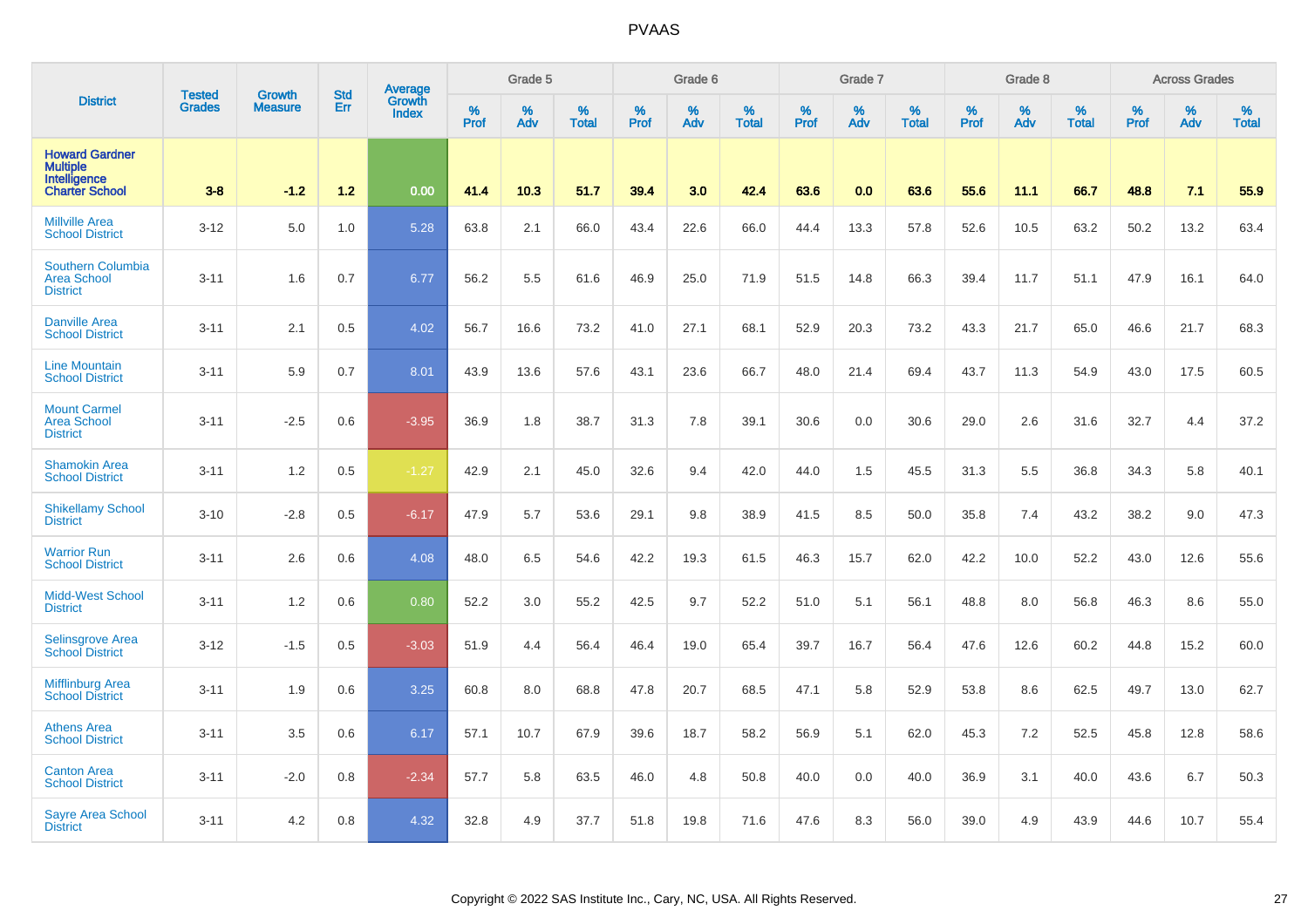|                                                                            | <b>Tested</b> |                          | <b>Std</b> | <b>Average</b>         |                     | Grade 5  |                   |           | Grade 6  |                   |           | Grade 7  |                   |           | Grade 8  |                      |              | <b>Across Grades</b> |                   |
|----------------------------------------------------------------------------|---------------|--------------------------|------------|------------------------|---------------------|----------|-------------------|-----------|----------|-------------------|-----------|----------|-------------------|-----------|----------|----------------------|--------------|----------------------|-------------------|
| <b>District</b>                                                            | <b>Grades</b> | Growth<br><b>Measure</b> | Err        | Growth<br><b>Index</b> | $\%$<br><b>Prof</b> | %<br>Adv | %<br><b>Total</b> | %<br>Prof | %<br>Adv | %<br><b>Total</b> | %<br>Prof | %<br>Adv | %<br><b>Total</b> | %<br>Prof | %<br>Adv | $\%$<br><b>Total</b> | $\%$<br>Prof | %<br>Adv             | %<br><b>Total</b> |
| <b>Howard Gardner</b><br><b>Multiple</b><br>Intelligence<br>Charter School | $3-8$         | $-1.2$                   | $1.2$      | 0.00                   | 41.4                | 10.3     | 51.7              | 39.4      | 3.0      | 42.4              | 63.6      | 0.0      | 63.6              | 55.6      | 11.1     | 66.7                 | 48.8         | 7.1                  | 55.9              |
| <b>Troy Area School</b><br><b>District</b>                                 | $3 - 10$      | 0.2                      | 0.6        | 0.29                   | 45.0                | 1.0      | 46.0              | 25.5      | 5.9      | 31.4              | 45.6      | 6.5      | 52.2              | 42.4      | 10.2     | 52.5                 | 39.4         | 6.6                  | 46.0              |
| <b>East Lycoming</b><br><b>School District</b>                             | $3 - 11$      | $-0.6$                   | 0.6        | $-1.07$                | 63.9                | 6.7      | 70.6              | 45.3      | 24.5     | 69.8              | 57.8      | 10.7     | 68.6              | 43.0      | 12.4     | 55.4                 | 47.7         | 14.9                 | 62.6              |
| <b>Jersey Shore Area</b><br><b>School District</b>                         | $3 - 11$      | 1.7                      | 0.5        | 6.13                   | 47.6                | 8.3      | 56.0              | 45.6      | 24.8     | 70.4              | 46.3      | 8.0      | 54.3              | 39.6      | 7.7      | 47.2                 | 45.3         | 13.4                 | 58.7              |
| Loyalsock<br><b>Township School</b><br><b>District</b>                     | $3 - 12$      | 1.2                      | 0.6        | 3.56                   | 48.3                | 12.9     | 61.2              | 43.9      | 17.4     | 61.2              | 50.8      | 7.0      | 57.8              | 51.0      | 5.0      | 56.0                 | 45.5         | 13.2                 | 58.7              |
| <b>Muncy School</b><br><b>District</b>                                     | $3 - 11$      | 0.3                      | 0.7        | 2.39                   | 49.2                | 11.5     | 60.7              | 48.7      | 30.8     | 79.5              | 58.0      | 8.7      | 66.7              | 44.4      | 12.2     | 56.7                 | 49.3         | 16.0                 | 65.3              |
| <b>Sullivan County</b><br><b>School District</b>                           | $3 - 10$      | $-3.1$                   | 1.0        | $-2.96$                | 23.8                | 2.4      | 26.2              | 62.0      | 6.0      | 68.0              | 41.2      | 5.9      | 47.1              | 40.0      | 2.9      | 42.9                 | 40.0         | 6.0                  | 46.0              |
| <b>Northern Tioga</b><br><b>School District</b>                            | $3 - 12$      | 3.0                      | 0.5        | 2.79                   | 45.2                | 2.6      | 47.7              | 48.2      | 9.8      | 58.0              | 41.7      | 7.0      | 48.7              | 51.2      | 8.4      | 59.5                 | 44.8         | 9.6                  | 54.4              |
| <b>Southern Tioga</b><br><b>School District</b>                            | $3 - 11$      | 1.4                      | 0.6        | 2.28                   | 38.5                | 4.2      | 42.7              | 39.6      | 14.2     | 53.8              | 44.9      | 3.6      | 48.6              | 37.2      | 8.3      | 45.4                 | 38.5         | 7.0                  | 45.6              |
| <b>Wellsboro Area</b><br><b>School District</b>                            | $3 - 11$      | $-0.6$                   | 0.6        | $-1.57$                | 62.1                | 6.9      | 69.0              | 41.8      | 15.3     | 57.1              | 46.6      | 15.2     | 61.9              | 44.3      | 15.5     | 59.8                 | 45.8         | 12.9                 | 58.7              |
| <b>Bear Creek</b><br>Community<br><b>Charter School</b>                    | $3 - 8$       | 5.5                      | 0.9        | 6.44                   | 51.9                | 7.7      | 59.6              | 47.1      | 19.6     | 66.7              | 42.3      | 7.7      | 50.0              | 34.7      | 10.2     | 44.9                 | 45.2         | 12.1                 | 57.4              |
| <b>Crestwood School</b><br><b>District</b>                                 | $3 - 11$      | $-0.8$                   | 0.5        | $-1.10$                | 50.0                | 6.1      | 56.1              | 48.2      | 26.2     | 74.4              | 51.1      | 5.0      | 56.1              | 47.9      | 13.2     | 61.1                 | 48.5         | 14.6                 | 63.2              |
| <b>Dallas School</b><br><b>District</b>                                    | $3 - 11$      | $-5.2$                   | 0.5        | $-8.21$                | 58.5                | 8.8      | 67.3              | 50.7      | 12.7     | 63.4              | 49.2      | 3.2      | 52.4              | 48.7      | 14.3     | 63.0                 | 50.5         | 13.7                 | 64.2              |
| <b>Greater Nanticoke</b><br><b>Area School</b><br><b>District</b>          | $3 - 12$      | $-0.0$                   | 0.6        | $-0.25$                | 43.1                | 2.8      | 45.9              | 26.7      | 6.0      | 32.8              | 23.6      | 1.9      | 25.5              | 35.6      | 3.5      | 39.1                 | 29.8         | 5.0                  | 34.8              |
| <b>Hanover Area</b><br><b>School District</b>                              | $3 - 11$      | $-2.1$                   | 0.9        | 0.50                   | 29.8                | 0.0      | 29.8              | 14.6      | 9.1      | 23.6              | 15.5      | 0.0      | 15.5              | 14.3      | 2.4      | 16.7                 | 20.2         | 2.3                  | 22.5              |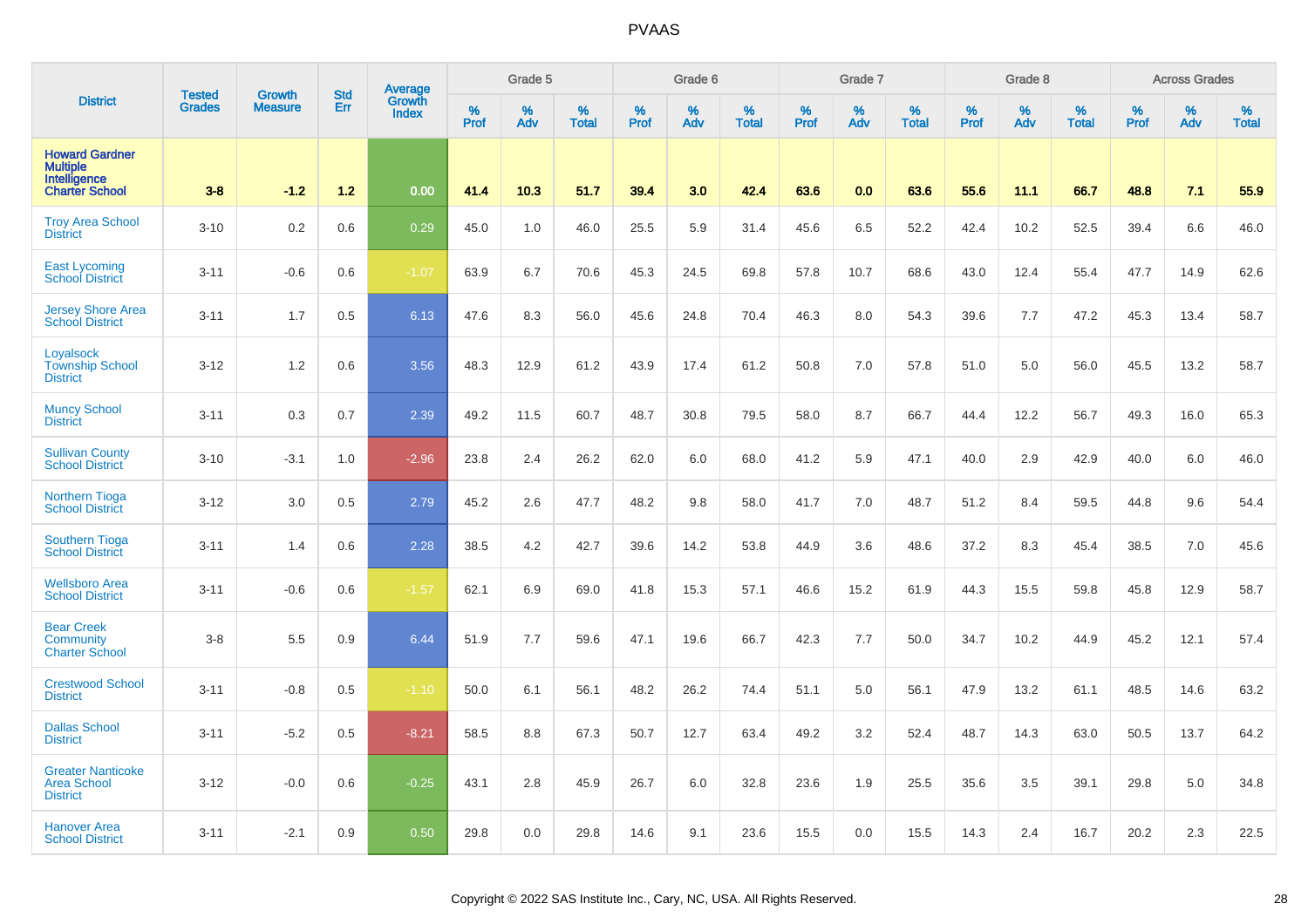|                                                                                   | <b>Tested</b> | <b>Growth</b>  | <b>Std</b> | Average                |                     | Grade 5  |                   |                  | Grade 6  |                   |                     | Grade 7  |                   |              | Grade 8  |                   |              | <b>Across Grades</b> |                   |
|-----------------------------------------------------------------------------------|---------------|----------------|------------|------------------------|---------------------|----------|-------------------|------------------|----------|-------------------|---------------------|----------|-------------------|--------------|----------|-------------------|--------------|----------------------|-------------------|
| <b>District</b>                                                                   | <b>Grades</b> | <b>Measure</b> | Err        | Growth<br><b>Index</b> | $\%$<br><b>Prof</b> | %<br>Adv | %<br><b>Total</b> | %<br><b>Prof</b> | %<br>Adv | %<br><b>Total</b> | $\%$<br><b>Prof</b> | %<br>Adv | %<br><b>Total</b> | $\%$<br>Prof | %<br>Adv | %<br><b>Total</b> | $\%$<br>Prof | %<br>Adv             | %<br><b>Total</b> |
| <b>Howard Gardner</b><br><b>Multiple</b><br>Intelligence<br><b>Charter School</b> | $3 - 8$       | $-1.2$         | $1.2$      | 0.00                   | 41.4                | 10.3     | 51.7              | 39.4             | 3.0      | 42.4              | 63.6                | 0.0      | 63.6              | 55.6         | 11.1     | 66.7              | 48.8         | 7.1                  | 55.9              |
| <b>Hazleton Area</b><br><b>School District</b>                                    | $3 - 11$      | 0.5            | 0.4        | 1.18                   | 30.2                | 2.3      | 32.5              | 24.8             | 4.8      | 29.6              | 24.8                | 2.8      | 27.5              | 26.1         | 6.5      | 32.6              | 28.6         | 4.0                  | 32.6              |
| Lake-Lehman<br><b>School District</b>                                             | $3 - 11$      | 2.0            | 0.6        | 3.41                   | 46.8                | 4.5      | 51.4              | 42.9             | 10.5     | 53.3              | 53.0                | 9.6      | 62.6              | 52.2         | 8.7      | 60.9              | 48.7         | 10.4                 | 59.1              |
| <b>Northwest Area</b><br><b>School District</b>                                   | $3 - 10$      | $-2.3$         | 0.9        | $-2.59$                | 38.6                | 0.0      | 38.6              | 26.7             | 8.3      | 35.0              | 28.0                | 0.0      | 28.0              | 37.0         | 3.7      | 40.7              | 32.5         | 3.1                  | 35.6              |
| <b>Pittston Area</b><br><b>School District</b>                                    | $3 - 11$      | $-3.7$         | 0.8        | $-4.75$                | 36.6                | 1.4      | 38.0              | 36.2             | 4.3      | 40.4              | 28.8                | 1.5      | 30.3              | 34.5         | 3.4      | 37.9              | 35.3         | 5.0                  | 40.3              |
| <b>Wilkes-Barre Area</b><br><b>School District</b>                                | $3 - 11$      | $-1.0$         | 0.5        | 1.18                   | 28.0                | 0.8      | 28.8              | 32.4             | 8.7      | 41.1              | 27.6                | 1.8      | 29.4              | 24.7         | 3.7      | 28.4              | 27.8         | 4.6                  | 32.3              |
| <b>Wyoming Area</b><br><b>School District</b>                                     | $3 - 10$      | $-4.1$         | 0.6        | $-1.78$                | 58.6                | 6.0      | 64.7              | 38.8             | 2.9      | 41.8              | 49.5                | 3.2      | 52.7              | 35.8         | 9.4      | 45.3              | 43.5         | 7.5                  | 51.1              |
| <b>Wyoming Valley</b><br>West School<br><b>District</b>                           | $3 - 11$      | 0.9            | 0.5        | 1.99                   | 41.0                | 4.2      | 45.2              | 32.6             | 7.6      | 40.3              | 40.5                | 4.2      | 44.6              | 30.1         | 12.1     | 42.2              | 35.8         | 6.9                  | 42.7              |
| <b>Tunkhannock Area</b><br><b>School District</b>                                 | $3 - 11$      | $-3.4$         | 0.5        | $-2.99$                | 29.2                | 2.9      | 32.1              | 35.9             | 12.5     | 48.4              | 33.3                | 3.1      | 36.4              | 40.1         | 8.2      | 48.3              | 36.3         | 6.8                  | 43.0              |
| <b>Fell Charter School</b>                                                        | $3 - 8$       | 3.1            | 2.3        | 1.32                   | 62.5                | 0.0      | 62.5              | 50.0             | 6.2      | 56.2              |                     |          |                   |              |          |                   | 60.5         | 4.0                  | 64.5              |
| <b>Abington Heights</b><br><b>School District</b>                                 | $3 - 11$      | $-0.6$         | 0.5        | $-1.31$                | 57.0                | 8.7      | 65.6              | 50.7             | 19.1     | 69.8              | 63.6                | 10.7     | 74.3              |              |          |                   | 52.3         | 18.0                 | 70.3              |
| <b>Carbondale Area</b><br><b>School District</b>                                  | $3 - 10$      | $-1.3$         | 0.7        | 0.22                   | 34.5                | 0.0      | 34.5              | 23.1             | 2.2      | 25.3              | 29.4                | 3.5      | 32.9              | 42.4         | 5.7      | 48.1              | 30.0         | 3.2                  | 33.3              |
| <b>Dunmore School</b><br><b>District</b>                                          | $3 - 11$      | $-2.2$         | 0.7        | $-3.28$                | 47.2                | 8.3      | 55.6              | 48.9             | 14.1     | 63.0              | 45.9                | 1.8      | 47.7              | 34.5         | 6.0      | 40.5              | 44.8         | 9.4                  | 54.2              |
| <b>Lakeland School</b><br><b>District</b>                                         | $3 - 11$      | $-0.9$         | 0.7        | $-1.28$                | 41.3                | 1.3      | 42.7              | 38.7             | 11.8     | 50.5              | 49.1                | 9.4      | 58.5              | 39.3         | 5.6      | 44.9              | 41.3         | 9.6                  | 50.8              |
| <b>Old Forge School</b><br><b>District</b>                                        | $3 - 12$      | 0.5            | 0.8        | 0.57                   | 39.1                | 0.0      | 39.1              | 41.1             | 17.9     | 58.9              | 33.3                | 24.2     | 57.6              | 44.1         | 6.8      | 50.8              | 40.1         | 9.2                  | 49.3              |
| <b>Riverside School</b><br><b>District</b>                                        | $3 - 11$      | 2.8            | 0.6        | 4.52                   | 44.6                | 4.0      | 48.5              | 45.4             | 13.1     | 58.6              | 43.7                | 11.6     | 55.3              | 45.0         | 8.3      | 53.2              | 44.3         | 10.7                 | 55.0              |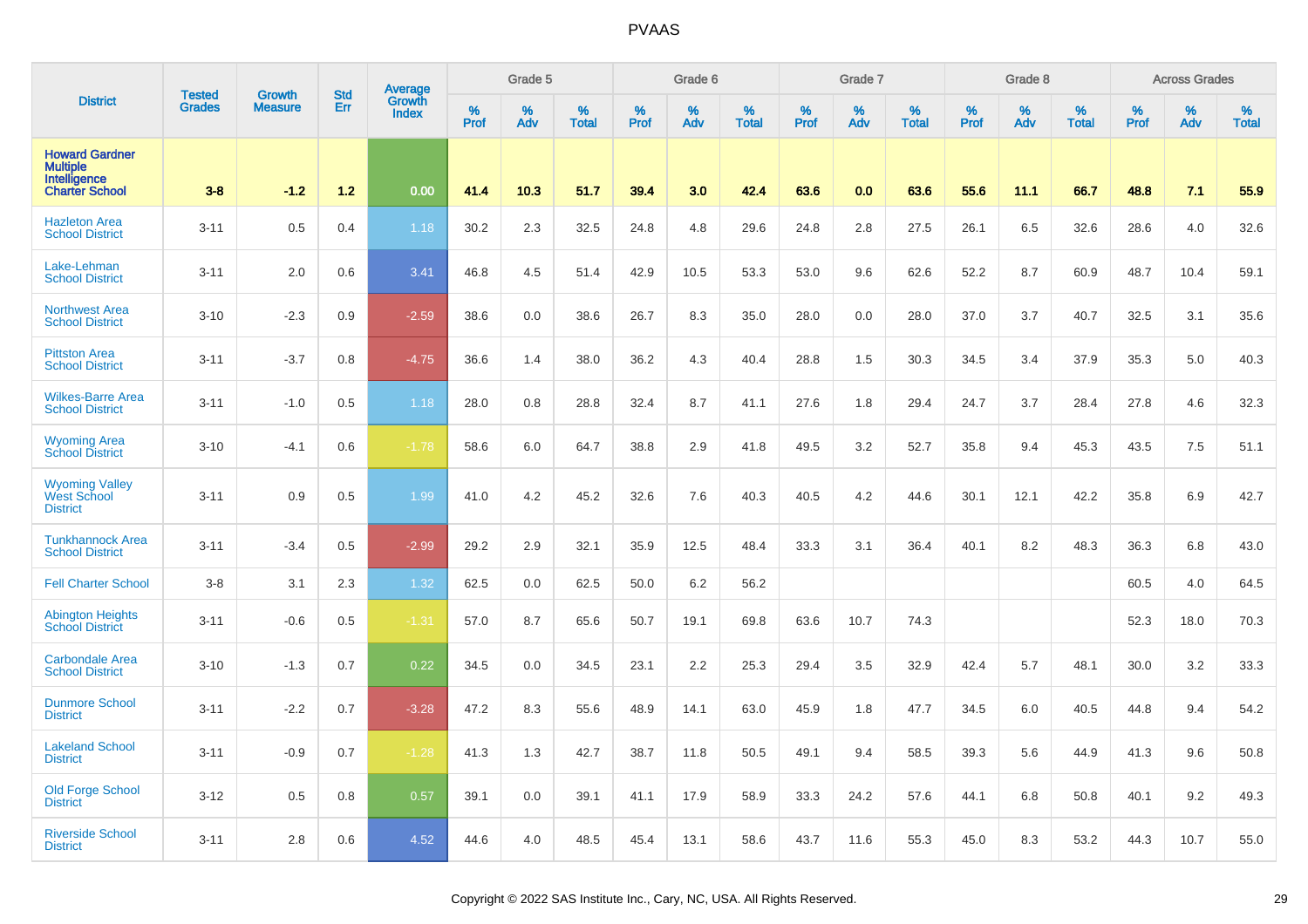|                                                                                   | <b>Tested</b> |                                 | <b>Std</b> | Average                       |              | Grade 5  |                   |           | Grade 6  |                   |           | Grade 7  |                   |           | Grade 8  |                   |           | <b>Across Grades</b> |                   |
|-----------------------------------------------------------------------------------|---------------|---------------------------------|------------|-------------------------------|--------------|----------|-------------------|-----------|----------|-------------------|-----------|----------|-------------------|-----------|----------|-------------------|-----------|----------------------|-------------------|
| <b>District</b>                                                                   | <b>Grades</b> | <b>Growth</b><br><b>Measure</b> | Err        | <b>Growth</b><br><b>Index</b> | $\%$<br>Prof | %<br>Adv | %<br><b>Total</b> | %<br>Prof | %<br>Adv | %<br><b>Total</b> | %<br>Prof | %<br>Adv | %<br><b>Total</b> | %<br>Prof | %<br>Adv | %<br><b>Total</b> | %<br>Prof | %<br>Adv             | %<br><b>Total</b> |
| <b>Howard Gardner</b><br><b>Multiple</b><br>Intelligence<br><b>Charter School</b> | $3-8$         | $-1.2$                          | $1.2$      | 0.00                          | 41.4         | 10.3     | 51.7              | 39.4      | 3.0      | 42.4              | 63.6      | 0.0      | 63.6              | 55.6      | 11.1     | 66.7              | 48.8      | 7.1                  | 55.9              |
| <b>Valley View School</b><br><b>District</b>                                      | $3 - 11$      | 1.0                             | 0.8        | 2.58                          | 62.4         | 1.8      | 64.2              | 41.4      | 10.3     | 51.7              | 53.7      | 4.9      | 58.5              | 42.6      | 4.9      | 47.5              | 49.9      | 7.2                  | 57.1              |
| <b>Blue Ridge School</b><br><b>District</b>                                       | $3 - 11$      | 2.2                             | 0.8        | $-0.09$                       | 42.5         | 8.2      | 50.7              | 46.0      | 8.1      | 54.0              | 50.0      | 16.1     | 66.1              | 47.1      | 8.6      | 55.7              | 45.4      | 10.7                 | 56.1              |
| <b>Elk Lake School</b><br><b>District</b>                                         | $3 - 11$      | 2.6                             | 0.7        | 3.89                          | 43.8         | 3.8      | 47.5              | 35.8      | 21.0     | 56.8              | 39.8      | 11.4     | 51.1              | 35.8      | 6.2      | 42.0              | 38.3      | 11.7                 | 50.0              |
| <b>Forest City</b><br>Regional School<br><b>District</b>                          | $3 - 12$      | $-2.2$                          | 0.9        | $-2.36$                       | 55.6         | 4.4      | 60.0              | 36.7      | 6.1      | 42.9              | 39.5      | 5.3      | 44.7              | 52.1      | 8.3      | 60.4              | 44.0      | 8.8                  | 52.8              |
| <b>Montrose Area</b><br><b>School District</b>                                    | $3 - 10$      | 1.0                             | 0.7        | 1.35                          | 50.0         | 16.2     | 66.2              | 40.2      | 28.3     | 68.5              | 38.2      | 13.2     | 51.5              | 45.0      | 10.0     | 55.0              | 43.8      | 18.3                 | 62.0              |
| <b>Mountain View</b><br><b>School District</b>                                    | $3 - 11$      | 1.6                             | 0.9        | 1.87                          | 45.0         | 3.3      | 48.3              | 49.0      | 6.1      | 55.1              | 47.2      | 5.7      | 52.8              | 55.0      | 10.0     | 65.0              | 45.1      | 5.6                  | 50.7              |
| Susquehanna<br><b>Community School</b><br><b>District</b>                         | $3 - 11$      | 0.1                             | 0.9        | 0.75                          | 47.1         | 7.8      | 54.9              | 43.1      | 12.1     | 55.2              | 43.5      | 6.5      | 50.0              | 36.7      | 2.0      | 38.8              | 40.9      | 10.7                 | 51.6              |
| Wallenpaupack<br>Area School<br><b>District</b>                                   | $3 - 11$      | 1.8                             | 0.5        | 3.73                          | 54.8         | 4.2      | 59.0              | 52.1      | 8.5      | 60.6              | 49.3      | 12.8     | 62.2              | 40.4      | 6.8      | 47.3              | 47.2      | 10.0                 | 57.2              |
| <b>Western Wayne</b><br><b>School District</b>                                    | $3 - 11$      | $-0.5$                          | 0.6        | $-0.40$                       | 56.6         | 7.6      | 64.2              | 43.0      | 21.5     | 64.5              | 45.2      | 10.6     | 55.8              | 45.8      | 15.0     | 60.8              | 45.8      | 18.1                 | 63.9              |
| Lackawanna Trail<br><b>School District</b>                                        | $3 - 10$      | $-3.9$                          | 0.8        | $-1.13$                       | 50.9         | 3.6      | 54.6              | 38.8      | 14.9     | 53.7              | 45.1      | 5.6      | 50.7              | 31.2      | 3.9      | 35.1              | 43.8      | 10.0                 | 53.8              |
| <b>East Stroudsburg</b><br><b>Area School</b><br><b>District</b>                  | $3 - 11$      | $-4.1$                          | 0.5        | $-8.53$                       | 43.7         | 1.9      | 45.6              | 40.8      | 9.4      | 50.3              | 41.9      | 3.5      | 45.4              | 32.3      | 5.1      | 37.3              | 36.5      | 7.4                  | 43.9              |
| <b>Pleasant Valley</b><br><b>School District</b>                                  | $3 - 11$      | 1.4                             | 0.5        | 2.97                          | 52.2         | 0.9      | 53.1              | 50.0      | 8.3      | 58.3              | 47.0      | 10.5     | 57.5              | 51.9      | 7.6      | 59.5              | 48.1      | 6.4                  | 54.6              |
| <b>Pocono Mountain</b><br><b>School District</b>                                  | $3 - 12$      | 0.1                             | 0.6        | $-0.22$                       | 48.0         | 5.4      | 53.5              | 41.8      | 7.9      | 49.7              | 42.1      | 1.8      | 43.9              | 35.6      | 1.9      | 37.5              | 43.4      | 7.1                  | 50.5              |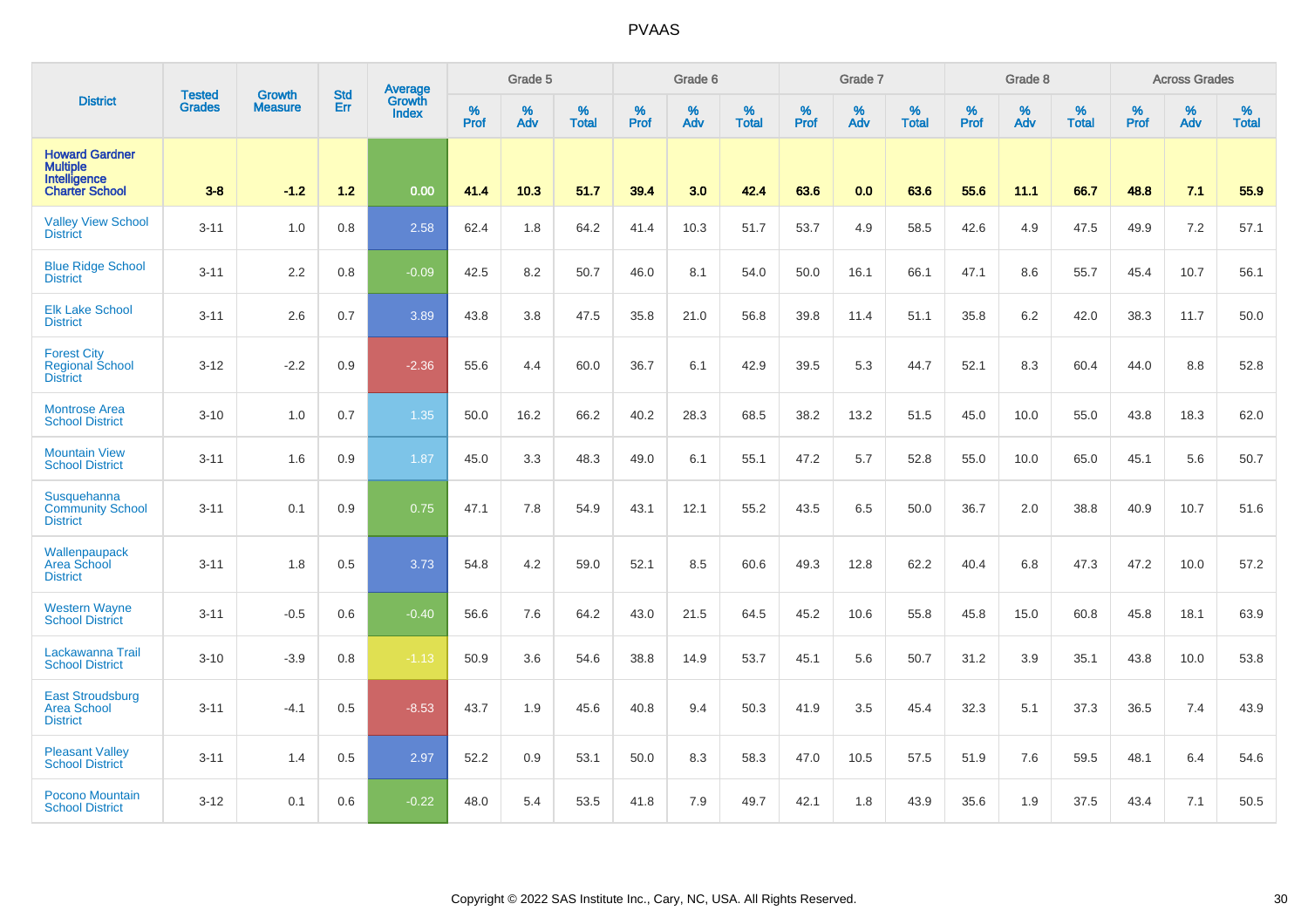|                                                                                   | <b>Tested</b> | <b>Growth</b>  | <b>Std</b> | Average                |           | Grade 5  |                      |           | Grade 6  |                   |           | Grade 7  |                   |           | Grade 8  |                   |           | <b>Across Grades</b> |                   |
|-----------------------------------------------------------------------------------|---------------|----------------|------------|------------------------|-----------|----------|----------------------|-----------|----------|-------------------|-----------|----------|-------------------|-----------|----------|-------------------|-----------|----------------------|-------------------|
| <b>District</b>                                                                   | <b>Grades</b> | <b>Measure</b> | Err        | Growth<br><b>Index</b> | %<br>Prof | %<br>Adv | $\%$<br><b>Total</b> | %<br>Prof | %<br>Adv | %<br><b>Total</b> | %<br>Prof | %<br>Adv | %<br><b>Total</b> | %<br>Prof | %<br>Adv | %<br><b>Total</b> | %<br>Prof | %<br>Adv             | %<br><b>Total</b> |
| <b>Howard Gardner</b><br><b>Multiple</b><br>Intelligence<br><b>Charter School</b> | $3-8$         | $-1.2$         | 1.2        | 0.00                   | 41.4      | 10.3     | 51.7                 | 39.4      | 3.0      | 42.4              | 63.6      | 0.0      | 63.6              | 55.6      | 11.1     | 66.7              | 48.8      | 7.1                  | 55.9              |
| <b>Stroudsburg Area</b><br><b>School District</b>                                 | $3 - 11$      | 1.1            | 0.4        | 1.41                   | 39.1      | 4.0      | 43.1                 | 39.0      | 11.2     | 50.2              | 46.4      | 8.5      | 54.9              | 48.9      | 7.8      | 56.7              | 40.7      | 9.2                  | 49.9              |
| <b>Lehigh Valley</b><br>Academy Regional<br><b>Charter School</b>                 | $3 - 11$      | 0.4            | 0.6        | 0.69                   | 50.0      | 5.8      | 55.8                 | 38.3      | 18.8     | 57.0              | 50.9      | 3.8      | 54.7              | 51.8      | 4.6      | 56.4              | 46.4      | 11.0                 | 57.4              |
| <b>Bangor Area</b><br><b>School District</b>                                      | $3 - 12$      | 3.3            | 0.5        | 1.42                   | 38.6      | 14.4     | 52.9                 | 45.3      | 16.7     | 62.0              | 47.3      | 9.5      | 56.8              | 43.3      | 8.0      | 51.3              | 44.8      | 13.6                 | 58.4              |
| <b>Bethlehem Area</b><br><b>School District</b>                                   | $3 - 11$      | 0.3            | 0.4        | 0.74                   | 50.4      | 5.3      | 55.6                 | 39.9      | 8.4      | 48.3              | 40.8      | 5.2      | 46.0              | 33.8      | 6.3      | 40.1              | 42.3      | 9.3                  | 51.6              |
| <b>Easton Area</b><br><b>School District</b>                                      | $3 - 12$      | 0.1            | 0.4        | 0.32                   | 43.5      | 2.4      | 45.9                 | 33.8      | 7.9      | 41.8              | 40.1      | 7.2      | 47.2              | 35.4      | 6.0      | 41.4              | 36.9      | 7.9                  | 44.8              |
| <b>Nazareth Area</b><br><b>School District</b>                                    | $3 - 11$      | $-2.5$         | 0.4        | $-6.40$                | 49.2      | 5.5      | 54.7                 | 43.3      | 23.0     | 66.3              | 56.0      | 8.6      | 64.7              | 51.9      | 8.5      | 60.5              | 48.6      | 14.4                 | 63.0              |
| <b>Northampton Area</b><br><b>School District</b>                                 | $3 - 11$      | $-4.3$         | 0.7        | $-3.14$                | 39.1      | 8.6      | 47.7                 | 34.2      | 19.3     | 53.5              | 27.4      | 6.8      | 34.2              | 40.0      | 5.0      | 45.0              | 42.3      | 12.8                 | 55.1              |
| Pen Argyl Area<br><b>School District</b>                                          | $3 - 12$      | 2.2            | 0.6        | 3.36                   | 50.0      | 10.0     | 60.0                 | 43.9      | 13.4     | 57.3              | 44.6      | 9.1      | 53.6              | 44.7      | 4.8      | 49.5              | 46.0      | 11.3                 | 57.2              |
| <b>Wilson Area</b><br><b>School District</b>                                      | $3 - 11$      | $-5.9$         | 0.5        | $-10.96$               | 53.6      | 11.6     | 65.2                 | 40.2      | 18.0     | 58.2              | 29.2      | 6.8      | 36.0              | 38.6      | 8.3      | 47.0              | 41.0      | 12.4                 | 53.4              |
| <b>Delaware Valley</b><br><b>School District</b>                                  | $3 - 11$      | 1.2            | 0.4        | 2.98                   | 55.0      | 9.2      | 64.3                 | 46.5      | 15.6     | 62.1              | 50.6      | 14.8     | 65.4              | 44.7      | 16.5     | 61.2              | 48.8      | 17.1                 | 65.9              |
| <b>Jim Thorpe Area</b><br><b>School District</b>                                  | $3 - 11$      | $-3.4$         | 0.6        | $-4.06$                | 45.4      | 2.0      | 47.5                 | 30.8      | 9.4      | 40.2              | 37.9      | 6.4      | 44.3              | 37.6      | 5.6      | 43.2              | 38.6      | 8.0                  | 46.6              |
| <b>Lehighton Area</b><br><b>School District</b>                                   | $3 - 11$      | $-1.0$         | 0.5        | $-1.83$                | 45.3      | 1.3      | 46.7                 | 40.8      | 8.3      | 49.2              | 42.3      | 5.7      | 48.0              | 34.2      | 9.8      | 43.9              | 41.8      | 8.6                  | 50.4              |
| <b>Palmerton Area</b><br><b>School District</b>                                   | $3 - 11$      | 1.6            | 0.6        | 4.14                   | 54.9      | 3.7      | 58.5                 | 47.3      | 14.6     | 61.8              | 42.6      | 11.6     | 54.3              | 38.3      | 11.2     | 49.5              | 45.2      | 11.6                 | 56.8              |
| <b>Panther Valley</b><br><b>School District</b>                                   | $3 - 12$      | 0.1            | 0.6        | 0.24                   | 26.7      | 1.0      | 27.6                 | 33.1      | 1.6      | 34.7              | 34.6      | 2.7      | 37.3              | 32.7      | 4.7      | 37.4              | 31.1      | 4.0                  | 35.1              |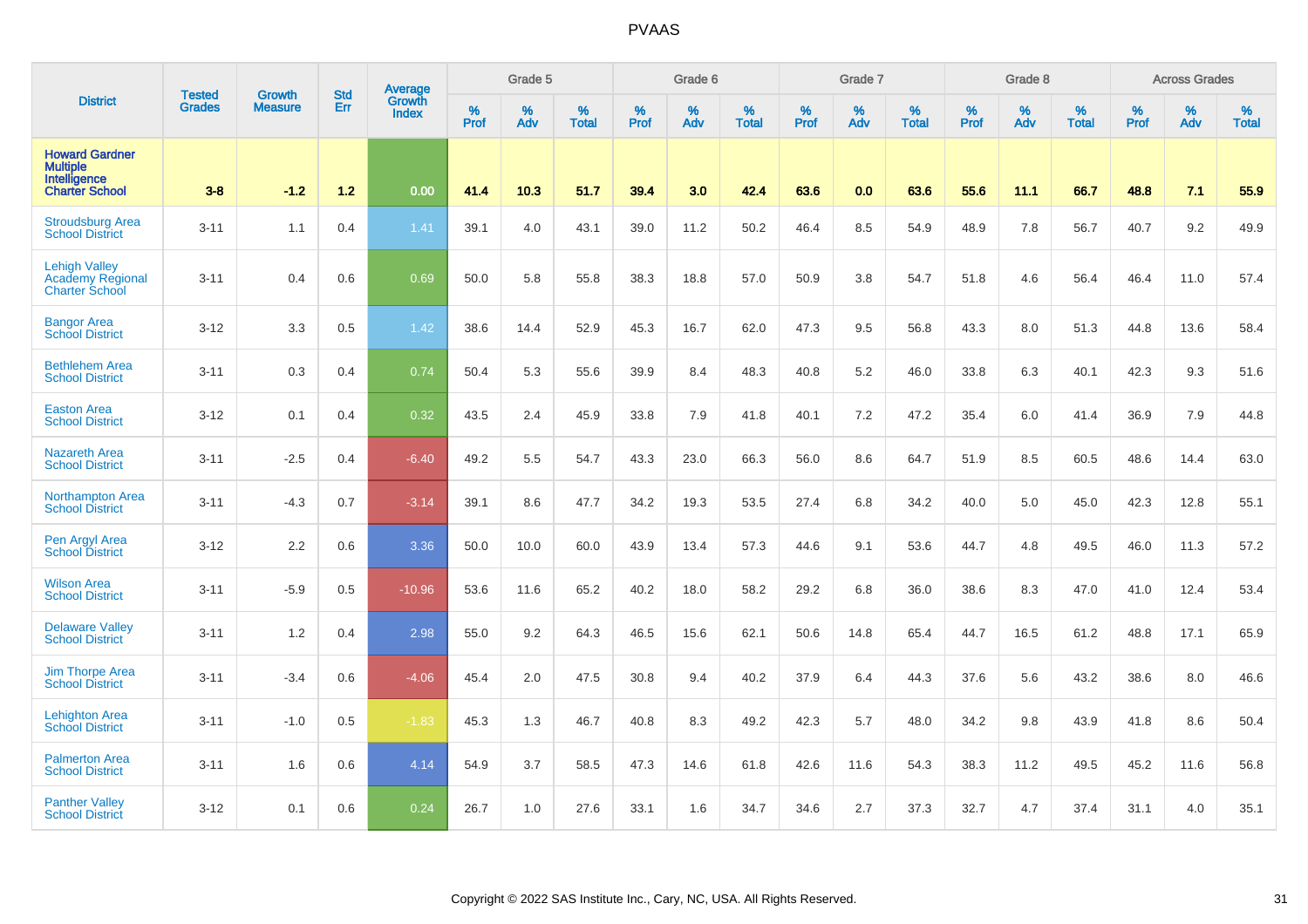|                                                                                | <b>Tested</b> | <b>Growth</b>  | <b>Std</b> | Average                |                     | Grade 5  |                   |              | Grade 6  |                   |              | Grade 7  |                   |              | Grade 8  |                   |              | <b>Across Grades</b> |                   |
|--------------------------------------------------------------------------------|---------------|----------------|------------|------------------------|---------------------|----------|-------------------|--------------|----------|-------------------|--------------|----------|-------------------|--------------|----------|-------------------|--------------|----------------------|-------------------|
| <b>District</b>                                                                | <b>Grades</b> | <b>Measure</b> | Err        | Growth<br><b>Index</b> | $\%$<br><b>Prof</b> | %<br>Adv | %<br><b>Total</b> | $\%$<br>Prof | %<br>Adv | %<br><b>Total</b> | $\%$<br>Prof | %<br>Adv | %<br><b>Total</b> | $\%$<br>Prof | %<br>Adv | %<br><b>Total</b> | $\%$<br>Prof | %<br>Adv             | %<br><b>Total</b> |
| <b>Howard Gardner</b><br>Multiple<br>Intelligence<br><b>Charter School</b>     | $3 - 8$       | $-1.2$         | 1.2        | 0.00                   | 41.4                | 10.3     | 51.7              | 39.4         | 3.0      | 42.4              | 63.6         | 0.0      | 63.6              | 55.6         | 11.1     | 66.7              | 48.8         | 7.1                  | 55.9              |
| <b>Weatherly Area</b><br><b>School District</b>                                | $3 - 11$      | 0.6            | 1.1        | 1.33                   | 53.8                | 0.0      | 53.8              | 48.5         | 15.2     | 63.6              | 53.3         | 3.3      | 56.7              | 29.7         | 13.5     | 43.2              | 41.9         | 6.9                  | 48.8              |
| Catasaugua Area<br><b>School District</b>                                      | $3 - 12$      | $-1.3$         | 0.7        | $-0.01$                | 30.1                | 0.0      | 30.1              | 55.4         | 9.5      | 64.9              | 33.3         | 2.9      | 36.3              | 24.4         | 7.8      | 32.2              | 36.9         | 5.3                  | 42.2              |
| <b>East Penn School</b><br><b>District</b>                                     | $3 - 11$      | 1.0            | 0.3        | 3.50                   | 59.9                | 7.4      | 67.3              | 45.2         | 18.0     | 63.2              | 52.5         | 15.0     | 67.5              | 53.3         | 14.4     | 67.7              | 49.9         | 15.8                 | 65.7              |
| <b>Roberto Clemente</b><br><b>Charter School</b>                               | $3 - 12$      | $-5.1$         | 1.0        | $-5.25$                | 19.4                | 0.0      | 19.4              | 23.1         | 5.1      | 28.2              | 11.6         | 0.0      | 11.6              | 12.2         | 0.0      | 12.2              | 15.5         | 1.7                  | 17.2              |
| <b>Northern Lehigh</b><br><b>School District</b>                               | $3 - 12$      | $-0.6$         | 0.7        | 0.95                   | 52.1                | 2.1      | 54.2              | 44.4         | 6.2      | 50.6              | 36.7         | 4.2      | 40.8              | 41.7         | 5.6      | 47.2              | 42.1         | 5.6                  | 47.7              |
| Northwestern<br><b>Lehigh School</b><br><b>District</b>                        | $3 - 11$      | $-1.5$         | 0.5        | 1.29                   | 55.9                | 5.5      | 61.4              | 46.0         | 15.3     | 61.3              | 51.0         | 7.1      | 58.1              | 40.1         | 16.6     | 56.7              | 48.0         | 12.1                 | 60.1              |
| <b>Parkland School</b><br><b>District</b>                                      | $3 - 11$      | $-2.9$         | 0.3        | $-10.53$               | 55.6                | 16.6     | 72.1              | 42.4         | 30.0     | 72.4              | 50.3         | 17.5     | 67.8              | 46.6         | 14.9     | 61.4              | 47.1         | 23.4                 | 70.5              |
| Salisbury<br><b>Township School</b><br><b>District</b>                         | $3 - 11$      | $-1.7$         | 0.7        | $-2.59$                | 38.3                | 7.4      | 45.7              | 33.0         | 22.0     | 55.0              | 34.8         | 4.4      | 39.1              | 47.1         | 12.6     | 59.8              | 40.0         | 11.6                 | 51.7              |
| Southern Lehigh<br><b>School District</b>                                      | $3 - 11$      | 0.9            | 0.5        | 1.99                   | 57.9                | 13.1     | 71.0              | 37.4         | 44.8     | 82.2              | 55.9         | 17.4     | 73.2              | 56.4         | 16.7     | 73.1              | 51.9         | 24.2                 | 76.1              |
| <b>Whitehall-Coplay</b><br><b>School District</b>                              | $3 - 11$      | $-1.0$         | 0.4        | $-2.56$                | 47.1                | 4.6      | 51.7              | 43.0         | 11.2     | 54.1              | 41.3         | 7.8      | 49.1              | 38.2         | 7.1      | 45.4              | 42.6         | 8.9                  | 51.5              |
| <b>Center For Student</b><br><b>Learning Charter</b><br>School At<br>Pennsbury | $6 - 12$      | 1.9            | 3.5        | 0.54                   |                     |          |                   |              |          |                   |              |          |                   | 25.0         | 8.3      | 33.3              | 26.9         | 3.8                  | 30.8              |
| <b>Bensalem</b><br><b>Township School</b><br><b>District</b>                   | $3 - 11$      | $-1.5$         | 0.3        | $-2.85$                | 24.4                | 3.4      | 27.7              | 32.6         | 7.6      | 40.2              | 29.8         | 4.8      | 34.6              | 31.8         | 6.9      | 38.7              | 28.8         | 6.0                  | 34.8              |
| <b>Bristol Borough</b><br><b>School District</b>                               | $3 - 12$      | 0.4            | 0.7        | 1.32                   | 37.3                | 1.3      | 38.7              | 28.4         | 18.2     | 46.6              | 39.5         | 7.4      | 46.9              | 27.7         | 6.0      | 33.7              | 33.3         | 8.0                  | 41.4              |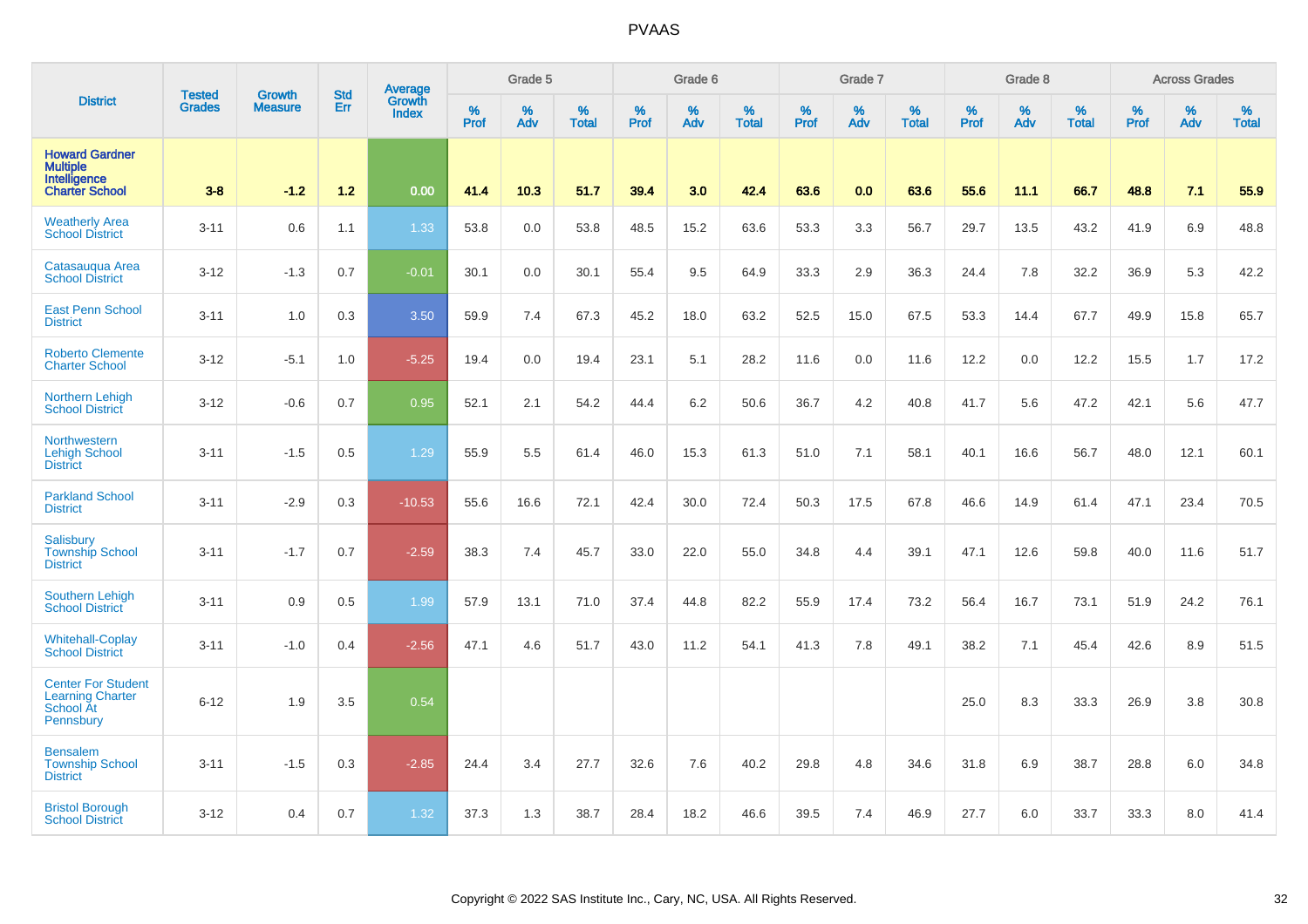|                                                                            | <b>Tested</b> |                                 | <b>Std</b> | Average                       |              | Grade 5  |                   |           | Grade 6  |                   |           | Grade 7  |                   |           | Grade 8  |                   |           | <b>Across Grades</b> |                   |
|----------------------------------------------------------------------------|---------------|---------------------------------|------------|-------------------------------|--------------|----------|-------------------|-----------|----------|-------------------|-----------|----------|-------------------|-----------|----------|-------------------|-----------|----------------------|-------------------|
| <b>District</b>                                                            | <b>Grades</b> | <b>Growth</b><br><b>Measure</b> | Err        | <b>Growth</b><br><b>Index</b> | $\%$<br>Prof | %<br>Adv | %<br><b>Total</b> | %<br>Prof | %<br>Adv | %<br><b>Total</b> | %<br>Prof | %<br>Adv | %<br><b>Total</b> | %<br>Prof | %<br>Adv | %<br><b>Total</b> | %<br>Prof | %<br>Adv             | %<br><b>Total</b> |
| <b>Howard Gardner</b><br><b>Multiple</b><br>Intelligence<br>Charter School | $3-8$         | $-1.2$                          | $1.2$      | 0.00                          | 41.4         | 10.3     | 51.7              | 39.4      | 3.0      | 42.4              | 63.6      | 0.0      | 63.6              | 55.6      | 11.1     | 66.7              | 48.8      | 7.1                  | 55.9              |
| <b>Centennial School</b><br><b>District</b>                                | $3 - 10$      | 1.2                             | 0.3        | 0.52                          | 49.0         | 5.4      | 54.4              | 41.7      | 11.3     | 53.0              | 46.4      | 7.1      | 53.6              | 43.6      | 5.1      | 48.7              | 44.3      | 10.2                 | 54.4              |
| <b>Central Bucks</b><br><b>School District</b>                             | $3 - 11$      | $-1.3$                          | 0.2        | $-4.69$                       | 57.2         | 12.0     | 69.2              | 48.3      | 28.7     | 76.9              | 54.3      | 16.8     | 71.0              | 51.5      | 17.5     | 69.0              | 51.5      | 19.8                 | 71.4              |
| <b>Council Rock</b><br><b>School District</b>                              | $3 - 11$      | $-2.3$                          | 0.2        | $-9.78$                       | 58.1         | 8.8      | 66.9              | 49.7      | 26.1     | 75.9              | 52.3      | 13.9     | 66.2              | 46.6      | 14.5     | 61.1              | 50.8      | 17.6                 | 68.4              |
| <b>School Lane</b><br><b>Charter School</b>                                | $3 - 11$      | 0.1                             | 0.7        | 1.46                          | 57.4         | 5.9      | 63.2              | 40.0      | 18.3     | 58.3              | 43.8      | 6.8      | 50.7              | 40.9      | 21.2     | 62.1              | 43.3      | 14.5                 | 57.9              |
| <b>Bucks County</b><br><b>Montessori Charter</b><br><b>School</b>          | $3-6$         | 10.3                            | 1.9        | 3.15                          | 64.5         | 19.4     | 83.9              | 35.7      | 57.1     | 92.9              |           |          |                   |           |          |                   | 51.1      | 35.1                 | 86.2              |
| <b>Morrisville Borough</b><br><b>School District</b>                       | $3 - 11$      | $-0.9$                          | 0.9        | $-0.98$                       | 28.3         | 3.3      | 31.7              | 19.2      | 1.9      | 21.2              | 32.7      | 0.0      | 32.7              | 27.9      | 0.0      | 27.9              | 27.6      | 1.9                  | 29.5              |
| <b>Neshaminy School</b><br><b>District</b>                                 | $3 - 11$      | $-2.8$                          | 0.3        | $-9.73$                       | 49.1         | 6.0      | 55.1              | 46.0      | 14.0     | 60.0              | 44.0      | 7.6      | 51.6              | 41.9      | 9.1      | 51.0              | 44.7      | 12.5                 | 57.2              |
| New Hope-<br>Solebury School<br><b>District</b>                            | $3 - 11$      | 2.7                             | 0.6        | 4.24                          | 63.4         | 11.8     | 75.3              | 46.1      | 25.5     | 71.6              | 50.0      | 22.9     | 72.9              | 60.2      | 25.9     | 86.1              | 51.8      | 23.2                 | 75.0              |
| <b>Pennridge School</b><br><b>District</b>                                 | $3 - 10$      | $-4.2$                          | 0.3        | $-7.40$                       | 58.0         | 5.4      | 63.4              | 42.6      | 18.6     | 61.3              | 49.7      | 8.2      | 57.8              | 46.2      | 10.0     | 56.1              | 49.6      | 11.6                 | 61.1              |
| <b>Pennsbury School</b><br><b>District</b>                                 | $3 - 11$      | 0.6                             | 0.3        | $-2.67$                       | 56.7         | 12.6     | 69.3              | 48.5      | 21.9     | 70.3              | 52.0      | 14.7     | 66.7              | 49.3      | 18.0     | 67.3              | 49.0      | 20.2                 | 69.1              |
| Quakertown<br><b>Community School</b><br><b>District</b>                   | $3 - 12$      | $-1.6$                          | 0.4        | $-7.86$                       | 50.0         | 4.9      | 54.9              | 40.2      | 19.3     | 59.5              | 40.4      | 7.5      | 47.8              | 42.6      | 17.3     | 59.9              | 42.5      | 12.6                 | 55.1              |
| Pennsylvania<br><b>Virtual Charter</b><br><b>School</b>                    | $3 - 11$      | 2.2                             | 0.7        | 3.20                          | 51.9         | 4.7      | 56.6              | 41.9      | 14.0     | 55.9              | 38.4      | 13.1     | 51.5              | 43.8      | 9.0      | 52.8              | 42.3      | 11.6                 | 53.9              |
| <b>Abington School</b><br><b>District</b>                                  | $3 - 10$      | $-2.8$                          | 0.3        | $-8.59$                       | 49.8         | 10.0     | 59.7              | 44.9      | 27.5     | 72.5              | 49.5      | 11.6     | 61.1              | 41.4      | 10.4     | 51.8              | 44.9      | 18.8                 | 63.8              |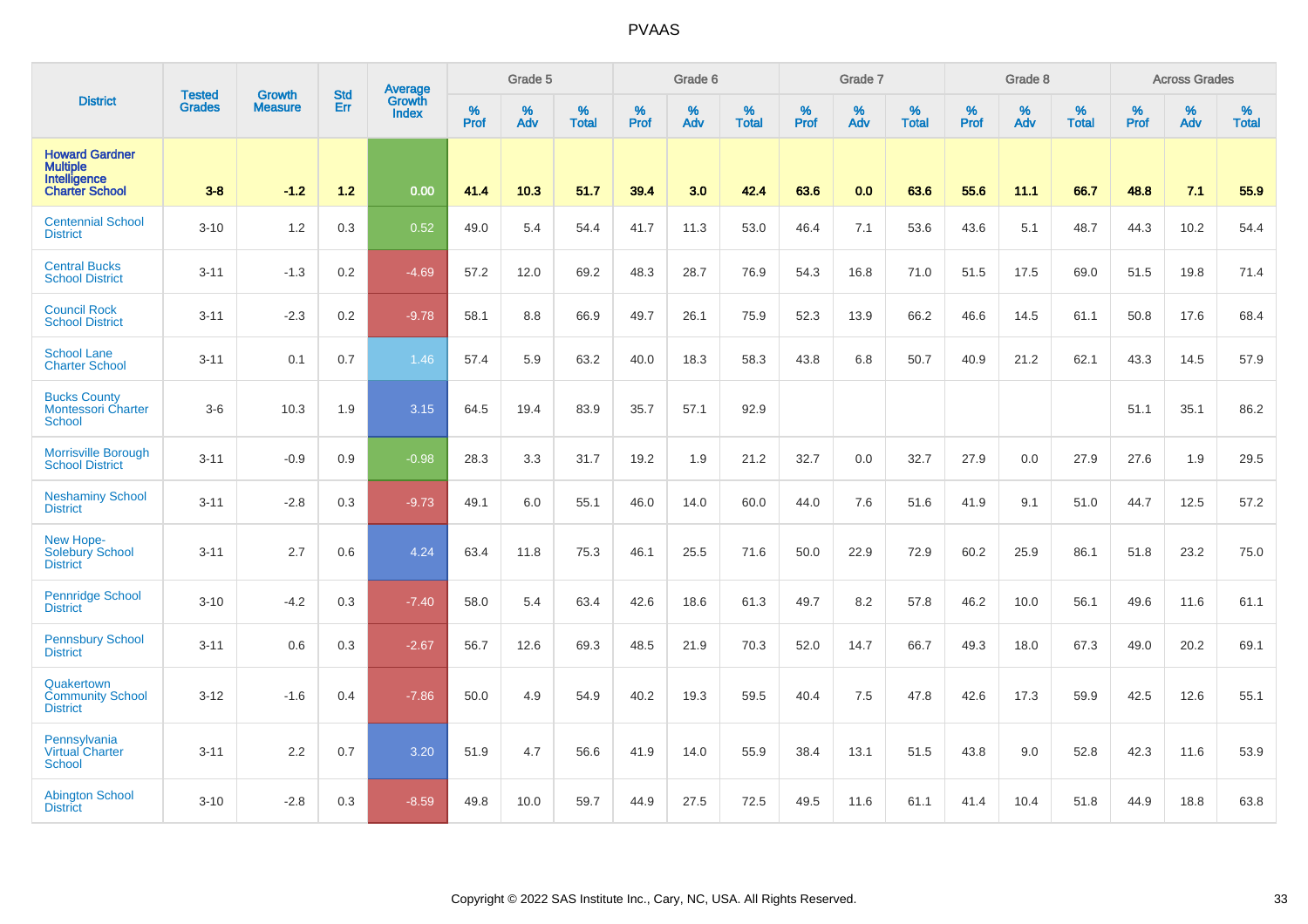|                                                                                   | <b>Tested</b> | <b>Growth</b>  | <b>Std</b> | Average                |           | Grade 5  |                   |           | Grade 6  |                   |           | Grade 7  |                   |           | Grade 8  |                   |           | <b>Across Grades</b> |                   |
|-----------------------------------------------------------------------------------|---------------|----------------|------------|------------------------|-----------|----------|-------------------|-----------|----------|-------------------|-----------|----------|-------------------|-----------|----------|-------------------|-----------|----------------------|-------------------|
| <b>District</b>                                                                   | <b>Grades</b> | <b>Measure</b> | Err        | Growth<br><b>Index</b> | %<br>Prof | %<br>Adv | %<br><b>Total</b> | %<br>Prof | %<br>Adv | %<br><b>Total</b> | %<br>Prof | %<br>Adv | %<br><b>Total</b> | %<br>Prof | %<br>Adv | %<br><b>Total</b> | %<br>Prof | %<br>Adv             | %<br><b>Total</b> |
| <b>Howard Gardner</b><br><b>Multiple</b><br>Intelligence<br><b>Charter School</b> | $3-8$         | $-1.2$         | $1.2$      | 0.00                   | 41.4      | 10.3     | 51.7              | 39.4      | 3.0      | 42.4              | 63.6      | 0.0      | 63.6              | 55.6      | 11.1     | 66.7              | 48.8      | 7.1                  | 55.9              |
| <b>Colonial School</b><br><b>District</b>                                         | $3 - 11$      | 0.7            | 0.4        | 1.85                   | 55.2      | 20.3     | 75.4              | 43.0      | 38.9     | 81.8              | 49.7      | 19.2     | 68.9              | 52.2      | 17.0     | 69.2              | 47.2      | 26.2                 | 73.5              |
| <b>Souderton Charter</b><br><b>School</b><br>Collaborative                        | $3-8$         | 4.3            | 1.3        | 3.24                   | 74.1      | 25.9     | 100.0             | 48.0      | 48.0     | 96.0              | 33.3      | 61.9     | 95.2              | 47.1      | 41.2     | 88.2              | 50.7      | 40.8                 | 91.6              |
| Hatboro-Horsham<br><b>School District</b>                                         | $3 - 11$      | 1.3            | 0.4        | $-0.67$                | 55.0      | 7.8      | 62.7              | 49.0      | 19.5     | 68.5              | 52.9      | 10.9     | 63.8              | 51.3      | 9.1      | 60.5              | 49.9      | 13.8                 | 63.7              |
| <b>Jenkintown School</b><br><b>District</b>                                       | $3 - 11$      | 1.5            | 1.0        | 1.38                   | 68.0      | 8.0      | 76.0              | 54.0      | 18.9     | 73.0              | 42.9      | 35.7     | 78.6              | 60.6      | 21.2     | 81.8              | 53.1      | 25.8                 | 78.9              |
| <b>Lower Merion</b><br><b>School District</b>                                     | $3 - 11$      | 1.5            | 0.3        | $-0.35$                | 56.1      | 29.4     | 85.5              | 43.9      | 40.6     | 84.5              | 54.5      | 29.1     | 83.6              | 49.4      | 29.4     | 78.8              | 47.8      | 36.9                 | 84.6              |
| <b>Lower Moreland</b><br><b>Township School</b><br><b>District</b>                | $3 - 11$      | $-2.1$         | 0.5        | $-3.75$                | 53.0      | 10.2     | 63.2              | 50.0      | 25.9     | 75.9              | 55.2      | 14.7     | 69.9              | 48.8      | 18.8     | 67.6              | 51.2      | 19.3                 | 70.5              |
| <b>Methacton School</b><br><b>District</b>                                        | $3 - 11$      | 0.4            | 0.4        | 2.18                   | 64.7      | 8.3      | 73.0              | 54.9      | 21.0     | 75.9              | 56.6      | 11.2     | 67.8              | 49.7      | 21.0     | 70.7              | 55.3      | 17.3                 | 72.6              |
| North Penn School<br><b>District</b>                                              | $3 - 11$      | 1.5            | 0.2        | 9.67                   | 53.0      | 12.7     | 65.7              | 41.4      | 33.0     | 74.4              | 53.7      | 13.2     | 66.9              | 48.2      | 18.4     | 66.7              | 47.4      | 19.9                 | 67.3              |
| <b>Perkiomen Valley</b><br><b>School District</b>                                 | $3 - 11$      | $-3.7$         | 0.3        | $-6.23$                | 53.1      | 15.9     | 69.0              | 52.5      | 21.5     | 74.0              | 51.0      | 12.6     | 63.6              | 48.7      | 12.2     | 60.9              | 51.1      | 18.7                 | 69.8              |
| <b>Pottsgrove School</b><br><b>District</b>                                       | $3 - 11$      | $-0.4$         | 0.5        | 4.12                   | 39.7      | 5.4      | 45.1              | 42.3      | 6.4      | 48.7              | 53.1      | 9.1      | 62.3              | 40.4      | 3.7      | 44.2              | 43.1      | 7.6                  | 50.7              |
| <b>Pottstown School</b><br><b>District</b>                                        | $3 - 12$      | $-5.4$         | 0.5        | $-10.46$               | 22.5      | 1.2      | 23.7              | 20.1      | 2.1      | 22.2              | 16.9      | 0.6      | 17.5              | 16.5      | 1.6      | 18.1              | 21.9      | 2.2                  | 24.0              |
| <b>Souderton Area</b><br><b>School District</b>                                   | $3 - 11$      | $-0.1$         | 0.3        | $-0.36$                | 56.4      | 17.7     | 74.1              | 48.0      | 16.2     | 64.2              | 56.6      | 10.1     | 66.8              | 47.3      | 11.1     | 58.4              | 50.2      | 17.4                 | 67.7              |
| Springfield<br><b>Township School</b><br><b>District</b>                          | $3 - 11$      | $-1.2$         | 0.5        | $-2.35$                | 52.0      | 13.4     | 65.4              | 51.4      | 15.0     | 66.5              | 56.3      | 10.8     | 67.1              | 47.3      | 14.0     | 61.3              | 52.1      | 16.5                 | 68.6              |
| <b>Spring-Ford Area</b><br>School District                                        | $3 - 11$      | 2.9            | 0.3        | 10.53                  | 62.0      | 13.4     | 75.4              | 51.9      | 27.2     | 79.1              | 52.7      | 21.3     | 74.0              | 52.4      | 21.8     | 74.2              | 51.9      | 24.7                 | 76.6              |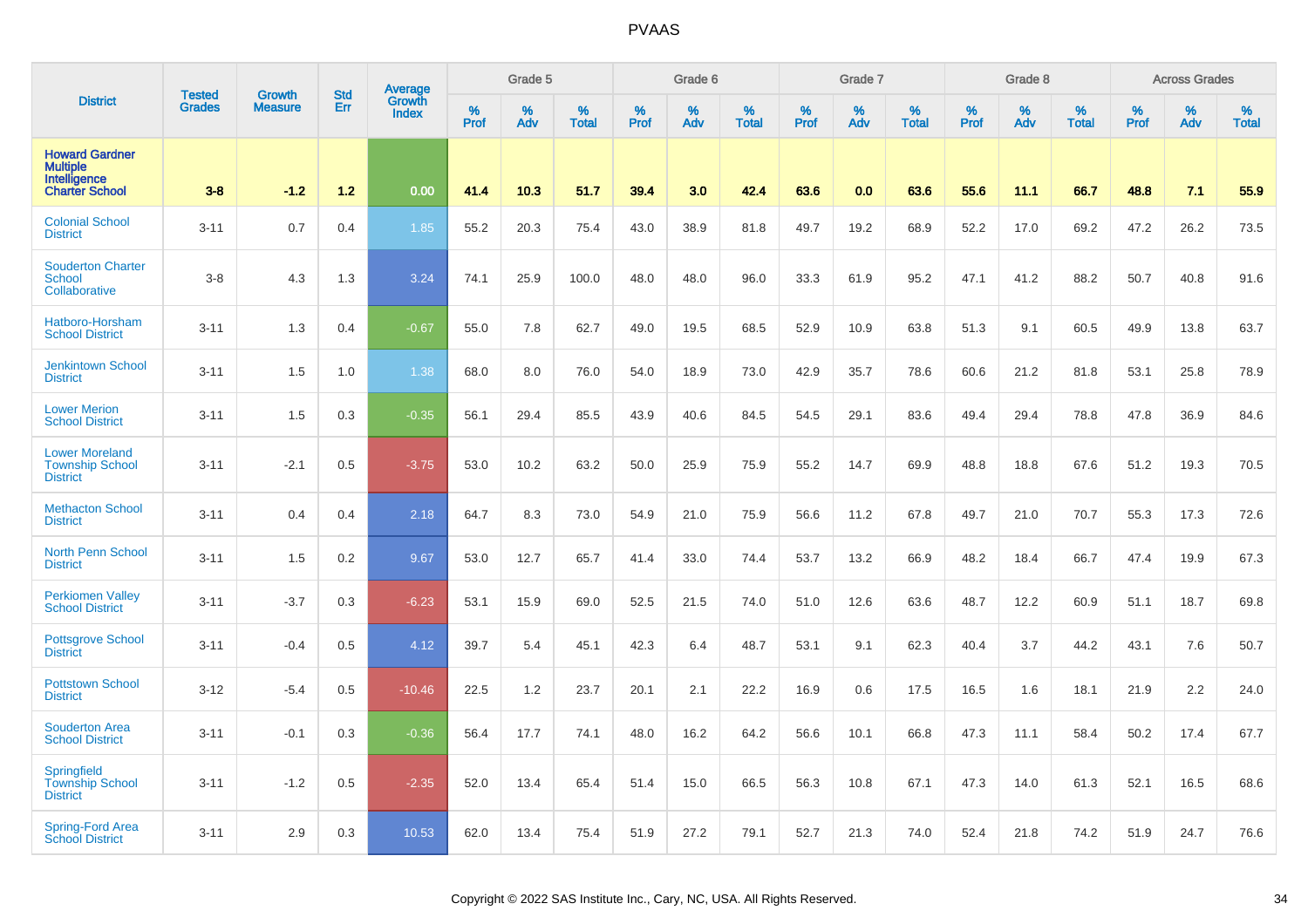|                                                                                   |                                | <b>Growth</b>  | <b>Std</b> | Average                       |                     | Grade 5  |                   |                  | Grade 6  |                   |           | Grade 7  |                   |                  | Grade 8  |                   |                  | <b>Across Grades</b> |                   |
|-----------------------------------------------------------------------------------|--------------------------------|----------------|------------|-------------------------------|---------------------|----------|-------------------|------------------|----------|-------------------|-----------|----------|-------------------|------------------|----------|-------------------|------------------|----------------------|-------------------|
| <b>District</b>                                                                   | <b>Tested</b><br><b>Grades</b> | <b>Measure</b> | Err        | <b>Growth</b><br><b>Index</b> | $\%$<br><b>Prof</b> | %<br>Adv | %<br><b>Total</b> | %<br><b>Prof</b> | %<br>Adv | %<br><b>Total</b> | %<br>Prof | %<br>Adv | %<br><b>Total</b> | %<br><b>Prof</b> | %<br>Adv | %<br><b>Total</b> | %<br><b>Prof</b> | %<br>Adv             | %<br><b>Total</b> |
| <b>Howard Gardner</b><br><b>Multiple</b><br>Intelligence<br><b>Charter School</b> | $3 - 8$                        | $-1.2$         | $1.2$      | 0.00                          | 41.4                | 10.3     | 51.7              | 39.4             | 3.0      | 42.4              | 63.6      | 0.0      | 63.6              | 55.6             | 11.1     | 66.7              | 48.8             | 7.1                  | 55.9              |
| <b>Upper Dublin</b><br><b>School District</b>                                     | $3 - 12$                       | 2.0            | 0.4        | 0.86                          | 62.0                | 16.3     | 78.3              | 45.4             | 34.4     | 79.8              | 59.5      | 20.0     | 79.5              | 55.3             | 21.9     | 77.2              | 51.4             | 27.8                 | 79.3              |
| <b>Upper Merion Area</b><br><b>School District</b>                                | $3 - 11$                       | 3.6            | 0.5        | 4.98                          | 55.7                | 7.0      | 62.7              | 45.2             | 26.4     | 71.6              | 53.5      | 10.8     | 64.3              | 43.3             | 14.0     | 57.3              | 47.7             | 19.3                 | 67.0              |
| <b>Upper Moreland</b><br><b>Township School</b><br><b>District</b>                | $3 - 11$                       | $-0.3$         | 0.4        | $-0.57$                       | 54.1                | 10.5     | 64.6              | 42.4             | 21.0     | 63.4              | 53.7      | 8.4      | 62.1              | 41.0             | 14.2     | 55.1              | 46.0             | 16.1                 | 62.1              |
| <b>Upper Perkiomen</b><br><b>School District</b>                                  | $3 - 11$                       | 0.7            | 0.4        | $-1.43$                       | 50.2                | 3.0      | 53.2              | 45.7             | 12.0     | 57.7              | 48.7      | 11.5     | 60.2              | 46.0             | 12.4     | 58.4              | 45.9             | 9.5                  | 55.3              |
| Wissahickon<br><b>School District</b>                                             | $3 - 10$                       | 2.9            | 0.3        | 1.29                          | 58.6                | 18.8     | 77.4              | 42.2             | 37.2     | 79.4              | 56.8      | 19.3     | 76.1              | 49.3             | 28.5     | 77.8              | 49.2             | 28.7                 | 77.9              |
| 21st Century Cyber<br><b>Charter School</b>                                       | $6 - 12$                       | $-2.2$         | 0.7        | $-3.12$                       |                     |          |                   | 48.2             | 16.7     | 64.9              | 54.9      | 10.5     | 65.4              | 58.0             | 6.7      | 64.7              | 54.2             | 10.8                 | 65.0              |
| <b>Avon Grove</b><br><b>Charter School</b>                                        | $3 - 11$                       | 1.7            | 0.6        | 2.84                          | 53.3                | 4.9      | 58.2              | 47.4             | 18.2     | 65.7              | 51.1      | 16.3     | 67.4              | 38.6             | 9.9      | 48.5              | 42.6             | 14.8                 | 57.4              |
| Pennsylvania<br><b>Leadership Charter</b><br><b>School</b>                        | $3 - 11$                       | $-1.6$         | 0.5        | $-3.16$                       | 59.1                | 11.7     | 70.8              | 51.3             | 16.2     | 67.5              | 43.2      | 14.2     | 57.4              | 48.7             | 11.8     | 60.5              | 49.6             | 15.0                 | 64.6              |
| <b>Avon Grove</b><br><b>School District</b>                                       | $3 - 10$                       | $-1.5$         | 0.4        | $-4.12$                       | 48.2                | 14.6     | 62.9              | 44.6             | 18.7     | 63.3              | 59.8      | 14.8     | 74.6              | 46.8             | 16.7     | 63.5              | 46.7             | 15.4                 | 62.1              |
| <b>Coatesville Area</b><br><b>School District</b>                                 | $3 - 11$                       | $-0.4$         | 0.4        | $-0.91$                       | 28.2                | 1.6      | 29.8              | 30.3             | 2.8      | 33.1              | 30.8      | 4.4      | 35.2              | 26.3             | 2.9      | 29.3              | 28.5             | 3.0                  | 31.5              |
| Downingtown Area<br><b>School District</b>                                        | $3 - 11$                       | $-0.3$         | 0.4        | $-0.85$                       | 56.2                | 27.7     | 83.8              | 42.9             | 39.9     | 82.8              | 53.8      | 24.3     | 78.0              | 49.8             | 32.5     | 82.3              | 49.4             | 33.5                 | 82.9              |
| Renaissance<br><b>Academy Charter</b><br><b>School</b>                            | $3 - 11$                       | $-1.3$         | 0.7        | $-1.72$                       | 36.6                | 5.6      | 42.2              | 39.7             | 16.4     | 56.2              | 50.7      | 5.3      | 56.0              | 40.6             | 18.8     | 59.4              | 41.0             | 10.8                 | 51.8              |
| <b>Great Valley</b><br><b>School District</b>                                     | $3 - 11$                       | $-2.0$         | 0.4        | $-5.13$                       | 57.8                | 13.0     | 70.8              | 43.6             | 32.2     | 75.8              | 53.2      | 16.6     | 69.8              | 56.6             | 18.4     | 75.0              | 50.6             | 21.7                 | 72.3              |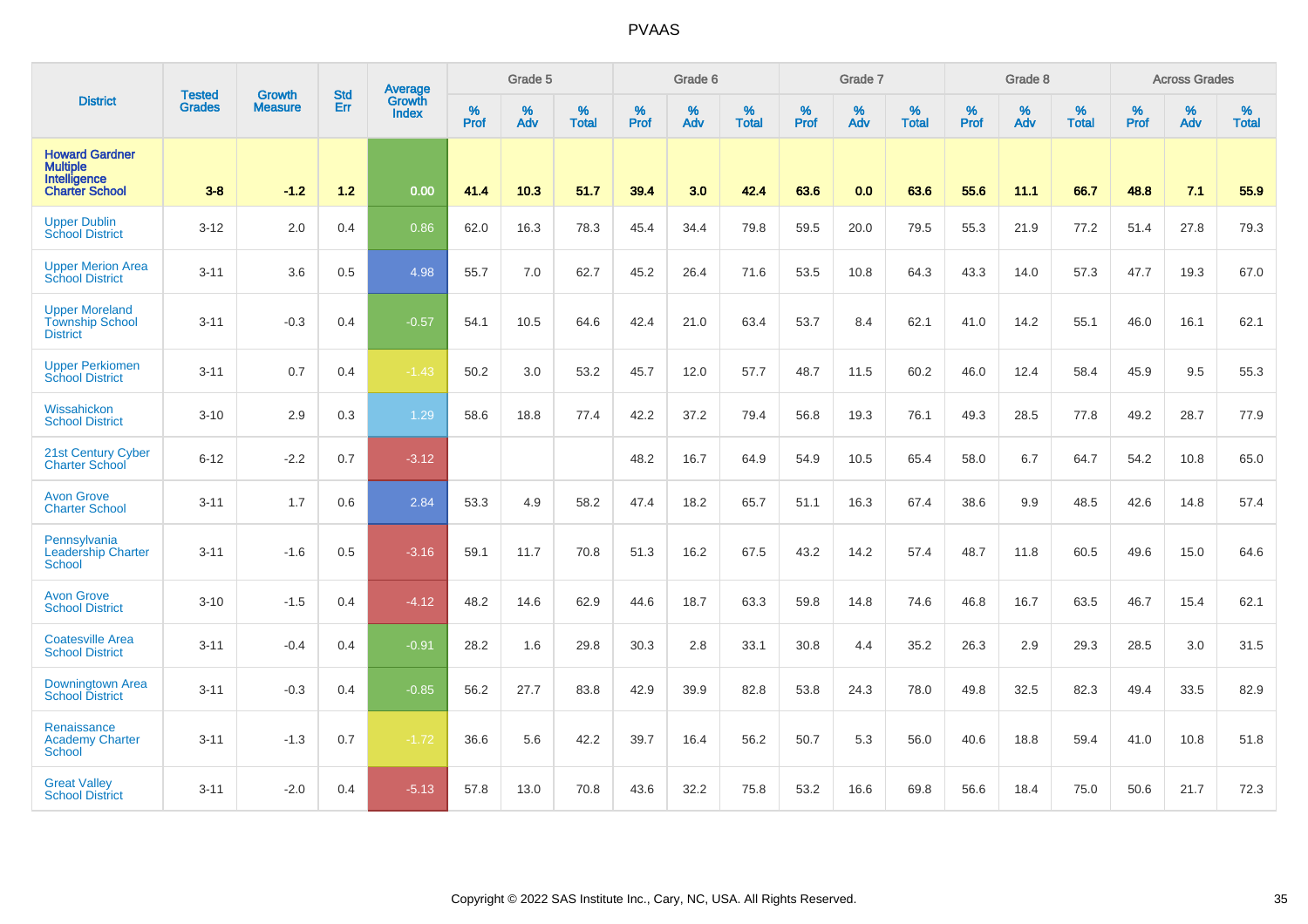|                                                                            | <b>Tested</b> |                          | <b>Std</b> | Average                |              | Grade 5     |                   |           | Grade 6  |                   |           | Grade 7  |                   |              | Grade 8  |                   |              | <b>Across Grades</b> |                   |
|----------------------------------------------------------------------------|---------------|--------------------------|------------|------------------------|--------------|-------------|-------------------|-----------|----------|-------------------|-----------|----------|-------------------|--------------|----------|-------------------|--------------|----------------------|-------------------|
| <b>District</b>                                                            | <b>Grades</b> | Growth<br><b>Measure</b> | Err        | Growth<br><b>Index</b> | $\%$<br>Prof | $\%$<br>Adv | %<br><b>Total</b> | %<br>Prof | %<br>Adv | %<br><b>Total</b> | %<br>Prof | %<br>Adv | %<br><b>Total</b> | $\%$<br>Prof | %<br>Adv | %<br><b>Total</b> | $\%$<br>Prof | %<br>Adv             | %<br><b>Total</b> |
| <b>Howard Gardner</b><br>Multiple<br>Intelligence<br><b>Charter School</b> | $3 - 8$       | $-1.2$                   | $1.2$      | 0.00                   | 41.4         | 10.3        | 51.7              | 39.4      | 3.0      | 42.4              | 63.6      | 0.0      | 63.6              | 55.6         | 11.1     | 66.7              | 48.8         | 7.1                  | 55.9              |
| <b>Kennett</b><br>Consolidated<br><b>School District</b>                   | $3 - 11$      | 1.3                      | 0.4        | 3.26                   | 47.8         | 15.1        | 62.9              | 35.8      | 24.1     | 59.9              | 44.2      | 15.1     | 59.4              | 45.0         | 5.7      | 50.7              | 40.9         | 17.5                 | 58.4              |
| Octorara Area<br><b>School District</b>                                    | $3 - 11$      | $-3.9$                   | 0.6        | $-6.74$                | 44.6         | 9.1         | 53.6              | 53.3      | 8.3      | 61.7              | 28.9      | 5.2      | 34.1              | 40.5         | 6.0      | 46.6              | 42.6         | 9.0                  | 51.6              |
| <b>Owen J Roberts</b><br><b>School District</b>                            | $3 - 11$      | $-2.3$                   | 0.3        | $-6.54$                | 59.8         | 15.0        | 74.8              | 41.4      | 38.7     | 80.1              | 56.3      | 10.6     | 67.0              | 51.6         | 11.0     | 62.6              | 50.6         | 21.3                 | 71.8              |
| <b>Oxford Area</b><br><b>School District</b>                               | $3 - 11$      | $-1.2$                   | 0.4        | $-2.58$                | 43.9         | 6.1         | 50.0              | 41.5      | 17.6     | 59.0              | 44.6      | 7.0      | 51.6              | 30.2         | 3.9      | 34.2              | 39.6         | 10.3                 | 49.9              |
| <b>Phoenixville Area</b><br><b>School District</b>                         | $3 - 11$      | $-1.1$                   | 0.4        | $-2.66$                | 54.8         | 10.0        | 64.7              | 45.9      | 27.3     | 73.2              | 45.6      | 19.4     | 65.0              | 52.8         | 12.7     | 65.5              | 46.9         | 19.2                 | 66.1              |
| Tredyffrin-<br><b>Easttown School</b><br><b>District</b>                   | $3 - 10$      | 0.5                      | 0.4        | 1.21                   | 65.0         | 22.0        | 87.0              | 47.7      | 39.5     | 87.2              | 56.5      | 29.3     | 85.8              | 48.6         | 39.7     | 88.4              | 52.0         | 36.6                 | 88.6              |
| <b>Unionville-Chadds</b><br><b>Ford School</b><br><b>District</b>          | $3 - 11$      | 0.8                      | 0.4        | 2.19                   | 61.2         | 24.6        | 85.8              | 48.8      | 36.0     | 84.8              | 54.4      | 26.8     | 81.2              | 45.3         | 38.9     | 84.2              | 48.0         | 37.1                 | 85.2              |
| <b>West Chester Area</b><br><b>School District</b>                         | $3 - 11$      | $-1.6$                   | 0.3        | $-5.58$                | 58.7         | 13.5        | 72.2              | 51.5      | 23.7     | 75.1              | 53.1      | 14.1     | 67.2              | 57.3         | 13.9     | 71.2              | 52.6         | 21.5                 | 74.0              |
| Achievement<br><b>House Charter</b><br><b>School</b>                       | $7 - 11$      | $-3.1$                   | 1.6        | $-0.73$                |              |             |                   |           |          |                   | 52.0      | 0.0      | 52.0              | 48.8         | 7.0      | 55.8              | 50.0         | 4.4                  | 54.4              |
| <b>Chester-Upland</b><br><b>School District</b>                            | $3 - 11$      | 0.8                      | 0.8        | 2.47                   | 15.4         | 0.0         | 15.4              | 18.2      | 2.6      | 20.8              | 12.4      | 0.0      | 12.4              | 9.8          | 0.0      | 9.8               | 15.6         | 1.0                  | 16.6              |
| <b>Chichester School</b><br><b>District</b>                                | $3 - 11$      | $-4.0$                   | 0.7        | $-5.51$                | 27.3         | 1.1         | 28.4              | 37.2      | 9.0      | 46.2              | 31.2      | 6.2      | 37.5              | 41.1         | 0.0      | 41.1              | 36.7         | $5.7\,$              | 42.4              |
| <b>Lincoln Park</b><br><b>Performing Arts</b><br><b>Charter School</b>     | $7 - 11$      | $-3.9$                   | 1.1        | $-3.56$                |              |             |                   |           |          |                   | 66.1      | 5.4      | 71.4              | 59.8         | 17.2     | 77.0              | 62.2         | 12.6                 | 74.8              |
| <b>Chester</b><br>Community<br><b>Charter School</b>                       | $3 - 8$       | 3.8                      | 0.6        | 2.71                   | 15.7         | 0.8         | 16.4              | 11.9      | 1.8      | 13.8              | 15.2      | 1.0      | 16.2              | 14.8         | 0.0      | 14.8              | 13.2         | 0.7                  | 13.9              |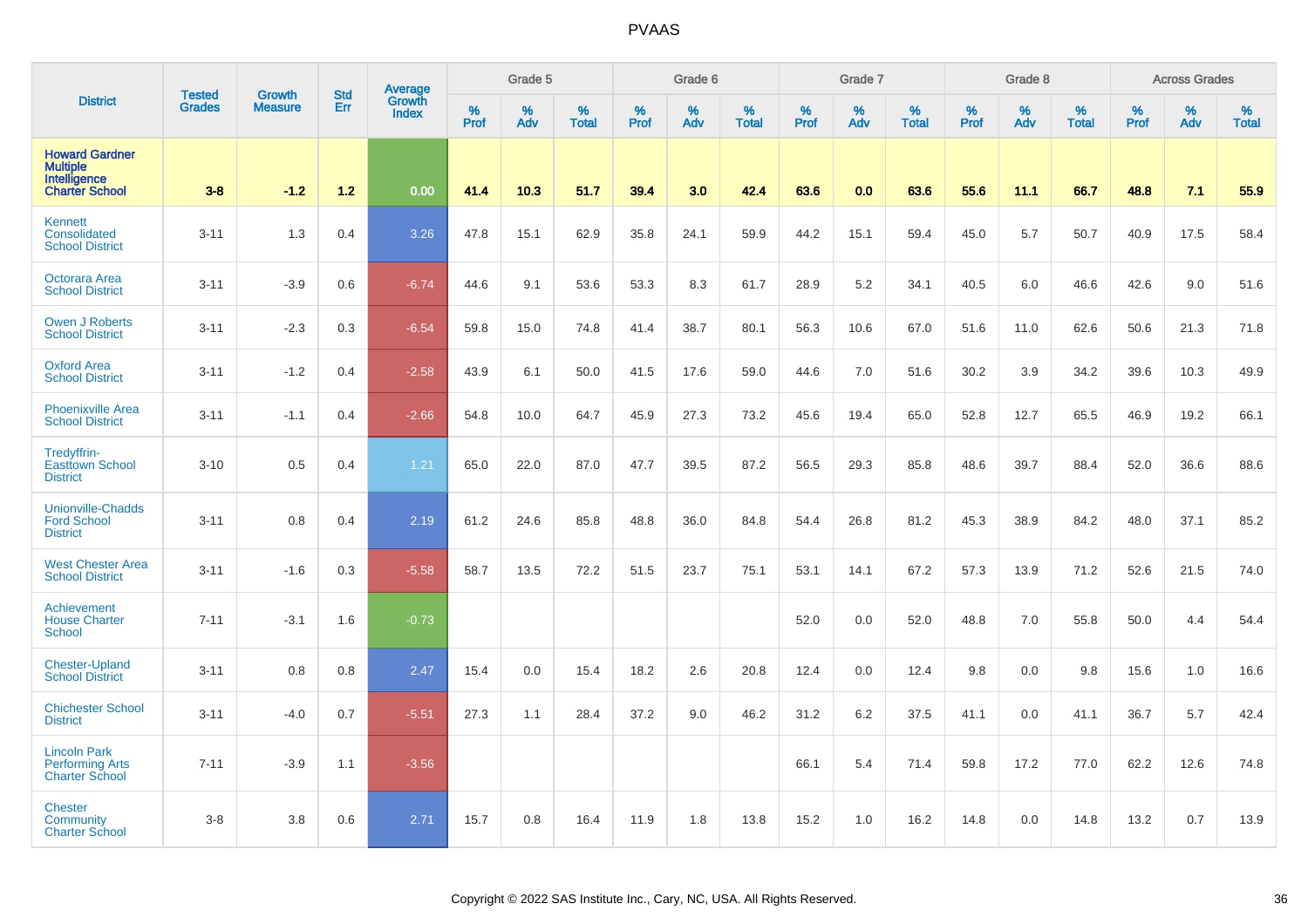|                                                                                   | <b>Tested</b> | <b>Growth</b>  | <b>Std</b> | Average                |              | Grade 5  |                   |                  | Grade 6  |                   |           | Grade 7  |                   |           | Grade 8  |                   |           | <b>Across Grades</b> |                   |
|-----------------------------------------------------------------------------------|---------------|----------------|------------|------------------------|--------------|----------|-------------------|------------------|----------|-------------------|-----------|----------|-------------------|-----------|----------|-------------------|-----------|----------------------|-------------------|
| <b>District</b>                                                                   | <b>Grades</b> | <b>Measure</b> | Err        | Growth<br><b>Index</b> | $\%$<br>Prof | %<br>Adv | %<br><b>Total</b> | %<br><b>Prof</b> | %<br>Adv | %<br><b>Total</b> | %<br>Prof | %<br>Adv | %<br><b>Total</b> | %<br>Prof | %<br>Adv | %<br><b>Total</b> | %<br>Prof | %<br>Adv             | %<br><b>Total</b> |
| <b>Howard Gardner</b><br><b>Multiple</b><br>Intelligence<br><b>Charter School</b> | $3 - 8$       | $-1.2$         | $1.2$      | 0.00                   | 41.4         | 10.3     | 51.7              | 39.4             | 3.0      | 42.4              | 63.6      | 0.0      | 63.6              | 55.6      | 11.1     | 66.7              | 48.8      | 7.1                  | 55.9              |
| <b>Garnet Valley</b><br><b>School District</b>                                    | $3 - 10$      | $-3.6$         | 0.4        | $-9.46$                | 53.3         | 14.4     | 67.6              | 51.3             | 23.0     | 74.4              | 53.8      | 10.5     | 64.3              | 53.4      | 12.2     | 65.6              | 51.6      | 17.8                 | 69.4              |
| <b>Haverford</b><br><b>Township School</b><br><b>District</b>                     | $3 - 11$      | 0.2            | 0.3        | $-2.60$                | 55.4         | 23.8     | 79.2              | 51.1             | 27.6     | 78.7              | 55.0      | 18.3     | 73.3              | 44.5      | 32.3     | 76.7              | 49.2      | 29.5                 | 78.6              |
| <b>Interboro School</b><br><b>District</b>                                        | $3 - 12$      | 0.3            | 0.4        | $-0.81$                | 42.9         | 4.5      | 47.3              | 40.0             | 11.7     | 51.7              | 44.0      | 8.7      | 52.7              | 44.2      | 7.4      | 51.6              | 41.8      | 8.7                  | 50.4              |
| <b>Marple Newtown</b><br><b>School District</b>                                   | $3 - 11$      | $-4.5$         | 0.5        | $-9.87$                | 57.0         | 10.9     | 67.8              | 47.9             | 22.8     | 70.6              | 50.8      | 9.4      | 60.2              | 51.2      | 7.2      | 58.4              | 51.2      | 18.8                 | 69.9              |
| <b>Penn-Delco School</b><br><b>District</b>                                       | $3 - 11$      | 1.3            | 0.4        | 2.89                   | 51.9         | 12.9     | 64.7              | 40.8             | 17.9     | 58.7              | 48.7      | 16.8     | 65.4              | 45.6      | 6.2      | 51.8              | 46.1      | 12.9                 | 59.0              |
| <b>Radnor Township</b><br><b>School District</b>                                  | $3 - 12$      | 1.9            | 0.4        | 4.23                   | 54.7         | 29.0     | 83.7              | 53.9             | 37.8     | 91.7              | 48.0      | 32.3     | 80.3              | 51.4      | 36.7     | 88.1              | 49.6      | 36.7                 | 86.4              |
| <b>Ridley School</b><br><b>District</b>                                           | $3 - 12$      | $-0.9$         | 0.4        | $-3.09$                | 49.2         | 5.6      | 54.8              | 38.5             | 12.4     | 50.9              | 39.6      | 5.9      | 45.6              | 41.1      | 7.5      | 48.6              | 42.4      | 10.0                 | 52.4              |
| <b>Rose Tree Media</b><br><b>School District</b>                                  | $3 - 10$      | 0.1            | 0.4        | 0.29                   | 62.5         | 14.0     | 76.5              | 41.0             | 44.4     | 85.4              | 51.8      | 27.0     | 78.8              | 56.2      | 22.8     | 79.0              | 51.9      | 27.9                 | 79.8              |
| <b>Springfield School</b><br><b>District</b>                                      | $3 - 11$      | $-0.9$         | 0.4        | $-2.40$                | 58.3         | 23.8     | 82.1              | 53.6             | 25.6     | 79.2              | 58.6      | 20.9     | 79.5              | 51.5      | 18.2     | 69.7              | 52.1      | 26.9                 | 78.9              |
| <b>Upper Darby</b><br><b>School District</b>                                      | $3 - 12$      | 0.7            | 0.3        | 2.14                   | 30.9         | 2.9      | 33.8              | 29.8             | 6.5      | 36.3              | 26.4      | 1.4      | 27.7              | 29.9      | 3.6      | 33.4              | 30.4      | 5.0                  | 35.4              |
| Wallingford-<br>Swarthmore<br><b>School District</b>                              | $3 - 10$      | $-1.1$         | 0.4        | $-2.14$                | 52.6         | 26.1     | 78.7              | 42.2             | 32.8     | 75.0              | 46.2      | 21.9     | 68.0              | 47.0      | 22.8     | 69.8              | 44.7      | 32.4                 | 77.2              |
| <b>Ambridge Area</b><br><b>School District</b>                                    | $3 - 12$      | $-0.9$         | 0.6        | $-1.55$                | 40.2         | 8.2      | 48.4              | 36.9             | 12.6     | 49.5              | 36.2      | 8.7      | 44.9              | 37.1      | 6.4      | 43.6              | 37.5      | 12.2                 | 49.7              |
| <b>Big Beaver Falls</b><br>Area School<br><b>District</b>                         | $3 - 11$      | $-0.7$         | 0.6        | $-1.18$                | 44.1         | 2.9      | 47.1              | 30.8             | 1.9      | 32.7              | 29.7      | 5.0      | 34.6              | 27.8      | 2.1      | 29.9              | 33.1      | 3.7                  | 36.8              |
| <b>Blackhawk School</b><br><b>District</b>                                        | $3 - 11$      | $-3.2$         | 0.5        | 0.56                   | 58.7         | 1.4      | 60.1              | 43.4             | 16.4     | 59.8              | 52.8      | 4.9      | 57.7              | 39.7      | 6.7      | 46.4              | 48.1      | 10.9                 | 59.0              |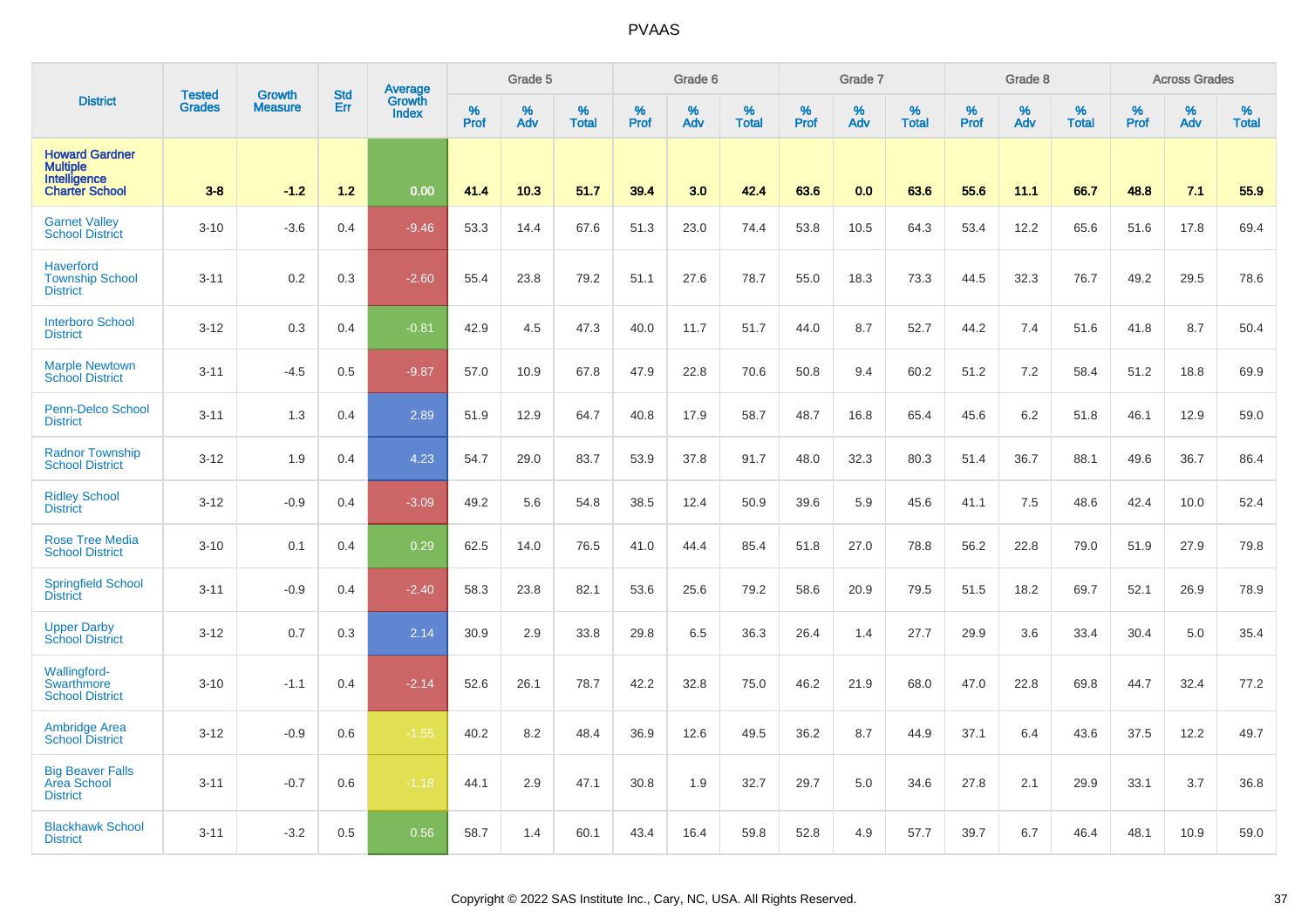|                                                                                   | <b>Tested</b> | <b>Growth</b>  | <b>Std</b> | Average                |                     | Grade 5     |                   |           | Grade 6  |                   |              | Grade 7  |                   |           | Grade 8  |                   |                  | <b>Across Grades</b> |                   |
|-----------------------------------------------------------------------------------|---------------|----------------|------------|------------------------|---------------------|-------------|-------------------|-----------|----------|-------------------|--------------|----------|-------------------|-----------|----------|-------------------|------------------|----------------------|-------------------|
| <b>District</b>                                                                   | <b>Grades</b> | <b>Measure</b> | Err        | Growth<br><b>Index</b> | $\%$<br><b>Prof</b> | $\%$<br>Adv | %<br><b>Total</b> | %<br>Prof | %<br>Adv | %<br><b>Total</b> | $\%$<br>Prof | %<br>Adv | %<br><b>Total</b> | %<br>Prof | %<br>Adv | %<br><b>Total</b> | %<br><b>Prof</b> | %<br>Adv             | %<br><b>Total</b> |
| <b>Howard Gardner</b><br><b>Multiple</b><br>Intelligence<br><b>Charter School</b> | $3 - 8$       | $-1.2$         | 1.2        | 0.00                   | 41.4                | 10.3        | 51.7              | 39.4      | 3.0      | 42.4              | 63.6         | 0.0      | 63.6              | 55.6      | 11.1     | 66.7              | 48.8             | 7.1                  | 55.9              |
| <b>Freedom Area</b><br><b>School District</b>                                     | $3 - 11$      | $-1.9$         | 0.7        | $-2.73$                | 36.0                | 2.3         | 38.4              | 36.8      | 12.6     | 49.4              | 37.9         | 1.9      | 39.8              | 40.3      | 1.3      | 41.6              | 38.8             | 6.0                  | 44.7              |
| Pennsylvania<br><b>Cyber Charter</b><br>School                                    | $3 - 11$      | 2.1            | 0.5        | 4.24                   | 41.0                | 4.9         | 45.8              | 39.5      | 11.2     | 50.7              | 42.9         | 3.4      | 46.4              | 39.5      | 2.6      | 42.0              | 40.1             | 7.4                  | 47.5              |
| <b>Midland Borough</b><br><b>School District</b>                                  | $3 - 8$       | 0.1            | 1.3        | 0.07                   | 58.6                | 0.0         | 58.6              | 52.4      | 9.5      | 61.9              | 42.9         | 7.1      | 50.0              | 47.6      | 0.0      | 47.6              | 49.3             | 5.7                  | 55.0              |
| <b>New Brighton Area</b><br><b>School District</b>                                | $3 - 11$      | $-4.3$         | 0.6        | $-6.67$                | 37.1                | 4.5         | 41.6              | 37.0      | 7.0      | 44.0              | 33.7         | 5.0      | 38.6              | 27.6      | 3.8      | 31.4              | 32.4             | 4.8                  | 37.2              |
| <b>Riverside Beaver</b><br><b>County School</b><br><b>District</b>                | $3 - 11$      | 2.3            | 0.6        | 3.62                   | 53.1                | 9.4         | 62.5              | 37.0      | 36.0     | 73.0              | 48.8         | 12.5     | 61.2              | 51.6      | 15.8     | 67.4              | 45.6             | 22.4                 | 68.1              |
| <b>Rochester Area</b><br><b>School District</b>                                   | $3 - 11$      | $-3.0$         | 0.9        | $-3.29$                | 50.0                | 0.0         | 50.0              | 40.4      | 13.5     | 53.8              | 24.0         | 2.0      | 26.0              | 47.2      | 1.9      | 49.1              | 43.3             | 7.5                  | 50.8              |
| <b>Western Beaver</b><br><b>County School</b><br><b>District</b>                  | $3 - 11$      | $-1.5$         | 1.2        | $-1.62$                | 37.5                | 12.5        | 50.0              | 57.1      | 31.0     | 88.1              | 52.1         | 8.3      | 60.4              | 52.8      | 5.6      | 58.3              | 50.0             | 17.8                 | 67.8              |
| Apollo-Ridge<br><b>School District</b>                                            | $3 - 12$      | $-2.9$         | 0.7        | $-4.04$                | 45.6                | 1.5         | 47.1              | 25.3      | 9.6      | 34.9              | 34.6         | 0.0      | 34.6              | 42.1      | 5.3      | 47.4              | 38.1             | 6.5                  | 44.6              |
| <b>Armstrong School</b><br><b>District</b>                                        | $3 - 11$      | 3.2            | 0.3        | 6.62                   | 46.0                | 6.3         | 52.3              | 44.4      | 17.4     | 61.8              | 48.7         | 8.8      | 57.5              | 45.3      | 11.5     | 56.8              | 45.4             | 12.6                 | 58.0              |
| <b>Leechburg Area</b><br><b>School District</b>                                   | $3 - 11$      | $-2.3$         | 0.9        | $-3.53$                | 46.7                | 2.2         | 48.9              | 29.7      | 2.7      | 32.4              | 42.9         | 0.0      | 42.9              | 51.2      | 11.6     | 62.8              | 45.8             | 7.9                  | 53.8              |
| <b>Homer-Center</b><br><b>School District</b>                                     | $3 - 11$      | 6.3            | 0.8        | 7.72                   | 57.1                | 1.6         | 58.7              | 47.7      | 13.6     | 61.4              | 48.0         | 8.2      | 56.2              | 50.8      | 14.9     | 65.7              | 45.3             | 11.7                 | 56.9              |
| <b>Indiana Area</b><br><b>School District</b>                                     | $3 - 11$      | 1.1            | 0.5        | 2.37                   | 57.2                | 12.8        | 70.0              | 37.5      | 22.5     | 60.0              | 53.6         | 16.6     | 70.2              | 52.0      | 16.3     | 68.4              | 49.3             | 18.5                 | 67.7              |
| <b>Marion Center</b><br><b>Area School</b><br><b>District</b>                     | $3 - 10$      | 2.0            | 0.7        | 2.95                   | 52.6                | 10.3        | 62.8              | 45.6      | 22.3     | 68.0              | 52.9         | 5.9      | 58.8              | 49.5      | 7.4      | 56.8              | 49.1             | 13.2                 | 62.3              |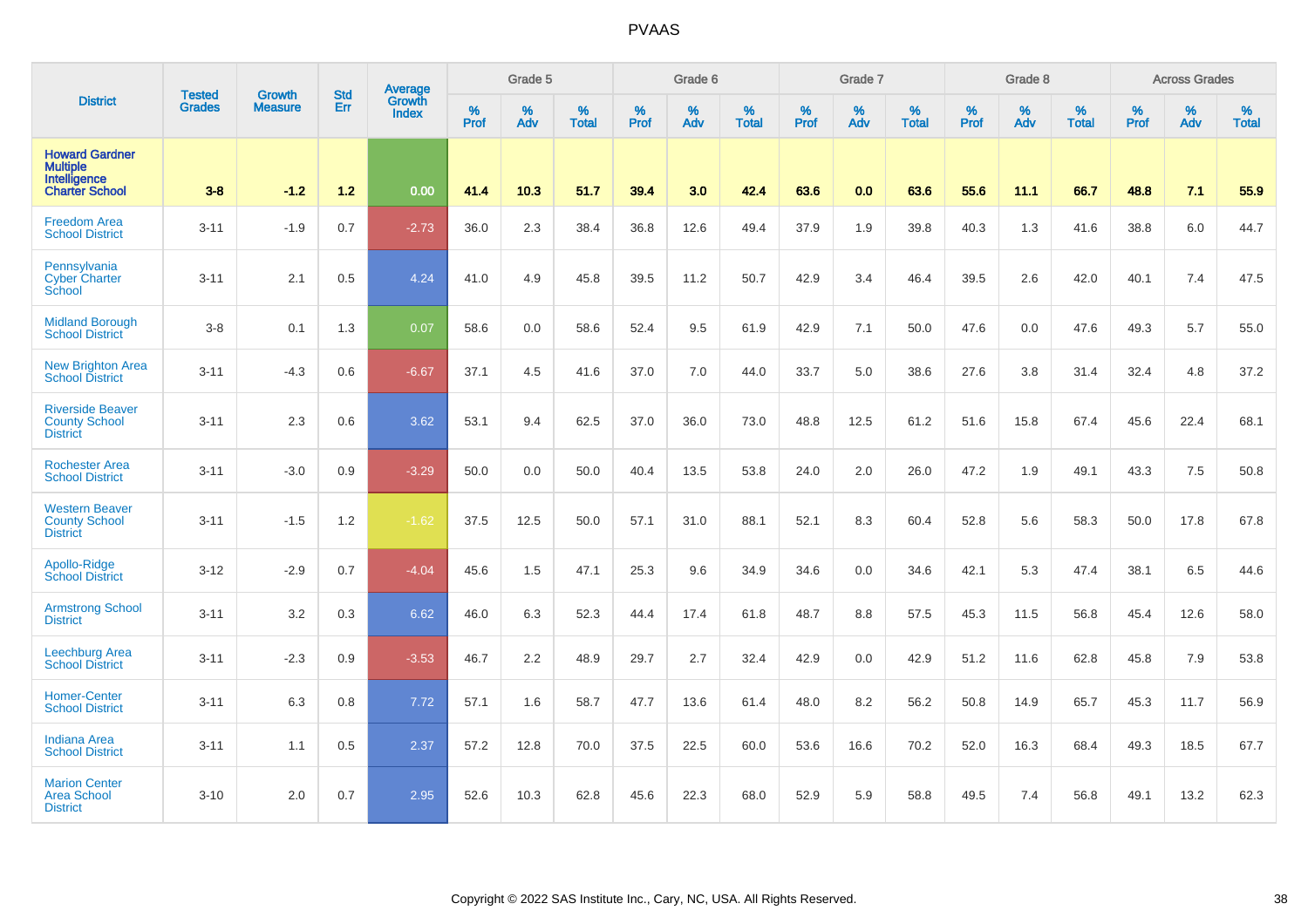|                                                                                   | <b>Tested</b> | <b>Growth</b>  | <b>Std</b> | <b>Average</b><br>Growth |                  | Grade 5  |                   |                  | Grade 6  |                   |           | Grade 7  |                   |           | Grade 8  |                   |                  | <b>Across Grades</b> |                   |
|-----------------------------------------------------------------------------------|---------------|----------------|------------|--------------------------|------------------|----------|-------------------|------------------|----------|-------------------|-----------|----------|-------------------|-----------|----------|-------------------|------------------|----------------------|-------------------|
| <b>District</b>                                                                   | <b>Grades</b> | <b>Measure</b> | Err        | <b>Index</b>             | %<br><b>Prof</b> | %<br>Adv | %<br><b>Total</b> | %<br><b>Prof</b> | %<br>Adv | %<br><b>Total</b> | %<br>Prof | %<br>Adv | %<br><b>Total</b> | %<br>Prof | %<br>Adv | %<br><b>Total</b> | %<br><b>Prof</b> | %<br>Adv             | %<br><b>Total</b> |
| <b>Howard Gardner</b><br><b>Multiple</b><br>Intelligence<br><b>Charter School</b> | $3 - 8$       | $-1.2$         | 1.2        | 0.00                     | 41.4             | 10.3     | 51.7              | 39.4             | 3.0      | 42.4              | 63.6      | 0.0      | 63.6              | 55.6      | 11.1     | 66.7              | 48.8             | 7.1                  | 55.9              |
| <b>Penns Manor Area</b><br><b>School District</b>                                 | $3 - 12$      | 1.6            | 0.8        | 1.96                     | 49.2             | 1.6      | 50.8              | 30.9             | 3.6      | 34.6              | 38.5      | 3.8      | 42.3              | 30.5      | 11.9     | 42.4              | 40.8             | 6.9                  | 47.8              |
| <b>Purchase Line</b><br><b>School District</b>                                    | $3 - 12$      | $-1.5$         | 0.8        | $-0.88$                  | 37.2             | 5.9      | 43.1              | 40.9             | 6.1      | 47.0              | 39.4      | 3.0      | 42.4              | 30.9      | 3.6      | 34.6              | 39.8             | 6.3                  | 46.1              |
| <b>United School</b><br><b>District</b>                                           | $3 - 11$      | 0.7            | 0.8        | 1.74                     | 52.4             | 0.0      | 52.4              | 54.0             | 14.3     | 68.2              | 52.3      | 7.7      | 60.0              | 35.8      | 16.4     | 52.2              | 47.1             | 12.4                 | 59.5              |
| <b>Blue Mountain</b><br><b>School District</b>                                    | $3 - 10$      | 0.0            | 0.5        | 2.60                     | 60.1             | 12.0     | 72.2              | 50.9             | 12.4     | 63.3              | 52.0      | 10.1     | 62.0              | 47.3      | 11.5     | 58.8              | 52.0             | 15.0                 | 67.0              |
| <b>Mahanoy Area</b><br><b>School District</b>                                     | $3 - 10$      | $-3.0$         | 0.8        | $-3.56$                  | 30.4             | 0.0      | 30.4              | 31.5             | 8.2      | 39.7              | 19.6      | 2.0      | 21.6              | 14.9      | 1.5      | 16.4              | 27.6             | 3.3                  | 30.9              |
| <b>Minersville Area</b><br><b>School District</b>                                 | $3 - 11$      | $-1.1$         | 0.7        | $-2.58$                  | 42.5             | 2.7      | 45.2              | 38.7             | 24.0     | 62.7              | 40.0      | 4.0      | 44.0              | 46.6      | 1.4      | 48.0              | 42.2             | 10.0                 | 52.2              |
| <b>North Schuylkill</b><br><b>School District</b>                                 | $3 - 11$      | 0.7            | 0.5        | 1.83                     | 36.8             | 2.2      | 39.0              | 42.4             | 8.8      | 51.2              | 41.3      | 3.9      | 45.2              | 50.0      | 5.2      | 55.2              | 40.4             | 8.7                  | 49.1              |
| <b>Pottsville Area</b><br><b>School District</b>                                  | $3 - 12$      | $-1.5$         | 0.5        | $-2.18$                  | 43.0             | 3.7      | 46.7              | 39.2             | 7.7      | 46.8              | 34.4      | 4.9      | 39.3              | 40.4      | 4.1      | 44.4              | 39.7             | 6.1                  | 45.8              |
| <b>Saint Clair Area</b><br><b>School District</b>                                 | $3 - 8$       | $-1.8$         | 0.9        | $-1.95$                  | 43.4             | 1.9      | 45.3              | 58.0             | 6.0      | 64.0              | 36.5      | 7.7      | 44.2              | 41.5      | 2.4      | 43.9              | 43.9             | 4.7                  | 48.6              |
| Shenandoah<br><b>Valley School</b><br><b>District</b>                             | $3 - 11$      | 1.7            | 0.9        | 1.42                     | 37.3             | 3.0      | 40.3              | 31.4             | 9.8      | 41.2              | 36.2      | 1.7      | 37.9              | 26.3      | 0.0      | 26.3              | 34.3             | 5.0                  | 39.4              |
| <b>Schuylkill Haven</b><br>Area School<br><b>District</b>                         | $3 - 11$      | $-1.4$         | 0.7        | 1.96                     | 44.6             | 1.2      | 45.8              | 46.9             | 6.2      | 53.1              | 49.5      | 8.6      | 58.1              | 46.0      | 3.4      | 49.4              | 46.4             | 10.0                 | 56.4              |
| Tamaqua Area<br><b>School District</b>                                            | $3 - 12$      | $-0.4$         | 0.6        | $-0.71$                  | 60.2             | 5.6      | 65.7              | 39.1             | 7.8      | 46.9              | 37.9      | 5.2      | 43.1              | 42.2      | 7.0      | 49.3              | 44.6             | 7.7                  | 52.3              |
| <b>Tri-Valley School</b><br><b>District</b>                                       | $3 - 10$      | $-2.4$         | 0.9        | $-3.85$                  | 40.0             | 5.9      | 45.9              | 36.7             | 6.1      | 42.9              | 36.7      | 0.0      | 36.7              | 40.5      | 9.5      | 50.0              | 41.3             | 8.0                  | 49.3              |
| <b>Williams Valley</b><br><b>School District</b>                                  | $3 - 11$      | 0.3            | 0.8        | 0.37                     | 38.6             | 0.0      | 38.6              | 41.4             | 6.9      | 48.3              | 35.1      | 2.6      | 37.7              | 42.2      | 9.4      | 51.6              | 39.1             | 4.9                  | 44.0              |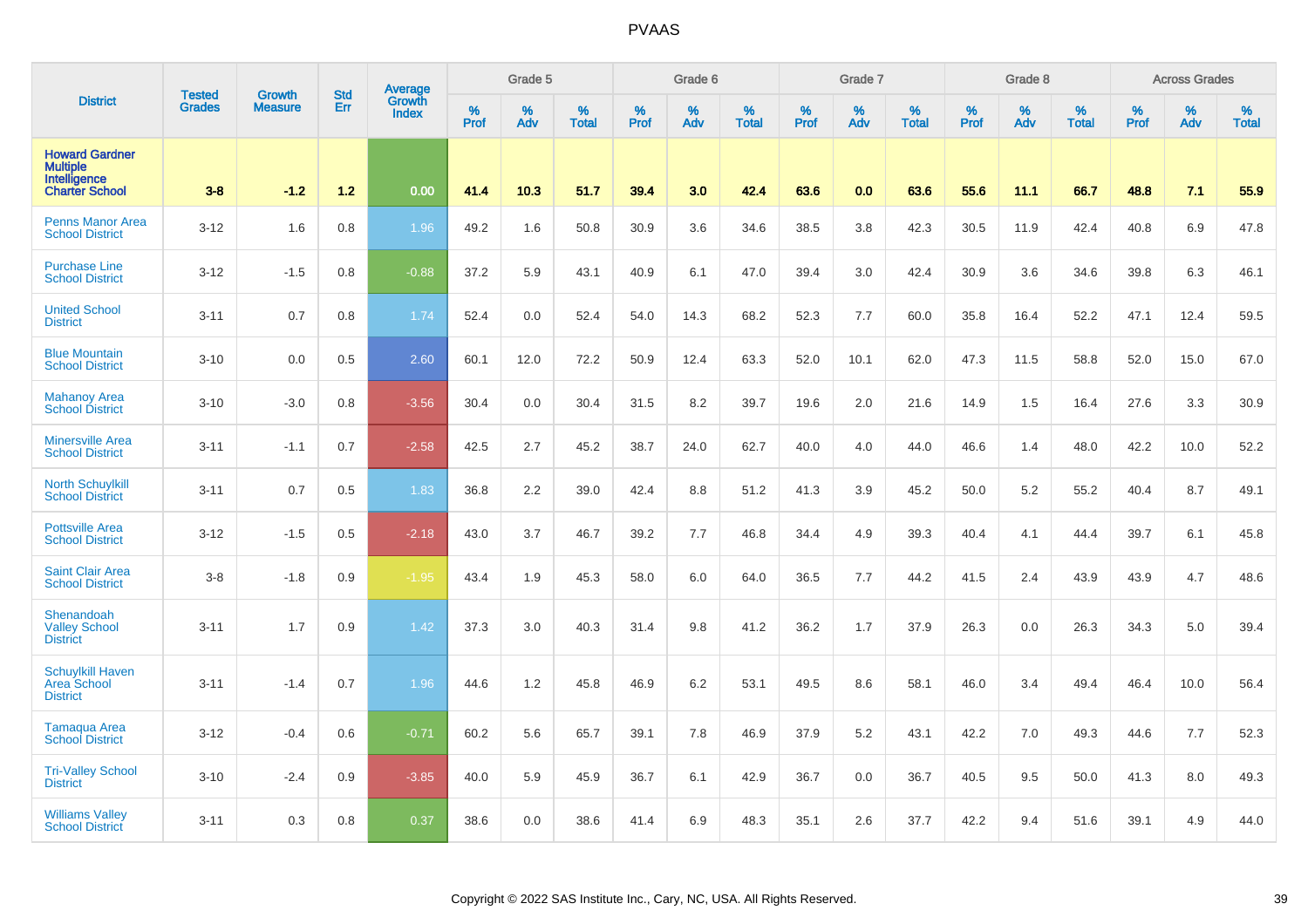|                                                                                   | <b>Tested</b> | <b>Growth</b>  | <b>Std</b> |                                          |           | Grade 5  |                   |           | Grade 6  |                   |           | Grade 7  |                   |           | Grade 8  |                   |           | <b>Across Grades</b> |                   |
|-----------------------------------------------------------------------------------|---------------|----------------|------------|------------------------------------------|-----------|----------|-------------------|-----------|----------|-------------------|-----------|----------|-------------------|-----------|----------|-------------------|-----------|----------------------|-------------------|
| <b>District</b>                                                                   | <b>Grades</b> | <b>Measure</b> | Err        | <b>Average</b><br>Growth<br><b>Index</b> | %<br>Prof | %<br>Adv | %<br><b>Total</b> | %<br>Prof | %<br>Adv | %<br><b>Total</b> | %<br>Prof | %<br>Adv | %<br><b>Total</b> | %<br>Prof | %<br>Adv | %<br><b>Total</b> | %<br>Prof | %<br>Adv             | %<br><b>Total</b> |
| <b>Howard Gardner</b><br><b>Multiple</b><br>Intelligence<br><b>Charter School</b> | $3-8$         | $-1.2$         | $1.2$      | 0.00                                     | 41.4      | 10.3     | 51.7              | 39.4      | 3.0      | 42.4              | 63.6      | 0.0      | 63.6              | 55.6      | 11.1     | 66.7              | 48.8      | 7.1                  | 55.9              |
| <b>Propel Charter</b><br><b>School-Mckeesport</b>                                 | $3-8$         | $-7.2$         | 1.0        | $-7.15$                                  | 36.1      | 0.0      | 36.1              | 32.4      | 0.0      | 32.4              | 34.2      | 2.6      | 36.8              | 29.7      | 2.7      | 32.4              | 32.1      | 1.4                  | 33.5              |
| <b>Propel Charter</b><br>School - East                                            | $3-8$         | 1.1            | 1.0        | 1.08                                     | 32.5      | 0.0      | 32.5              | 34.3      | 11.4     | 45.7              | 33.3      | 9.1      | 42.4              | 29.4      | 0.0      | 29.4              | 31.6      | 4.7                  | 36.3              |
| <b>Tidioute</b><br>Community<br><b>Charter School</b>                             | $3 - 11$      | 2.0            | 1.5        | 2.84                                     | 69.2      | 0.0      | 69.2              | 61.1      | 5.6      | 66.7              | 26.3      | 0.0      | 26.3              | 37.0      | 0.0      | 37.0              | 43.2      | 4.0                  | 47.2              |
| <b>Young Scholars Of</b><br><b>Central PA Charter</b><br><b>School</b>            | $3 - 8$       | 3.9            | 1.2        | 3.25                                     | 35.6      | 13.3     | 48.9              | 28.0      | 12.0     | 40.0              | 50.0      | 14.3     | 64.3              | 43.8      | 0.0      | 43.8              | 42.6      | 11.6                 | 54.2              |
| <b>Agora Cyber</b><br><b>Charter School</b>                                       | $3 - 11$      | $-2.5$         | 0.6        | $-1.84$                                  | 31.7      | 1.0      | 32.7              | 30.1      | 7.0      | 37.1              | 29.0      | 2.8      | 31.7              | 28.3      | 2.0      | 30.3              | 30.7      | 4.8                  | 35.5              |
| <b>Propel Charter</b><br>School-Pitcairn                                          | $3 - 8$       | $-5.3$         | 1.2        | $-2.91$                                  | 12.1      | 0.0      | 12.1              | 29.6      | 11.1     | 40.7              | 18.2      | 0.0      | 18.2              | 16.7      | 0.0      | 16.7              | 17.3      | 2.5                  | 19.8              |
| <b>Howard Gardner</b><br><b>Multiple</b><br>Intelligence<br><b>Charter School</b> | $3 - 8$       | $-1.2$         | $1.2$      | 0.00                                     | 41.4      | 10.3     | 51.7              | 39.4      | 3.0      | 42.4              | 63.6      | 0.0      | 63.6              | 55.6      | 11.1     | 66.7              | 48.8      | 7.1                  | 55.9              |
| <b>Chester Charter</b><br><b>Scholars Academy</b><br><b>Charter School</b>        | $3 - 12$      | 0.0            | 0.9        | 0.64                                     | 17.8      | 0.0      | 17.8              | 31.9      | 4.3      | 36.2              | 37.5      | 4.2      | 41.7              | 16.0      | 0.0      | 16.0              | 23.8      | 1.8                  | 25.6              |
| <b>Propel Charter</b><br>School-Montour                                           | $3 - 10$      | $-1.8$         | 0.8        | $-1.01$                                  | 18.0      | 0.0      | 18.0              | 22.7      | 3.0      | 25.8              | 21.5      | 0.0      | 21.5              | 23.4      | 3.1      | 26.6              | 21.5      | 3.2                  | 24.7              |
| Environmental<br><b>Charter School At</b><br><b>Frick Park</b>                    | $3-9$         | $-2.5$         | 0.7        | $-3.49$                                  | 46.0      | 5.3      | 51.3              | 41.5      | 10.6     | 52.1              | 46.6      | 13.6     | 60.2              | 25.4      | 11.9     | 37.3              | 43.3      | 14.6                 | 57.9              |
| <b>Central Valley</b><br><b>School District</b>                                   | $3 - 10$      | $-2.0$         | 0.5        | $-3.83$                                  | 44.1      | 4.2      | 48.2              | 39.3      | 25.0     | 64.3              | 50.3      | 9.2      | 59.5              | 41.9      | 8.8      | 50.7              | 46.3      | 13.9                 | 60.2              |
| <b>Lincoln Leadership</b><br>Academy Charter<br><b>School</b>                     | $3 - 12$      | 1.6            | 0.9        | 3.13                                     | 29.6      | 0.0      | 29.6              | 25.0      | 12.5     | 37.5              | 24.5      | 5.7      | 30.2              | 22.0      | 2.4      | 24.4              | 28.4      | 5.4                  | 33.8              |
| <b>Seven Generations</b><br><b>Charter School</b>                                 | $3-5$         | 5.1            | 2.1        | 2.46                                     | 62.2      | 2.7      | 64.9              |           |          |                   |           |          |                   |           |          |                   | 48.0      | 8.8                  | 56.8              |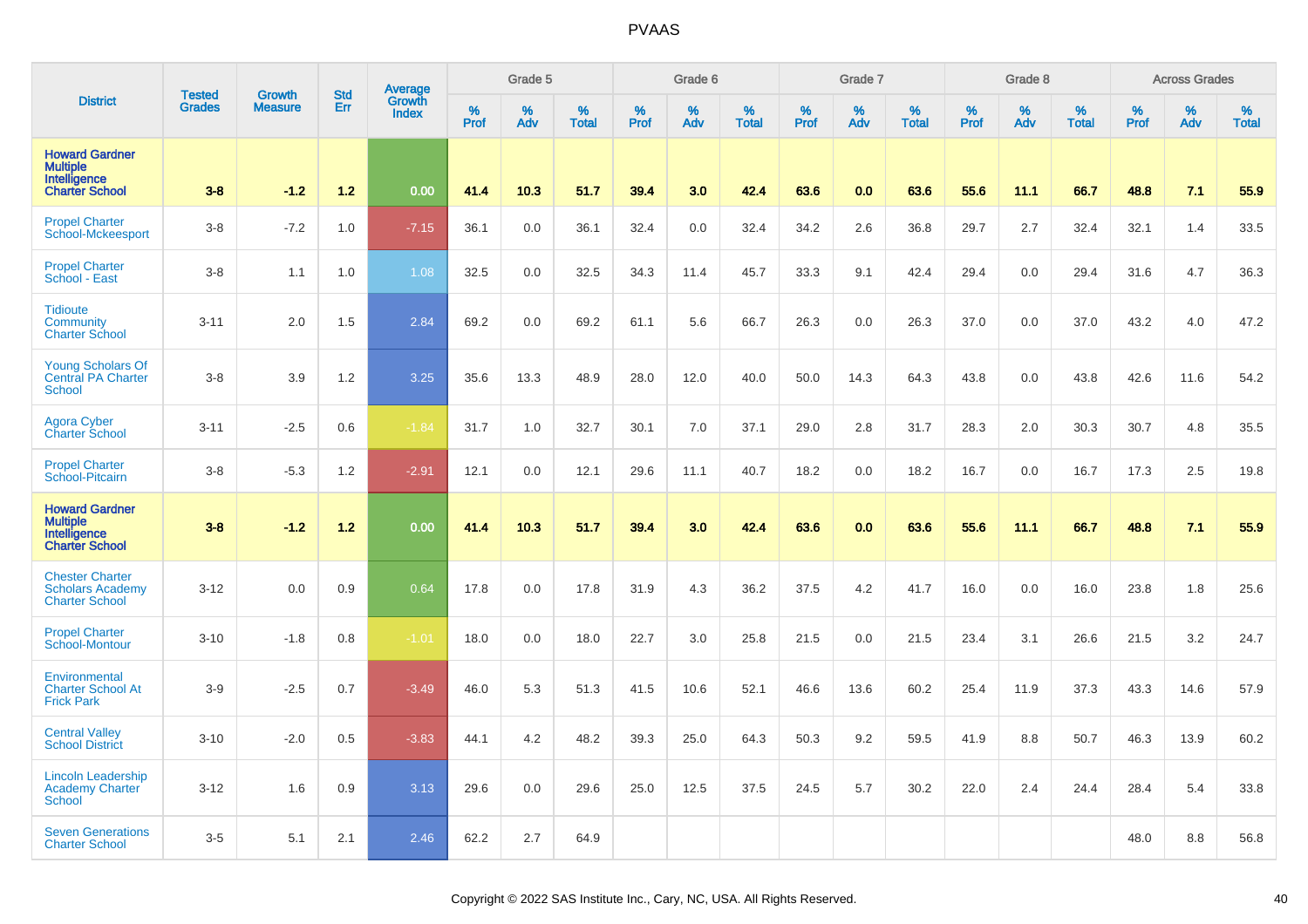|                                                                                |                                |                                 | <b>Std</b> | Average                       |              | Grade 5  |                   |           | Grade 6  |                   |           | Grade 7  |                   |           | Grade 8  |                   |           | <b>Across Grades</b> |                   |
|--------------------------------------------------------------------------------|--------------------------------|---------------------------------|------------|-------------------------------|--------------|----------|-------------------|-----------|----------|-------------------|-----------|----------|-------------------|-----------|----------|-------------------|-----------|----------------------|-------------------|
| <b>District</b>                                                                | <b>Tested</b><br><b>Grades</b> | <b>Growth</b><br><b>Measure</b> | <b>Err</b> | <b>Growth</b><br><b>Index</b> | $\%$<br>Prof | %<br>Adv | %<br><b>Total</b> | %<br>Prof | %<br>Adv | %<br><b>Total</b> | %<br>Prof | %<br>Adv | %<br><b>Total</b> | %<br>Prof | %<br>Adv | %<br><b>Total</b> | %<br>Prof | %<br>Adv             | %<br><b>Total</b> |
| <b>Howard Gardner</b><br>Multiple<br>Intelligence<br><b>Charter School</b>     | $3 - 8$                        | $-1.2$                          | $1.2$      | 0.00                          | 41.4         | 10.3     | 51.7              | 39.4      | 3.0      | 42.4              | 63.6      | 0.0      | 63.6              | 55.6      | 11.1     | 66.7              | 48.8      | 7.1                  | 55.9              |
| <b>Vida Charter</b><br><b>School</b>                                           | $3-6$                          | 3.8                             | 1.9        | $-0.39$                       | 56.0         | 16.0     | 72.0              | 27.8      | 27.8     | 55.6              |           |          |                   |           |          |                   | 33.7      | 19.8                 | 53.5              |
| <b>Memphis Street</b><br><b>Academy Charter</b><br>School @ JP<br><b>Jones</b> | $5-8$                          | 4.3                             | 0.8        | 5.58                          | 13.3         | 0.0      | 13.3              | 12.9      | 0.0      | 12.9              | 21.3      | 1.6      | 23.0              | 18.0      | 0.0      | 18.0              | 16.6      | 0.6                  | 17.2              |
| <b>Mastery Charter</b><br>School-Cleveland<br>Elementary                       | $3-8$                          | 2.7                             | 1.3        | 2.27                          | 25.0         | 7.1      | 32.1              | 23.5      | 0.0      | 23.5              | 24.1      | 3.4      | 27.6              | 21.7      | 0.0      | 21.7              | 18.8      | 1.9                  | 20.6              |
| <b>Propel Charter</b><br>School - Braddock<br><b>Hills</b>                     | $3 - 11$                       | $-3.7$                          | 0.8        | $-2.74$                       | 19.6         | 1.8      | 21.4              | 15.8      | 3.5      | 19.3              | 19.0      | 0.0      | 19.0              | 14.5      | 2.9      | 17.4              | 15.6      | 1.9                  | 17.5              |
| <b>Aspira Bilingual</b><br><b>Cyber Charter</b><br>School                      | $3 - 11$                       | 2.8                             | 1.6        | 2.58                          |              |          |                   | 12.9      | 0.0      | 12.9              | 0.0       | 0.0      | 0.0               | 0.0       | 0.0      | 0.0               | 5.9       | 0.0                  | 5.9               |
| <b>York Academy</b><br><b>Regional Charter</b><br>School                       | $3 - 11$                       | 0.3                             | 0.8        | $-0.33$                       | 33.3         | 5.0      | 38.3              | 55.9      | 11.9     | 67.8              | 47.3      | 7.3      | 54.6              | 35.1      | 12.3     | 47.4              | 40.8      | 14.1                 | 54.9              |
| Gettysburg<br><b>Montessori Charter</b><br>School                              | $3-6$                          | 2.6                             | 2.0        | 1.29                          | 50.0         | 10.0     | 60.0              | 44.4      | 22.2     | 66.7              |           |          |                   |           |          |                   | 43.0      | 14.0                 | 57.0              |
| <b>Lehigh Valley Dual</b><br>Language Charter<br>School                        | $3 - 8$                        | $-0.8$                          | 2.5        | $-0.32$                       | 8.3          | 0.0      | 8.3               | 58.3      | 0.0      | 58.3              |           |          |                   |           |          |                   | 34.3      | 0.0                  | 34.3              |
| <b>Arts Academy</b><br><b>Charter School</b>                                   | $5-8$                          | $-3.5$                          | 1.1        | $-3.11$                       | 41.2         | 0.0      | 41.2              | 46.7      | 2.2      | 48.9              | 49.1      | 1.9      | 50.9              | 45.2      | 3.2      | 48.4              | 46.6      | 2.0                  | 48.6              |
| <b>Penn Hills Charter</b><br>School of<br>Entrepreneurship                     | $3 - 8$                        | $-1.5$                          | 1.0        | $-3.06$                       | 27.3         | 0.0      | 27.3              | 37.1      | 8.6      | 45.7              | 34.2      | 0.0      | 34.2              | 45.4      | 0.0      | 45.4              | 40.8      | 6.4                  | 47.2              |
| <b>Erie Rise</b><br>Leadership<br><b>Academy Charter</b><br><b>School</b>      | $3-8$                          | 0.0                             | 1.2        | $-0.41$                       | 17.9         | 0.0      | 17.9              | 6.9       | 0.0      | 6.9               | 4.8       | 2.4      | 7.1               | 0.0       | 0.0      | 0.0               | 7.8       | 0.5                  | 8.3               |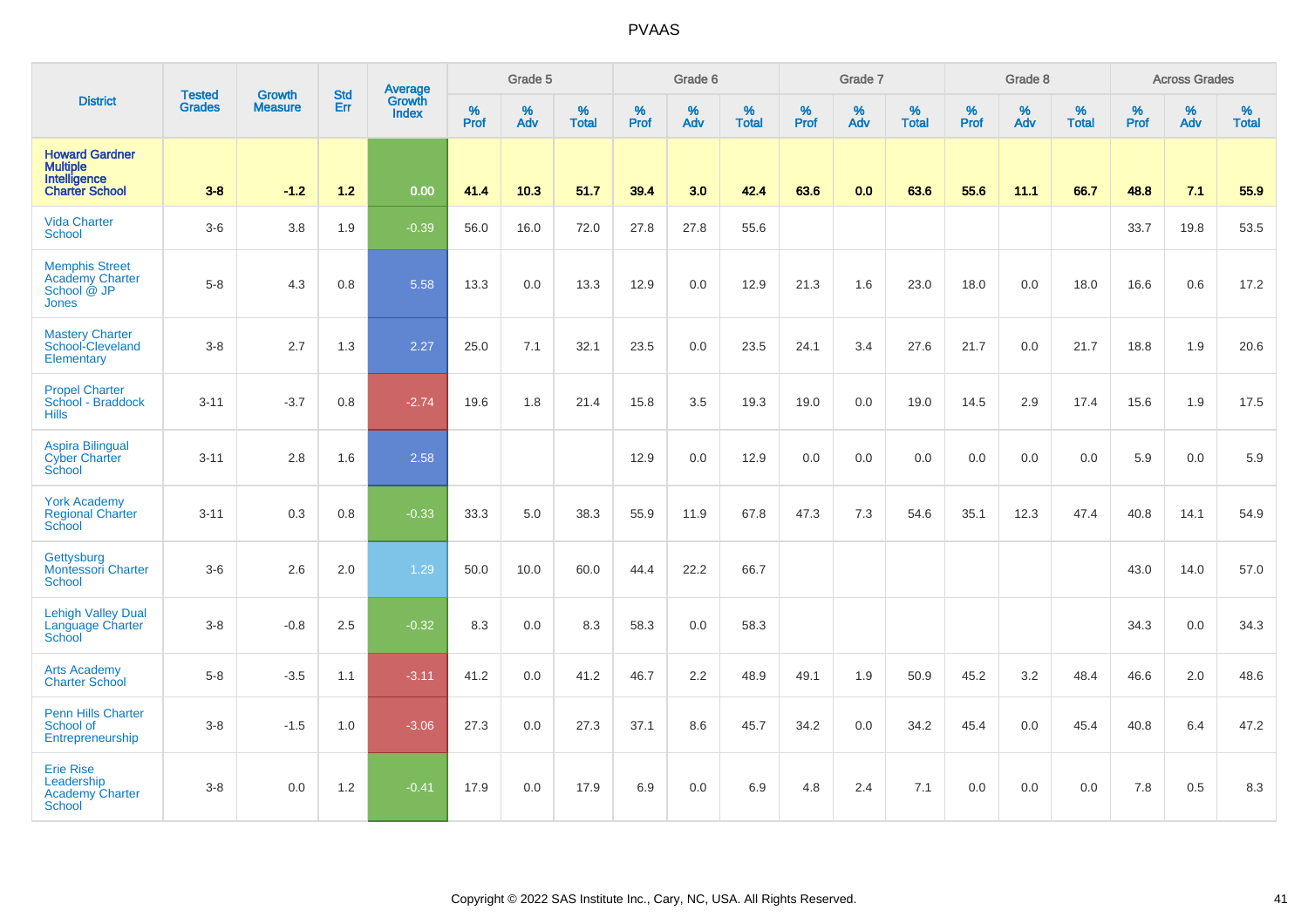|                                                                                            | <b>Tested</b> | <b>Growth</b>  | <b>Std</b> | Average<br>Growth |                     | Grade 5  |                   |           | Grade 6  |                   |              | Grade 7  |                   |              | Grade 8  |                   |              | <b>Across Grades</b> |                   |
|--------------------------------------------------------------------------------------------|---------------|----------------|------------|-------------------|---------------------|----------|-------------------|-----------|----------|-------------------|--------------|----------|-------------------|--------------|----------|-------------------|--------------|----------------------|-------------------|
| <b>District</b>                                                                            | <b>Grades</b> | <b>Measure</b> | Err        | <b>Index</b>      | $\%$<br><b>Prof</b> | %<br>Adv | %<br><b>Total</b> | %<br>Prof | %<br>Adv | %<br><b>Total</b> | $\%$<br>Prof | %<br>Adv | %<br><b>Total</b> | $\%$<br>Prof | %<br>Adv | %<br><b>Total</b> | $\%$<br>Prof | $\%$<br>Adv          | %<br><b>Total</b> |
| <b>Howard Gardner</b><br><b>Multiple</b><br>Intelligence<br><b>Charter School</b>          | $3 - 8$       | $-1.2$         | $1.2$      | 0.00              | 41.4                | 10.3     | 51.7              | 39.4      | 3.0      | 42.4              | 63.6         | 0.0      | 63.6              | 55.6         | 11.1     | 66.7              | 48.8         | 7.1                  | 55.9              |
| <b>Esperanza Cyber</b><br><b>Charter School</b>                                            | $3 - 11$      | $-2.3$         | 1.3        | 0.51              | 11.8                | 0.0      | 11.8              | 8.7       | 0.0      | 8.7               | 12.8         | 0.0      | 12.8              | 9.1          | 0.0      | 9.1               | 9.4          | 0.8                  | 10.2              |
| <b>Young Scholars Of</b><br>Western<br>Pennsylvania<br><b>Charter School</b>               | $3 - 8$       | 2.0            | 1.1        | 0.21              | 27.3                | 9.1      | 36.4              | 40.6      | 6.2      | 46.9              | 32.1         | 3.6      | 35.7              | 43.5         | 8.7      | 52.2              | 31.2         | 9.1                  | 40.3              |
| <b>Propel Charter</b><br>School-Northside                                                  | $3 - 8$       | $-1.3$         | 1.0        | 2.10              | 7.0                 | 0.0      | 7.0               | 14.6      | 0.0      | 14.6              | 5.0          | 0.0      | 5.0               | 10.0         | 0.0      | 10.0              | 9.0          | 0.0                  | 9.0               |
| The Philadelphia<br><b>Charter School for</b><br><b>Arts and Sciences</b><br>at HR Edmunds | $3 - 8$       | $-1.2$         | 0.7        | $-2.66$           | 11.9                | 2.4      | 14.3              | 18.6      | 0.0      | 18.6              | 17.2         | 0.0      | 17.2              | 24.4         | 0.0      | 24.4              | 16.1         | 0.6                  | 16.7              |
| <b>Baden Academy</b><br><b>Charter School</b>                                              | $3-6$         | $-1.3$         | 1.1        | $-1.21$           | 47.6                | 1.6      | 49.2              | 46.6      | 10.3     | 56.9              |              |          |                   |              |          |                   | 42.3         | 7.1                  | 49.4              |
| Hope For<br><b>Hyndman Charter</b><br>School                                               | $3 - 11$      | 4.1            | 1.9        | 2.16              |                     |          |                   | 12.5      | 6.2      | 18.8              | 41.7         | 8.3      | 50.0              | 37.5         | 0.0      | 37.5              | 27.4         | 6.0                  | 33.3              |
| <b>Universal</b><br><b>Creighton Charter</b><br>School                                     | $3 - 8$       | $-0.0$         | 0.7        | $-0.06$           | 31.0                | 2.4      | 33.3              | 25.6      | 2.3      | 27.9              | 15.4         | 4.6      | 20.0              | 34.9         | 5.8      | 40.7              | 28.8         | 4.7                  | 33.5              |
| Community<br>Academy Of<br>Philadelphia<br><b>Charter School</b>                           | $3 - 11$      | $-4.1$         | 1.0        | $-4.18$           | 22.5                | 0.0      | 22.5              | 27.3      | 0.0      | 27.3              | 33.3         | 2.8      | 36.1              | 12.2         | 0.0      | 12.2              | 24.9         | 1.4                  | 26.3              |
| <b>Alliance For</b><br><b>Progress Charter</b><br><b>School</b>                            | $3 - 8$       | $-1.1$         | 1.2        | $-0.97$           | 12.5                | 0.0      | 12.5              | 32.0      | 0.0      | 32.0              | 26.9         | 0.0      | 26.9              | 3.4          | 0.0      | 3.4               | 19.4         | 0.0                  | 19.4              |
| <b>West Oak Lane</b><br><b>Charter School</b>                                              | $3-8$         | 0.8            | 0.7        | 1.15              | 29.9                | 0.0      | 29.9              | 26.5      | 2.9      | 29.4              | 35.1         | 6.8      | 41.9              | 41.5         | 4.6      | 46.2              | 31.4         | 4.3                  | 35.8              |
| <b>Inquiry Charter</b><br>School                                                           | $3-5$         | $-7.5$         | 2.2        | $-3.42$           | 30.3                | 0.0      | 30.3              |           |          |                   |              |          |                   |              |          |                   | 25.9         | 4.6                  | 30.6              |
| Eugenio Maria De<br><b>Hostos Charter</b><br><b>School</b>                                 | $3-8$         | $-0.5$         | 1.4        | $-0.37$           | 45.8                | 0.0      | 45.8              | 16.7      | 16.7     | 33.3              | 18.2         | 9.1      | 27.3              | 46.7         | 0.0      | 46.7              | 35.0         | 6.7                  | 41.7              |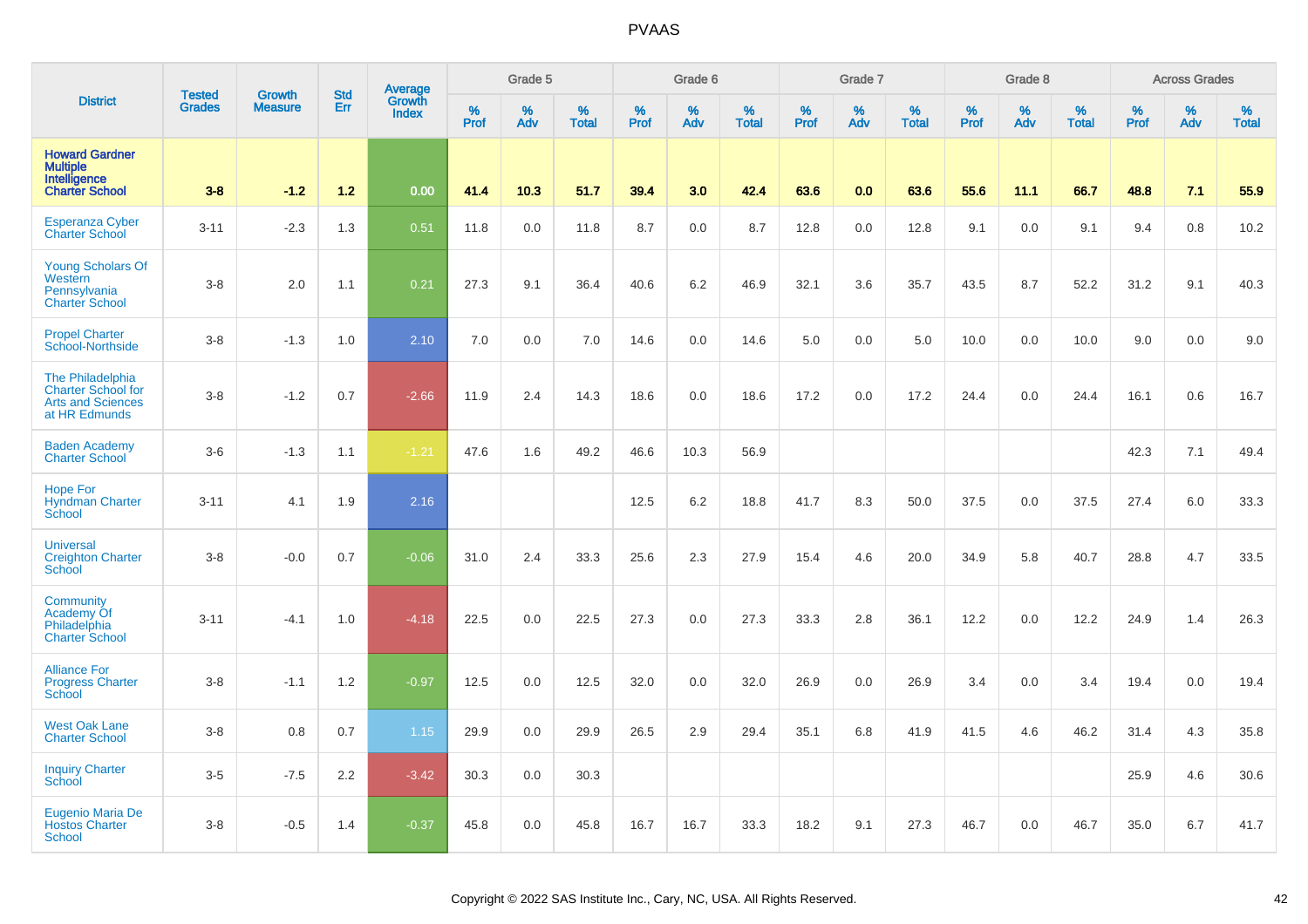|                                                                                   | <b>Tested</b> | <b>Growth</b>  | <b>Std</b> |                                   |                     | Grade 5  |                   |                  | Grade 6  |                   |              | Grade 7  |                   |              | Grade 8  |                   |              | <b>Across Grades</b> |                   |
|-----------------------------------------------------------------------------------|---------------|----------------|------------|-----------------------------------|---------------------|----------|-------------------|------------------|----------|-------------------|--------------|----------|-------------------|--------------|----------|-------------------|--------------|----------------------|-------------------|
| <b>District</b>                                                                   | Grades        | <b>Measure</b> | Err        | Average<br>Growth<br><b>Index</b> | $\%$<br><b>Prof</b> | %<br>Adv | %<br><b>Total</b> | %<br><b>Prof</b> | %<br>Adv | %<br><b>Total</b> | $\%$<br>Prof | %<br>Adv | %<br><b>Total</b> | $\%$<br>Prof | %<br>Adv | %<br><b>Total</b> | $\%$<br>Prof | %<br>Adv             | %<br><b>Total</b> |
| <b>Howard Gardner</b><br><b>Multiple</b><br>Intelligence<br><b>Charter School</b> | $3-8$         | $-1.2$         | $1.2$      | 0.00                              | 41.4                | 10.3     | 51.7              | 39.4             | 3.0      | 42.4              | 63.6         | 0.0      | 63.6              | 55.6         | 11.1     | 66.7              | 48.8         | 7.1                  | 55.9              |
| <b>Laboratory Charter</b><br><b>School</b>                                        | $3 - 8$       | 3.4            | 1.2        | 2.86                              | 17.2                | 0.0      | 17.2              | 26.2             | 7.1      | 33.3              | 52.0         | 0.0      | 52.0              | 33.3         | 4.8      | 38.1              | 27.2         | 2.4                  | 29.6              |
| <b>MaST Community</b><br><b>Charter School</b>                                    | $3 - 10$      | $-4.3$         | 0.6        | $-7.06$                           | 56.4                | 9.9      | 66.3              | 45.3             | 21.7     | 67.0              | 59.8         | 12.8     | 72.6              | 54.4         | 12.6     | 67.0              | 51.0         | 14.1                 | 65.2              |
| <b>Gillingham Charter</b><br>School                                               | $3 - 11$      | 2.2            | 2.0        | 1.08                              | 41.7                | 0.0      | 41.7              | 38.5             | 0.0      | 38.5              |              |          |                   | 30.8         | 15.4     | 46.2              | 34.3         | 4.3                  | 38.6              |
| <b>Universal Institute</b><br><b>Charter School</b>                               | $3 - 8$       | 2.4            | 0.7        | 3.38                              | 20.3                | 0.0      | 20.3              | 21.9             | 1.4      | 23.3              | 28.6         | 0.0      | 28.6              | 35.2         | 3.4      | 38.6              | 26.8         | 1.5                  | 28.3              |
| <b>Young Scholars</b><br><b>Charter School</b>                                    | $6 - 8$       | 0.5            | 0.9        | 0.83                              |                     |          |                   | 23.2             | 5.4      | 28.6              | 14.3         | 5.7      | 20.0              | 13.0         | 0.0      | 13.0              | 16.3         | 3.4                  | 19.7              |
| <b>Freire Charter</b><br><b>School</b>                                            | $5 - 11$      | 1.6            | 0.7        | 0.73                              | 17.5                | 0.0      | 17.5              | 31.4             | 1.4      | 32.9              | 28.3         | 2.0      | 30.3              | 33.6         | 3.7      | 37.4              | 27.6         | 1.9                  | 29.5              |
| Philadelphia<br><b>Academy Charter</b><br><b>School</b>                           | $3 - 11$      | 1.9            | 0.8        | 2.50                              | 42.3                | 9.0      | 51.3              | 48.0             | 28.6     | 76.6              | 51.5         | 19.1     | 70.6              | 42.6         | 16.7     | 59.3              | 45.5         | 14.9                 | 60.4              |
| <b>Mastery Charter</b><br>School - Hardy<br><b>Williams</b>                       | $3 - 11$      | 0.9            | 1.2        | 2.86                              | 10.3                | 0.0      | 10.3              | 37.8             | 13.5     | 51.4              | 29.2         | 0.0      | 29.2              |              |          |                   | 21.1         | 3.6                  | 24.7              |
| <b>Global Leadership</b><br><b>Academy Charter</b><br><b>School</b>               | $3 - 8$       | 0.6            | 1.9        | 1.10                              | 21.4                | 0.0      | 21.4              |                  |          |                   | 14.3         | 0.0      | 14.3              | 25.0         | 0.0      | 25.0              | 13.4         | 0.0                  | 13.4              |
| Philadelphia<br><b>Performing Arts</b><br><b>Charter School</b>                   | $3-9$         | 4.0            | 0.8        | $-1.81$                           | 42.9                | 9.1      | 52.0              | 54.6             | 18.2     | 72.7              | 52.9         | 20.7     | 73.6              | 58.8         | 11.8     | 70.6              | 50.6         | 15.6                 | 66.2              |
| <b>New Foundations</b><br><b>Charter School</b>                                   | $3 - 11$      | $-0.9$         | 0.8        | $-1.16$                           | 37.0                | 9.3      | 46.3              | 38.1             | 9.5      | 47.6              | 50.8         | 3.3      | 54.1              | 36.1         | 6.0      | 42.2              | 41.1         | 6.7                  | 47.8              |
| Esperanza<br><b>Academy Charter</b><br><b>School</b>                              | $4 - 11$      | 1.2            | 0.5        | 4.88                              |                     |          |                   | 17.4             | 0.5      | 17.9              | 22.3         | 1.4      | 23.6              | 18.9         | 0.5      | 19.4              | 19.0         | 0.9                  | 19.9              |
| Mariana Bracetti<br><b>Academy Charter</b><br><b>School</b>                       | $3 - 10$      | 0.4            | 0.9        | 0.41                              | 33.9                | 1.7      | 35.6              | 17.8             | 0.0      | 17.8              | 38.2         | 1.8      | 40.0              | 12.1         | 3.0      | 15.2              | 26.5         | 2.0                  | 28.5              |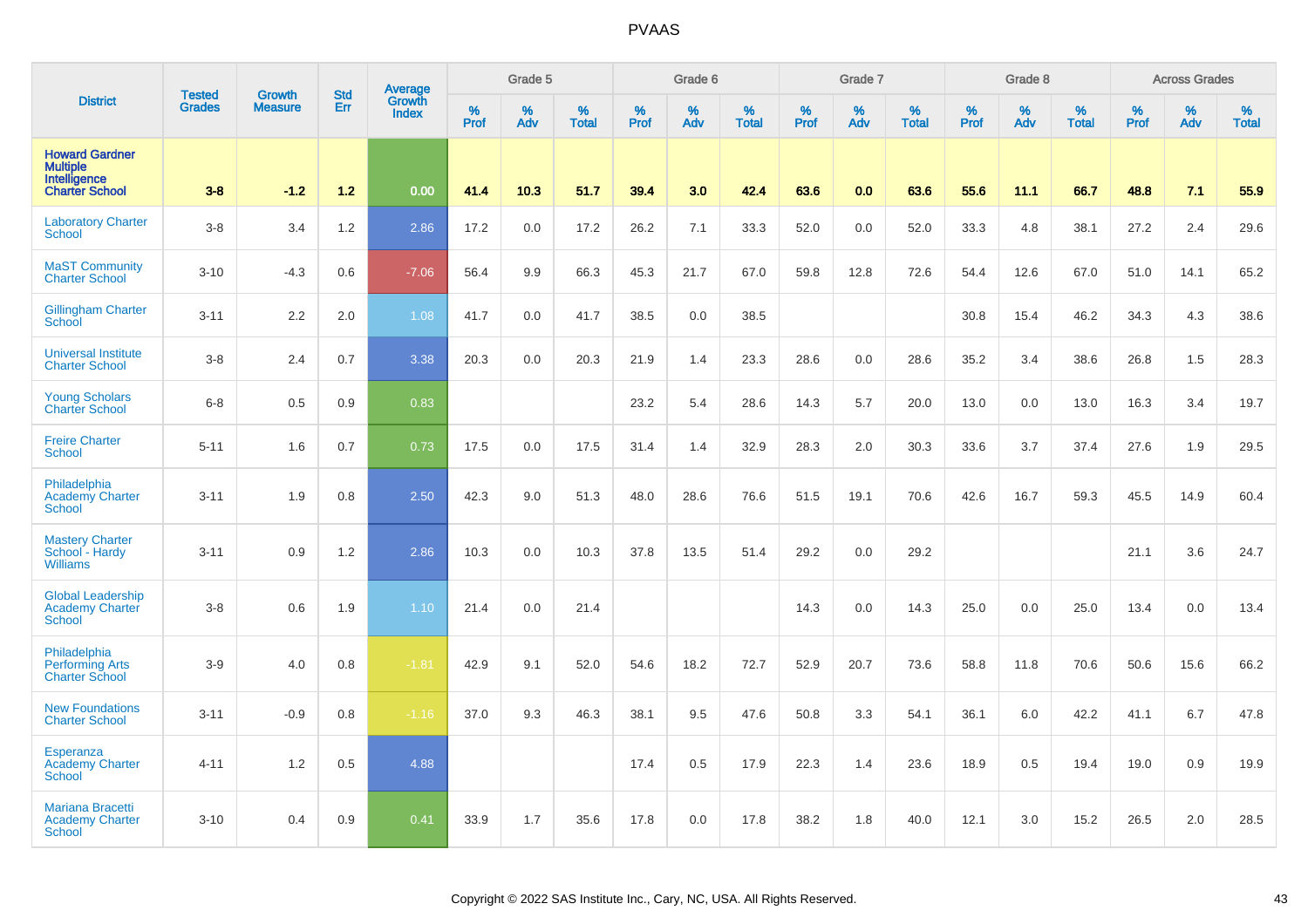|                                                                                   | <b>Tested</b> | <b>Growth</b>  | <b>Std</b> | Average                       |              | Grade 5  |                   |           | Grade 6  |                   |           | Grade 7  |                   |           | Grade 8  |                   |           | <b>Across Grades</b> |                   |
|-----------------------------------------------------------------------------------|---------------|----------------|------------|-------------------------------|--------------|----------|-------------------|-----------|----------|-------------------|-----------|----------|-------------------|-----------|----------|-------------------|-----------|----------------------|-------------------|
| <b>District</b>                                                                   | <b>Grades</b> | <b>Measure</b> | Err        | <b>Growth</b><br><b>Index</b> | $\%$<br>Prof | %<br>Adv | %<br><b>Total</b> | %<br>Prof | %<br>Adv | %<br><b>Total</b> | %<br>Prof | %<br>Adv | %<br><b>Total</b> | %<br>Prof | %<br>Adv | %<br><b>Total</b> | %<br>Prof | %<br>Adv             | %<br><b>Total</b> |
| <b>Howard Gardner</b><br><b>Multiple</b><br>Intelligence<br><b>Charter School</b> | $3-8$         | $-1.2$         | $1.2$      | 0.00                          | 41.4         | 10.3     | 51.7              | 39.4      | 3.0      | 42.4              | 63.6      | 0.0      | 63.6              | 55.6      | 11.1     | 66.7              | 48.8      | 7.1                  | 55.9              |
| <b>Russell Byers</b><br><b>Charter School</b>                                     | $3-8$         | 1.4            | 0.9        | 1.61                          | 18.2         | 1.8      | 20.0              | 36.8      | 0.0      | 36.8              | 28.1      | 0.0      | 28.1              | 14.3      | 2.0      | 16.3              | 22.4      | 3.0                  | 25.3              |
| Independence<br><b>Charter School</b>                                             | $3-8$         | $-2.1$         | 0.7        | $-0.30$                       | 28.8         | 9.6      | 38.4              | 39.0      | 18.3     | 57.3              | 38.3      | 11.1     | 49.4              | 50.9      | 7.0      | 57.9              | 35.6      | 11.9                 | 47.5              |
| <b>Richard Allen</b><br>Preparatory<br><b>Charter School</b>                      | $5-8$         | 4.8            | 0.7        | 6.89                          | 9.3          | 0.0      | 9.3               | 16.1      | 0.0      | 16.1              | 16.7      | 1.8      | 18.5              | 19.1      | 1.8      | 20.9              | 16.4      | 1.1                  | 17.5              |
| <b>People For People</b><br><b>Charter School</b>                                 | $3 - 12$      | 3.5            | 1.0        | 3.64                          | 12.9         | 3.2      | 16.1              | 19.4      | 0.0      | 19.4              | 23.1      | 0.0      | 23.1              | 6.8       | 0.0      | 6.8               | 13.2      | 0.4                  | 13.6              |
| <b>West Philadelphia</b><br>Achievement<br>Charter<br><b>Elementary School</b>    | $3-5$         | 3.8            | 1.6        | 2.40                          | 21.0         | 0.0      | 21.0              |           |          |                   |           |          |                   |           |          |                   | 18.1      | 1.5                  | 19.6              |
| Wissahickon<br><b>Charter School</b>                                              | $3 - 8$       | $-1.5$         | 0.7        | 0.24                          | 22.2         | 0.0      | 22.2              | 20.5      | 6.0      | 26.5              | 24.1      | 1.2      | 25.3              | 22.1      | 0.0      | 22.1              | 22.4      | 2.8                  | 25.2              |
| <b>First Philadelphia</b><br>Preparatory<br><b>Charter School</b>                 | $3-8$         | $-3.5$         | 0.7        | $-5.28$                       | 13.7         | 1.0      | 14.7              | 22.8      | 1.1      | 23.9              | 7.6       | 0.0      | 7.6               | 18.9      | 4.0      | 23.0              | 16.4      | 1.6                  | 17.9              |
| <b>Green Woods</b><br><b>Charter School</b>                                       | $3-8$         | 1.6            | 0.8        | 1.88                          | 44.8         | 6.9      | 51.7              | 39.3      | 19.7     | 59.0              | 43.9      | 12.3     | 56.1              | 39.2      | 17.6     | 56.9              | 40.6      | 17.4                 | 58.0              |
| <b>Belmont Charter</b><br>School                                                  | $3 - 10$      | 2.8            | 0.9        | 3.27                          | 10.2         | 0.0      | 10.2              | 25.5      | 2.0      | 27.4              | 22.9      | 0.0      | 22.9              | 28.0      | 0.0      | 28.0              | 18.0      | 1.9                  | 19.9              |
| <b>Discovery Charter</b><br>School                                                | $3-8$         | 4.6            | 0.9        | 2.43                          | 36.4         | 2.3      | 38.6              | 27.3      | 9.1      | 36.4              | 35.6      | 3.4      | 39.0              | 45.7      | 5.7      | 51.4              | 29.8      | 3.4                  | 33.2              |
| <b>KIPP Philadelphia</b><br><b>Charter School</b>                                 | $3-8$         | 2.8            | 0.9        | 3.91                          | 13.5         | 0.0      | 13.5              | 28.0      | 0.0      | 28.0              | 29.0      | 0.0      | 29.0              | 25.6      | 0.0      | 25.6              | 21.5      | 0.4                  | 21.9              |
| <b>Maritime Academy</b><br><b>Charter School</b>                                  | $3 - 10$      | $-6.3$         | 0.7        | $-3.02$                       | 16.3         | 0.0      | 16.3              | 18.1      | 2.4      | 20.5              | 24.1      | 3.4      | 27.6              | 22.7      | 0.0      | 22.7              | 19.4      | 1.9                  | 21.3              |
| <b>Ad Prima Charter</b><br><b>School</b>                                          | $3-8$         | 2.7            | 0.8        | 1.75                          | 25.9         | 1.8      | 27.8              | 34.7      | 16.3     | 51.0              | 36.1      | 3.3      | 39.3              | 27.4      | 4.8      | 32.3              | 33.2      | 4.8                  | 38.1              |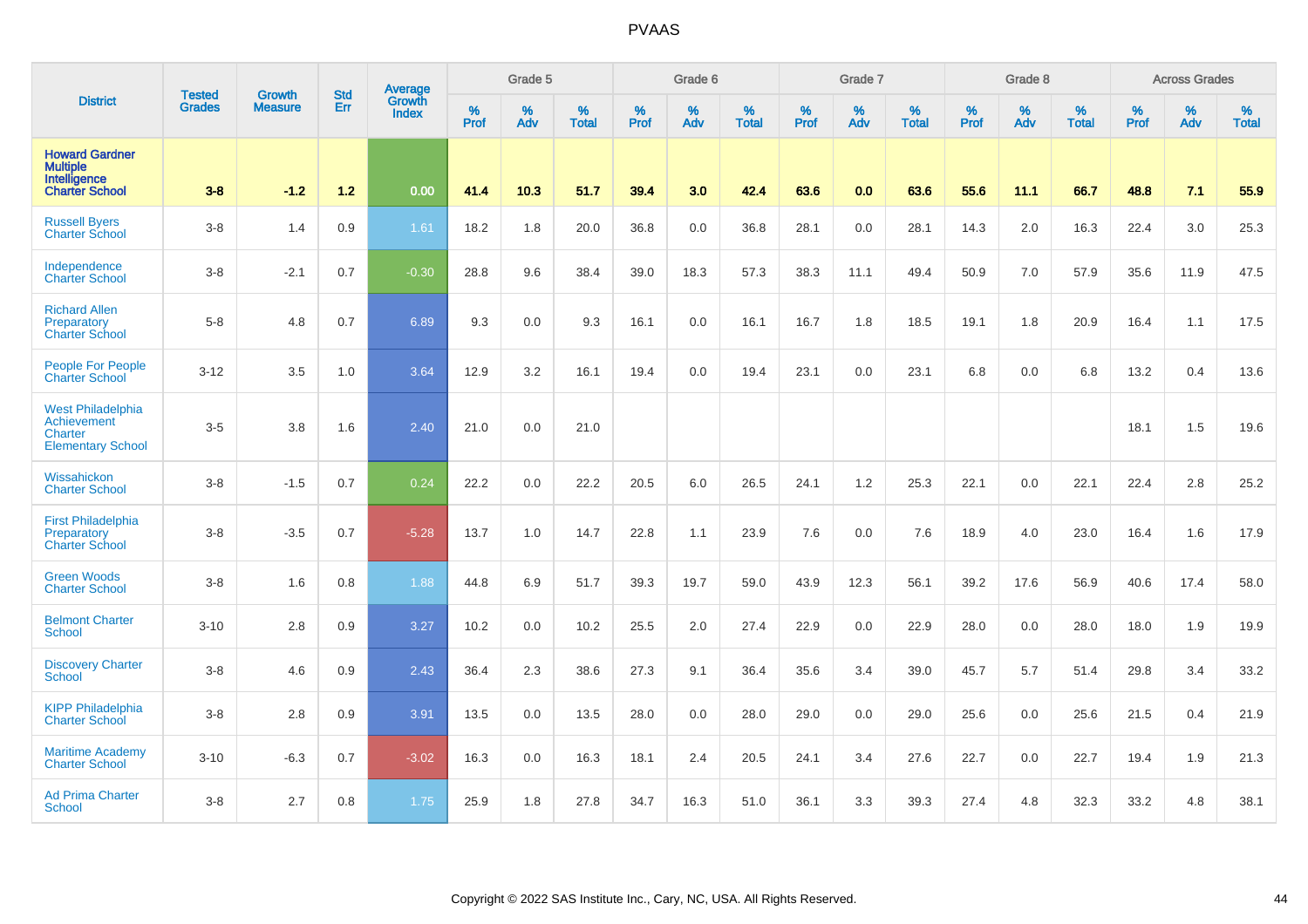|                                                                            | <b>Tested</b> |                                 | <b>Std</b> | Average                |           | Grade 5  |                   |           | Grade 6  |                   |           | Grade 7  |                   |           | Grade 8  |                   |           | <b>Across Grades</b> |                   |
|----------------------------------------------------------------------------|---------------|---------------------------------|------------|------------------------|-----------|----------|-------------------|-----------|----------|-------------------|-----------|----------|-------------------|-----------|----------|-------------------|-----------|----------------------|-------------------|
| <b>District</b>                                                            | <b>Grades</b> | <b>Growth</b><br><b>Measure</b> | Err        | Growth<br><b>Index</b> | %<br>Prof | %<br>Adv | %<br><b>Total</b> | %<br>Prof | %<br>Adv | %<br><b>Total</b> | %<br>Prof | %<br>Adv | %<br><b>Total</b> | %<br>Prof | %<br>Adv | %<br><b>Total</b> | %<br>Prof | %<br>Adv             | %<br><b>Total</b> |
| <b>Howard Gardner</b><br>Multiple<br>Intelligence<br><b>Charter School</b> | $3 - 8$       | $-1.2$                          | $1.2$      | 0.00                   | 41.4      | 10.3     | 51.7              | 39.4      | 3.0      | 42.4              | 63.6      | 0.0      | 63.6              | 55.6      | 11.1     | 66.7              | 48.8      | 7.1                  | 55.9              |
| Northwood<br><b>Academy Charter</b><br><b>School</b>                       | $3 - 8$       | $-0.1$                          | 0.7        | $-0.12$                | 23.4      | 1.3      | 24.7              | 44.2      | 6.5      | 50.6              | 37.5      | 5.6      | 43.1              | 29.6      | 13.0     | 42.6              | 31.0      | 5.4                  | 36.4              |
| <b>Folk Arts-Cultural</b><br><b>Treasures Charter</b><br><b>School</b>     | $3 - 7$       | 7.1                             | 1.0        | 6.75                   | 50.0      | 6.8      | 56.8              | 42.2      | 37.8     | 80.0              | 52.3      | 11.4     | 63.6              |           |          |                   | 46.5      | 14.6                 | 61.1              |
| <b>Mastery Charter</b><br>School -<br>Shoemaker<br>Campus                  | $7 - 10$      | 5.8                             | 1.6        | 3.54                   |           |          |                   |           |          |                   | 26.7      | 6.7      | 33.3              | 25.9      | 0.0      | 25.9              | 26.3      | 3.5                  | 29.8              |
| <b>Mastery Charter</b><br>School - Thomas<br>Campus                        | $3 - 10$      | 0.4                             | 1.0        | 0.38                   | 29.0      | 0.0      | 29.0              | 17.1      | 0.0      | 17.1              | 20.9      | 2.3      | 23.3              | 28.9      | 0.0      | 28.9              | 24.9      | 2.3                  | 27.2              |
| <b>Southwest</b><br>Leadership<br><b>Academy Charter</b><br><b>School</b>  | $3 - 8$       | 0.2                             | 1.1        | 0.19                   | 9.1       | 0.0      | 9.1               | 16.1      | 6.4      | 22.6              | 15.8      | 2.6      | 18.4              | 20.8      | 0.0      | 20.8              | 19.0      | 3.3                  | 22.3              |
| <b>Mastery Charter</b><br>School - Pickett<br>Campus                       | $6 - 10$      | 1.6                             | 1.1        | 0.77                   |           |          |                   | 4.9       | 0.0      | 4.9               | 15.4      | 0.0      | 15.4              | 8.8       | 2.9      | 11.8              | 9.6       | 0.9                  | 10.5              |
| Keystone<br><b>Academy Charter</b><br><b>School</b>                        | $3 - 8$       | 0.9                             | 0.8        | $-0.53$                | 42.1      | 3.5      | 45.6              | 38.7      | 19.4     | 58.1              | 47.4      | 3.5      | 50.9              | 40.7      | 8.5      | 49.2              | 40.7      | 7.4                  | 48.1              |
| <b>Boys Latin Of</b><br>Philadelphia<br><b>Charter School</b>              | $6 - 12$      | 2.7                             | 0.8        | 1.58                   |           |          |                   | 9.0       | 1.5      | 10.4              | 18.1      | 1.2      | 19.3              | 22.6      | 1.1      | 23.7              | 17.3      | $1.2$                | 18.5              |
| Pan American<br><b>Academy Charter</b><br><b>School</b>                    | $3 - 8$       | 0.9                             | 0.8        | 1.08                   | 19.3      | 1.8      | 21.0              | 17.1      | 0.0      | 17.1              | 28.1      | 1.8      | 29.8              | 21.3      | 1.6      | 23.0              | 19.6      | 2.0                  | 21.5              |
| Antonia Pantoja<br><b>Community</b><br><b>Charter School</b>               | $3 - 8$       | 0.5                             | 0.9        | 0.63                   | 20.9      | 1.5      | 22.4              | 32.3      | 6.4      | 38.7              | 37.0      | 2.2      | 39.1              | 35.1      | 8.1      | 43.2              | 25.4      | 3.3                  | 28.7              |
| <b>Franklin Towne</b><br>Charter<br><b>Elementary School</b>               | $3 - 8$       | $-3.1$                          | 1.2        | $-3.10$                | 46.4      | 7.1      | 53.6              | 48.2      | 7.4      | 55.6              | 53.6      | 7.1      | 60.7              | 59.1      | 0.0      | 59.1              | 50.6      | 6.8                  | 57.4              |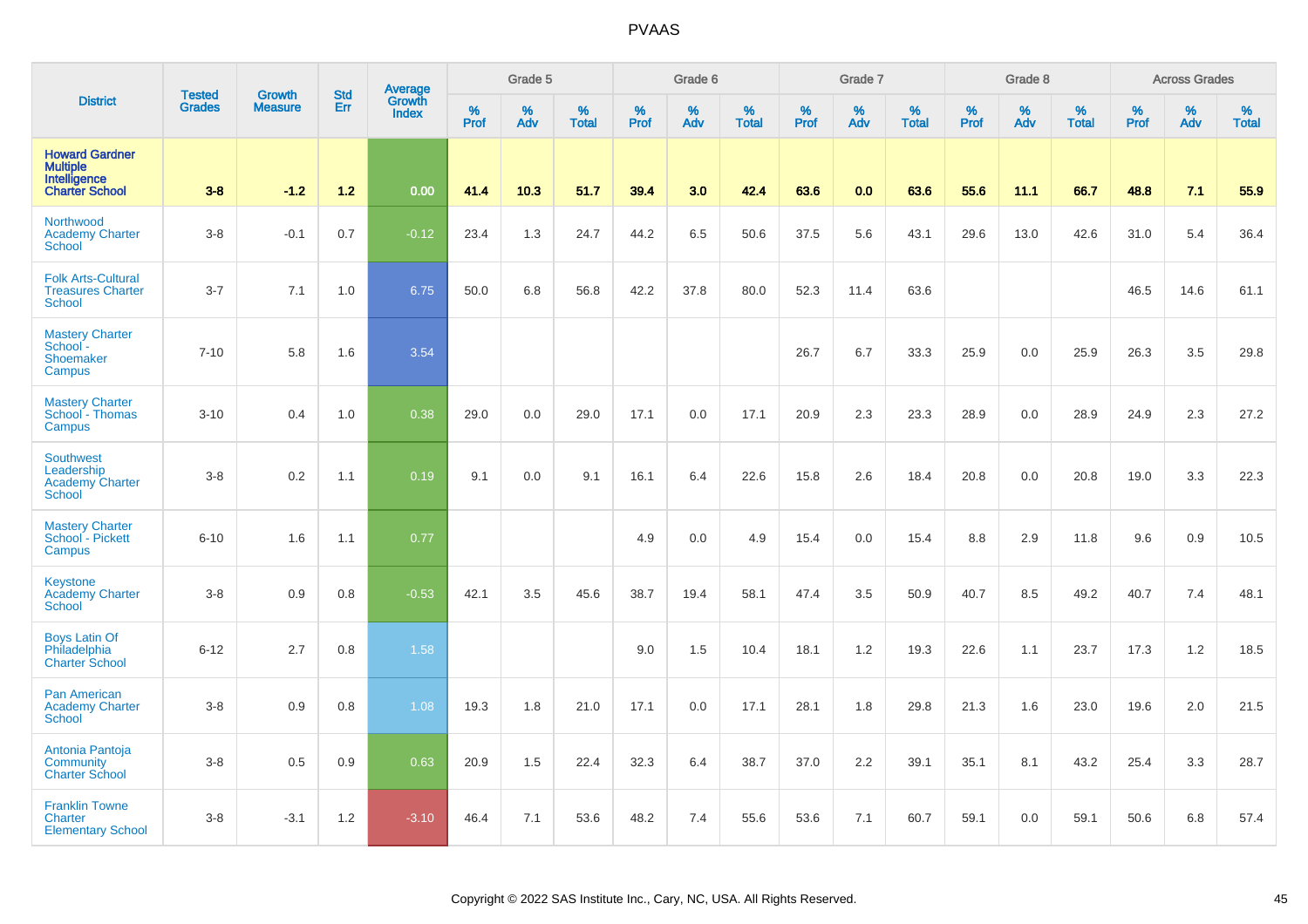|                                                                            | <b>Tested</b> | <b>Growth</b>  | <b>Std</b> | Average                       |                  | Grade 5  |                   |                  | Grade 6  |                   |           | Grade 7  |                   |           | Grade 8  |                   |                  | <b>Across Grades</b> |                   |
|----------------------------------------------------------------------------|---------------|----------------|------------|-------------------------------|------------------|----------|-------------------|------------------|----------|-------------------|-----------|----------|-------------------|-----------|----------|-------------------|------------------|----------------------|-------------------|
| <b>District</b>                                                            | <b>Grades</b> | <b>Measure</b> | Err        | <b>Growth</b><br><b>Index</b> | %<br><b>Prof</b> | %<br>Adv | %<br><b>Total</b> | %<br><b>Prof</b> | %<br>Adv | %<br><b>Total</b> | %<br>Prof | %<br>Adv | %<br><b>Total</b> | %<br>Prof | %<br>Adv | %<br><b>Total</b> | %<br><b>Prof</b> | %<br>Adv             | %<br><b>Total</b> |
| <b>Howard Gardner</b><br>Multiple<br>Intelligence<br><b>Charter School</b> | $3-8$         | $-1.2$         | $1.2$      | 0.00                          | 41.4             | 10.3     | 51.7              | 39.4             | 3.0      | 42.4              | 63.6      | 0.0      | 63.6              | 55.6      | 11.1     | 66.7              | 48.8             | 7.1                  | 55.9              |
| <b>Tacony Academy</b><br><b>Charter School</b>                             | $3 - 11$      | $-3.1$         | 0.8        | 4.52                          | 26.5             | 1.5      | 27.9              | 21.7             | 4.4      | 26.1              | 48.0      | 1.4      | 49.3              | 17.1      | 5.7      | 22.9              | 25.6             | 2.4                  | 28.0              |
| <b>Universal Bluford</b><br><b>Charter School</b>                          | $3-6$         | $-2.8$         | 1.2        | $-2.37$                       | 19.0             | 0.0      | 19.0              | 23.3             | 0.0      | 23.3              |           |          |                   |           |          |                   | 22.3             | 1.8                  | 24.1              |
| <b>Universal Daroff</b><br><b>Charter School</b>                           | $3 - 8$       | 4.3            | 0.8        | 5.09                          | 14.5             | 0.0      | 14.5              | 20.4             | 1.8      | 22.2              | 12.5      | 2.1      | 14.6              | 21.8      | 0.0      | 21.8              | 15.2             | 1.3                  | 16.5              |
| John B. Stetson<br><b>Charter School</b>                                   | $5 - 8$       | 3.5            | 0.6        | 2.23                          | 4.5              | 0.0      | 4.5               | 6.4              | $0.0\,$  | 6.4               | 10.2      | 0.0      | 10.2              | 10.5      | 1.6      | 12.1              | 8.5              | 0.5                  | 8.9               |
| <b>Frederick Douglass</b><br><b>Mastery Charter</b><br>School              | $3 - 8$       | 1.8            | 1.4        | 0.89                          | 20.8             | 0.0      | 20.8              | 22.2             | 0.0      | 22.2              | 14.3      | 0.0      | 14.3              | 34.6      | 3.8      | 38.5              | 19.1             | 0.9                  | 20.0              |
| <b>Mastery Charter</b><br>School - Smedley<br><b>Campus</b>                | $3-6$         | $-4.0$         | 1.3        | $-3.20$                       | 19.2             | 1.9      | 21.2              | 31.0             | 1.7      | 32.8              |           |          |                   |           |          |                   | 21.4             | 2.2                  | 23.6              |
| <b>Mastery Charter</b><br>School-Mann<br>Campus                            | $3-6$         | $-2.7$         | 1.7        | $-1.60$                       | 16.7             | 0.0      | 16.7              | 27.8             | 0.0      | 27.8              |           |          |                   |           |          |                   | 18.4             | 0.0                  | 18.4              |
| <b>Mastery Charter</b><br>School - Harrity<br>Campus                       | $3 - 8$       | 0.5            | 1.2        | 0.04                          | 13.6             | 0.0      | 13.6              | 12.8             | 2.1      | 14.9              | 26.5      | 0.0      | 26.5              | 11.1      | 7.4      | 18.5              | 18.2             | 2.0                  | 20.2              |
| <b>Universal Vare</b><br><b>Charter School</b>                             | $6 - 8$       | 6.8            | 1.3        | 5.11                          |                  |          |                   | 11.8             | 17.6     | 29.4              | 16.7      | 0.0      | 16.7              | 28.6      | 1.6      | 30.2              | 22.7             | 3.6                  | 26.4              |
| <b>Lindley Academy</b><br>Charter School Át<br><b>Birney</b>               | $3-8$         | 1.0            | 0.7        | $-0.04$                       | 8.9              | 0.0      | 8.9               | 24.0             | 2.5      | 26.6              | 20.6      | 3.2      | 23.8              | 19.4      | 4.8      | 24.2              | 19.6             | 2.3                  | 21.9              |
| <b>Mastery Charter</b><br>School - Gratz<br>Campus                         | $7 - 10$      | 5.0            | 1.4        | 3.43                          |                  |          |                   |                  |          |                   | 19.4      | 0.0      | 19.4              | 7.3       | 0.0      | 7.3               | 13.0             | 0.0                  | 13.0              |
| <b>Mastery Charter</b><br>School - Clymer<br><b>Elementary</b>             | $3-6$         | 1.7            | 1.5        | 1.09                          | 13.5             | 0.0      | 13.5              | 24.1             | 3.4      | 27.6              |           |          |                   |           |          |                   | 17.5             | 0.8                  | 18.3              |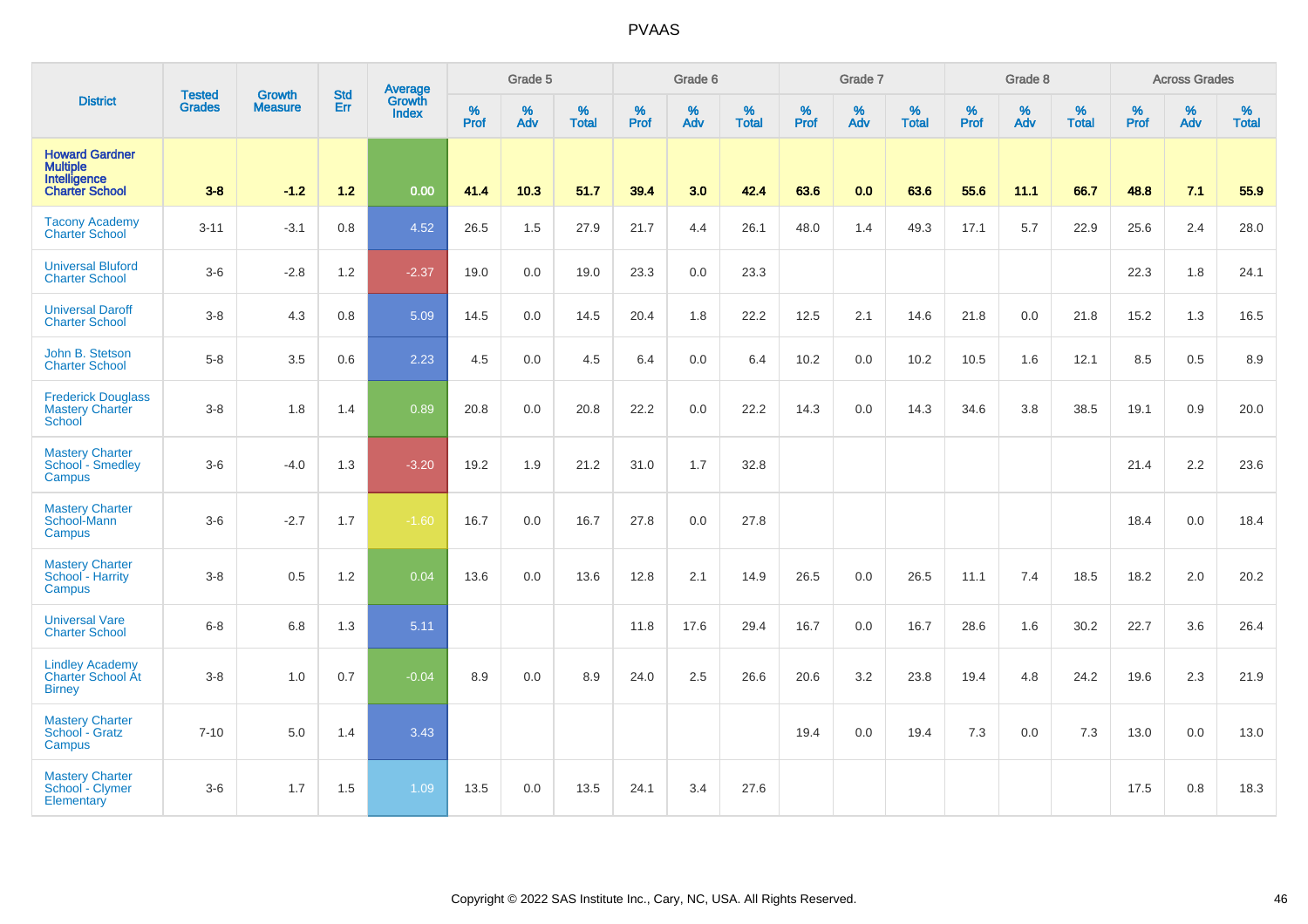|                                                                                   | <b>Tested</b> | <b>Growth</b>  | <b>Std</b> | Average                |                     | Grade 5  |                   |           | Grade 6  |                   |           | Grade 7  |                   |           | Grade 8  |                   |                  | <b>Across Grades</b> |                   |
|-----------------------------------------------------------------------------------|---------------|----------------|------------|------------------------|---------------------|----------|-------------------|-----------|----------|-------------------|-----------|----------|-------------------|-----------|----------|-------------------|------------------|----------------------|-------------------|
| <b>District</b>                                                                   | <b>Grades</b> | <b>Measure</b> | Err        | Growth<br><b>Index</b> | $\%$<br><b>Prof</b> | %<br>Adv | %<br><b>Total</b> | %<br>Prof | %<br>Adv | %<br><b>Total</b> | %<br>Prof | %<br>Adv | %<br><b>Total</b> | %<br>Prof | %<br>Adv | %<br><b>Total</b> | %<br><b>Prof</b> | %<br>Adv             | %<br><b>Total</b> |
| <b>Howard Gardner</b><br><b>Multiple</b><br>Intelligence<br><b>Charter School</b> | $3-8$         | $-1.2$         | $1.2$      | 0.00                   | 41.4                | 10.3     | 51.7              | 39.4      | 3.0      | 42.4              | 63.6      | 0.0      | 63.6              | 55.6      | 11.1     | 66.7              | 48.8             | 7.1                  | 55.9              |
| <b>Premier Arts And</b><br><b>Science Charter</b><br>School                       | $3-5$         | 5.2            | 2.1        | 2.52                   | 16.7                | 0.0      | 16.7              |           |          |                   |           |          |                   |           |          |                   | 14.2             | 1.9                  | 16.0              |
| <b>Mastery Charter</b><br>School-Francis D.<br><b>Pastorius</b><br>Elementary     | $3-8$         | $-1.7$         | 1.5        | $-1.16$                | 3.8                 | 0.0      | 3.8               | 28.6      | 3.6      | 32.1              | 22.7      | 0.0      | 22.7              |           |          |                   | 14.3             | 0.8                  | 15.1              |
| <b>Circle Of Seasons</b><br><b>Charter School</b>                                 | $3 - 8$       | 11.4           | 1.3        | 3.16                   | 65.7                | 11.4     | 77.1              | 50.0      | 20.0     | 70.0              | 44.4      | 19.4     | 63.9              |           |          |                   | 50.8             | 18.6                 | 69.5              |
| <b>Universal Alcorn</b><br><b>Charter School</b>                                  | $3-8$         | 6.0            | 0.9        | 5.70                   | 32.1                | 9.4      | 41.5              | 34.0      | 6.0      | 40.0              | 37.5      | 3.6      | 41.1              | 28.2      | 0.0      | 28.2              | 29.2             | 4.4                  | 33.6              |
| <b>Propel Charter</b><br>School-Hazelwood                                         | $3-8$         | $-0.7$         | 1.2        | $-0.56$                | 6.7                 | 0.0      | 6.7               | 14.3      | 0.0      | 14.3              | 14.3      | 4.8      | 19.0              | 16.0      | 0.0      | 16.0              | 10.2             | 0.6                  | 10.8              |
| <b>Executive</b><br><b>Education</b><br><b>Academy Charter</b><br><b>School</b>   | $3 - 10$      | $-5.5$         | 1.6        | $-1.38$                | 10.0                | 0.0      | 10.0              | 12.5      | 6.2      | 18.8              |           |          |                   | 38.1      | 0.0      | 38.1              | 31.4             | 2.9                  | 34.3              |
| <b>Arts Academy</b><br>Elementary<br><b>Charter School</b>                        | $3-5$         | 0.9            | 2.0        | 0.44                   | 31.6                | 0.0      | 31.6              |           |          |                   |           |          |                   |           |          |                   | 31.8             | 2.3                  | 34.1              |
| <b>Young Scholars of</b><br><b>Greater Allegheny</b><br><b>Charter School</b>     | $3-8$         | $-1.6$         | 1.7        | $-0.42$                | 26.3                | 0.0      | 26.3              | 40.0      | 0.0      | 40.0              | 35.0      | 0.0      | 35.0              |           |          |                   | 29.9             | 0.8                  | 30.8              |
| <b>Vision Academy</b><br><b>Charter School</b>                                    | $3-8$         | $-0.9$         | 1.2        | $-2.67$                | 35.7                | 0.0      | 35.7              | 36.0      | 0.0      | 36.0              | 37.1      | 2.9      | 40.0              | 28.6      | 0.0      | 28.6              | 32.1             | 1.1                  | 33.2              |
| <b>MaST Community</b><br>Charter School II                                        | $3 - 10$      | $-4.6$         | 0.7        | 0.45                   | 41.0                | 3.0      | 44.0              | 38.7      | 4.3      | 43.0              | 50.0      | 5.9      | 55.9              |           |          |                   | 44.5             | 7.0                  | 51.5              |
| Independence<br><b>Charter School</b><br>West                                     | $3 - 7$       | $-3.2$         | 1.8        | 0.23                   | 14.3                | 0.0      | 14.3              | 15.4      | 7.7      | 23.1              | 15.8      | 0.0      | 15.8              |           |          |                   | 15.0             | 2.6                  | 17.7              |
| <b>Provident Charter</b><br><b>School</b>                                         | $3 - 8$       | 4.1            | 1.1        | $-1.11$                | 19.6                | 0.0      | 19.6              | 15.8      | 5.3      | 21.0              | 13.6      | 0.0      | 13.6              | 17.2      | 3.4      | 20.7              | 16.4             | 2.9                  | 19.3              |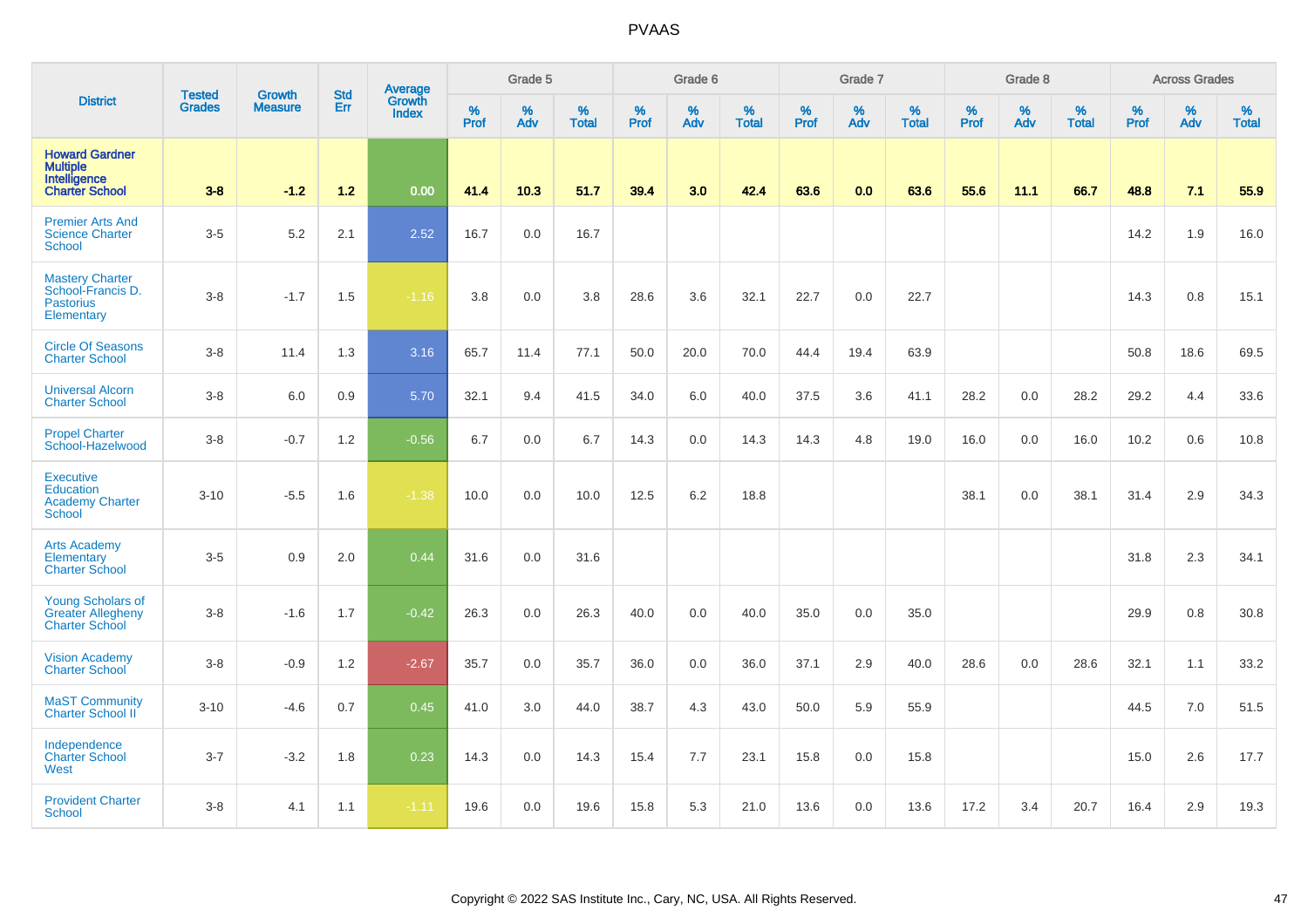| <b>District</b>                                                                   | <b>Tested</b><br>Grades | Growth<br><b>Measure</b> | <b>Std</b><br>Err | Average<br>Growth<br>Index                                          | Grade 5   |          |                   | Grade 6  |          |                   | Grade 7  |          |                   | Grade 8  |          |                   | <b>Across Grades</b> |          |                   |
|-----------------------------------------------------------------------------------|-------------------------|--------------------------|-------------------|---------------------------------------------------------------------|-----------|----------|-------------------|----------|----------|-------------------|----------|----------|-------------------|----------|----------|-------------------|----------------------|----------|-------------------|
|                                                                                   |                         |                          |                   |                                                                     | %<br>Prof | %<br>Adv | %<br><b>Total</b> | $%$ Prof | %<br>Adv | %<br><b>Total</b> | $%$ Prof | %<br>Adv | %<br><b>Total</b> | $%$ Prof | %<br>Adv | %<br><b>Total</b> | $\%$<br>Prof         | %<br>Adv | %<br><b>Total</b> |
| <b>Howard Gardner</b><br>Multiple<br>Intelligence<br><b>Charter School</b>        | $3 - 8$                 | $-1.2$                   | $1.2$             | 0.00                                                                | 41.4      | 10.3     | 51.7              | 39.4     | 3.0      | 42.4              | 63.6     | 0.0      | 63.6              | 55.6     | 11.1     | 66.7              | 48.8                 | 7.1      | 55.9              |
| <b>Reach Cyber</b><br><b>Charter School</b>                                       | $3 - 11$                | $-2.6$                   | $0.9\,$           | $-2.78$                                                             | 52.4      | 4.8      | 57.1              | 52.2     | $8.7\,$  | 60.9              | 38.5     | 1.9      | 40.4              | 47.5     | 5.1      | 52.5              | 46.8                 | 5.5      | 52.3              |
| <b>KIPP West</b><br>Philadelphia<br><b>Charter School</b>                         | $3-8$                   | $-0.4$                   | $1.2$             | $-1.95$                                                             | 28.6      | 0.0      | 28.6              | 19.4     | 0.0      | 19.4              | 25.0     | 0.0      | 25.0              | 16.7     | 0.0      | 16.7              | 17.6                 | 0.6      | 18.1              |
| <b>Mastery Charter</b><br>School John Wister<br>Elementary                        | $3-5$                   | 2.7                      | 2.5               | 1.08                                                                | 8.3       | 0.0      | 8.3               |          |          |                   |          |          |                   |          |          |                   | 10.8                 | $0.0\,$  | 10.8              |
| <b>Innovative Arts</b><br><b>Academy Charter</b><br><b>School</b>                 | $6 - 11$                | $-2.2$                   | $0.9\,$           | 1.94                                                                |           |          |                   | 15.4     | 1.9      | 17.3              | 19.1     | $0.0\,$  | 19.1              | 15.4     | 1.1      | 16.5              | 16.6                 | $1.0$    | 17.5              |
| <b>Global Leadership</b><br>Academy Charter<br><b>School Southwest</b><br>at Huey | $3-8$                   | $-0.4$                   | 1.8               | $-1.72$                                                             | 0.0       | 0.0      | 0.0               | 0.0      | 0.0      | 0.0               |          |          |                   | 21.4     | 0.0      | 21.4              | 11.1                 | 0.0      | 11.1              |
| Insight PA Cyber<br><b>Charter School</b>                                         | $3 - 11$                | $-1.0$                   | 1.6               | $-1.68$                                                             | 29.4      | 0.0      | 29.4              | 31.6     | 5.3      | 36.8              | 37.0     | 11.1     | 48.2              | 48.2     | 11.1     | 59.3              | 41.5                 | 9.2      | 50.8              |
| <b>Easton Arts</b><br>Academy<br>Elementary<br><b>Charter School</b>              | $3-5$                   | 0.7                      | 2.6               | 0.29                                                                | 45.8      | 4.2      | 50.0              |          |          |                   |          |          |                   |          |          |                   | 37.2                 | 4.6      | 41.9              |
| <b>Deep Roots</b><br><b>Charter School</b>                                        | $3-6$                   | $-2.5$                   | 1.4               | $-1.72$                                                             | 18.2      | 0.0      | 18.2              | 19.0     | 2.4      | 21.4              |          |          |                   |          |          |                   | 19.2                 | 0.7      | 19.9              |
| <b>MaST Community</b><br><b>Charter School III</b>                                | $3-6$                   | $-0.7$                   | 0.8               | $-0.81$                                                             | 25.8      | 0.8      | 26.5              | 30.0     | 6.9      | 36.9              |          |          |                   |          |          |                   | 28.3                 | 6.5      | 34.8              |
|                                                                                   |                         |                          |                   |                                                                     |           |          |                   |          |          |                   |          |          |                   |          |          |                   |                      |          |                   |
|                                                                                   |                         |                          |                   | Significant evidence that the district exceeded the growth standard |           |          |                   |          |          |                   |          |          |                   |          |          |                   |                      |          |                   |
|                                                                                   |                         |                          |                   | Moderate evidence that the district exceeded the growth standard    |           |          |                   |          |          |                   |          |          |                   |          |          |                   |                      |          |                   |
|                                                                                   |                         |                          |                   | Evidence that the district met the growth standard                  |           |          |                   |          |          |                   |          |          |                   |          |          |                   |                      |          |                   |